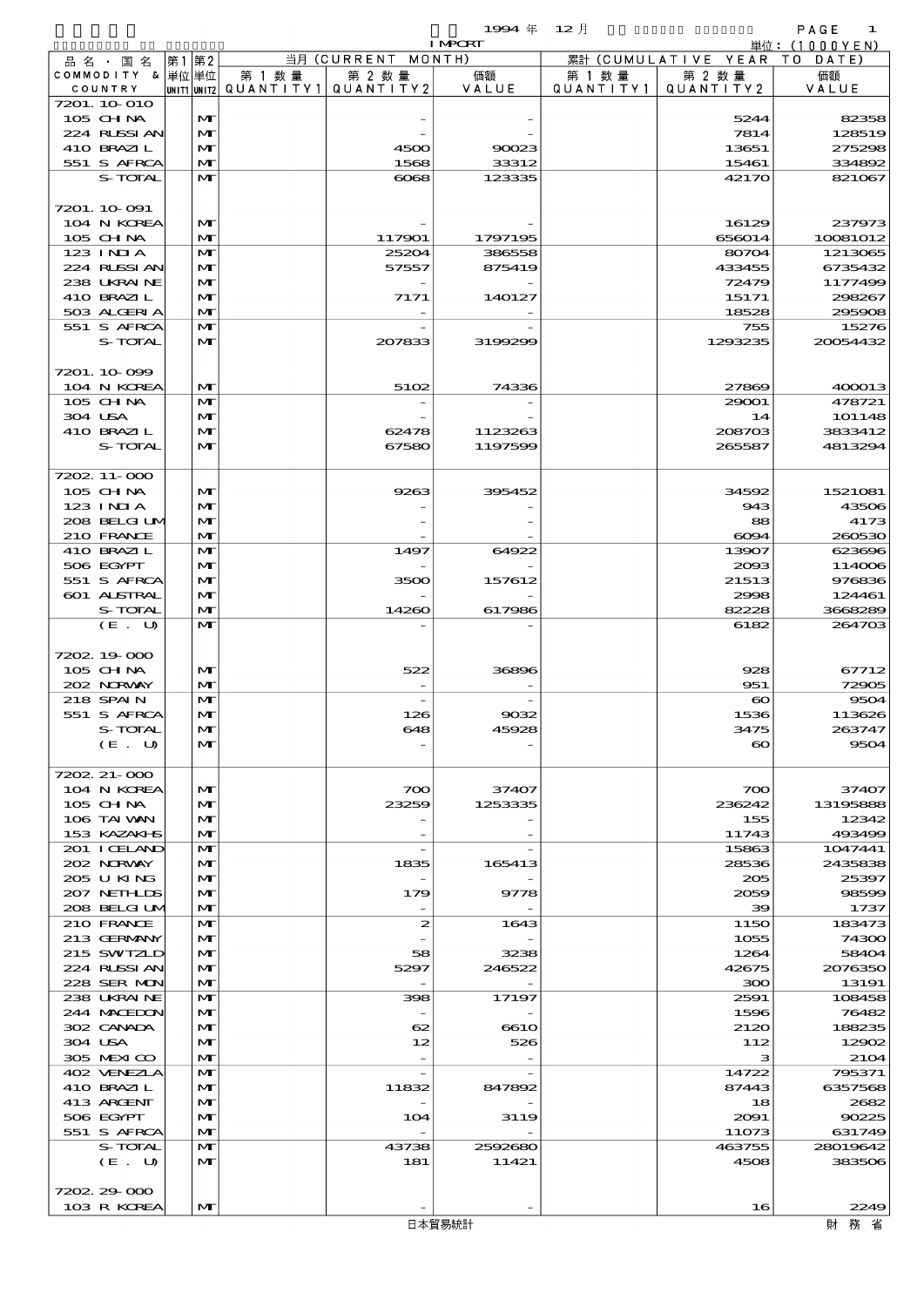|                   |    |                 |           |                    | 1994年 12月      |           |                              | PAGE<br>$\mathbf{z}$ |
|-------------------|----|-----------------|-----------|--------------------|----------------|-----------|------------------------------|----------------------|
|                   |    |                 |           |                    | <b>I MPORT</b> |           |                              | 単位:(1000YEN)         |
| 品名・国名             | 第1 | 第2              |           | 当月 (CURRENT MONTH) |                |           | 累計 (CUMULATIVE YEAR TO DATE) |                      |
| COMMODITY & 単位単位  |    |                 | 第 1 数量    | 第 2 数量             | 価額             | 第 1 数量    | 第 2 数量                       | 価額                   |
| COUNTRY           |    | IUNIT1 IUNIT2 I | QUANTITY1 | QUANTITY2          | VALUE          | QUANTITY1 | QUANTITY2                    | VALUE                |
| 7202 29 000       |    |                 |           |                    |                |           |                              |                      |
| 104 N KOREA       |    | $\mathbf{M}$    |           |                    |                |           | 437                          | 27415                |
| $105$ CHNA        |    | $\mathbf{M}$    |           | 108                | 11703          |           | 1985                         | 205312               |
| 153 KAZAKI B      |    | $\mathbf{M}$    |           | 1021               | 26034          |           | 5416                         | 187350               |
| 202 NRWAY         |    | $\mathbf{M}$    |           | 153                | 17629          |           | 1112                         | 126549               |
| 210 FRANCE        |    | $\mathbf{M}$    |           | 57                 | 8061           |           | 459                          | 65322                |
| 213 GERMANY       |    | $\mathbf{M}$    |           |                    |                |           | 127                          | 39891                |
| 222 FINAND        |    | $\mathbf{M}$    |           |                    |                |           | 259                          | 11765                |
| 224 RUSSI AN      |    | $\mathbf{M}$    |           | 20                 | 921            |           | 4775                         | 140099               |
| 304 USA           |    | $\mathbf{M}$    |           | 82                 | 10375          |           | 866                          | 115696               |
| 410 BRAZIL        |    | $\mathbf{M}$    |           | 200                | 9208           |           | 2484                         | 134933               |
| 506 EGYPT         |    | $\mathbf{M}$    |           | 326                | 12908          |           | 2531                         | 59846                |
| 551 S AFRCA       |    | $\mathbf{M}$    |           | 56                 | 6660           |           | 369                          | 41775                |
| S-TOTAL           |    | $\mathbf{M}$    |           | 2023               | 103499         |           | 20836                        | 1158202              |
| $(E_U U)$         |    | $\mathbf{M}$    |           | 57                 | 8061           |           | 586                          | 105213               |
|                   |    |                 |           |                    |                |           |                              |                      |
| 7202 30 000       |    |                 |           |                    |                |           |                              |                      |
| $105$ CHNA        |    | $\mathbf{M}$    |           | 10128              | 462358         |           | 70889                        | 3424058              |
| <b>118 INDSIA</b> |    | $\mathbf{M}$    |           | 172                | 8633           |           | 1066                         | 54480                |
| $123$ INIA        |    | $\mathbf{M}$    |           | 2213               | 109401         |           | 11663                        | 576998               |
| 202 NRWAY         |    | $\mathbf{M}$    |           |                    |                |           | 271                          | 26183                |
| 218 SPAIN         |    | $\mathbf{M}$    |           | 21                 | 1929           |           | 556                          | 54501                |
| 224 RUSSI AN      |    | $\mathbf{M}$    |           |                    |                |           | 347                          | 14614                |
| 238 UKRAINE       |    | $\mathbf{M}$    |           | 6114               | 268468         |           | 50248                        | 2345468              |
| 304 USA           |    | $\mathbf{M}$    |           |                    |                |           | $\infty$                     | 6222                 |
| 410 BRAZIL        |    | $\mathbf{M}$    |           | 2433               | 113959         |           | 20319                        | 984871               |
| 551 S AFRCA       |    | $\mathbf{M}$    |           | 1819               | 88119          |           | 35988                        | 1782020              |
|                   |    |                 |           |                    |                |           |                              |                      |

| $\approx$ RUSSIAN | IVI          | $\infty$              | 521     | 4775        | 14003    |
|-------------------|--------------|-----------------------|---------|-------------|----------|
| 304 USA           | M            | 82                    | 10375   | 866         | 115696   |
| 410 BRAZIL        | M            | 200                   | 9208    | 2484        | 134933   |
| 506 EGYPT         | $\mathbf{M}$ | 326                   | 12908   | 2531        | 59846    |
| 551 S AFRCA       | $\mathbf{M}$ | 56                    | 6660    | 369         | 41775    |
| S-TOTAL           |              |                       |         |             |          |
|                   | M            | 2023                  | 103499  | 20836       | 1158202  |
| (E. U)            | $\mathbf{M}$ | 57                    | 8061    | 586         | 105213   |
|                   |              |                       |         |             |          |
| 7202 30 000       |              |                       |         |             |          |
| 105 CH NA         | MГ           | 10128                 | 462358  | 70889       | 3424058  |
| 118 INNSI A       | M            | 172                   | 8633    | 1066        | 54480    |
| 123 INIA          | M            | 2213                  | 109401  | 11663       | 576998   |
| 202 NORWAY        | M            |                       |         | 271         | 26183    |
| 218 SPAIN         | $\mathbf{M}$ | 21                    | 1929    | 556         | 54501    |
|                   |              |                       |         |             |          |
| 224 RUSSI AN      | $\mathbf{M}$ |                       |         | 347         | 14614    |
| 238 UKRAINE       | M            | 6114                  | 268468  | 50248       | 2345468  |
| 304 USA           | M            |                       |         | $\infty$    | 6222     |
| 410 BRAZIL        | M            | 2433                  | 113959  | 20319       | 984871   |
| 551 S AFRCA       | $\mathbf{M}$ | 1819                  | 88119   | 35988       | 1782020  |
| 601 ALSTRAL       | M            | 995                   | 50476   | 12905       | 652230   |
| S-TOTAL           | M            | 23895                 | 1103343 | 204342      | 9921645  |
| (E. U)            | $\mathbf{M}$ | 21                    | 1929    | 556         | 54501    |
|                   |              |                       |         |             |          |
|                   |              |                       |         |             |          |
| 7202. 41-000      |              |                       |         |             |          |
| 104 N KOREA       | MГ           |                       |         | 597         | 28787    |
| $105$ CHNA        | $\mathbf{M}$ | 6809                  | 360398  | 77071       | 4062179  |
| 117 PHLPIN        | M            | 3125                  | 152700  | 18668       | 937637   |
| $123$ INIA        | M            | <b>7710</b>           | 420719  | 84378       | 4719409  |
| 153 KAZAKI B      | $\mathbf{M}$ | 3378                  | 169985  | 12901       | 642223   |
| 203 SWIDEN        | $\mathbf{M}$ | 18                    | 1435    | 366         | 29702    |
| 205 U KING        | M            |                       |         | 40          | 2678     |
|                   |              |                       |         |             |          |
| 207 NETHLIS       | M            | 30                    | 1696    | 8415        | 483331   |
| 208 BELGI UM      | M            |                       |         | 20B         | 12423    |
| 213 GERMANY       | $\mathbf{M}$ |                       |         | 116         | 7893     |
| 215 SWIZLD        | $\mathbf{M}$ |                       |         | 999         | 55896    |
| 222 FINAND        | M            |                       |         | 13453       | 651343   |
| 224 RUSSI AN      | $\mathbf{M}$ | 4519                  | 224735  | 31201       | 1645066  |
| 229 ALBAN A       | M            |                       |         | 2481        | 129071   |
| 234 TURKEY        | $\mathbf{M}$ |                       |         | 3226        | 163651   |
|                   |              |                       |         |             |          |
| 246 SLOVAK        | $\mathbf{M}$ | 141                   | 9454    | 1167        | 80365    |
| 410 BRAZIL        | M            | 991                   | 48519   | 3995        | 193038   |
| 549 ZNBABVE       | $\mathbf{M}$ | 1470                  | 84313   | 41792       | 2487207  |
| 551 S AFRCA       | M            | 22691                 | 1021906 | 280489      | 13612178 |
| 554 ZAMBIA        | $\mathbf{M}$ |                       |         | 52          | 6387     |
| S-TOTAL           | $\mathbf{M}$ | 50882                 | 2495860 | 581610      | 29950464 |
| (E. U)            | $\mathbf{M}$ | 30                    | 1696    | 8774        | 506325   |
|                   |              |                       |         |             |          |
|                   |              |                       |         |             |          |
| 7202.49-000       |              |                       |         |             |          |
| 105 CH NA         | $\mathbf{M}$ | 863                   | 91720   | 5617        | 611144   |
| 153 KAZAKI B      | $\mathbf{M}$ |                       |         | 395         | 37860    |
| 205 U KING        | M            |                       |         | 1142        | 102140   |
| 207 NETHLIS       | M            |                       |         | 1965        | 195342   |
| 208 BELGI UM      | M            | 39                    | 3953    | 820         | 80404    |
| 209 LUXMBRG       | $\mathbf{M}$ |                       |         | $_{\infty}$ | 1931     |
| 213 GERMANY       | M            | $\boldsymbol{\infty}$ | 19103   | 752         | 191372   |
|                   |              |                       |         |             |          |
| 215 SWIZLD        | M            |                       |         | 239         | 22811    |
| 224 RUSSI AN      | M            | 271                   | 27009   | 1714        | 167998   |
| 238 UKRAINE       | M            |                       |         | 98          | 8977     |
| 304 USA           | $\mathbf{M}$ |                       |         | з           | 829      |
| 549 ZNBABNE       | M            | 288                   | 34367   | 7063        | 807650   |
| 551 S AFRCA       | M            | 360                   | 25003   | 8725        | 794359   |
| S-TOTAL           | M            | 1890                  | 201155  | 28553       | 3022817  |
| (E. U)            | $\mathbf{M}$ | 108                   | 23056   | 4699        | 571189   |
|                   |              |                       |         |             |          |
|                   |              |                       |         |             |          |
| 7202 50 000       |              |                       |         |             |          |
| $105$ CHNA        | $\mathbf{M}$ | 300                   | 20653   | 8320        | 522916   |
| 224 RUSSIAN       | $\mathbf{M}$ |                       |         | 1229        | 67346    |
|                   |              |                       | 日本貿易統計  |             | 財務省      |
|                   |              |                       |         |             |          |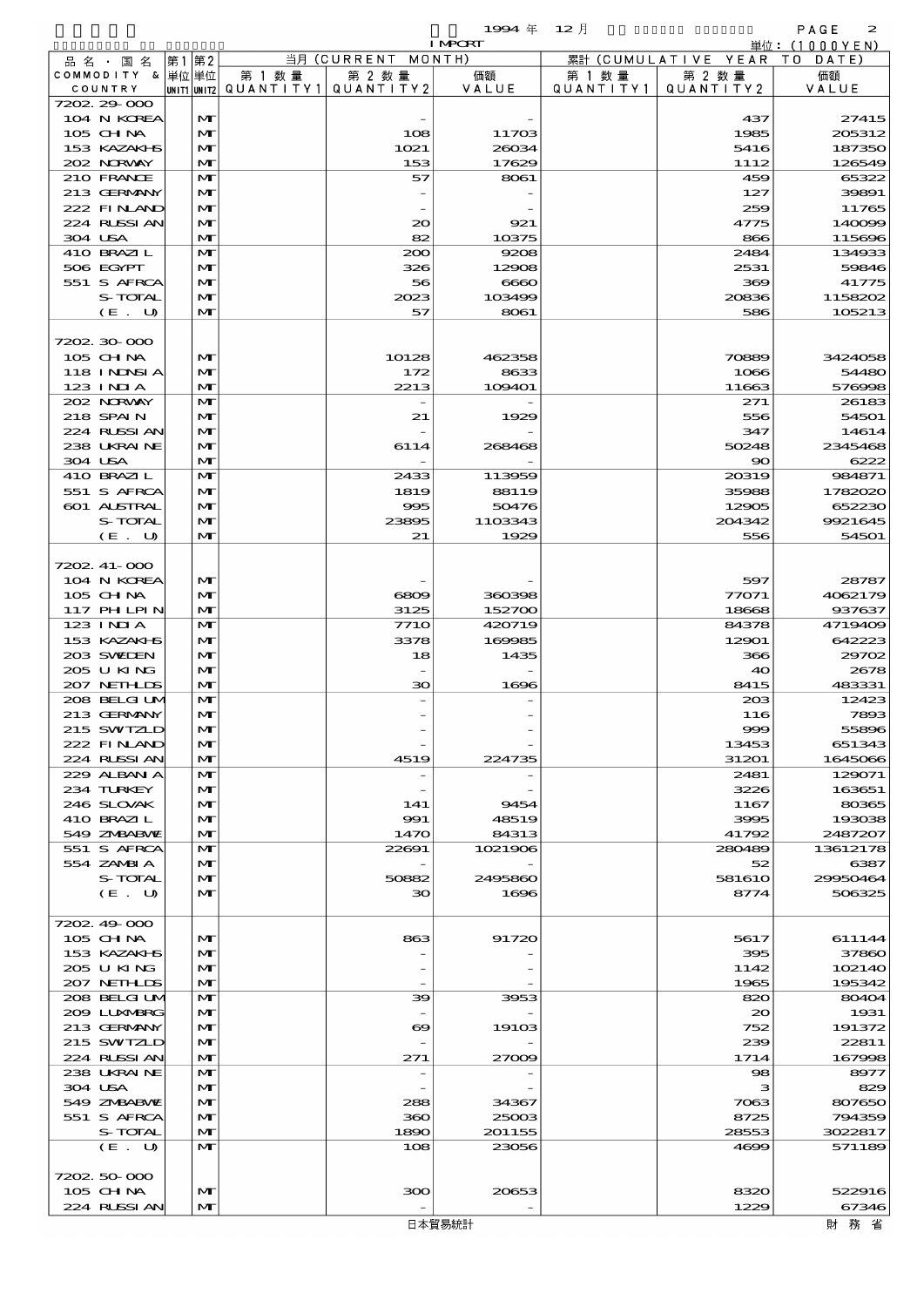$\begin{array}{cccc}\n 1994 & \# & 12 \end{array}$ 

|                           |                   |        |                                       | <b>I MPORT</b>  |         |                              | 単位: (1000YEN)     |
|---------------------------|-------------------|--------|---------------------------------------|-----------------|---------|------------------------------|-------------------|
| 品 名 ・ 国 名                 | 第1第2              |        | 当月 (CURRENT MONTH)                    |                 |         | 累計 (CUMULATIVE YEAR TO DATE) |                   |
| COMMODITY & 単位単位          |                   | 第 1 数量 | 第 2 数量                                | 価額              | 第 1 数 量 | 第 2 数量                       | 価額                |
| COUNTRY                   |                   |        | UNIT1 UNIT2  QUANT   TY1  QUANT   TY2 | VALUE           |         | QUANTITY1   QUANTITY2        | VALUE             |
| 7202 50 000<br>410 BRAZIL | M                 |        |                                       |                 |         | 969                          | 6337C             |
| 549 ZNBABVIE              | $\mathbf{M}$      |        |                                       |                 |         | 148                          | 8779              |
| 551 S AFRCA               | M                 |        |                                       |                 |         | 499                          | 29021             |
| S-TOTAL                   | $\mathbf{M}$      |        | 300                                   | 20653           |         | 11165                        | 691432            |
|                           |                   |        |                                       |                 |         |                              |                   |
| 7202 60 010               |                   |        |                                       |                 |         |                              |                   |
| 118 INNSI A               | M                 |        |                                       |                 |         | 1776                         | 207637            |
| 224 RUSSI AN              | M                 |        |                                       |                 |         | 96                           | 9771              |
| 618 NEWALD                | M                 |        | 1184                                  | 242476          |         | 34580                        | 6597326           |
| S-TOTAL                   | M                 |        | 1184                                  | 242476          |         | 36452                        | 6814734           |
| 7202 60 090               |                   |        |                                       |                 |         |                              |                   |
| 108 HG KONG               | M                 |        |                                       |                 |         | 309                          | 97570             |
| 224 RUSSI AN              | M                 |        | 319                                   | 138908          |         | 645                          | 220373            |
| 244 MACHION               | M                 |        |                                       |                 |         | 154                          | 35867             |
| 323 DOMN CA               | M                 |        | 209                                   | 51148           |         | 6555                         | 1441473           |
| 401 CCLMBIA               | M                 |        | 120                                   | 37909           |         | 4279                         | 1035407           |
| S-TOTAL                   | $\mathbf{M}$      |        | 648                                   | 227965          |         | 11942                        | 2830690           |
| 7202 70 000               |                   |        |                                       |                 |         |                              |                   |
| 105 CHNA                  | M                 |        | 144                                   | 133393          |         | 959                          | 546347            |
| 106 TAI VAN               | $\mathbf{M}$      |        |                                       |                 |         | 18                           | 12835             |
| 108 HG KONG               | $\mathbf{M}$      |        |                                       |                 |         | 5                            | 2449              |
| 203 SWIEN                 | $\mathbf{M}$      |        | 40                                    | 32386           |         | 40                           | 32386             |
| 205 U KING                | M                 |        |                                       |                 |         | 34                           | 18148             |
| 208 BELGI UM              | M                 |        |                                       |                 |         | 17                           | 9496              |
| 224 RUSSI AN              | M                 |        | $\infty$                              | 19069           |         | $\infty$                     | 19069             |
| 225 ALSTRIA               | $\mathbf{M}$      |        |                                       |                 |         | 88                           | 52848             |
| 304 USA<br>409 CHLE       | $\mathbf{M}$<br>M |        | 36<br>51                              | 21757<br>33569  |         | 163<br>954                   | 95322<br>533686   |
| S-TOTAL                   | M                 |        | 291                                   | 240174          |         | 2298                         | 1322591           |
| (E. U)                    | $\mathbf{M}$      |        |                                       |                 |         | 51                           | 27647             |
|                           |                   |        |                                       |                 |         |                              |                   |
| 7202 80 010               |                   |        |                                       |                 |         |                              |                   |
| 105 CH NA                 | M                 |        | $\infty$                              | 31776           |         | 746                          | 246984            |
| 213 GERMANY               | M                 |        |                                       |                 |         | 2                            | 41CE              |
| 225 ALSTRIA               | M                 |        |                                       |                 |         | $\boldsymbol{z}$             | 1847              |
| S-TOTAL                   | M                 |        | 90                                    | 31776           |         | 750                          | 25294C            |
| (E. U)                    | $\mathbf{M}$      |        |                                       |                 |         | 2                            | 41CE              |
| 7202.91-000               |                   |        |                                       |                 |         |                              |                   |
| 203 SVELEN                | $\mathbf{M}$      |        |                                       |                 |         | 36                           | $\Theta$ 19       |
| 205 U KING                | M                 |        | $\boldsymbol{\infty}$                 | 12459           |         | 1415                         | 292380            |
| 207 NETHLIS               | M                 |        |                                       |                 |         | 38                           | 7963              |
| 210 FRANCE                | M                 |        | $\overline{\phantom{a}}$              |                 |         | $\epsilon$                   | 8196              |
| 224 RUSSIAN               | M                 |        | 565                                   | 115326          |         | 3992                         | 766233            |
| S-TOTAL                   | M                 |        | 625                                   | 127785          |         | 5487                         | 1081693           |
| (E. U)                    | $\mathbf{M}$      |        | $\infty$                              | 12459           |         | 1459                         | 308541            |
| 7202.92-000               |                   |        |                                       |                 |         |                              |                   |
| 105 CH NA                 | $\mathbf{M}$      |        |                                       |                 |         | 5                            | 3844              |
| 207 NETHLIS               | $\mathbf{M}$      |        |                                       |                 |         | 34                           | 10489             |
| 213 GERMANY               | M                 |        |                                       |                 |         | 122                          | 56876             |
| 220 I TALY                | $\mathbf{M}$      |        |                                       |                 |         | 51                           | 30719             |
| 224 RUSSI AN              | M                 |        |                                       |                 |         | 89                           | 31838             |
| 225 ALSTRIA               | M                 |        |                                       |                 |         | $\mathbf{e}\mathbf{s}$       | 47806             |
| 245 CZECH<br>551 S AFRCA  | M<br>$\mathbf{M}$ |        | 100                                   | 62562           |         | 595<br>57                    | 351492<br>3691C   |
| S-TOTAL                   | $\mathbf{M}$      |        | 100                                   | 62562           |         | 1021                         | 569976            |
| (E. U)                    | M                 |        |                                       |                 |         | 207                          | 98084             |
|                           |                   |        |                                       |                 |         |                              |                   |
| 720293000                 |                   |        |                                       |                 |         |                              |                   |
| 205 U KING                | M                 |        | 1                                     | 1293            |         | 1                            | 1296              |
| 208 BELGI UM              | $\mathbf{M}$      |        | 2                                     | 5761            |         | 20                           | 50838             |
| 213 GERMANY               | M                 |        | 16                                    | 6335            |         | 65                           | <b>78695</b>      |
| 410 BRAZIL                | M                 |        | 456                                   | 390342          |         | 3556                         | 3252930           |
| S-TOTAL<br>(E. U)         | M<br>$\mathbf{M}$ |        | 475<br>19                             | 403731<br>13389 |         | 3642<br>86                   | 3383756<br>130826 |
|                           |                   |        |                                       |                 |         |                              |                   |
| 7202.99-010               |                   |        |                                       |                 |         |                              |                   |
| $105$ CHNA                | M                 |        | 736                                   | 30307           |         | 6649                         | 252460            |
| 153 KAZAKI B              | $\mathbf{M}$      |        |                                       |                 |         | $\boldsymbol{\infty}$        | 2945              |
| S-TOTAL                   | $\mathbf{M}$      |        | 736                                   | 30307           |         | 6709                         | 25540E            |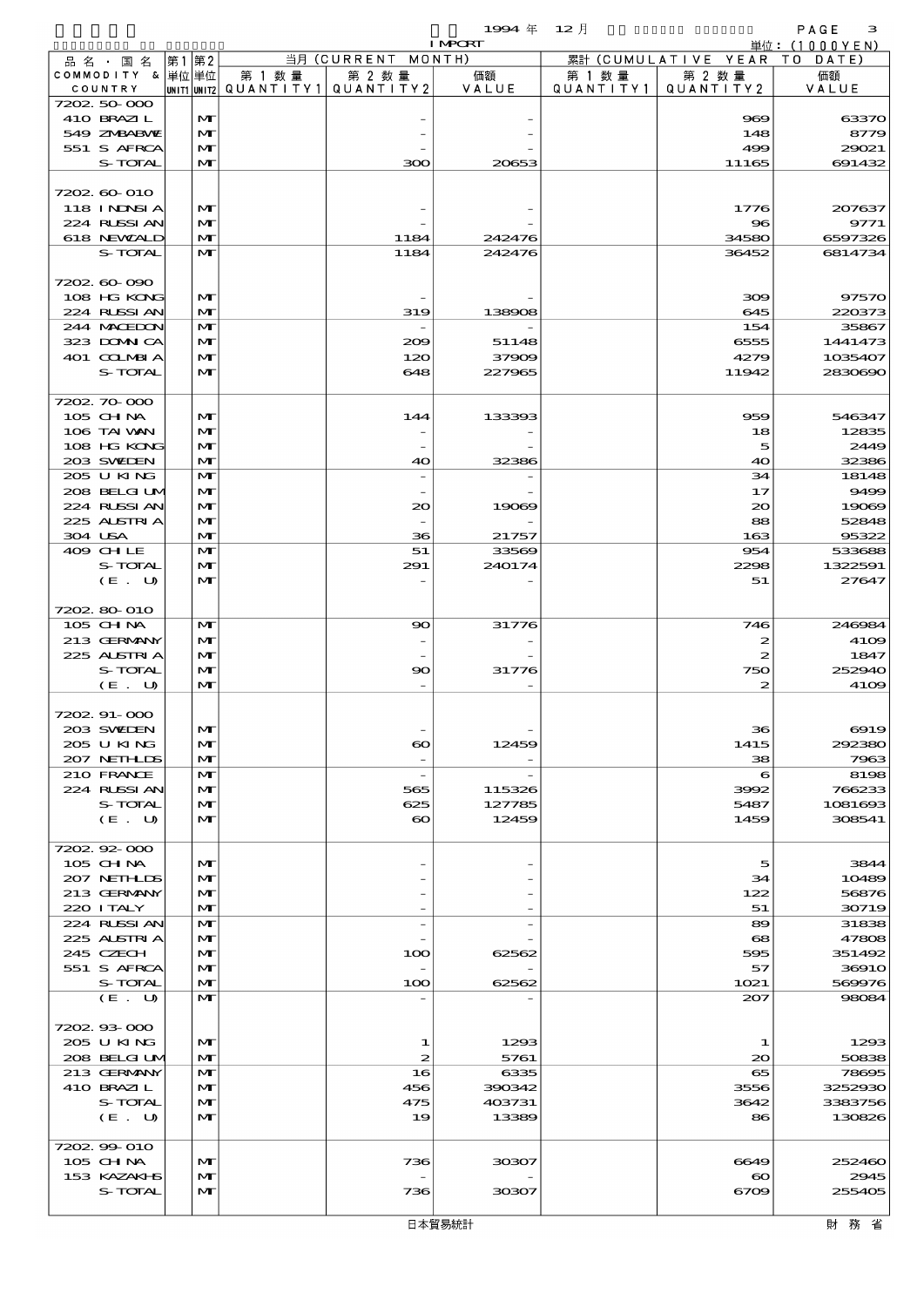$\begin{array}{cccc}\n 1994 & \# & 12 \end{array}$ 

|                             |                   |        |                                                  | <b>I MPCRT</b>   |                     |                              | 単位: (1000YEN)      |
|-----------------------------|-------------------|--------|--------------------------------------------------|------------------|---------------------|------------------------------|--------------------|
| 品名・国名                       | 第1第2              |        | 当月 (CURRENT MONTH)                               |                  |                     | 累計 (CUMULATIVE YEAR TO DATE) |                    |
| COMMODITY & 単位単位<br>COUNTRY |                   | 第 1 数量 | 第 2 数量<br> UNIT1 UNIT2  QUANT I TY1  QUANT I TY2 | 価額<br>VALUE      | 第 1 数量<br>QUANTITY1 | 第 2 数量<br>QUANTITY 2         | 価額<br>VALUE        |
| 7202.99-090                 |                   |        |                                                  |                  |                     |                              |                    |
| 103 R KOREA                 | M                 |        |                                                  |                  |                     | 21                           | 3667               |
| 105 CH NA                   | $\mathbf{M}$      |        | 5                                                | 1494             |                     | 1987                         | 262867             |
| 205 U KING                  | $\mathbf{M}$      |        |                                                  |                  |                     | 103                          | 18439              |
| 207 NETHLIS                 | M                 |        |                                                  |                  |                     | 21                           | 7074               |
| 208 BELGI UM<br>210 FRANCE  | $\mathbf{M}$<br>M |        | 143                                              | 32595            |                     | 4<br>1794                    | 6823<br>413220     |
| 213 GERMANY                 | M                 |        | 17                                               | 2530             |                     | 401                          | 62966              |
| 220 I TALY                  | M                 |        |                                                  |                  |                     | 220                          | 28067              |
| 225 ALSTRIA                 | $\mathbf{M}$      |        | 17                                               | 1851             |                     | <b>1O1</b>                   | 12036              |
| 304 USA                     | M                 |        | $\boldsymbol{\infty}$                            | 13327            |                     | 121                          | 90960              |
| 410 BRAZIL                  | M                 |        | 280                                              | 30973            |                     | 5243                         | 634677             |
| 413 ARCENT                  | M                 |        | 522                                              |                  |                     | 105                          | 13020              |
| S-TOTAL<br>(E. U)           | M<br>$\mathbf{M}$ |        | 160                                              | 82770<br>35125   |                     | 10121<br>2543                | 1553816<br>536589  |
|                             |                   |        |                                                  |                  |                     |                              |                    |
| 7203 10 000                 |                   |        |                                                  |                  |                     |                              |                    |
| 113 MALYSIA                 | M                 |        |                                                  |                  |                     | 79488                        | 809012             |
| 118 I NDSI A                | M                 |        |                                                  |                  |                     | 17187                        | 63851              |
| 224 RUSSIAN                 | M                 |        |                                                  |                  |                     | 32                           | 689                |
| 402 VENEZLA                 | M                 |        |                                                  |                  |                     | 63701                        | 299173             |
| S-TOTAL                     | M                 |        |                                                  |                  |                     | 160408                       | 1172725            |
| 720390000                   |                   |        |                                                  |                  |                     |                              |                    |
| 213 GERMANY                 | M                 |        |                                                  |                  |                     | $\mathbf o$                  | 435                |
| S-TOTAL                     | M                 |        |                                                  |                  |                     | $\bullet$                    | 435                |
| (E. U)                      | $\mathbf{M}$      |        |                                                  |                  |                     | $\mathbf{o}$                 | 435                |
|                             |                   |        |                                                  |                  |                     |                              |                    |
| 7204 10 000                 |                   |        |                                                  |                  |                     |                              |                    |
| 103 R KOREA<br>108 HG KONG  | M<br>M            |        |                                                  |                  |                     | 1000<br>37                   | 3403<br>912        |
| 304 USA                     | M                 |        |                                                  |                  |                     | 4                            | 261                |
| 612 FI JI                   | M                 |        | 181                                              | 2225             |                     | 788                          | 9386               |
| S-TOTAL                     | $\mathbf{M}$      |        | 181                                              | 2225             |                     | 1829                         | 13962              |
|                             |                   |        |                                                  |                  |                     |                              |                    |
| 7204. 21-000                |                   |        |                                                  |                  |                     |                              |                    |
| 103 R KOREA                 | M                 |        | 1352                                             | 110865           |                     | 6688                         | 487150             |
| 105 CH NA                   | M                 |        | 191                                              | 14717            |                     | 817                          | 60214              |
| 106 TAI VAN<br>108 HG KONG  | M<br>M            |        | 4295<br>2930                                     | 356424<br>258872 |                     | 51880<br>27742               | 3681850<br>2016111 |
| 111 THAILND                 | M                 |        | 2473                                             | 194553           |                     | 19455                        | 1309881            |
| 112 SNGAPOR                 | M                 |        | 643                                              | 54075            |                     | 7556                         | 548546             |
| 113 MALYSIA                 | $\mathbf{M}$      |        | 552                                              | 46712            |                     | 5425                         | 391722             |
| 117 PH LPIN                 | M                 |        | 341                                              | 24018            |                     | 3095                         | 219562             |
| 118 I NDSI A                | M                 |        | 682                                              | 54130            |                     | 7219                         | 508716             |
| 123 INIA                    | M                 |        |                                                  |                  |                     | $\infty$                     | 1285               |
| 125 SRILANK<br>137 SU ARAB  | M<br>M            |        | 12                                               | 922              |                     | 16<br>321                    | 1151<br>22686      |
| 138 KUWAIT                  | M                 |        |                                                  |                  |                     | 229                          | 15685              |
| 147 U ARB E                 | M                 |        |                                                  |                  |                     | 538                          | 56119              |
| 205 U KING                  | M                 |        |                                                  |                  |                     | з                            | 631                |
| 208 BELGI UM                | M                 |        |                                                  |                  |                     | $\mathbf o$                  | 854                |
| 213 GERMANY                 | M                 |        |                                                  |                  |                     | 17                           | 1279               |
| 302 CANADA<br>304 USA       | M<br>M            |        | 18<br>2820                                       | 2027<br>247675   |                     | 731<br>37158                 | 59089<br>2806192   |
| 305 MEXICO                  | M                 |        | 622                                              | 39468            |                     | 4283                         | 312419             |
| 506 EGYPT                   | M                 |        | 31                                               | 2192             |                     | 149                          | 10547              |
| 541 KENYA                   | M                 |        | $\overline{\phantom{a}}$                         |                  |                     | 27                           | 1867               |
| 551 S AFRCA                 | M                 |        | 52                                               | 5590             |                     | 1334                         | 122160             |
| 601 ALSTRAL                 | M                 |        | 776                                              | 55772            |                     | 16407                        | 1097411            |
| 606 NEWELD                  | M                 |        | 226                                              | 18357            |                     | 3839                         | 277955             |
| 620 GLAM<br>S-TOTAL         | M<br>M            |        | 18016                                            | 1486369          |                     | 7<br>194956                  | 307<br>14011389    |
| (E. U)                      | M                 |        |                                                  |                  |                     | 20                           | 2764               |
|                             |                   |        |                                                  |                  |                     |                              |                    |
| 7204.29-000                 |                   |        |                                                  |                  |                     |                              |                    |
| 103 R KOREA                 | M                 |        | 20                                               | 5643             |                     | 243                          | 56813              |
| $105$ CHNA                  | M                 |        |                                                  |                  |                     | 2                            | 531                |
| 106 TAI VAN                 | M                 |        | $\boldsymbol{\infty}$                            | 18035            |                     | 719                          | 143207             |
| 108 HG KONG<br>111 THAILND  | M<br>M            |        | 46<br>$\overline{\phantom{a}}$                   | 15655            |                     | 562<br>27                    | 144233<br>6971     |
| 112 SNGAPOR                 | M                 |        | 51                                               | 7721             |                     | 548                          | 99262              |
| 113 MALYSIA                 | M                 |        | 7                                                | 1855             |                     | 189                          | 28831              |
| 117 PH LPIN                 | M                 |        |                                                  |                  |                     | 4                            | 244                |
| 118 I NDSI A                | M                 |        |                                                  |                  |                     | 218                          | 19206              |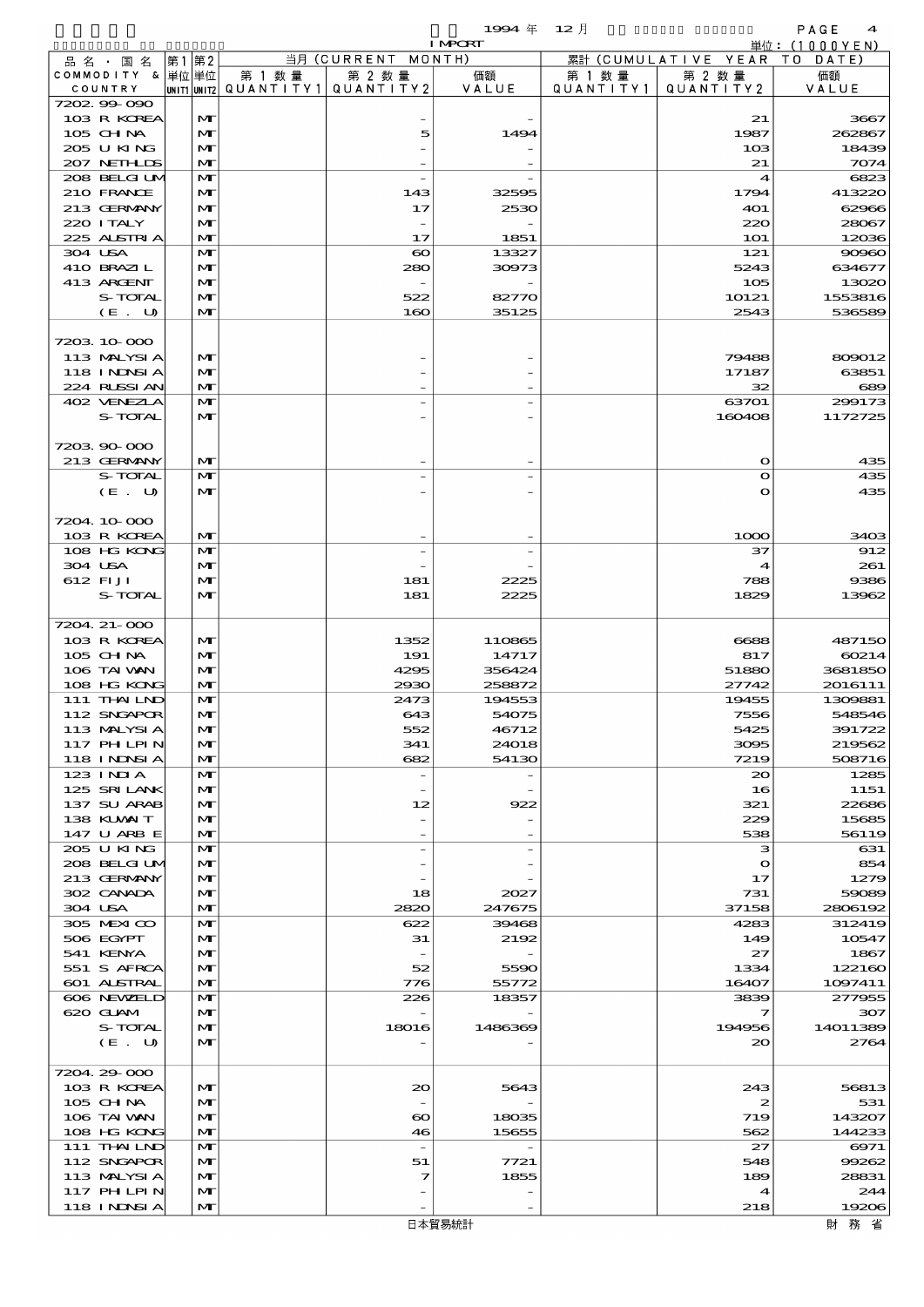|                            |       |                   |                                                   |                                 | $1994$ 年                         | $12$ 月               |                        | PAGE<br>5        |
|----------------------------|-------|-------------------|---------------------------------------------------|---------------------------------|----------------------------------|----------------------|------------------------|------------------|
|                            |       |                   |                                                   |                                 | <b>I MPCRT</b>                   |                      |                        | 単位: (1000YEN)    |
| 品名・国名<br>COMMODITY & 単位単位  | 第1 第2 |                   |                                                   | 当月 (CURRENT MONTH)              |                                  |                      | 累計 (CUMULATIVE YEAR TO | DATE)            |
| COUNTRY                    |       |                   | 第 1 数 量<br> unit1 unit2  Q∪ANT   TY1  Q∪ANT   TY2 | 第 2 数量                          | 価額<br>VALUE                      | 第 1 数 量<br>QUANTITY1 | 第 2 数量<br>QUANTITY2    | 価額<br>VALUE      |
| 7204 29 000                |       |                   |                                                   |                                 |                                  |                      |                        |                  |
| $123$ INIA                 |       | M                 |                                                   |                                 |                                  |                      | 54                     | 23727            |
| 147 U ARB E<br>205 U KING  |       | $\mathbf{M}$<br>M |                                                   |                                 |                                  |                      | 21<br>34               | 3341<br>16693    |
| 213 GERMANY                |       | $\mathbf{M}$      |                                                   | 6                               | 3885<br>$\overline{\phantom{m}}$ |                      | 61                     | 14947            |
| 302 CANADA                 |       | M                 |                                                   |                                 |                                  |                      | 133                    | 30123            |
| 304 USA                    |       | M                 |                                                   | 306                             | 39787                            |                      | 3687                   | 252055           |
| 601 ALSTRAL                |       | M                 |                                                   | 135                             | 2493                             |                      | 135                    | 2493             |
| 606 NEWELD                 |       | M                 |                                                   |                                 |                                  |                      | 40                     | 709              |
| 620 GLAM<br>S-TOTAL        |       | M<br>M            |                                                   | $\overline{\phantom{a}}$<br>631 | 95074                            |                      | 37<br>6714             | 1034<br>844420   |
| (E. U)                     |       | $\mathbf{M}$      |                                                   | 6                               | 3885                             |                      | 95                     | 31640            |
|                            |       |                   |                                                   |                                 |                                  |                      |                        |                  |
| 7204. 41-000               |       |                   |                                                   |                                 |                                  |                      |                        |                  |
| 106 TAI VAN                |       | M                 |                                                   |                                 | $\overline{\phantom{0}}$         |                      | ЗО                     | 1170             |
| 304 USA<br>S-TOTAL         |       | M<br>$\mathbf{M}$ |                                                   |                                 |                                  |                      | 10686<br>10716         | 158495<br>159665 |
|                            |       |                   |                                                   |                                 |                                  |                      |                        |                  |
| 7204.49-000                |       |                   |                                                   |                                 |                                  |                      |                        |                  |
| 103 R KOREA                |       | M                 |                                                   |                                 |                                  |                      | 1099                   | 42773            |
| 104 N KOREA                |       | M                 |                                                   |                                 | $\overline{\phantom{0}}$         |                      | 4400                   | 52673            |
| 106 TAI VAN                |       | M                 |                                                   |                                 |                                  |                      | 391                    | 3202             |
| 108 HG KONG<br>112 SNGAPOR |       | M<br>M            |                                                   | 3494                            | 52578                            |                      | 27805<br>366           | 430081<br>5079   |
| 117 PH LPIN                |       | M                 |                                                   |                                 |                                  |                      | 48                     | 2860             |
| 207 NETHLIS                |       | M                 |                                                   |                                 |                                  |                      | 122051                 | 1689477          |
| 213 GERMANY                |       | M                 |                                                   | 34565                           | 494979                           |                      | 186720                 | 2759076          |
| 224 RUSSI AN               |       | M                 |                                                   |                                 | $\overline{\phantom{m}}$         |                      | 28514                  | 408629           |
| 304 USA                    |       | M                 |                                                   | 32614                           | 535387                           |                      | 416654                 | 6517464          |
| 312 PANAMA<br>409 CHLE     |       | $\mathbf{M}$<br>M |                                                   | 212                             | 955<br>$\overline{\phantom{0}}$  |                      | 470<br><b>11O11</b>    | 1574<br>62138    |
| 410 BRAZIL                 |       | M                 |                                                   |                                 |                                  |                      | $\mathbf 1$            | 2050             |
| 551 S AFRCA                |       | M                 |                                                   | 24193                           | 378392                           |                      | 24193                  | 378392           |
| 601 ALSTRAL                |       | M                 |                                                   |                                 |                                  |                      | 27668                  | 459549           |
| 620 GLAM                   |       | M                 |                                                   | 121                             | 1039                             |                      | 2049                   | 29491            |
| 627 MARIANA<br>S-TOTAL     |       | M<br>$\mathbf{M}$ |                                                   |                                 |                                  |                      | 20                     | 200<br>12844717  |
| (E. U)                     |       | M                 |                                                   | 95199<br>34565                  | 1463330<br>494979                |                      | 853460<br>308771       | 4448553          |
|                            |       |                   |                                                   |                                 |                                  |                      |                        |                  |
| 7204 50 010                |       |                   |                                                   |                                 |                                  |                      |                        |                  |
| 103 R KOREA                |       | M                 |                                                   |                                 |                                  |                      | 192                    | 9558             |
| 304 USA                    |       | M<br>M            |                                                   |                                 |                                  |                      |                        | 1432             |
| S-TOTAL                    |       |                   |                                                   |                                 |                                  |                      | 196                    | 10990            |
| 7204 50 020                |       |                   |                                                   |                                 |                                  |                      |                        |                  |
| 304 USA                    |       | M                 |                                                   |                                 | $\overline{\phantom{0}}$         |                      | $\mathbf{o}$           | 257              |
| S-TOTAL                    |       | M                 |                                                   |                                 |                                  |                      | $\bullet$              | 257              |
|                            |       |                   |                                                   |                                 |                                  |                      |                        |                  |
| 7205.10.000<br>103 R KOREA |       | $\mathbf{M}$      |                                                   | 51                              | 3264                             |                      | 3421                   | 24843            |
| 105 CH NA                  |       | M                 |                                                   | 18                              | 835                              |                      | 40                     | 2581             |
| 106 TAI VAN                |       | M                 |                                                   | 3266                            | 16945                            |                      | 3589                   | 34545            |
| 111 THAILND                |       | M                 |                                                   | 20                              | 1057                             |                      | 82                     | 4323             |
| 203 SWIEN                  |       | M                 |                                                   | 4                               | 337                              |                      | 4                      | 337              |
| 205 U KING<br>213 GERMANY  |       | M<br>M            |                                                   | $\bullet$                       | $\overline{a}$<br>1178           |                      | 9<br>20                | 551O<br>4971     |
| 216 AZORES                 |       | M                 |                                                   |                                 |                                  |                      | 40                     | 1730             |
| 218 SPAIN                  |       | M                 |                                                   | 42                              | 2982                             |                      | 336                    | 24714            |
| 220 I TALY                 |       | M                 |                                                   |                                 |                                  |                      | 19                     | 1391             |
| 304 USA                    |       | M                 |                                                   | 423                             | 28877                            |                      | 4256                   | 282152           |
| 551 S AFRCA                |       | M                 |                                                   | 38                              | 1624                             |                      | 464                    | 24188            |
| S-TOTAL<br>(E. U)          |       | M<br>$\mathbf{M}$ |                                                   | 3862<br>42                      | 57099<br>4160                    |                      | 12280<br>384           | 411285<br>36586  |
|                            |       |                   |                                                   |                                 |                                  |                      |                        |                  |
| 7205, 21-010               |       |                   |                                                   |                                 |                                  |                      |                        |                  |
| 106 TAI VAN                |       | M                 |                                                   |                                 |                                  |                      | 22                     | 3201             |
| 203 SWIDEN                 |       | M                 |                                                   | 470                             | 83559                            |                      | 6514                   | 1357924          |
| 304 USA<br>601 ALSTRAL     |       | M<br>$\mathbf{M}$ |                                                   | $\mathbf o$                     | 1137                             |                      | 1<br>$\mathbf o$       | 5923<br>498      |
| S-TOTAL                    |       | M                 |                                                   | 470                             | 84696                            |                      | 6537                   | 1367546          |
|                            |       |                   |                                                   |                                 |                                  |                      |                        |                  |

 103 R KOREA MT - - 20 956 105 CHINA MT - - 22 1862  $106$  TAI WAN  $\begin{vmatrix} 1 \end{vmatrix}$   $\begin{vmatrix} 1136 \end{vmatrix}$ 

7205.21-090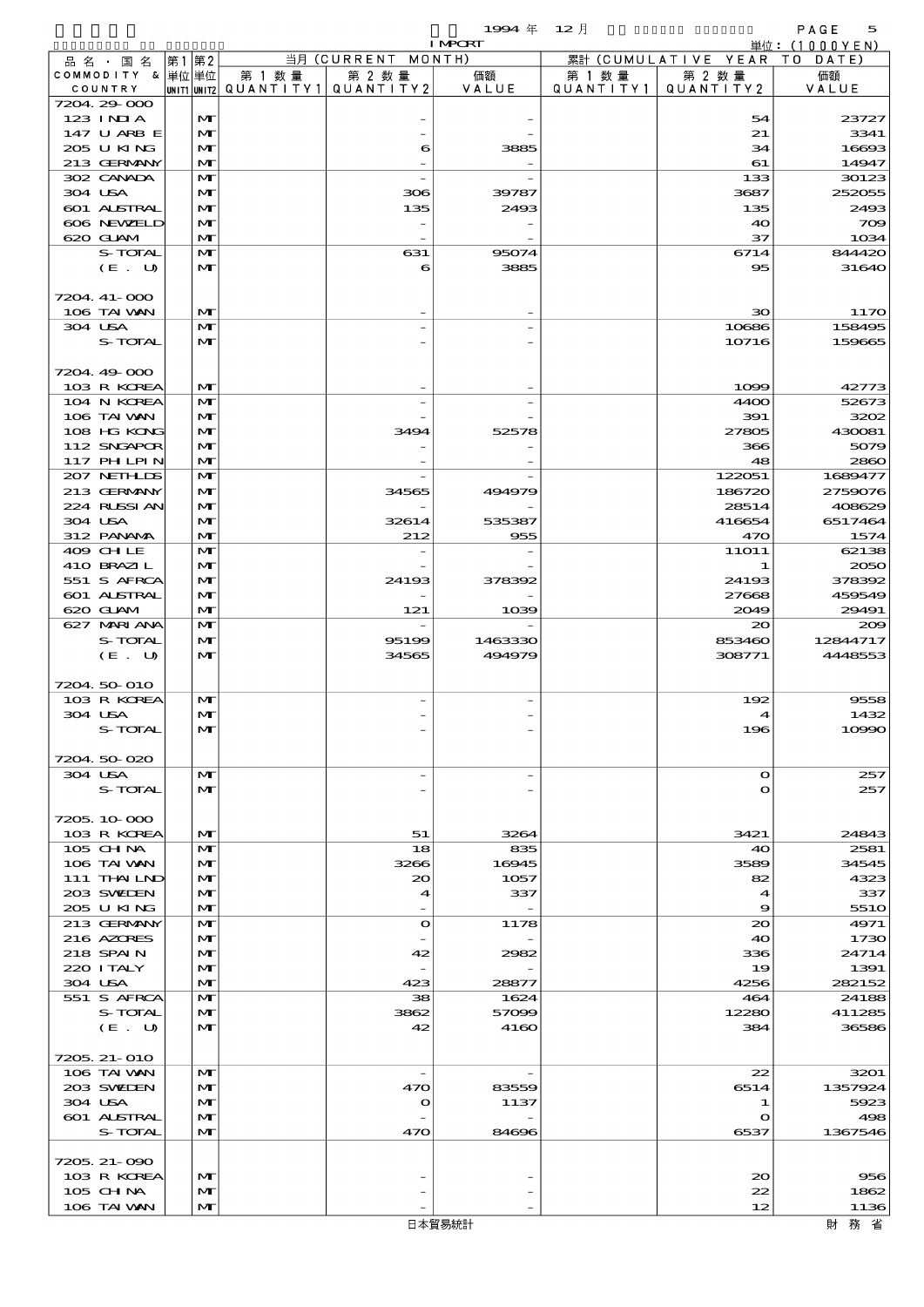$1$ SS4  $\#$  12  $\bar{e}$  and  $\bar{e}$  and  $\bar{e}$  and  $\bar{e}$  and  $\bar{e}$  and  $\bar{e}$  and  $\bar{e}$  and  $\bar{e}$  and  $\bar{e}$  and  $\bar{e}$  and  $\bar{e}$  and  $\bar{e}$  and  $\bar{e}$  and  $\bar{e}$  and  $\bar{e}$  and  $\bar{e}$  and  $\bar{e}$  and  $\$ 

|                       |                          |      |                              |        |                                                  | <b>I MPORT</b>  |                      |                              | 単位: (1000YEN)      |
|-----------------------|--------------------------|------|------------------------------|--------|--------------------------------------------------|-----------------|----------------------|------------------------------|--------------------|
|                       | 品 名 ・ 国 名                | 第1第2 |                              |        | 当月 (CURRENT MONTH)                               |                 |                      | 累計 (CUMULATIVE YEAR TO DATE) |                    |
| COUNTRY               | COMMODITY & 単位単位         |      |                              | 第 1 数量 | 第 2 数量<br> UNIT1 UNIT2  QUANT I TY1  QUANT I TY2 | 価額<br>VALUE     | 第 1 数 量<br>QUANTITY1 | 第 2 数量<br>QUANTITY 2         | 価額<br>VALUE        |
|                       | 7205, 21-090             |      |                              |        |                                                  |                 |                      |                              |                    |
|                       | 118 I NINSI A            |      | M                            |        |                                                  |                 |                      | $\mathbf o$                  | 1702               |
|                       | 203 SWIEN                |      | $\mathbf{M}$                 |        | 10                                               | 1590            |                      | 289                          | 51096              |
|                       | 205 U KING               |      | $\mathbf{M}$                 |        | $\mathbf{o}$                                     | 223             |                      | $\mathbf o$                  | 223                |
|                       | 208 BELGI UM             |      | $\mathbf{M}$                 |        |                                                  |                 |                      | 58                           | 41048              |
|                       | 213 GERMANY<br>218 SPAIN |      | $\mathbf{M}$<br>M            |        | 83<br>6                                          | 9057<br>374     |                      | 700<br>12                    | 55987<br>748       |
|                       | 302 CANADA               |      | $\mathbf{M}$                 |        | $\bullet$                                        | 683             |                      | $\bullet$                    | 683                |
| 304 USA               |                          |      | $\mathbf{M}$                 |        | 120                                              | 116686          |                      | 1199                         | 2367079            |
|                       | S-TOTAL                  |      | $\mathbf{M}$                 |        | 219                                              | 128613          |                      | 2312                         | 2522520            |
|                       | (E. U)                   |      | $\mathbf{M}$                 |        | 89                                               | 9654            |                      | 770                          | 98006              |
|                       |                          |      |                              |        |                                                  |                 |                      |                              |                    |
| 7205.29-000           | 103 R KOREA              |      | M                            |        |                                                  | 4778            |                      | 185                          | 9353               |
|                       | 105 CH NA                |      | $\mathbf{M}$                 |        | 85<br>20                                         | 928             |                      | 50                           | 5193               |
|                       | 203 SWIEN                |      | $\mathbf{M}$                 |        | 2213                                             | 153394          |                      | 25641                        | 1897693            |
|                       | 205 U KING               |      | M                            |        |                                                  |                 |                      | 59                           | 15890              |
|                       | 213 GERMANY              |      | M                            |        | 6                                                | 5678            |                      | 53                           | 67528              |
|                       | 225 ALSTRIA              |      | $\mathbf{M}$                 |        |                                                  |                 |                      | $\boldsymbol{4}$             | 835                |
|                       | 302 CANADA               |      | $\mathbf{M}$                 |        | 120                                              | 10200           |                      | 604                          | 51773              |
| 304 USA               | S-TOTAL                  |      | $\mathbf{M}$<br>M            |        | 78<br>2522                                       | 25950<br>200928 |                      | 1474<br>28070                | 807652<br>2855917  |
|                       | (E. U)                   |      | $\mathbf{M}$                 |        | 6                                                | 5678            |                      | 112                          | 83418              |
|                       |                          |      |                              |        |                                                  |                 |                      |                              |                    |
| 7206 10 010           |                          |      |                              |        |                                                  |                 |                      |                              |                    |
|                       | 103 R KOREA              |      | M                            |        | 489                                              | 19534           |                      | 1073                         | 43730              |
|                       | 157 GEORGIA              |      | M                            |        |                                                  |                 |                      | 18                           | 1178               |
|                       | 208 BELGI UM             |      | M                            |        |                                                  |                 |                      | 18                           | 1181               |
|                       | 213 GERMANY              |      | $\mathbf{M}$<br>$\mathbf{M}$ |        |                                                  |                 |                      | 130                          | 8125               |
| 220 I TALY<br>304 USA |                          |      | $\mathbf{M}$                 |        |                                                  |                 |                      | 2<br>з                       | 372<br>684         |
|                       | S-TOTAL                  |      | M                            |        | 489                                              | 19534           |                      | 1244                         | 55270              |
|                       | (E. U)                   |      | $\mathbf{M}$                 |        |                                                  |                 |                      | 150                          | 9678               |
|                       |                          |      |                              |        |                                                  |                 |                      |                              |                    |
|                       | 7206.90-010              |      |                              |        |                                                  |                 |                      |                              |                    |
| 304 USA               |                          |      | $\mathbf{M}$                 |        | 45                                               | 7817            |                      | 497                          | 85313              |
|                       | S-TOTAL                  |      | $\mathbf{M}$                 |        | 45                                               | 7817            |                      | 497                          | 85313              |
| 7207. 11-010          |                          |      |                              |        |                                                  |                 |                      |                              |                    |
|                       | 103 R KOREA              |      | M                            |        |                                                  |                 |                      | $\cos\!2$                    | 164929             |
| 105 CHNA              |                          |      | $\mathbf{M}$                 |        | 6257                                             | 150392          |                      | 6257                         | 150392             |
|                       | 106 TAI VAN              |      | M                            |        | 146                                              | 5719            |                      | 726                          | 29021              |
|                       | 2005 U KING              |      | M                            |        | 162                                              | 9988            |                      | 3102                         | 184700             |
|                       | 208 BELGI UM             |      | M                            |        |                                                  |                 |                      | 113                          | 7328               |
| 304 USA               | 213 GERMANY              |      | M<br>$\mathbf{M}$            |        | 38                                               | 2552            |                      | 562<br>17                    | 37331<br>1121      |
|                       | 410 BRAZIL               |      | M                            |        |                                                  |                 |                      | 15194                        | 442990             |
|                       | S-TOTAL                  |      | M                            |        | 6603                                             | 168651          |                      | 32053                        | 1017812            |
|                       | (E. U)                   |      | M                            |        | 200                                              | 12540           |                      | 3777                         | 229359             |
|                       |                          |      |                              |        |                                                  |                 |                      |                              |                    |
| 7207. 11-090          |                          |      |                              |        |                                                  |                 |                      |                              |                    |
| 304 USA               | 203 SWIEN                |      | $\mathbf{M}$<br>$\mathbf{M}$ |        |                                                  |                 |                      | 9<br>18                      | 1326<br>1980       |
|                       | S-TOTAL                  |      | $\mathbf{M}$                 |        |                                                  |                 |                      | 27                           | 3306               |
|                       |                          |      |                              |        |                                                  |                 |                      |                              |                    |
| 7207.12-010           |                          |      |                              |        |                                                  |                 |                      |                              |                    |
|                       | 103 R KOREA              |      | $\mathbf{M}$                 |        | 23786                                            | 751291          |                      | 93471                        | 2776001            |
|                       | 105 CH NA                |      | $\mathbf{M}$                 |        | <b>2510</b>                                      | 66197           |                      | 5015                         | 131803             |
|                       | 601 ALSTRAL<br>S-TOTAL   |      | $\mathbf{M}$<br>$\mathbf{M}$ |        | 26296                                            | 817488          |                      | 61419<br>159905              | 1465453<br>4373257 |
|                       |                          |      |                              |        |                                                  |                 |                      |                              |                    |
| 7207.12-090           |                          |      |                              |        |                                                  |                 |                      |                              |                    |
|                       | 220 I TALY               |      | $\mathbf{M}$                 |        |                                                  |                 |                      | 89986                        | 2436910            |
|                       | 302 CANADA               |      | M                            |        | 1                                                | 352             |                      | $\blacktriangleleft$         | 1015               |
|                       | 305 MEXICO               |      | M                            |        |                                                  |                 |                      | 487                          | 16799              |
|                       | 551 S AFRCA<br>S-TOTAL   |      | $\mathbf{M}$<br>M            |        | 1                                                | 352             |                      | 487<br>90964                 | 14878<br>2469602   |
|                       | (E. U)                   |      | M                            |        |                                                  |                 |                      | 89986                        | 2436910            |
|                       |                          |      |                              |        |                                                  |                 |                      |                              |                    |
| 7207. 20-011          |                          |      |                              |        |                                                  |                 |                      |                              |                    |
|                       | 103 R KOREA              |      | M                            |        | $\qquad \qquad -$                                |                 |                      | 21                           | 1244               |
|                       | 104 N KOREA              |      | M                            |        |                                                  |                 |                      | 5005                         | 95994              |
|                       | 105 CH NA<br>213 GERMANY |      | M<br>M                       |        | 731<br>1                                         | 16948<br>208    |                      | 731<br>98                    | 16948<br>8858      |
| 304 USA               |                          |      | M                            |        |                                                  |                 |                      | 1                            | 378                |
|                       |                          |      |                              |        |                                                  |                 |                      |                              |                    |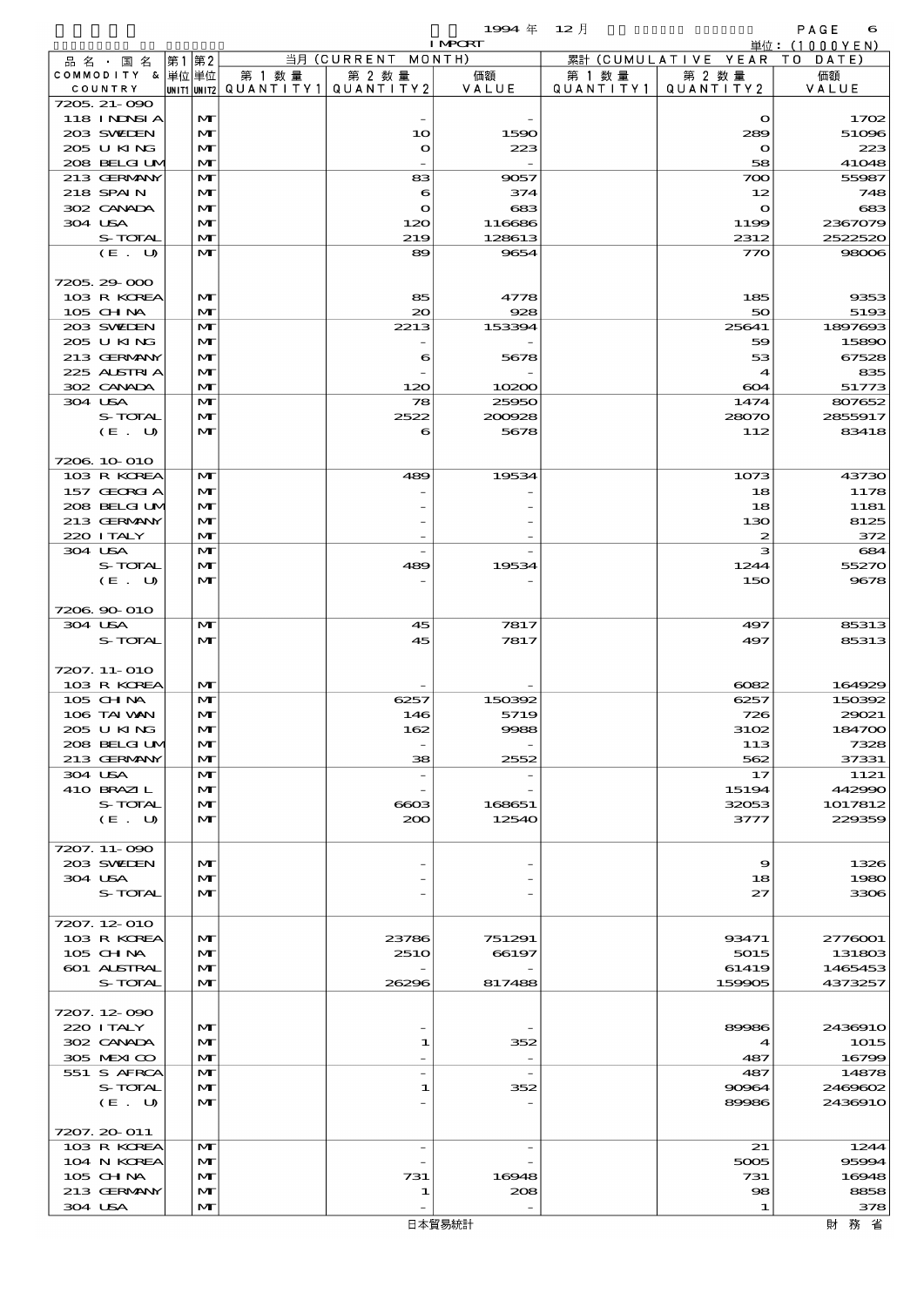$1994 \& 12 \cancel{7}$ 

|                  |              |        |                                               | <b>I MPORT</b> |        |                              | 単位: (1000YEN) |
|------------------|--------------|--------|-----------------------------------------------|----------------|--------|------------------------------|---------------|
| 品名・国名            | 第1第2         |        | 当月 (CURRENT MONTH)                            |                |        | 累計 (CUMULATIVE YEAR TO DATE) |               |
| COMMODITY & 単位単位 |              | 第 1 数量 | 第 2 数量                                        | 価額             | 第 1 数量 | 第 2 数量                       | 価額            |
| COUNTRY          |              |        | $ $ UNIT1 $ $ UNIT2 $ $ QUANTITY1   QUANTITY2 | VALUE          |        | QUANTITY1 QUANTITY2          | VALUE         |
| 7207. 20-011     |              |        |                                               |                |        |                              |               |
| S-TOTAL          | $\mathbf{M}$ |        | 732                                           | 17156          |        | 5856                         | 123422        |
| (E. U)           | $\mathbf{M}$ |        | 1                                             | 208            |        | 98                           | 8858          |
|                  |              |        |                                               |                |        |                              |               |
| 7207. 20-012     |              |        |                                               |                |        |                              |               |
| 103 R KOREA      | $\mathbf{M}$ |        |                                               |                |        | 1779                         | 60756         |
| S-TOTAL          | $\mathbf{M}$ |        |                                               |                |        | 1779                         | 60756         |
|                  |              |        |                                               |                |        |                              |               |
| 7207. 20-019     |              |        |                                               |                |        |                              |               |
| 103 R KOREA      | $\mathbf{M}$ |        |                                               |                |        | 584                          | 50136         |
| S-TOTAL          | $\mathbf{M}$ |        |                                               |                |        | 584                          | 50136         |
|                  |              |        |                                               |                |        |                              |               |
| 7207.20-020      |              |        |                                               |                |        |                              |               |
| 410 BRAZIL       | M            |        |                                               |                |        | $\Omega$                     | 281           |
| S-TOTAL          | $\mathbf{M}$ |        |                                               |                |        | $\Omega$                     | 281           |
|                  |              |        |                                               |                |        |                              |               |
| 7208 11-010      |              |        |                                               |                |        |                              |               |
| 103 R KOREA      | M            |        |                                               |                |        | 378                          | 15562         |
|                  |              |        |                                               |                |        |                              |               |
| 118 INNSI A      | $\mathbf{M}$ |        | 1326                                          | 51258          |        | 5920                         | 205941        |
| 205 U KING       | $\mathbf{M}$ |        |                                               |                |        | 1196                         | 48253         |
| 601 ALSTRAL      | $\mathbf{M}$ |        |                                               |                |        | 116                          | 4029          |
| S-TOTAL          | M            |        | 1326                                          | 51258          |        | <b>7610</b>                  | 273785        |
| (E. U)           | $\mathbf{M}$ |        |                                               |                |        | 1196                         | 48253         |
|                  |              |        |                                               |                |        |                              |               |
| 7208 11-020      |              |        |                                               |                |        |                              |               |
| 103 R KOREA      | $\mathbf{M}$ |        |                                               |                |        | 395                          | 17795         |
| S-TOTAL          | $\mathbf{M}$ |        |                                               |                |        | 395                          | 17795         |
|                  |              |        |                                               |                |        |                              |               |
| 7208 12 011      |              |        |                                               |                |        |                              |               |
| 103 R KOREA      | M            |        |                                               |                |        | 1325                         | 53729         |
| 106 TAI VAN      | $\mathbf{M}$ |        | $_{\rm ss}$                                   | 3596           |        | 345                          | 13417         |
| 118 INNSI A      | $\mathbf{M}$ |        |                                               |                |        | 2304                         | 73011         |
| 123 INIA         | M            |        | 119                                           | 4281           |        | 119                          | 4281          |
| 205 U KING       | M            |        |                                               |                |        | з                            | 849           |
| 302 CANADA       | $\mathbf{M}$ |        |                                               |                |        | 5                            | 300           |
| 304 USA          | $\mathbf{M}$ |        | $\overline{\phantom{a}}$                      |                |        | 8                            | 664           |
| 410 BRAZIL       | $\mathbf{M}$ |        |                                               |                |        | 643                          | 22161         |
|                  |              |        |                                               |                |        |                              |               |
| 601 ALSTRAL      | $\mathbf{M}$ |        | 329                                           | 11944          |        | 2134                         | 74781         |
| 606 NEWELD       | $\mathbf{M}$ |        |                                               |                |        | 29                           | 1026          |
| S-TOTAL          | $\mathbf{M}$ |        | 541                                           | 19821          |        | 6915                         | 244228        |
| (E. U)           | $\mathbf{M}$ |        |                                               |                |        | з                            | 849           |
|                  |              |        |                                               |                |        |                              |               |
| 7208 12 019      |              |        |                                               |                |        |                              |               |
| 103 R KOREA      | $\mathbf{M}$ |        |                                               |                |        | 1147                         | 46817         |
| 106 TAI VAN      | M            |        |                                               |                |        | $\bf{8}$                     | 3344          |
| 118 I NDSI A     | M            |        |                                               |                |        | 5957                         | 188578        |
| 205 U KING       | $\mathbf{M}$ |        |                                               |                |        | 326                          | 13664         |
| 410 BRAZIL       | M            |        |                                               |                |        | 183                          | 5911          |
| 601 ALSTRAL      | M            |        | 296                                           | 10725          |        | 650                          | 23273         |
| S-TOTAL          | $\mathbf{M}$ |        | 296                                           | 10725          |        | 8359                         | 281587        |
| (E. U)           | $\mathbf{M}$ |        |                                               |                |        | 326                          | 13664         |
|                  |              |        |                                               |                |        |                              |               |
| 7208 12 020      |              |        |                                               |                |        |                              |               |
| 103 R KOREA      | $\mathbf{M}$ |        |                                               |                |        | 89                           | 4130          |
| 410 BRAZIL       | M            |        |                                               |                |        | 58                           | 2014          |
| S-TOTAL          | $\mathbf{M}$ |        |                                               |                |        | 147                          | 6144          |
|                  |              |        |                                               |                |        |                              |               |
| 7208 13 010      |              |        |                                               |                |        |                              |               |
| 103 R KOREA      | $\mathbf{M}$ |        | 995                                           | 43620          |        |                              | 601272        |
|                  |              |        |                                               |                |        | 14569                        |               |
| 106 TAI VAN      | $\mathbf{M}$ |        | 37                                            | 1443           |        | 362                          | 15283         |
| 118 INNSI A      | M            |        | $\overline{\phantom{a}}$                      |                |        | 1506                         | 47828         |
| 123 INIA         | $\mathbf{M}$ |        | 239                                           | 8575           |        | 239                          | 8575          |
| 203 SWIDEN       | M            |        |                                               |                |        | 17                           | 555           |
| 205 U KING       | M            |        |                                               |                |        | з                            | 1175          |
| 227 H.NGARY      | M            |        |                                               |                |        | 1476                         | 51969         |
| 410 BRAZIL       | M            |        | 13                                            | 480            |        | 1818                         | 63217         |
| 551 S AFRCA      | $\mathbf{M}$ |        |                                               |                |        | 41                           | 1550          |
| 601 ALSTRAL      | M            |        | 635                                           | 23007          |        | 3152                         | 110018        |
| 606 NEWELD       | M            |        |                                               |                |        | 11                           | 388           |
| S-TOTAL          | $\mathbf{M}$ |        | 1919                                          | 77125          |        | 23194                        | 901830        |
| (E. U)           | $\mathbf{M}$ |        |                                               |                |        | з                            | 1175          |
|                  |              |        |                                               |                |        |                              |               |
| 7208 13 020      |              |        |                                               |                |        |                              |               |
| 410 BRAZIL       | M            |        |                                               |                |        | 9                            | 442           |
| S-TOTAL          | M            |        |                                               |                |        | 9                            | 442           |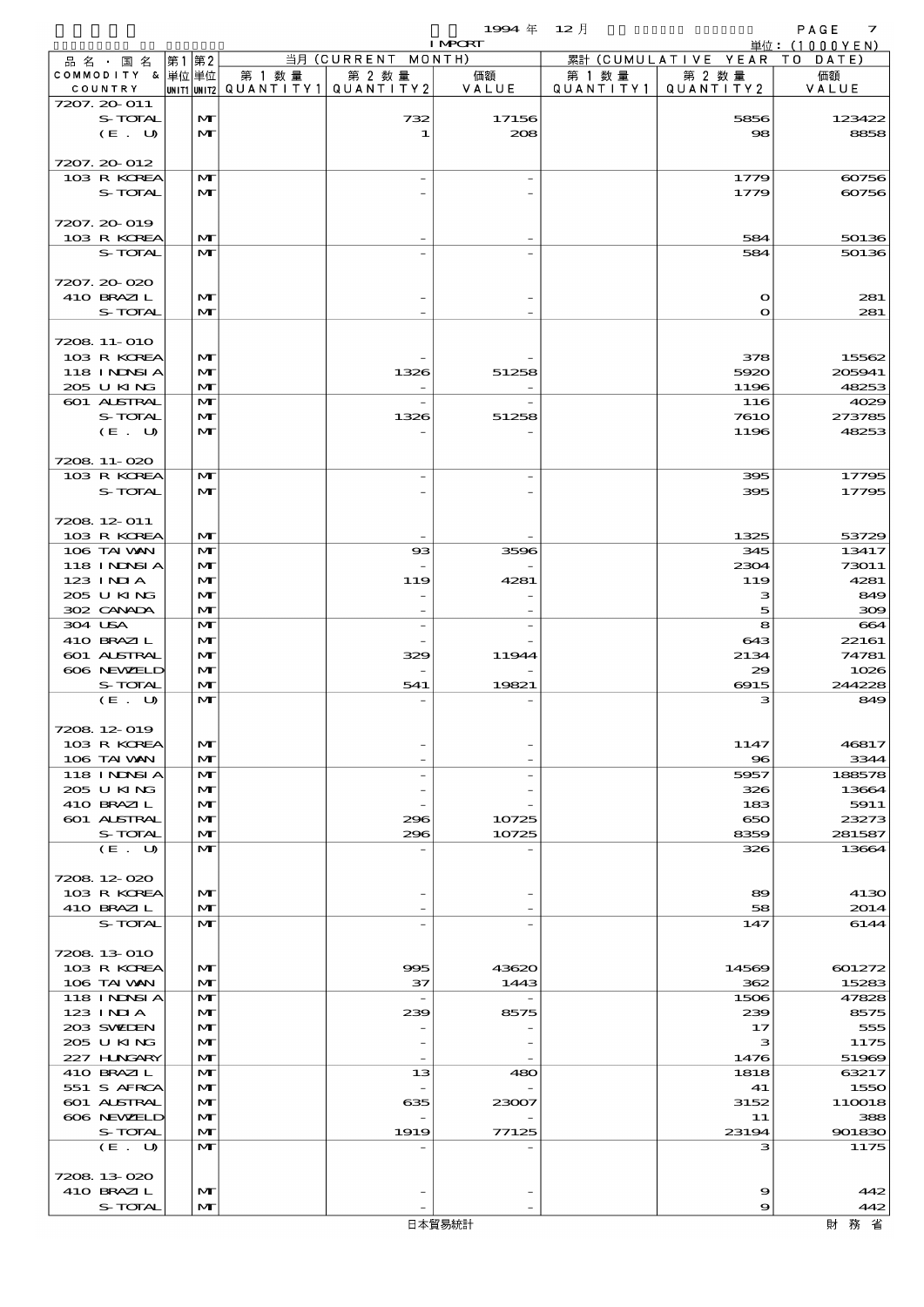品別国別表 輸 入 1994 12 確定 (Fixed Annual) 8

|                            |                              |        |                                       | <b>I MPORT</b> |           |                              | 単位: (1000YEN)    |
|----------------------------|------------------------------|--------|---------------------------------------|----------------|-----------|------------------------------|------------------|
| 品名・国名                      | 第1 第2                        |        | 当月 (CURRENT MONTH)                    |                |           | 累計 (CUMULATIVE YEAR TO DATE) |                  |
| COMMODITY & 単位単位           |                              | 第 1 数量 | 第 2 数量                                | 価額             | 第 1 数 量   | 第 2 数量                       | 価額               |
| COUNTRY                    |                              |        | unit1 unit2  QUANT   TY1  QUANT   TY2 | VALUE          | QUANTITY1 | QUANTITY 2                   | VALUE            |
| 7208 14 010                |                              |        |                                       |                |           |                              |                  |
| 103 R KOREA                | M                            |        | 16260                                 | 695501         |           | 241819                       | 10180817         |
| 105 CH NA                  | $\mathbf{M}$                 |        |                                       |                |           | 1890                         | 67442            |
| 106 TAI VAN                | M                            |        | 16979                                 | 654044         |           | 231548                       | 9148741          |
| 203 SWEDEN                 | M                            |        |                                       |                |           | 308                          | 9668             |
| 205 U KING                 | M                            |        |                                       |                |           | 7                            | 235              |
| 227 H.NGARY                | M                            |        | 3816                                  | 128533         |           | 11380                        | 399608           |
| 304 USA<br>410 BRAZIL      | $\mathbf{M}$<br>M            |        |                                       | 33481          |           | 43<br>28444                  | 14186<br>996767  |
| 551 S AFRCA                | M                            |        | 864                                   |                |           | 1844                         | 70979            |
| 601 ALSTRAL                | M                            |        | 2345                                  | 83727          |           | 20726                        | 714602           |
| 606 NEWELD                 | M                            |        |                                       |                |           | 2357                         | 82192            |
| S-TOTAL                    | $\mathbf{M}$                 |        | 40264                                 | 1595286        |           | 540361                       | 21685237         |
| (E. U)                     | $\mathbf{M}$                 |        |                                       |                |           | フ                            | 235              |
|                            |                              |        |                                       |                |           |                              |                  |
| 7208 14 020                |                              |        |                                       |                |           |                              |                  |
| 103 R KOREA                | M                            |        | 20B                                   | 8863           |           | 851                          | 37885            |
| 106 TAI VAN                | $\mathbf{M}$                 |        |                                       |                |           | 293                          | 12772            |
| 203 SWIDEN                 | M                            |        |                                       |                |           | 1                            | 3585             |
| 304 USA                    | M                            |        | з                                     | 1035           |           | з                            | 1334             |
| S-TOTAL                    | $\mathbf{M}$                 |        | 206                                   | 9898           |           | 1148                         | 55576            |
|                            |                              |        |                                       |                |           |                              |                  |
| 7208 21-000                |                              |        |                                       |                |           |                              |                  |
| 103 R KOREA                | M                            |        | 1954                                  | 78889          |           | 34802                        | 1412258          |
| $105$ CHNA                 | $\mathbf{M}$                 |        |                                       |                |           | 2233                         | 80954            |
| 106 TAI VAN                | $\mathbf{M}$                 |        |                                       |                |           | 5114                         | 198757           |
| 118 I NDSI A               | M                            |        | 3835                                  | 140073         |           | 19742                        | 666887           |
| 203 SWIEN                  | $\mathbf{M}$                 |        |                                       |                |           | 263                          | 8383             |
| 205 U KING                 | M                            |        |                                       |                |           | 7580                         | 301740           |
| 227 H.NGARY                | $\mathbf{M}$<br>$\mathbf{M}$ |        | 112                                   | 3804           |           | 951                          | 35443            |
| 234 TURKEY<br>304 USA      | $\mathbf{M}$                 |        |                                       |                |           | 1320<br>2798                 | 41059<br>108159  |
| 402 VENEZIA                | $\mathbf{M}$                 |        |                                       |                |           | 2355                         | 79698            |
| 410 BRAZIL                 | M                            |        |                                       |                |           | 3698                         | 125943           |
| 551 S AFRCA                | $\mathbf{M}$                 |        |                                       |                |           | 631                          | 23847            |
| <b>601 ALSTRAL</b>         | $\mathbf{M}$                 |        |                                       |                |           | 177                          | 6263             |
| 606 NEWELD                 | M                            |        |                                       |                |           | 1337                         | 45479            |
| S-TOTAL                    | $\mathbf{M}$                 |        | 5901                                  | 222766         |           | 83001                        | 3134870          |
| (E. U)                     | $\mathbf{M}$                 |        |                                       |                |           | 7580                         | 301740           |
|                            |                              |        |                                       |                |           |                              |                  |
| 7208 22 010                |                              |        |                                       |                |           |                              |                  |
| 103 R KOREA                | M                            |        | 5174                                  | 217078         |           | 53907                        | 2193269          |
| 105 CH NA                  | $\mathbf{M}$                 |        | 11841                                 | 397328         |           | 29305                        | 981635           |
| 106 TAI VAN                | M                            |        | 3135                                  | 125657         |           | 17994                        | 694371           |
| 118 INDSIA                 | $\mathbf{M}$                 |        | 4147                                  | 146325         |           | 5638                         | 203055           |
| 123 INIA                   | M                            |        |                                       |                |           | 153                          | 4903             |
| 203 SWIDEN                 | $\mathbf{M}$                 |        |                                       |                |           | 847                          | 26963            |
| 227 H.NGARY                | $\mathbf{M}$                 |        | 2453                                  | 83351          |           | 5825                         | 204294           |
| 231 ROMANIA                | M                            |        | 1648                                  | 54823          |           | 1648                         | 54823            |
| 234 TURKEY                 | $\mathbf{M}$                 |        |                                       |                |           | 14230                        | 440785           |
| 304 USA                    | M                            |        |                                       |                |           | 13                           | 1251             |
| 402 VENEZIA                | M                            |        |                                       |                |           | 1334                         | 45211            |
| 410 BRAZIL                 | $\mathbf{M}$                 |        | 4580                                  | 171822         |           | 24004                        | 847409           |
| 551 S AFRCA<br>601 ALSTRAL | M                            |        |                                       | 10866          |           | 5160                         | 143070<br>113661 |
| 606 NEWELD                 | M<br>M                       |        | 300                                   |                |           | 3251<br>17169                | 578330           |
| S-TOTAL                    | M                            |        | 33278                                 | 1207250        |           | 180478                       | 6533030          |
|                            |                              |        |                                       |                |           |                              |                  |
| 7208 22 090                |                              |        |                                       |                |           |                              |                  |
| 103 R KOREA                | $\mathbf{M}$                 |        | 4064                                  | 167205         |           | 51272                        | 2679962          |
| 105 CH NA                  | $\mathbf{M}$                 |        | 71                                    | 2337           |           | 6229                         | 213188           |
| 106 TAI VAN                | M                            |        | 746                                   | 26905          |           | 4749                         | 175902           |
| 118 I NJNSI A              | M                            |        | 2644                                  | 96429          |           | 4814                         | 170218           |
| $123$ INIA                 | M                            |        | 36                                    | 1291           |           | 227                          | 7405             |
| 203 SWIEN                  | $\mathbf{M}$                 |        |                                       |                |           | 316                          | 10054            |
| 205 U KING                 | M                            |        |                                       |                |           | 1132                         | 47403            |
| 227 H.NGARY                | M                            |        | 300                                   | 10146          |           | 1578                         | 58199            |
| 234 TURKEY                 | M                            |        |                                       |                |           | 2801                         | 84908            |
| 304 USA                    | M                            |        |                                       |                |           | 3526                         | 137055           |
| 402 VENEZLA                | $\mathbf{M}$                 |        |                                       |                |           | 3478                         | 117648           |
| 410 BRAZIL                 | M                            |        | 1095                                  | 40609          |           | 13027                        | 451231           |
| 551 S AFRCA                | M                            |        |                                       |                |           | 3447                         | 110272           |
| 601 ALSTRAL                | M                            |        |                                       |                |           | 340                          | 11981            |
| 606 NEWELD                 | M                            |        |                                       |                |           | 8128                         | 273621           |
| S-TOTAL                    | $\mathbf{M}$                 |        | 8956                                  | 344922         |           | 105064                       | 4549047          |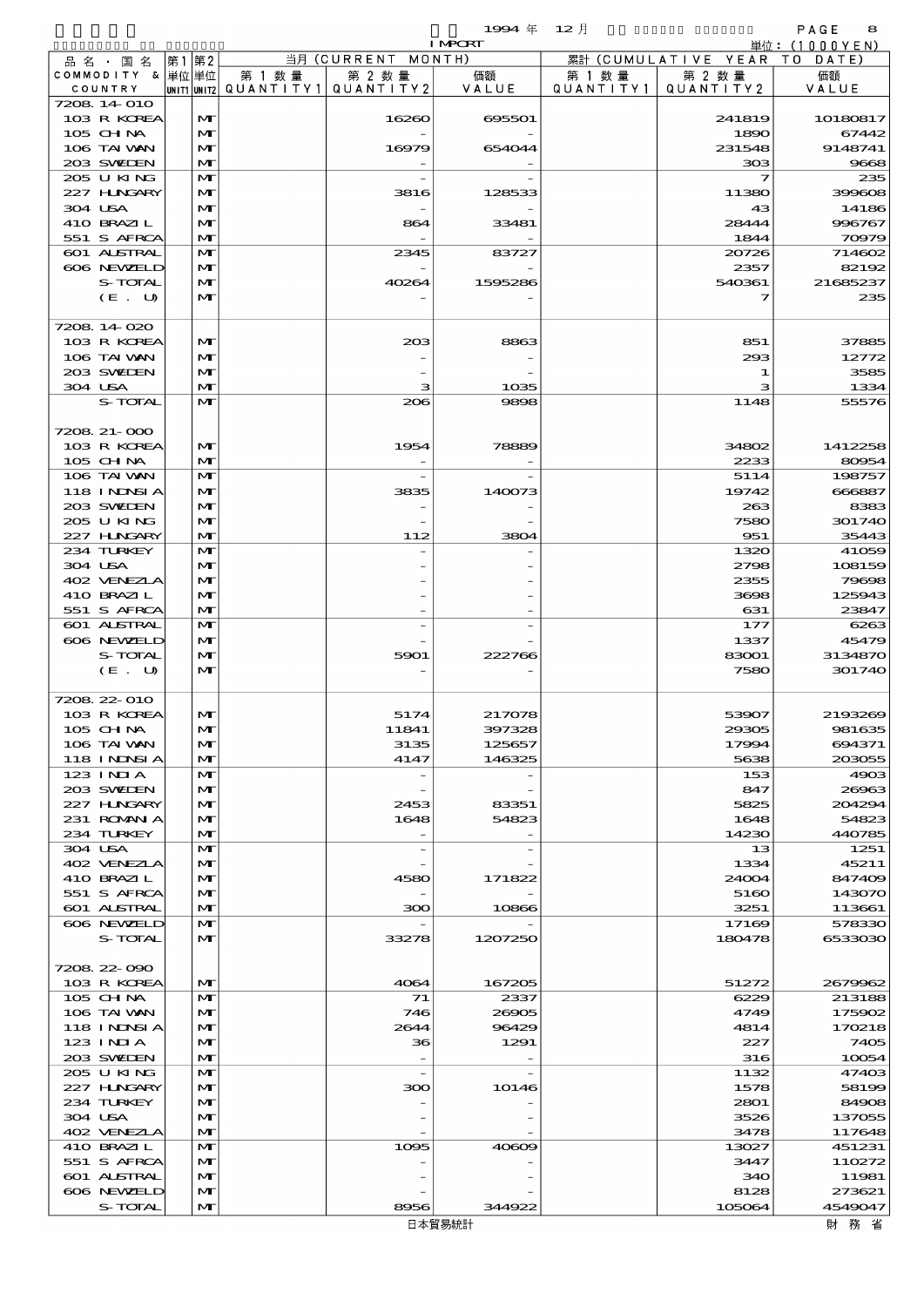|  |                           |                   |                                       |                    | 1994 $#$                 | $12$ 月    |                              | PAGE<br>9         |
|--|---------------------------|-------------------|---------------------------------------|--------------------|--------------------------|-----------|------------------------------|-------------------|
|  |                           |                   |                                       |                    | <b>I MPCRT</b>           |           |                              | 単位:(1000YEN)      |
|  | 品 名 ・ 国 名                 | 第1第2              |                                       | 当月 (CURRENT MONTH) |                          |           | 累計 (CUMULATIVE YEAR TO DATE) |                   |
|  | COMMODITY & 単位単位          |                   | 第 1 数 量                               | 第 2 数量             | 価額                       | 第 1 数 量   | 第 2 数量                       | 価額                |
|  | COUNTRY<br>7208 22 090    |                   | unit1 unit2  Q∪ANT   TY1  Q∪ANT   TY2 |                    | VALUE                    | QUANTITY1 | QUANTITY2                    | VALUE             |
|  | (E. U)                    | $\mathbf{M}$      |                                       |                    |                          |           | 1132                         | 47403             |
|  |                           |                   |                                       |                    |                          |           |                              |                   |
|  | 7208 23 000               |                   |                                       |                    |                          |           |                              |                   |
|  | 103 R KOREA               | $\mathbf{M}$      |                                       | 16096              | 700949                   |           | 234885                       | 9807800           |
|  | $105$ CHNA                | $\mathbf{M}$      |                                       | 11369              | 381483                   |           | 29049                        | 967206            |
|  | 106 TAI VAN               | M                 |                                       | 5783               | 230694                   |           | 31606                        | 1221897           |
|  | <b>118 INNSIA</b>         | $\mathbf{M}$      |                                       | 542                | 19761                    |           | 1330                         | 51666             |
|  | $123$ INIA                | M                 |                                       | $_{\rm ss}$        | 3342                     |           | 291                          | 9744              |
|  | 203 SWIDEN                | $\mathbf{M}$      |                                       |                    | $\overline{\phantom{a}}$ |           | 1276                         | 40614             |
|  | 205 U KING                | $\mathbf{M}$      |                                       |                    |                          |           | 14                           | 1218              |
|  | 227 H.NGARY               | $\mathbf{M}$      |                                       | 2819               | 95734                    |           | 6355                         | 220772            |
|  | 231 ROMNA                 | $\mathbf{M}$      |                                       | 190                | 6295                     |           | 190                          | 6295              |
|  | 234 TURKEY<br>304 USA     | M<br>$\mathbf{M}$ |                                       |                    |                          |           | 26568<br>-1                  | 812905<br>472     |
|  | 402 VENEZLA               | $\mathbf{M}$      |                                       |                    |                          |           | 2545                         | 86107             |
|  | 410 BRAZIL                | M                 |                                       | 14096              | 541354                   |           | 58583                        | 2107965           |
|  | 551 S AFRCA               | $\mathbf{M}$      |                                       |                    |                          |           | 7866                         | 248243            |
|  | <b>601 ALSTRAL</b>        | M                 |                                       | 648                | 23241                    |           | 6824                         | 237985            |
|  | 606 NEWELD                | $\mathbf{M}$      |                                       |                    |                          |           | 32331                        | 1106368           |
|  | S-TOTAL                   | M                 |                                       | 51636              | 2002853                  |           | 439714                       | 16927257          |
|  | (E. U)                    | $\mathbf{M}$      |                                       |                    |                          |           | 14                           | 1218              |
|  |                           |                   |                                       |                    |                          |           |                              |                   |
|  | 7208 24 000               |                   |                                       |                    |                          |           |                              |                   |
|  | 103 R KOREA               | $\mathbf{M}$      |                                       | 24164              | 1089607                  |           | 373919                       | 16262558          |
|  | $105$ CHNA                | $\mathbf{M}$      |                                       | 2067               | 71895                    |           | 2284                         | 79346             |
|  | 106 TAI VAN               | $\mathbf{M}$      |                                       | 6334               | 249506                   |           | 87715                        | 3471061           |
|  | $123$ INIA                | $\mathbf{M}$      |                                       |                    |                          |           | 29                           | 942               |
|  | 205 U KING                | M                 |                                       |                    |                          |           | 5                            | 475               |
|  | 227 H.NGARY               | $\mathbf{M}$      |                                       | 5593               | 194656                   |           | 13182                        | 470611            |
|  | 234 TURKEY                | $\mathbf{M}$      |                                       |                    |                          |           | 13097                        | 398546            |
|  | 302 CANADA                | $\mathbf{M}$      |                                       |                    |                          |           | 8                            | 481               |
|  | 304 USA<br>402 VENEZIA    | $\mathbf{M}$      |                                       |                    |                          |           |                              | 780               |
|  | 410 BRAZIL                | M<br>$\mathbf{M}$ |                                       | 5933               | 231549                   |           | 5600<br>30587                | 189263<br>1103073 |
|  | 551 S AFRCA               | $\mathbf{M}$      |                                       | 202                | 6636                     |           | 9386                         | 346516            |
|  | 601 ALSTRAL               | $\mathbf{M}$      |                                       | 6617               | 233308                   |           | 71629                        | 2459967           |
|  | 606 NEWELD                | $\mathbf{M}$      |                                       |                    |                          |           | 11171                        | 391503            |
|  | S-TOTAL                   | M                 |                                       | 50910              | 2077157                  |           | 618613                       | 25175122          |
|  | (E. U)                    | $\mathbf{M}$      |                                       |                    |                          |           | 5                            | 475               |
|  |                           |                   |                                       |                    |                          |           |                              |                   |
|  | 7208 32 011               |                   |                                       |                    |                          |           |                              |                   |
|  | 103 R KOREA               | $\mathbf{M}$      |                                       | 213                | 10177                    |           | 9832                         | 480014            |
|  | 105 CHNA                  | M                 |                                       |                    |                          |           | 24                           | 1184              |
|  | 106 TAI WAN               | $\mathbf{M}$      |                                       | 215                | 9996                     |           | 1805                         | 89954             |
|  | 108 HG KONG               | M                 |                                       | 12                 | 618                      |           | 12                           | 618               |
|  | 123 INIA                  | $\mathbf{M}$      |                                       |                    |                          |           | 275                          | 11168             |
|  | 203 SWIDEN                | M                 |                                       |                    |                          |           | 465                          | 27924             |
|  | 213 GERMANY               | M                 |                                       | 5                  | 290                      |           | 5                            | 290               |
|  | 224 RUSSIAN               | M                 |                                       |                    |                          |           | 1474                         | 45327             |
|  | 238 UKRAINE<br>410 BRAZIL | M<br>$\mathbf{M}$ |                                       | 3951<br>146        | 107548<br>6535           |           | 3951<br>331                  | 107548<br>13929   |
|  | <b>601 ALSTRAL</b>        | M                 |                                       |                    |                          |           | 5156                         | 180093            |
|  | S-TOTAL                   | M                 |                                       | 4542               | 135164                   |           | 23330                        | 958049            |
|  | (E. U)                    | $\mathbf{M}$      |                                       | 5                  | 290                      |           | 5                            | 290               |
|  |                           |                   |                                       |                    |                          |           |                              |                   |
|  | 7208 32 019               |                   |                                       |                    |                          |           |                              |                   |
|  | 103 R KOREA               | M                 |                                       |                    |                          |           | 181                          | 8848              |
|  | $105$ CHNA                | M                 |                                       |                    |                          |           | 23                           | 1717              |
|  | 106 TAI VAN               | M                 |                                       |                    |                          |           | 61                           | 2758              |
|  | 108 HG KONG               | M                 |                                       | 82                 | 6382                     |           | 82                           | 6382              |
|  | 203 SWIEN                 | $\mathbf{M}$      |                                       |                    |                          |           | 6                            | 393               |
|  | 213 GERMANY               | M                 |                                       | 111                | 7656                     |           | 161                          | 10956             |
|  | 410 BRAZIL                | M                 |                                       |                    |                          |           | 7                            | 304               |
|  | 601 ALSTRAL               | $\mathbf{M}$      |                                       |                    |                          |           | 12                           | 518               |
|  | S-TOTAL<br>(E. U)         | M<br>$\mathbf{M}$ |                                       | 193<br>111         | 14038<br>7656            |           | 533<br>161                   | 31876<br>10956    |
|  |                           |                   |                                       |                    |                          |           |                              |                   |
|  | 7208.32-021               |                   |                                       |                    |                          |           |                              |                   |
|  | 103 R KOREA               | $\mathbf{M}$      |                                       |                    |                          |           | 112                          | 4976              |
|  | 106 TAI VAN               | M                 |                                       |                    |                          |           | $\boldsymbol{\infty}$        | 2871              |
|  | S-TOTAL                   | $\mathbf{M}$      |                                       |                    |                          |           | 172                          | 7847              |
|  |                           |                   |                                       |                    |                          |           |                              |                   |
|  | 7208 33 010               |                   |                                       |                    |                          |           |                              |                   |
|  | 103 R KOREA               | M                 |                                       | 250                | 13192                    |           | 3550                         | 165247            |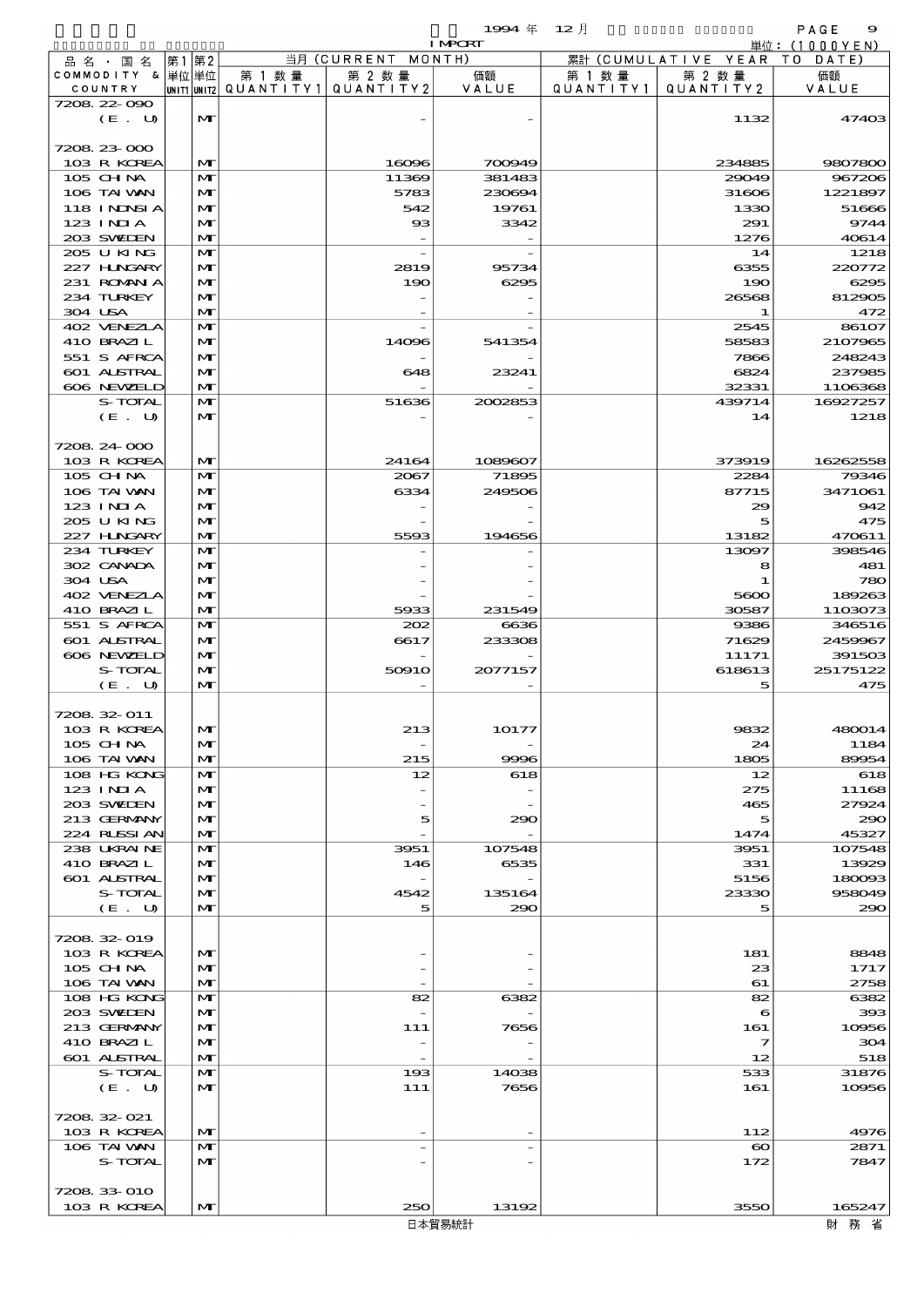$1994 \& 12 \&$ 

|         |                              |                              |        |                                | <b>I MPORT</b>   |           |                              | 単位: (1000YEN)    |
|---------|------------------------------|------------------------------|--------|--------------------------------|------------------|-----------|------------------------------|------------------|
|         | 品 名 ・ 国 名                    | 第1第2                         |        | 当月 (CURRENT MONTH)             |                  |           | 累計 (CUMULATIVE YEAR TO DATE) |                  |
|         | COMMODITY & 単位単位             |                              | 第 1 数量 | 第 2 数量                         | 価額               | 第 1 数 量   | 第 2 数量                       | 価額               |
|         | COUNTRY                      |                              |        | UNITIUNIT2 QUANTITY1 QUANTITY2 | VALUE            | QUANTITY1 | QUANTITY 2                   | VALUE            |
|         | 7208 33 010                  |                              |        |                                |                  |           |                              |                  |
|         | 106 TAI VAN                  | $\mathbf{M}$                 |        | 325                            | 14071            |           | 2374                         | 105495           |
|         | 203 SWIDEN                   | $\mathbf{M}$                 |        |                                |                  |           | 398                          | 23907            |
|         | 244 MOEDON                   | $\mathbf{M}$                 |        |                                |                  |           | 28                           | 952              |
| 304 USA |                              | $\mathbf{M}$                 |        |                                |                  |           | $\boldsymbol{z}$             | 201              |
|         | 410 BRAZIL                   | $\mathbf{M}$                 |        | 176                            | 6062             |           | 2842                         | 109605           |
|         | 601 ALSTRAL<br>S-TOTAL       | $\mathbf{M}$                 |        | 751                            | 34225            |           | 730<br>9924                  | 26534            |
|         |                              | M                            |        |                                |                  |           |                              | 431941           |
|         | 7208.33-020                  |                              |        |                                |                  |           |                              |                  |
|         | 103 R KOREA                  | $\mathbf{M}$                 |        |                                |                  |           | 45                           | 2232             |
|         | 106 TAI VAN                  | $\mathbf{M}$                 |        |                                |                  |           | 45                           | 1978             |
|         | 215 SWIZLD                   | M                            |        |                                |                  |           | $\bullet$                    | 360              |
|         | S-TOTAL                      | $\mathbf{M}$                 |        |                                |                  |           | $\infty$                     | 4570             |
|         |                              |                              |        |                                |                  |           |                              |                  |
|         | 7208 34 010                  |                              |        |                                |                  |           |                              |                  |
|         | 103 R KOREA                  | $\mathbf{M}$                 |        |                                |                  |           | 239                          | 10054            |
|         | 410 BRAZIL                   | M                            |        | 50                             | 2053             |           | 50                           | 2053             |
|         | S-TOTAL                      | $\mathbf{M}$                 |        | 50                             | 2053             |           | 289                          | 12107            |
|         |                              |                              |        |                                |                  |           |                              |                  |
|         | 7208 35 010                  |                              |        |                                |                  |           |                              |                  |
|         | 103 R KOREA                  | $\mathbf{M}$                 |        | 64                             | 2927             |           | 578                          | 25604            |
|         | $105$ CHNA                   | $\mathbf{M}$                 |        |                                |                  |           | 28                           | 1577             |
|         | 106 TAI VAN                  | $\mathbf{M}$                 |        |                                |                  |           | 83                           | 3650             |
| 304 USA |                              | $\mathbf{M}$                 |        |                                |                  |           | $\infty$                     | 2966             |
|         | 410 BRAZIL                   | $\mathbf{M}$                 |        | 297                            | 12056            |           | 297                          | 12056            |
|         | S-TOTAL                      | $\mathbf{M}$                 |        | 361                            | 14983            |           | 1006                         | 45853            |
|         |                              |                              |        |                                |                  |           |                              |                  |
|         | 7208 35 020                  |                              |        |                                |                  |           |                              |                  |
| 304 USA |                              | $\mathbf{M}$                 |        |                                |                  |           | 1                            | 385              |
|         | 305 MEXICO                   | $\mathbf{M}$                 |        |                                |                  |           | $\mathbf{o}$                 | 446              |
|         | S-TOTAL                      | $\mathbf{M}$                 |        |                                |                  |           |                              | 831              |
|         |                              |                              |        |                                |                  |           |                              |                  |
|         | 7208 42 010                  |                              |        |                                |                  |           |                              |                  |
|         | 103 R KOREA                  | $\mathbf{M}$                 |        | 27505                          | 1255805          |           | 258697                       | 11134933         |
|         | $105$ CHNA                   | $\mathbf{M}$                 |        | 9826                           | 323514<br>304209 |           | 44129                        | 1395660          |
|         | 106 TAI VAN<br>118 I NINSI A | $\mathbf{M}$<br>$\mathbf{M}$ |        | 7165                           |                  |           | 59377<br>2520                | 2603602<br>97611 |
|         | 123 INIA                     | $\mathbf{M}$                 |        |                                |                  |           | 73498                        | 2417111          |
|         | 203 SWIDEN                   | $\mathbf{M}$                 |        |                                |                  |           | 7753                         | 302716           |
|         | 210 FRANCE                   | $\mathbf{M}$                 |        |                                |                  |           | 122                          | 17857            |
|         | 213 GERMANY                  | $\mathbf{M}$                 |        |                                |                  |           | 62                           | 2535             |
|         | 218 SPAIN                    | $\mathbf{M}$                 |        |                                |                  |           | 2988                         | 100421           |
|         | 224 RUSSI AN                 | $\mathbf{M}$                 |        | 10853                          | 285647           |           | 209288                       | 5696267          |
|         | 231 ROMAN A                  | M                            |        | 7170                           | 240018           |           | 85527                        | 2954533          |
|         | 234 TURKEY                   | $\mathbf{M}$                 |        |                                |                  |           | 662                          | 20746            |
|         | 238 UKRAINE                  | $\mathbf{M}$                 |        |                                |                  |           | 95075                        | 2719471          |
|         | 244 MOEDON                   | $\mathbf{M}$                 |        |                                |                  |           | 8449                         | 284554           |
|         | 304 USA                      | $\mathbf{M}$                 |        |                                |                  |           | 18                           | 1780             |
|         | 410 BRAZIL                   | $\mathbf{M}$                 |        | 4296                           | 176830           |           | 79831                        | 3102683          |
|         | 551 S AFRCA                  | $\mathbf{M}$                 |        |                                |                  |           | 7239                         | 219418           |
|         | 601 ALSTRAL                  | $\mathbf{M}$                 |        |                                |                  |           | 2106                         | 78339            |
|         | S-TOTAL                      | M                            |        | 66815                          | 2586023          |           | 937341                       | 33150237         |
|         | (E. U)                       | $\mathbf{M}$                 |        |                                |                  |           | 3172                         | 120813           |
|         |                              |                              |        |                                |                  |           |                              |                  |
|         | 7208 42 090                  |                              |        |                                |                  |           |                              |                  |
|         | 103 R KOREA                  | $\mathbf{M}$                 |        | 1531                           | 58056            |           | 9578                         | 386469           |
|         | 105 CHNA                     | $\mathbf{M}$                 |        | $\infty$                       | 20517            |           | $\infty$                     | 20517            |
|         | 106 TAI VAN                  | $\mathbf{M}$                 |        | 751                            | 32262            |           | 10397                        | 469239           |
|         | 108 HG KONG                  | $\mathbf{M}$                 |        |                                |                  |           | 147                          | 10574            |
|         | 203 SWIDEN                   | $\mathbf{M}$                 |        |                                |                  |           | 3567                         | 146118           |
|         | 210 FRANCE                   | $\mathbf{M}$                 |        |                                |                  |           | 56                           | 8227             |
|         | 231 ROMANIA<br>304 USA       | $\mathbf{M}$<br>$\mathbf{M}$ |        |                                |                  |           | 279<br>2                     | 10703<br>276     |
|         | 410 BRAZIL                   | $\mathbf{M}$                 |        | 1795                           | 80285            |           | 10029                        | 457758           |
|         | 551 S AFRCA                  | $\mathbf{M}$                 |        |                                |                  |           | 49                           | 1652             |
|         | 601 ALSTRAL                  | M                            |        |                                |                  |           | 28                           | 1136             |
|         | S-TOTAL                      | M                            |        | 4679                           | 191120           |           | 34734                        | 1512669          |
|         | (E. U)                       | $\mathbf{M}$                 |        |                                |                  |           | 56                           | 8227             |
|         |                              |                              |        |                                |                  |           |                              |                  |
|         | 7208 43 010                  |                              |        |                                |                  |           |                              |                  |
|         | 103 R KOREA                  | $\mathbf{M}$                 |        | 622                            | 27733            |           | 3042                         | 132799           |
|         | 106 TAI VAN                  | $\mathbf{M}$                 |        | 24                             | 977              |           | 2551                         | 114473           |
|         | 205 U KING                   | $\mathbf{M}$                 |        |                                |                  |           | з                            | $\infty$         |
|         | 234 TURKEY                   | M                            |        |                                |                  |           | 938                          | 30638            |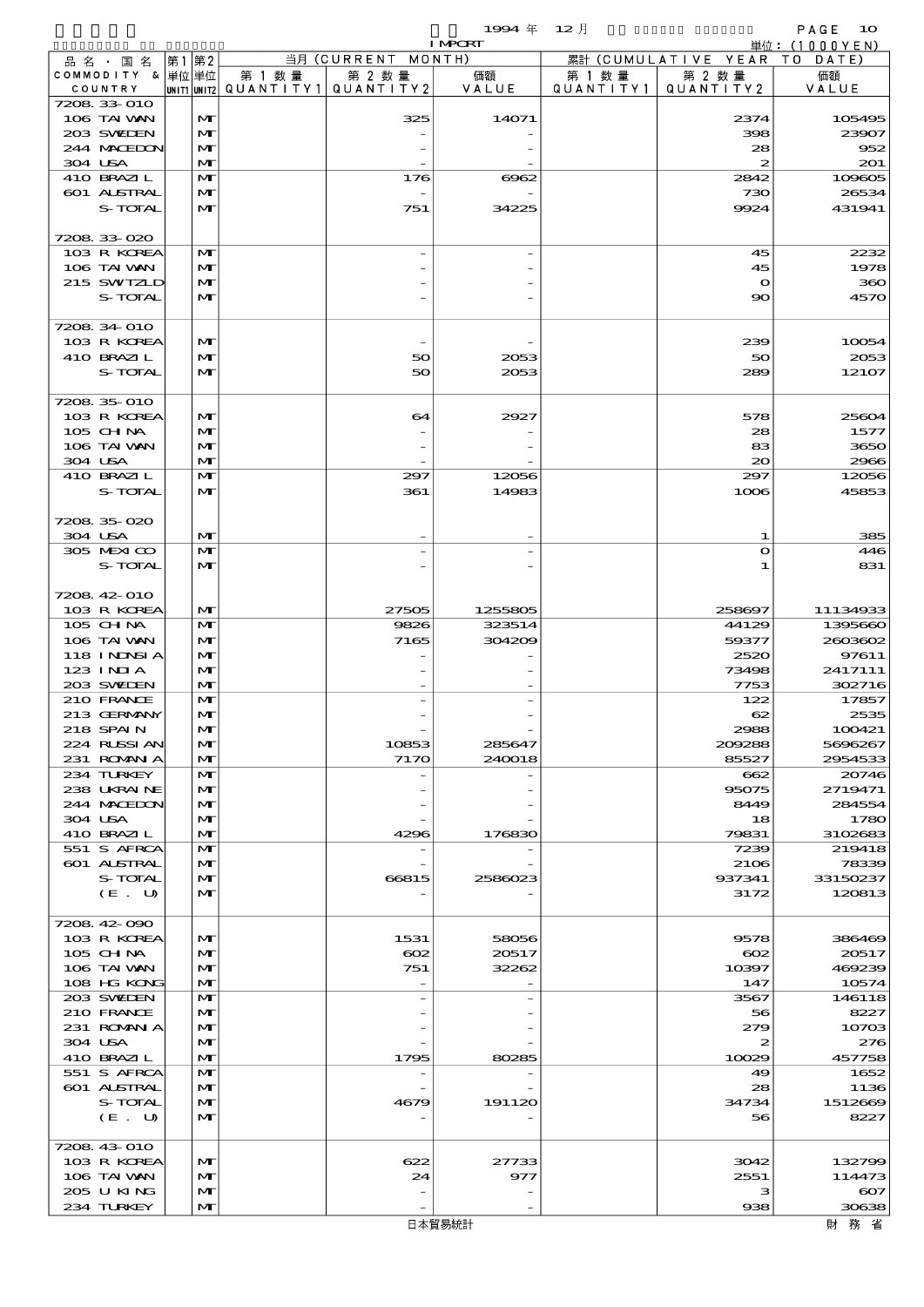|                            |       |                              |                                                  |                          | 19994年 12月      |                      |                              | PAGE 11           |
|----------------------------|-------|------------------------------|--------------------------------------------------|--------------------------|-----------------|----------------------|------------------------------|-------------------|
|                            |       |                              |                                                  |                          | <b>I MPCRT</b>  |                      |                              | 単位: (1000YEN)     |
| 品名・国名<br>COMMODITY & 単位単位  | 第1 第2 |                              |                                                  | 当月 (CURRENT MONTH)       |                 |                      | 累計 (CUMULATIVE YEAR TO DATE) |                   |
| COUNTRY                    |       |                              | 第 1 数量<br> unit1 unit2  QUANT   TY1  QUANT   TY2 | 第 2 数量                   | 価額<br>VALUE     | 第 1 数 量<br>QUANTITY1 | 第 2 数量<br>QUANTITY 2         | 価額<br>VALUE       |
| 7208 43 010                |       |                              |                                                  |                          |                 |                      |                              |                   |
| S-TOTAL                    |       | M                            |                                                  | 646                      | 2871O           |                      | 6534                         | 278517            |
| (E. U)                     |       | $\mathbf{M}$                 |                                                  |                          |                 |                      | з                            | $\infty$          |
|                            |       |                              |                                                  |                          |                 |                      |                              |                   |
| 7208 43 090                |       |                              |                                                  |                          |                 |                      |                              |                   |
| 103 R KOREA<br>105 CHNA    |       | M<br>M                       |                                                  | 3759<br>2139             | 156384<br>6981O |                      | 48497<br>7961                | 1961239<br>266848 |
| 106 TAI VAN                |       | $\mathbf{M}$                 |                                                  | 1758                     | 73742           |                      | 21012                        | 922480            |
| 118 I NDNSI A              |       | $\mathbf{M}$                 |                                                  |                          |                 |                      | 978                          | 37809             |
| 123 INIA                   |       | $\mathbf{M}$                 |                                                  |                          |                 |                      | 4819                         | 159791            |
| 203 SWIDEN                 |       | M                            |                                                  |                          |                 |                      | 1399                         | 54783             |
| 213 GERMANY                |       | M                            |                                                  |                          |                 |                      | 31                           | 945               |
| 218 SPAIN                  |       | $\mathbf{M}$                 |                                                  |                          |                 |                      | 1974                         | 66463             |
| 224 RUSSI AN<br>231 ROMNA  |       | $\mathbf{M}$<br>$\mathbf{M}$ |                                                  | 4489                     | 149993          |                      | 331                          | 8188              |
| 234 TURKEY                 |       | M                            |                                                  |                          |                 |                      | 11364<br>$\infty$            | 390072<br>21700   |
| 244 MACEDON                |       | $\mathbf{M}$                 |                                                  |                          |                 |                      | 1658                         | 56351             |
| 410 BRAZIL                 |       | $\mathbf{M}$                 |                                                  | 2212                     | 85441           |                      | 40775                        | 1567056           |
| 551 S AFRCA                |       | $\mathbf{M}$                 |                                                  |                          |                 |                      | 437                          | 15753             |
| 601 ALSTRAL                |       | $\mathbf{M}$                 |                                                  |                          |                 |                      | 123                          | 4578              |
| S-TOTAL                    |       | M                            |                                                  | 14357                    | 535370          |                      | 142050                       | 5534056           |
| (E. U)                     |       | $\mathbf{M}$                 |                                                  |                          |                 |                      | 2005                         | 67408             |
|                            |       |                              |                                                  |                          |                 |                      |                              |                   |
| 7208 44 000<br>103 R KOREA |       | M                            |                                                  | 1016                     | 44488           |                      | 3950                         | 171720            |
| 106 TAI VAN                |       | M                            |                                                  | 71                       | 2996            |                      | 4111                         | 184817            |
| 410 BRAZIL                 |       | M                            |                                                  | 706                      | 27786           |                      | 706                          | 27786             |
| S-TOTAL                    |       | $\mathbf{M}$                 |                                                  | 1793                     | 75270           |                      | 8767                         | 384323            |
|                            |       |                              |                                                  |                          |                 |                      |                              |                   |
| 7208 45 000                |       |                              |                                                  |                          |                 |                      |                              |                   |
| 103 R KOREA                |       | M                            |                                                  | 300                      | 13753           |                      | 1716                         | 75060             |
| 106 TAI VAN                |       | $\mathbf{M}$                 |                                                  | 234                      | 9882            |                      | 2720                         | 122583            |
| 203 SWIDEN<br>210 FRANCE   |       | $\mathbf{M}$<br>$\mathbf{M}$ |                                                  |                          |                 |                      | 12<br>$\mathbf{o}$           | 3358<br>253       |
| 220 I TALY                 |       | $\mathbf{M}$                 |                                                  | $\overline{\phantom{a}}$ |                 |                      | 14                           | 3668              |
| 302 CANADA                 |       | M                            |                                                  |                          |                 |                      | 1                            | 486               |
| 304 USA                    |       | M                            |                                                  | 13                       | 1765            |                      | 43                           | 4295              |
| 410 BRAZIL                 |       | $\mathbf{M}$                 |                                                  | 489                      | 18986           |                      | 489                          | 18986             |
| S-TOTAL                    |       | M                            |                                                  | 1045                     | 44386           |                      | 4995                         | 228689            |
| (E. U)                     |       | M                            |                                                  | $\overline{\phantom{0}}$ |                 |                      | 14                           | 3921              |
|                            |       |                              |                                                  |                          |                 |                      |                              |                   |
| 7208 90 000<br>203 SWIDEN  |       | $\mathbf{M}$                 |                                                  | 1                        | 2459            |                      |                              |                   |
| 205 U KING                 |       | M                            |                                                  |                          |                 |                      | 1<br>9                       | 11557<br>1244     |
| 208 BELGI UM               |       | M                            |                                                  |                          |                 |                      | 1                            | 1090              |
| S-TOTAL                    |       | M                            |                                                  | 1                        | 2459            |                      | 11                           | 13891             |
| (E. U)                     |       | $\mathbf{M}$                 |                                                  |                          |                 |                      | 10                           | 2334              |
|                            |       |                              |                                                  |                          |                 |                      |                              |                   |
| 7209.11-020                |       |                              |                                                  |                          |                 |                      |                              |                   |
| 106 TAI VAN                |       | $\mathbf{M}$                 |                                                  |                          |                 |                      | $30^{\circ}$                 | 1505              |
| 210 FRANCE                 |       | $\mathbf{M}$                 |                                                  |                          |                 |                      | 36                           | 2636              |
| S-TOTAL<br>(E. U)          |       | M<br>$\mathbf{M}$            |                                                  |                          |                 |                      | $\infty$<br>36               | 4141<br>2636      |
|                            |       |                              |                                                  |                          |                 |                      |                              |                   |
| 7209.12-010                |       |                              |                                                  |                          |                 |                      |                              |                   |
| 103 R KOREA                |       | M                            |                                                  | 34                       | 1923            |                      | 6690                         | 319823            |
| $105$ CHNA                 |       | M                            |                                                  |                          |                 |                      | 194                          | 8978              |
| 106 TAI VAN                |       | $\mathbf{M}$                 |                                                  | 48                       | 2035            |                      | 2623                         | 138382            |
| 218 SPAIN                  |       | M                            |                                                  |                          |                 |                      | 11                           | 1248              |
| 302 CANADA                 |       | M                            |                                                  | з                        | 254             |                      | 5                            | 476               |
| 304 USA<br>606 NEWELD      |       | $\mathbf{M}$<br>M            |                                                  | 208                      | 13703           |                      | 2339<br>7                    | 158235<br>362     |
| S-TOTAL                    |       | M                            |                                                  | 293                      | 17915           |                      | 11869                        | 627504            |
| (E. U)                     |       | $\mathbf{M}$                 |                                                  |                          |                 |                      | 11                           | 1248              |
|                            |       |                              |                                                  |                          |                 |                      |                              |                   |
| 7209.12-020                |       |                              |                                                  |                          |                 |                      |                              |                   |
| 106 TAI VAN                |       | M                            |                                                  |                          |                 |                      | 58                           | 3024              |
| 304 USA                    |       | M                            |                                                  |                          |                 |                      | $\mathbf o$                  | 466               |
| S-TOTAL                    |       | M                            |                                                  |                          |                 |                      | 58                           | 3490              |
| 7209.13-010                |       |                              |                                                  |                          |                 |                      |                              |                   |
| 103 R KOREA                |       | M                            |                                                  | 413                      | 20146           |                      | 5578                         | 265358            |
| 106 TAI VAN                |       | $\mathbf{M}$                 |                                                  | 545                      | 27230           |                      | 4451                         | 202730            |
| 205 U KING                 |       | M                            |                                                  |                          |                 |                      | 65                           | 1716              |
| 207 NETHLIS                |       | M                            |                                                  | 1                        | 471             |                      | 1                            | 471               |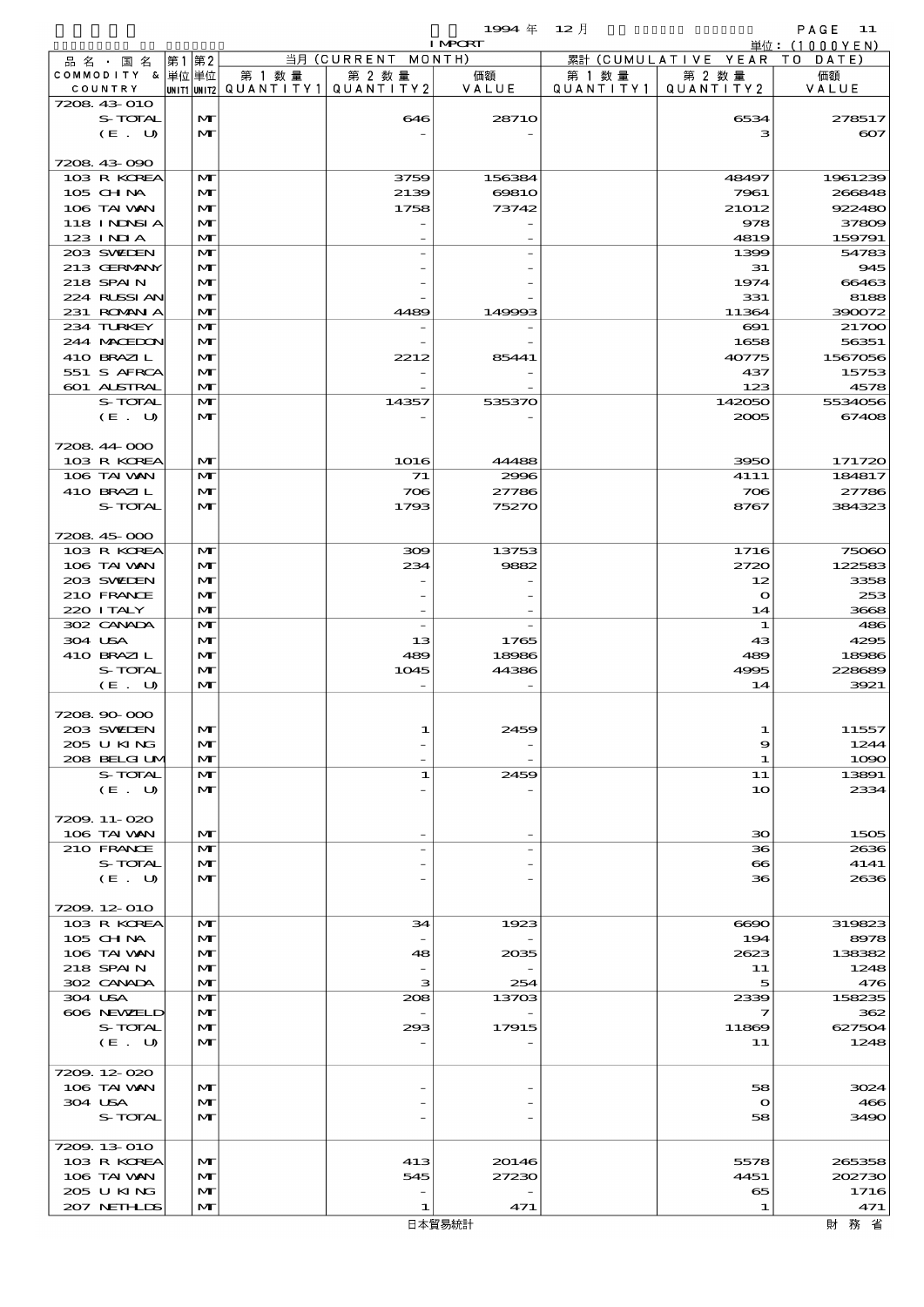$1$ <del>994</del>  $\#$  12  $\bar{e}$  12  $\bar{e}$  12  $\bar{e}$  PAGE 12

|                             |       |                              |        |                                                  | <b>I MPORT</b> |                      |                              | 単位: (1000YEN)      |
|-----------------------------|-------|------------------------------|--------|--------------------------------------------------|----------------|----------------------|------------------------------|--------------------|
| 品名・国名                       | 第1 第2 |                              |        | 当月(CURRENT                                       | MONTH)         |                      | 累計 (CUMULATIVE YEAR TO DATE) |                    |
| COMMODITY & 単位単位<br>COUNTRY |       |                              | 第 1 数量 | 第 2 数量<br> UNIT1 UNIT2  QUANT   TY1  QUANT   TY2 | 価額<br>VALUE    | 第 1 数 量<br>QUANTITY1 | 第 2 数量<br>QUANTITY 2         | 価額<br>VALUE        |
| 7209.13-010                 |       |                              |        |                                                  |                |                      |                              |                    |
| 304 USA                     |       | $\mathbf{M}$                 |        | 357                                              | 24152          |                      | 7387                         | 518870             |
| S-TOTAL                     |       | $\mathbf{M}$                 |        | 1316                                             | 71999          |                      | 17482                        | 989145             |
| (E. U)                      |       | $\mathbf{M}$                 |        | 1                                                | 471            |                      | $\bf{8}$                     | 2187               |
| 7209.13-020                 |       |                              |        |                                                  |                |                      |                              |                    |
| 103 R KOREA                 |       | M                            |        |                                                  |                |                      | 12                           | 583                |
| 304 USA                     |       | M                            |        |                                                  |                |                      | 1                            | 543                |
| S-TOTAL                     |       | $\mathbf{M}$                 |        |                                                  |                |                      | 13                           | 1126               |
| 7209.14 010                 |       |                              |        |                                                  |                |                      |                              |                    |
| 103 R KOREA                 |       | M                            |        | 525                                              | 26326          |                      | 1234                         | 61781              |
| 105 CHNA                    |       | M                            |        |                                                  |                |                      | 5                            | 281                |
| 106 TAI VAN                 |       | M                            |        | 79                                               | 4078           |                      | 385                          | 18391              |
| 213 GERMANY<br>S-TOTAL      |       | $\mathbf{M}$<br>$\mathbf{M}$ |        | 9                                                | 2260           |                      | 53<br>1677                   | 12777              |
| (E. U)                      |       | M                            |        | 613<br>9                                         | 32664<br>2260  |                      | 53                           | 93230<br>12777     |
|                             |       |                              |        |                                                  |                |                      |                              |                    |
| 7209.21-000                 |       |                              |        |                                                  |                |                      |                              |                    |
| 103 R KOREA                 |       | M                            |        | 948                                              | 47528          |                      | $\infty$                     | 299443             |
| 105 CH NA                   |       | $\mathbf{M}$                 |        |                                                  |                |                      | 51                           | 2448               |
| 106 TAI VAN                 |       | M                            |        | 545                                              | 28785          |                      | 6542                         | 358077             |
| 304 USA                     |       | M                            |        |                                                  |                |                      | 2                            | 244                |
| 410 BRAZIL                  |       | $\mathbf{M}$                 |        |                                                  |                |                      | $\mathbf O$                  | 285                |
| S-TOTAL                     |       | $\mathbf{M}$                 |        | 1493                                             | 76313          |                      | 12615                        | 660497             |
|                             |       |                              |        |                                                  |                |                      |                              |                    |
| 7209.22-000<br>103 R KOREA  |       | M                            |        | 23620                                            | 1215831        |                      | 239040                       | 11899179           |
| 105 CH NA                   |       | M                            |        |                                                  |                |                      | 1823                         | 93784              |
| 106 TAI VAN                 |       | $\mathbf{M}$                 |        | 10830                                            | 542066         |                      | 126944                       | 6532282            |
| 108 HG KONG                 |       | $\mathbf{M}$                 |        |                                                  |                |                      | 33                           | 2052               |
| 234 TURKEY                  |       | M                            |        |                                                  |                |                      | 108                          | 4472               |
| 302 CANADA                  |       | M                            |        |                                                  |                |                      | з                            | 204                |
| 304 USA                     |       | $\mathbf{M}$                 |        |                                                  |                |                      | 1                            | 785                |
| 551 S AFRCA                 |       | $\mathbf{M}$                 |        |                                                  |                |                      | 965                          | 47668              |
| 606 NEWELD                  |       | M                            |        |                                                  |                |                      | 5344                         | 243916             |
| S-TOTAL                     |       | $\mathbf{M}$                 |        | 34450                                            | 1757897        |                      | 374261                       | 18824342           |
| 7209.23-000                 |       |                              |        |                                                  |                |                      |                              |                    |
| 103 R KOREA                 |       | $\mathbf{M}$                 |        | 20278                                            | 1043010        |                      | 232559                       | 11619293           |
| 105 CHNA                    |       | $\mathbf{M}$                 |        |                                                  |                |                      | 1889                         | 96952              |
| 106 TAI VAN                 |       | M                            |        | 8212                                             | 412965         |                      | 102895                       | 5315381            |
| 111 THAILND                 |       | M                            |        |                                                  |                |                      | Q                            | 728                |
| 210 FRANCE                  |       | M                            |        |                                                  |                |                      | 8                            | 2349               |
| 213 GERMANY                 |       | M                            |        |                                                  |                |                      | 5                            | 508                |
| 222 FINAND                  |       | M                            |        |                                                  |                |                      | 45                           | 2845               |
| 302 CANADA<br>304 USA       |       | M                            |        |                                                  |                |                      | $\boldsymbol{\mathcal{A}}$   | 217<br>1865        |
| 606 NEWELD                  |       | M<br>$\mathbf{M}$            |        | з                                                | 733            |                      | 9<br>3233                    | 147855             |
| S-TOTAL                     |       | M                            |        | 28493                                            | 1456708        |                      | 340656                       | 17187993           |
| (E. U)                      |       | $\mathbf{M}$                 |        |                                                  |                |                      | 13                           | 2857               |
|                             |       |                              |        |                                                  |                |                      |                              |                    |
| 7209.24 000                 |       |                              |        |                                                  |                |                      |                              |                    |
| 103 R KOREA                 |       | M                            |        | 1377                                             | 68764          |                      | 16744                        | 824427             |
| 106 TAI VAN                 |       | M                            |        | 990                                              | 50894          |                      | 5101                         | 257339             |
| 210 FRANCE                  |       | M                            |        |                                                  |                |                      | $\mathbf{\Omega}$            | 394                |
| 213 GERMANY<br>224 RUSSIAN  |       | M                            |        |                                                  |                |                      | 14                           | <b>4310</b><br>367 |
| 304 USA                     |       | M<br>$\mathbf{M}$            |        |                                                  |                |                      | $\mathbf o$<br>$\mathbf o$   | 1224               |
| S-TOTAL                     |       | M                            |        | 2367                                             | 119658         |                      | 21859                        | 1088061            |
| (E. U)                      |       | $\mathbf{M}$                 |        |                                                  |                |                      | 14                           | 4704               |
|                             |       |                              |        |                                                  |                |                      |                              |                    |
| 7209. 31-010                |       |                              |        |                                                  |                |                      |                              |                    |
| 304 USA                     |       | M                            |        | $\boldsymbol{z}$                                 | 671            |                      | 2                            | 671                |
| S-TOTAL                     |       | $\mathbf{M}$                 |        | 2                                                | 671            |                      | 2                            | 671                |
|                             |       |                              |        |                                                  |                |                      |                              |                    |
| 7209.32-010<br>103 R KOREA  |       | $\mathbf{M}$                 |        |                                                  |                |                      |                              |                    |
| 203 SWIEN                   |       | M                            |        | 112<br>10                                        | 5951<br>505    |                      | 112<br>10                    | 5951<br>505        |
| 304 USA                     |       | M                            |        | $\overline{\phantom{a}}$                         |                |                      | 238                          | 21615              |
| S-TOTAL                     |       | $\mathbf{M}$                 |        | 122                                              | 6456           |                      | 360                          | 28071              |
|                             |       |                              |        |                                                  |                |                      |                              |                    |
| 7209.32-020                 |       |                              |        |                                                  |                |                      |                              |                    |
| 205 U KING                  |       | M                            |        | 52                                               | 15949          |                      | 59                           | 17939              |
| S-TOTAL                     |       | M                            |        | 52                                               | 15949          |                      | 59                           | 17939              |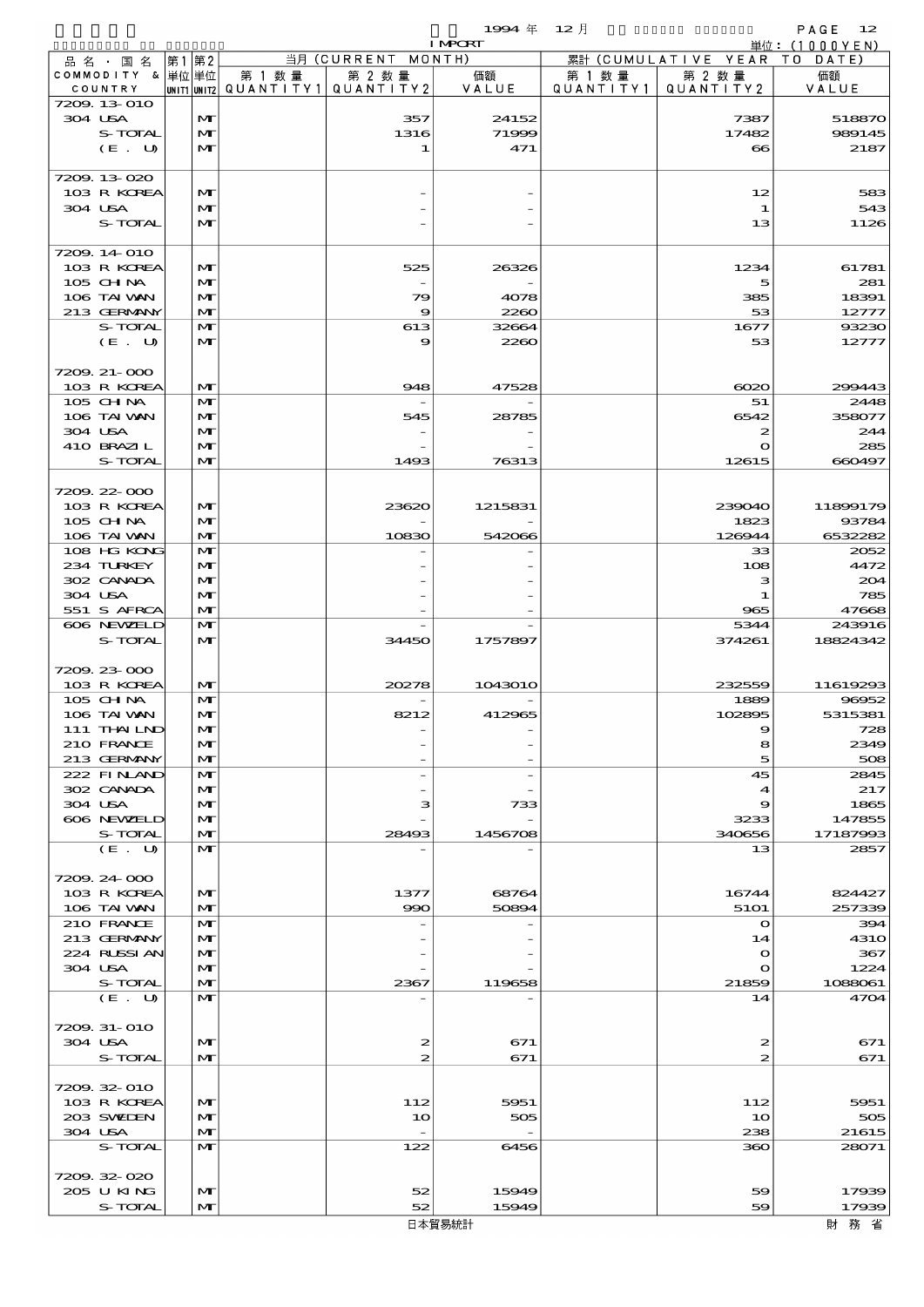$1994 \quad \text{#} \quad 12 \quad \text{#}$  PAGE 13

|                        |    |                   |        |                                       | <b>I MPORT</b> |        |                              | 単位: (1000YEN)  |
|------------------------|----|-------------------|--------|---------------------------------------|----------------|--------|------------------------------|----------------|
| 品名・国名                  | 第1 | 第2                |        | 当月 (CURRENT MONTH)                    |                |        | 累計 (CUMULATIVE YEAR TO DATE) |                |
| COMMODITY & 単位単位       |    |                   | 第 1 数量 | 第 2 数量                                | 価額             | 第 1 数量 | 第 2 数量                       | 価額             |
| COUNTRY                |    |                   |        | UNIT1 UNIT2  QUANT I TY1  QUANT I TY2 | VALUE          |        | QUANTITY1   QUANTITY2        | VALUE          |
| 7209.32-020<br>(E. U)  |    | $\mathbf{M}$      |        | 52                                    | 15949          |        | 59                           | 17939          |
|                        |    |                   |        |                                       |                |        |                              |                |
| 7209.33-010            |    |                   |        |                                       |                |        |                              |                |
| 203 SWIEN              |    | M                 |        | 6                                     | 313            |        | 6                            | 313            |
| 205 U KING             |    | M                 |        | 79                                    | 7155           |        | 79                           | 7155           |
| 207 NETHLIS            |    | M                 |        |                                       |                |        | з                            | 1447           |
| 304 USA                |    | M                 |        | 15                                    | 1179           |        | 128                          | 12509          |
| S-TOTAL                |    | $\mathbf{M}$      |        | 100                                   | 8647           |        | 216                          | 21424          |
| (E. U)                 |    | $\mathbf{M}$      |        | 79                                    | 7155           |        | 82                           | 8602           |
| 7209.34020             |    |                   |        |                                       |                |        |                              |                |
| 205 U KING             |    | M                 |        |                                       |                |        | 14                           | 3418           |
| S-TOTAL                |    | M                 |        |                                       |                |        | 14                           | 3418           |
| (E. U)                 |    | M                 |        |                                       |                |        | 14                           | 3418           |
|                        |    |                   |        |                                       |                |        |                              |                |
| 7209.41-000            |    |                   |        |                                       |                |        |                              |                |
| 106 TAI VAN            |    | M                 |        |                                       |                |        | 33                           | 1687           |
| 210 FRANCE             |    | $\mathbf{M}$      |        |                                       |                |        | $\boldsymbol{z}$             | 1178           |
| 304 USA                |    | $\mathbf{M}$      |        |                                       |                |        | 19                           | 3457           |
| 305 MEXICO<br>S-TOTAL  |    | M<br>M            |        |                                       |                |        | 11<br>65                     | 462<br>6784    |
| (E. U)                 |    | $\mathbf{M}$      |        |                                       |                |        | 2                            | 1178           |
|                        |    |                   |        |                                       |                |        |                              |                |
| 7209.42-000            |    |                   |        |                                       |                |        |                              |                |
| 103 R KOREA            |    | M                 |        | 734                                   | 36188          |        | 734                          | 36188          |
| 106 TAI VAN            |    | M                 |        |                                       |                |        | $\infty$                     | 3617           |
| 203 SWIEN              |    | $\mathbf{M}$      |        | $\bullet$                             | 261            |        | $\bullet$                    | 261            |
| 205 U KING             |    | $\mathbf{M}$      |        | з                                     | 3333           |        | 238                          | 35004          |
| 210 FRANCE             |    | $\mathbf{M}$      |        |                                       |                |        | 20                           | 5531           |
| 302 CANADA             |    | M                 |        | $\overline{\phantom{a}}$              |                |        | $\boldsymbol{z}$             | 585            |
| 304 USA                |    | M                 |        | 10                                    | 800            |        | $\infty$                     | 8336           |
| S-TOTAL<br>(E. U)      |    | M<br>$\mathbf{M}$ |        | 747<br>з                              | 40582<br>3333  |        | 1134<br>258                  | 89522<br>40535 |
|                        |    |                   |        |                                       |                |        |                              |                |
| 7209.43-000            |    |                   |        |                                       |                |        |                              |                |
| 103 R KOREA            |    | M                 |        | <b>41O</b>                            | 20282          |        | 413                          | 20500          |
| 105 CHNA               |    | $\mathbf{M}$      |        |                                       |                |        | $\mathbf{o}$                 | 243            |
| 113 MALYSIA            |    | M                 |        | 8                                     | 3087           |        | 8                            | 3087           |
| 205 U KING             |    | $\mathbf{M}$      |        | 14                                    | 7441           |        | 36                           | 27651          |
| 210 FRANCE             |    | M                 |        |                                       |                |        | $\boldsymbol{\infty}$        | 15926          |
| 213 GERMANY            |    | M                 |        |                                       |                |        | 18                           | 4179           |
| 218 SPAIN              |    | $\mathbf{M}$      |        |                                       |                |        | 19                           | 1988           |
| 304 USA<br>601 ALSTRAL |    | M<br>M            |        | 25                                    | 2137           |        | 101<br>25                    | 10380<br>1799  |
| S-TOTAL                |    | M                 |        | 457                                   | 32947          |        | 680                          | 85753          |
| (E. U)                 |    | $\mathbf{M}$      |        | 14                                    | 7441           |        | 133                          | 49744          |
|                        |    |                   |        |                                       |                |        |                              |                |
| 7209.44-000            |    |                   |        |                                       |                |        |                              |                |
| 103 R KOREA            |    | M                 |        | 58                                    | 3364           |        | 58                           | 3364           |
| 205 U KING             |    | M                 |        | $\overline{\phantom{a}}$              |                |        | 1                            | 1182           |
| 304 USA                |    | M                 |        |                                       |                |        | $\mathbf o$                  | 387            |
| S-TOTAL                |    | M                 |        | 58                                    | 3364           |        | 59                           | 4933           |
| $(E_U U)$              |    | M                 |        |                                       |                |        | 1                            | 1182           |
| 7209.90-000            |    |                   |        |                                       |                |        |                              |                |
| 203 SWIEN              |    | M                 |        | $\boldsymbol{z}$                      | 4336           |        | 39                           | 86419          |
| 305 MEXICO             |    | M                 |        |                                       |                |        | 1                            | 1211           |
| S-TOTAL                |    | $\mathbf{M}$      |        | 2                                     | 4336           |        | 40                           | 87630          |
|                        |    |                   |        |                                       |                |        |                              |                |
| 7210 11-000            |    |                   |        |                                       |                |        |                              |                |
| 210 FRANCE             |    | M                 |        |                                       |                |        | 6                            | 504            |
| S-TOTAL                |    | $\mathbf{M}$      |        |                                       |                |        | 6                            | 504            |
| (E. U)                 |    | $\mathbf{M}$      |        |                                       |                |        | 6                            | 504            |
| 7210 12 000            |    |                   |        |                                       |                |        |                              |                |
| 103 R KOREA            |    | M                 |        | 1573                                  | 155083         |        | 15183                        | 1533845        |
| 105 CH NA              |    | $\mathbf{M}$      |        |                                       |                |        | 2                            | 791            |
| 106 TAI VAN            |    | $\mathbf{M}$      |        | 1175                                  | 98132          |        | 5947                         | 498819         |
| 111 THAILND            |    | M                 |        | 31                                    | 3656           |        | 361                          | 28875          |
| 207 NETHLIDS           |    | M                 |        | 1                                     | 1027           |        | 1                            | 1027           |
| 210 FRANCE             |    | M                 |        |                                       |                |        | 2                            | 1004           |
| 213 GERMANY            |    | M                 |        |                                       |                |        | 13                           | 1320           |
| 218 SPAIN              |    | M                 |        |                                       |                |        | 261                          | 21527          |
| 304 USA                |    | M                 |        |                                       |                |        | 16                           | 1671           |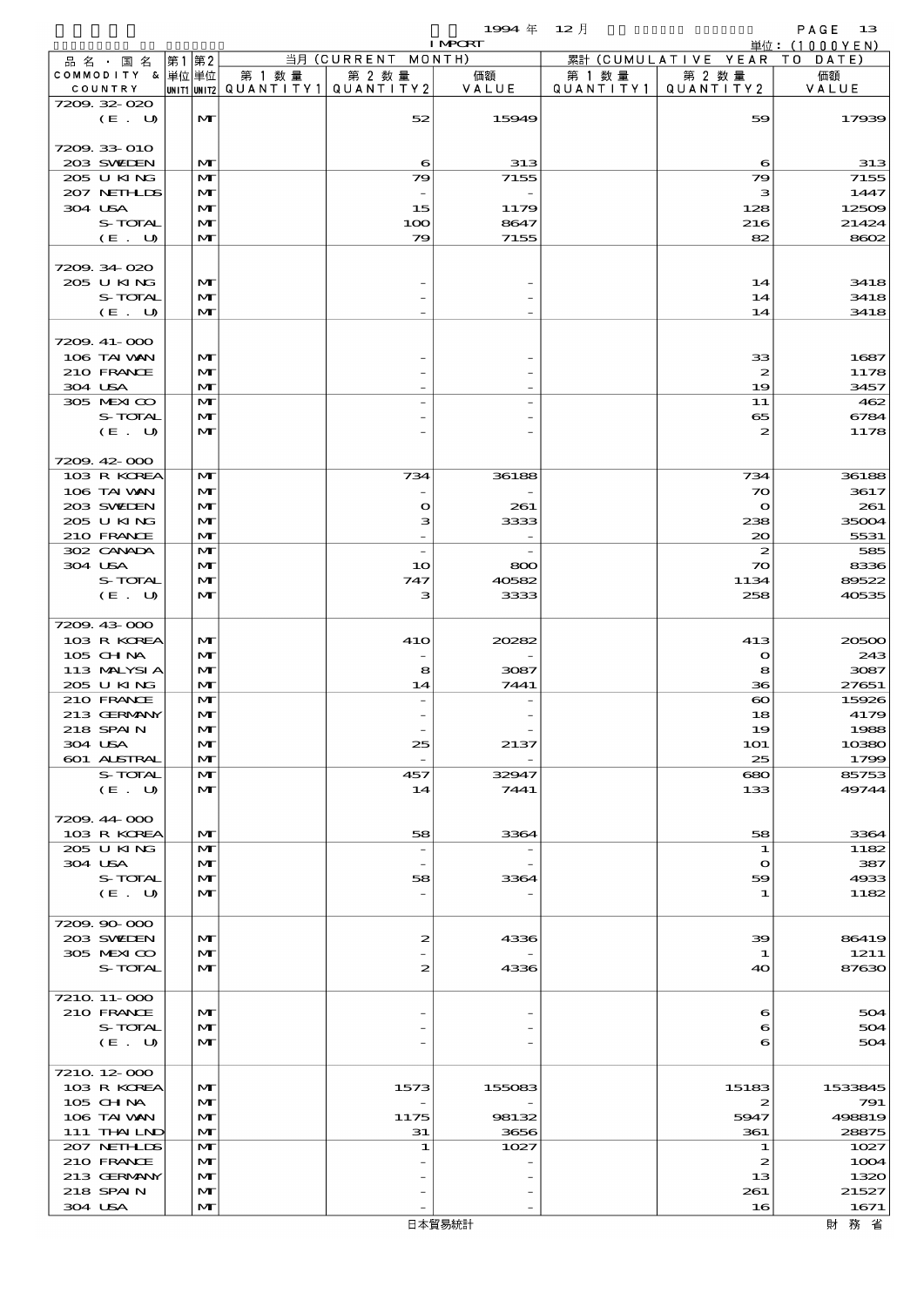$1994 \text{ } \# \text{ } 12 \text{ } \frac{1}{2}$  PAGE 14

|                            |                              |         |                                 | <b>I MPORT</b> |           |                              | 単位: $(1000YEN)$ |
|----------------------------|------------------------------|---------|---------------------------------|----------------|-----------|------------------------------|-----------------|
| 品名·国名                      | 第1 第2                        |         | 当月 (CURRENT MONTH)              |                |           | 累計 (CUMULATIVE YEAR TO DATE) |                 |
| COMMODITY & 単位単位           |                              | 第 1 数 量 | 第 2 数量                          | 価額             | 第 1 数 量   | 第 2 数量                       | 価額              |
| COUNTRY                    |                              |         | UNIT1 UNIT2 QUANTITY1 QUANTITY2 | VALUE          | QUANTITY1 | QUANTITY 2                   | VALUE           |
| 7210 12 000<br>551 S AFRCA | $\mathbf{M}$                 |         |                                 |                |           | 109                          | 7421            |
| S-TOTAL                    | $\mathbf{M}$                 |         | 2780                            | 257898         |           | 21895                        | 2006300         |
| (E. U)                     | $\mathbf{M}$                 |         | 1                               | 1027           |           | 277                          | 24878           |
|                            |                              |         |                                 |                |           |                              |                 |
| 7210 31-010                |                              |         |                                 |                |           |                              |                 |
| 103 R KOREA                | $\mathbf{M}$                 |         | $\infty$                        | 3805           |           | 2275                         | 145770          |
| 203 SWIDEN                 | $\mathbf{M}$                 |         | 35                              | 2206           |           | $\bf{8}$                     | 8603            |
| 205 U KING                 | $\mathbf{M}$                 |         |                                 |                |           | 1                            | 376             |
| 213 GERMANY<br>304 USA     | $\mathbf{M}$<br>$\mathbf{M}$ |         | 71                              | 8650           |           | 9<br>803                     | 3381<br>115291  |
| S-TOTAL                    | $\mathbf{M}$                 |         | 176                             | 14661          |           | 3184                         | 273421          |
| (E. U)                     | $\mathbf{M}$                 |         |                                 |                |           | 10                           | 3757            |
|                            |                              |         |                                 |                |           |                              |                 |
| 7210 31-020                |                              |         |                                 |                |           |                              |                 |
| 103 R KOREA                | $\mathbf{M}$                 |         |                                 |                |           | 202                          | 12776           |
| 113 MALYSIA                | $\mathbf{M}$                 |         |                                 |                |           | 15                           | 753             |
| 213 GERMANY                | $\mathbf{M}$                 |         |                                 |                |           | 58                           | 13481           |
| 302 CANADA<br>304 USA      | $\mathbf{M}$                 |         |                                 |                |           | з<br>102                     | 1612            |
| S-TOTAL                    | $\mathbf{M}$<br>$\mathbf{M}$ |         |                                 |                |           | 380                          | 9176<br>37798   |
| (E. U)                     | $\mathbf{M}$                 |         |                                 |                |           | 58                           | 13481           |
|                            |                              |         |                                 |                |           |                              |                 |
| 7210 39 000                |                              |         |                                 |                |           |                              |                 |
| 103 R KOREA                | $\mathbf{M}$                 |         | 1261O                           | 827013         |           | 139881                       | 8920964         |
| 105 CH NA                  | $\mathbf{M}$                 |         |                                 |                |           | 207                          | 12427           |
| 106 TAI VAN                | $\mathbf{M}$                 |         |                                 |                |           | 51                           | 3450            |
| 111 THAILND                | $\mathbf{M}$                 |         | $\mathbf o$                     | 2478           |           | $\mathbf o$                  | 2478            |
| 113 MALYSIA<br>203 SWIDEN  | $\mathbf{M}$                 |         |                                 |                |           | 7<br>$\infty$                | 3041            |
| 205 U KING                 | $\mathbf{M}$<br>$\mathbf{M}$ |         | 17                              | 7284           |           | 45                           | 8247<br>11123   |
| 208 BELGI UM               | $\mathbf{M}$                 |         |                                 |                |           | 1                            | 276             |
| 210 FRANCE                 | $\mathbf{M}$                 |         |                                 |                |           | 81                           | 32239           |
| 213 GERMANY                | $\mathbf{M}$                 |         | 25                              | 2268           |           | 26                           | 2948            |
| 218 SPAIN                  | $\mathbf{M}$                 |         |                                 |                |           | 214                          | 21505           |
| 302 CANADA                 | $\mathbf{M}$                 |         |                                 |                |           | 16                           | 2164            |
| 304 USA                    | $\mathbf{M}$                 |         | $\infty$                        | 8066           |           | 956                          | 112171          |
| 305 MEXICO                 | $\mathbf{M}$                 |         |                                 |                |           | 14                           | 2517            |
| S-TOTAL                    | $\mathbf{M}$<br>$\mathbf{M}$ |         | 12751<br>25                     | 847109<br>2268 |           | 141519<br>367                | 9135550         |
| (E. U)                     |                              |         |                                 |                |           |                              | 68091           |
| 7210 41-000                |                              |         |                                 |                |           |                              |                 |
| 222 FINAND                 | M                            |         |                                 | 49 X           |           |                              | 495             |
| 304 USA                    | $\mathbf{M}$                 |         |                                 |                |           | 6                            | 821             |
| S-TOTAL                    | M                            |         | $\Omega$                        | 495            |           | 6                            | 1316            |
|                            |                              |         |                                 |                |           |                              |                 |
| 7210 49 000                |                              |         |                                 |                |           |                              |                 |
| 103 R KOREA                | M                            |         | 22856                           | 1368566        |           | 240056                       | 14391652        |
| 105 CH NA                  | $\mathbf{M}$                 |         |                                 |                |           | $\mathbf o$                  | 289<br>498394   |
| 106 TAI VAN<br>205 U KING  | $\mathbf{M}$<br>$\mathbf{M}$ |         | 272                             | 15523          |           | 8694<br>32                   | 18281           |
| 207 NETHLIS                | $\mathbf{M}$                 |         |                                 |                |           | 4                            | 450             |
| 208 BELGI UM               | $\mathbf{M}$                 |         |                                 |                |           | $\mathbf o$                  | 245             |
| 210 FRANCE                 | $\mathbf{M}$                 |         | 5                               | 1690           |           | 8                            | 2615            |
| 213 GERMANY                | $\mathbf{M}$                 |         | 16                              | 1531           |           | 95                           | 9156            |
| 234 TURKEY                 | $\mathbf{M}$                 |         |                                 |                |           | $\infty$                     | 4823            |
| 304 USA                    | $\mathbf{M}$                 |         | з                               | 569            |           | 131                          | 22003           |
| 410 BRAZIL<br>551 S AFRCA  | $\mathbf{M}$<br>$\mathbf{M}$ |         |                                 |                |           | з                            | 1130<br>1052    |
| 601 ALSTRAL                | $\mathbf{M}$                 |         |                                 |                |           | 17<br>2281                   | 120893          |
| S-TOTAL                    | $\mathbf{M}$                 |         | 23152                           | 1387879        |           | 251420                       | 15071073        |
| (E. U)                     | $\mathbf{M}$                 |         | 21                              | 3221           |           | 139                          | 30747           |
|                            |                              |         |                                 |                |           |                              |                 |
| 7210 50 000                |                              |         |                                 |                |           |                              |                 |
| 103 R KOREA                | $\mathbf{M}$                 |         | 221                             | 19122          |           | 3064                         | 268937          |
| 106 TAI VAN                | $\mathbf{M}$                 |         |                                 |                |           | 36                           | 2843            |
| 111 THAILND                | $\mathbf{M}$                 |         |                                 |                |           | 16                           | 441             |
| S-TOTAL                    | $\mathbf{M}$                 |         | 221                             | 19122          |           | 3116                         | 272221          |
| 7210 60 000                |                              |         |                                 |                |           |                              |                 |
| 103 R KOREA                | $\mathbf{M}$                 |         | 1962                            | 159446         |           | 11681                        | 949372          |
| 207 NETHLIS                | $\mathbf{M}$                 |         |                                 |                |           | 34                           | 3236            |
| 213 GERMANY                | $\mathbf{M}$                 |         | 808                             | 79597          |           | 8688                         | 852119          |
| 304 USA                    | $\mathbf{M}$                 |         | 14                              | 3160           |           | 19                           | 5646            |
| S-TOTAL                    | M                            |         | 2784                            | 242203         |           | 20422                        | 1810373         |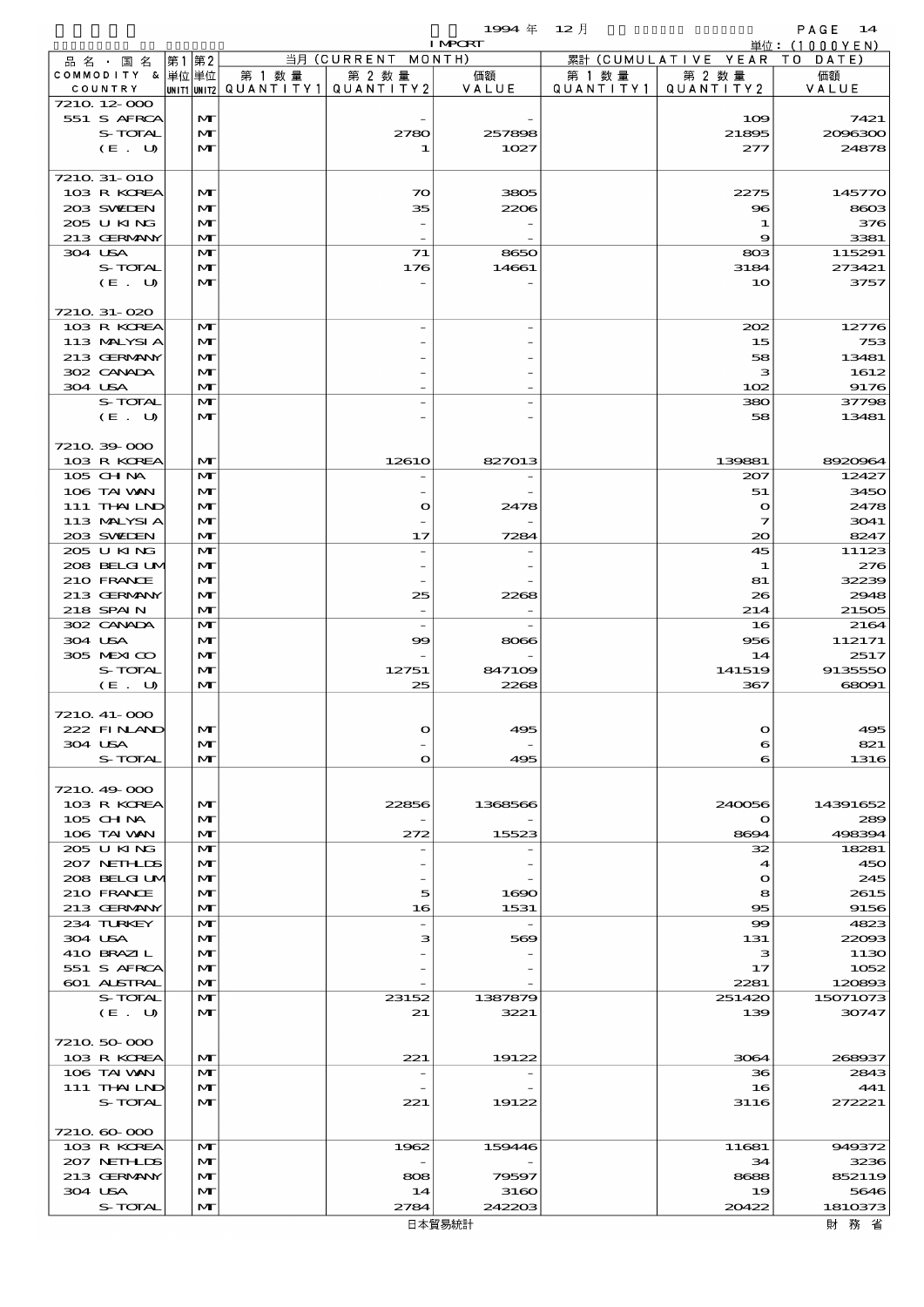|                               |          |                              |        |                                         | 19994年 12月               |           |                             | PAGE<br>15               |
|-------------------------------|----------|------------------------------|--------|-----------------------------------------|--------------------------|-----------|-----------------------------|--------------------------|
|                               | 第2<br>第1 |                              |        | 当月 (CURRENT MONTH)                      | <b>I MPORT</b>           |           | 累計 (CUMULATIVE YEAR TO      | 単位: $(1000YEN)$<br>DATE) |
| 品 名 ・ 国 名<br>COMMODITY & 単位単位 |          |                              | 第 1 数量 | 第 2 数量                                  | 価額                       | 第 1 数 量   | 第 2 数量                      | 価額                       |
| COUNTRY                       |          |                              |        | UNIT1 UNIT2   QUANT   TY1   QUANT   TY2 | VALUE                    | QUANTITY1 | QUANTITY 2                  | VALUE                    |
| 7210 60 000                   |          |                              |        |                                         |                          |           |                             |                          |
| (E. U)                        |          | M                            |        | 808                                     | 79597                    |           | 8722                        | 855355                   |
| 7210 70 000                   |          |                              |        |                                         |                          |           |                             |                          |
| 103 R KOREA                   |          | M                            |        | 353                                     | 28724                    |           | 3854                        | 309497                   |
| 106 TAI VAN                   |          | $\mathbf{M}$                 |        | 166                                     | 19124                    |           | 684                         | 79574                    |
| 203 SWIEN                     |          | M                            |        | 45                                      | 6273                     |           | 573                         | 82342                    |
| 205 U KING<br>213 GERMANY     |          | $\mathbf{M}$                 |        | $\overline{\phantom{a}}$                |                          |           | 5<br>$\boldsymbol{z}$       | 1278                     |
| 304 USA                       |          | M<br>$\mathbf{M}$            |        | 28                                      | 8381                     |           | 49                          | 876<br>16896             |
| S-TOTAL                       |          | M                            |        | 592                                     | 62502                    |           | 5167                        | 490463                   |
| (E. U)                        |          | M                            |        |                                         |                          |           | 7                           | 2154                     |
|                               |          |                              |        |                                         |                          |           |                             |                          |
| 7210 90 010                   |          |                              |        |                                         |                          |           |                             |                          |
| 103 R KOREA                   |          | M                            |        |                                         |                          |           | 37                          | 3025                     |
| 213 GERMANY<br>304 USA        |          | M<br>M                       |        | 29<br>34                                | 13878<br>11433           |           | 181<br>1073                 | 88688<br>372224          |
| S-TOTAL                       |          | $\mathbf{M}$                 |        | 63                                      | 25311                    |           | 1291                        | 463937                   |
| (E. U)                        |          | M                            |        | 29                                      | 13878                    |           | 181                         | 88688                    |
|                               |          |                              |        |                                         |                          |           |                             |                          |
| 7210 90 020                   |          |                              |        |                                         |                          |           |                             |                          |
| 103 R KOREA                   |          | M                            |        |                                         |                          |           | 106                         | 9677                     |
| 205 U KING                    |          | $\mathbf{M}$<br>$\mathbf{M}$ |        |                                         |                          |           | $\mathbf o$                 | 298                      |
| 304 USA<br>S-TOTAL            |          | $\mathbf{M}$                 |        |                                         |                          |           | 22<br>128                   | 1606<br>11581            |
| (E. U)                        |          | M                            |        |                                         |                          |           | $\mathbf o$                 | 298                      |
|                               |          |                              |        |                                         |                          |           |                             |                          |
| 7211.12-010                   |          |                              |        |                                         |                          |           |                             |                          |
| 105 CHNA                      |          | M                            |        |                                         |                          |           | 12                          | 611                      |
| 213 GERMANY                   |          | $\mathbf{M}$                 |        | 30                                      | 2201                     |           | 49                          | 3471                     |
| 304 USA<br>S-TOTAL            |          | M<br>M                       |        |                                         |                          |           | 4                           | 549                      |
| (E. U)                        |          | $\mathbf{M}$                 |        | 30<br>30                                | 2201<br>2201             |           | 65<br>49                    | 4631<br>3471             |
|                               |          |                              |        |                                         |                          |           |                             |                          |
| 7211.12-020                   |          |                              |        |                                         |                          |           |                             |                          |
| 304 USA                       |          | M                            |        | $\Omega$                                | 236                      |           | $\mathbf o$                 | 236                      |
| S-TOTAL                       |          | $\mathbf{M}$                 |        | $\Omega$                                | 236                      |           | $\mathbf o$                 | 236                      |
|                               |          |                              |        |                                         |                          |           |                             |                          |
| 7211.19-010<br>103 R KOREA    |          | M                            |        | 7                                       | 439                      |           | 987                         | 45313                    |
| 106 TAI VAN                   |          | M                            |        |                                         |                          |           | $\boldsymbol{z}$            | 220                      |
| 2005 U KING                   |          | $\mathbf{M}$                 |        |                                         |                          |           | 37                          | 3364                     |
| 304 USA                       |          | M                            |        | 6                                       | 707                      |           | 24                          | 2537                     |
| S-TOTAL                       |          | M                            |        | 13                                      | 1146                     |           | 1050                        | 51434                    |
| (E. U)                        |          | M                            |        |                                         |                          |           | 37                          | 3364                     |
| 7211.19-020                   |          |                              |        |                                         |                          |           |                             |                          |
| 203 SWIEN                     |          | M                            |        |                                         |                          |           | 29                          | 8617                     |
| 304 USA                       |          | M                            |        |                                         |                          |           | з                           | 1141                     |
| S-TOTAL                       |          | M                            |        |                                         | $\overline{\phantom{a}}$ |           | 32                          | 9758                     |
|                               |          |                              |        |                                         |                          |           |                             |                          |
| 7211.22-000                   |          |                              |        |                                         |                          |           |                             |                          |
| 103 R KOREA<br>108 HG KONG    |          | M<br>M                       |        |                                         |                          |           | $\boldsymbol{\infty}$<br>34 | 1333<br>2473             |
| 205 U KING                    |          | M                            |        |                                         | $\overline{\phantom{a}}$ |           | 65                          | 5890                     |
| S-TOTAL                       |          | M                            |        |                                         |                          |           | 159                         | 9696                     |
| (E. U)                        |          | M                            |        |                                         |                          |           | 65                          | 5890                     |
|                               |          |                              |        |                                         |                          |           |                             |                          |
| 7211.29-000                   |          |                              |        |                                         |                          |           |                             |                          |
| 103 R KOREA                   |          | $\mathbf{M}$                 |        | 5                                       | 379                      |           | 185                         | 9279                     |
| 106 TAI VAN<br>112 SNGAPOR    |          | M<br>M                       |        |                                         |                          |           | 16<br>17                    | 916<br>1464              |
| 113 MALYSIA                   |          | M                            |        |                                         |                          |           | 33                          | 2230                     |
| 205 U KING                    |          | M                            |        |                                         |                          |           | $\mathbf{\Omega}$           | 355                      |
| 207 NETHLIS                   |          | $\mathbf{M}$                 |        |                                         | $\overline{\phantom{a}}$ |           | 2                           | 733                      |
| 213 GERMANY                   |          | M                            |        |                                         |                          |           | $\mathbf{o}$                | 211                      |
| 304 USA                       |          | M                            |        |                                         |                          |           | з                           | 5099                     |
| S-TOTAL<br>(E. U)             |          | M<br>M                       |        | 5                                       | 379                      |           | 256<br>2                    | 20287<br>1299            |
|                               |          |                              |        |                                         |                          |           |                             |                          |
| 7211.30-010                   |          |                              |        |                                         |                          |           |                             |                          |
| 103 R KOREA                   |          | M                            |        | 138                                     | 9665                     |           | 879                         | 58332                    |
| 106 TAI VAN                   |          | M                            |        |                                         |                          |           | 33                          | 2046                     |
| 112 SNGAPOR                   |          | M                            |        |                                         |                          |           | 10                          | 661                      |
| 203 SWIEN                     |          | $\mathbf{M}$                 |        | 22                                      | 1093                     |           | 22                          | 1950                     |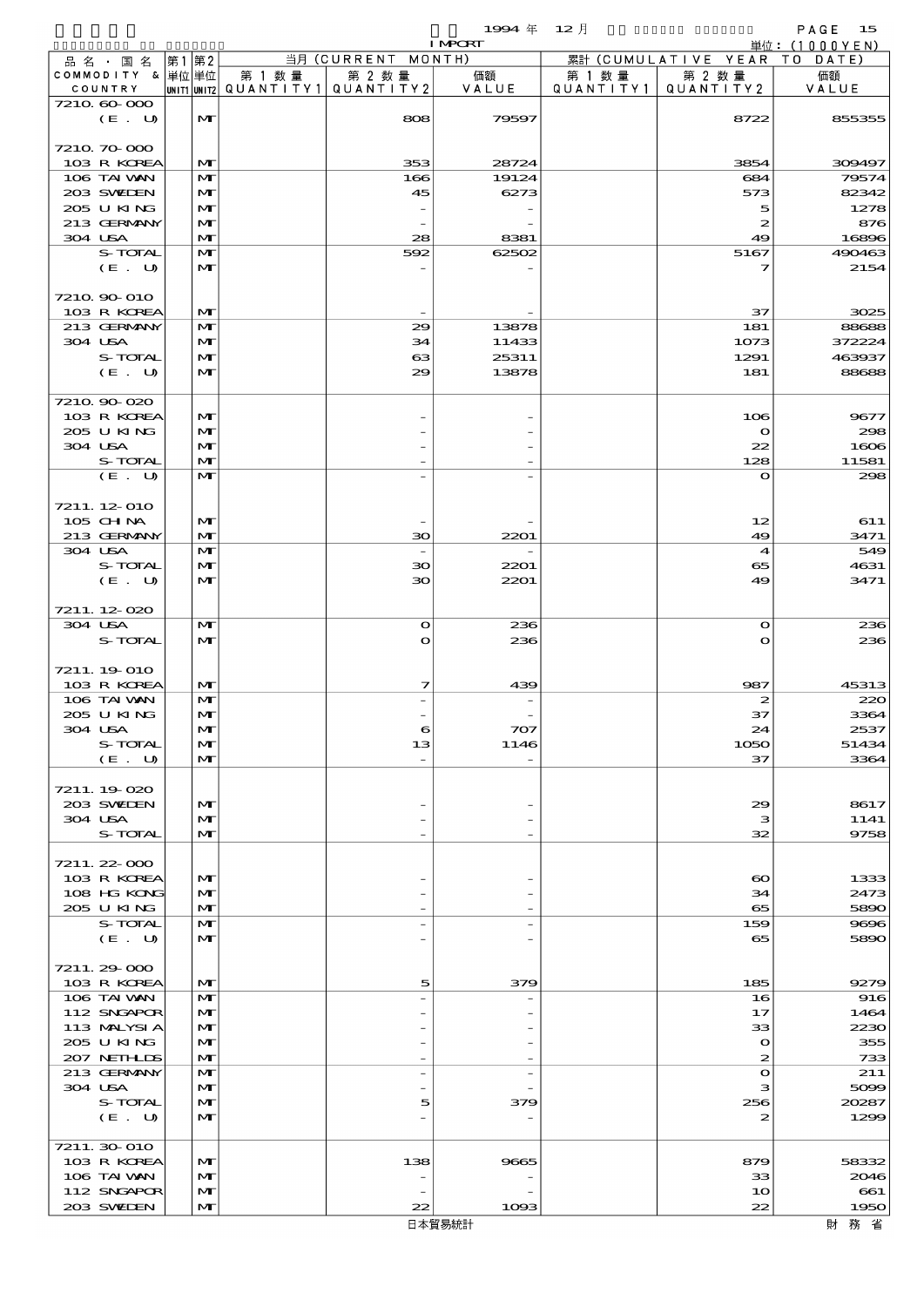$1994 \quad \text{#} \quad 12 \quad \text{#}$  PAGE 16

|                            |                              |        |                                                  | <b>I MPORT</b> |           |                              | 単位: (1000YEN)    |
|----------------------------|------------------------------|--------|--------------------------------------------------|----------------|-----------|------------------------------|------------------|
| 品名・国名                      | 第1 第2                        |        | 当月 (CURRENT MONTH)                               |                |           | 累計 (CUMULATIVE YEAR TO DATE) |                  |
| COMMODITY & 単位単位           |                              | 第 1 数量 | 第 2 数量<br> unit1 unit2  QUANT   TY1  QUANT   TY2 | 価額             | 第 1 数 量   | 第 2 数量                       | 価額               |
| COUNTRY<br>7211.30 010     |                              |        |                                                  | VALUE          | QUANTITY1 | QUANTITY 2                   | VALUE            |
| 205 U KING                 | M                            |        |                                                  |                |           | 12                           | 685              |
| 207 NETHLIS                | M                            |        |                                                  |                |           | 6                            | <b>41O</b>       |
| 210 FRANCE                 | M                            |        |                                                  |                |           | 8                            | 628              |
| 213 GERMANY                | $\mathbf{M}$                 |        |                                                  |                |           | з                            | 680              |
| 304 USA<br>S-TOTAL         | M<br>M                       |        | 28<br>188                                        | 15123<br>25881 |           | 342<br>1315                  | 164706<br>230098 |
| (E. U)                     | $\mathbf{M}$                 |        |                                                  |                |           | 29                           | 2403             |
|                            |                              |        |                                                  |                |           |                              |                  |
| 7211.30020                 |                              |        |                                                  |                |           |                              |                  |
| 103 R KOREA                | $\mathbf{M}$                 |        | 6                                                | 462            |           | 88                           | 8147             |
| 105 CH NA                  | M                            |        |                                                  |                |           | $\boldsymbol{z}$             | 880              |
| 106 TAI VAN                | $\mathbf{M}$                 |        |                                                  |                |           | 91                           | 13447            |
| 203 SWIEN<br>205 U KING    | $\mathbf{M}$<br>$\mathbf{M}$ |        | 24                                               | 16107          |           | 158                          | 141768           |
| 213 GERMANY                | M                            |        | 25<br>$\mathbf{o}$                               | 6986<br>4991   |           | 177<br>94                    | 50633<br>49297   |
| 304 USA                    | M                            |        | $\boldsymbol{z}$                                 | 3396           |           | 9                            | 14093            |
| S-TOTAL                    | M                            |        | 57                                               | 31942          |           | 619                          | 278265           |
| (E. U)                     | $\mathbf{M}$                 |        | 25                                               | 11977          |           | 271                          | 99930            |
|                            |                              |        |                                                  |                |           |                              |                  |
| 7211. 41-000               |                              |        |                                                  |                |           |                              |                  |
| 103 R KOREA                | $\mathbf{M}$                 |        | 65                                               | 4289           |           | 298                          | 17640            |
| 106 TAI VAN<br>205 U KING  | $\mathbf{M}$<br>$\mathbf{M}$ |        |                                                  |                |           | 29<br>$\bullet$              | 2169<br>363      |
| 220 I TALY                 | M                            |        |                                                  |                |           | $\mathbf o$                  | 271              |
| 304 USA                    | $\mathbf{M}$                 |        | $\boldsymbol{z}$                                 | 295            |           | 19                           | 3628             |
| 601 ALSTRAL                | M                            |        |                                                  |                |           | 10                           | 1088             |
| S-TOTAL                    | M                            |        | 67                                               | 4584           |           | 356                          | 25159            |
| (E. U)                     | $\mathbf{M}$                 |        |                                                  |                |           | O                            | 634              |
|                            |                              |        |                                                  |                |           |                              |                  |
| 7211.49-000                |                              |        |                                                  |                |           |                              |                  |
| 103 R KOREA<br>105 CH NA   | $\mathbf{M}$<br>$\mathbf{M}$ |        | 1                                                | 625            |           | 17<br>$\boldsymbol{\infty}$  | 2422<br>4188     |
| 106 TAI VAN                | $\mathbf{M}$                 |        | 9                                                | 1031           |           | 67                           | 14335            |
| 108 HG KONG                | $\mathbf{M}$                 |        | 34                                               | 2054           |           | 134                          | 7987             |
| 203 SWIEN                  | M                            |        | 1                                                | 1320           |           | 1                            | 9161             |
| 205 U KING                 | M                            |        | 20                                               | 11240          |           | 67                           | 25394            |
| 210 FRANCE                 | M                            |        |                                                  |                |           | 1                            | $\infty$         |
| 213 GERMANY                | $\mathbf{M}$                 |        |                                                  |                |           | 215                          | 25916            |
| 225 ALSTRIA<br>230 GREECE  | M<br>$\mathbf{M}$            |        |                                                  |                |           | 15<br>21                     | 4070<br>1689     |
| 304 USA                    | M                            |        |                                                  |                |           | 19                           | 8260             |
| S-TOTAL                    | $\mathbf{M}$                 |        | 65                                               | 16270          |           | 626                          | 104324           |
| (E. U)                     | M                            |        | 20                                               | 11240          |           | 304                          | 53901            |
|                            |                              |        |                                                  |                |           |                              |                  |
| 7211.90 000                |                              |        |                                                  |                |           |                              |                  |
| 103 R KOREA<br>106 TAI VAN | $\mathbf{M}$<br>$\mathbf{M}$ |        | 351<br>$\overline{\phantom{a}}$                  | 19231          |           | 3219<br>17                   | 187414<br>10363  |
| 112 SNGAPOR                | M                            |        | $\overline{\phantom{m}}$                         |                |           | $\mathbf o$                  | 986              |
| 203 SWIEN                  | M                            |        | 19                                               | 18185          |           | 435                          | 327363           |
| 205 U KING                 | M                            |        | 4                                                | 1644           |           | 50                           | 15975            |
| 213 GERMANY                | $\mathbf{M}$                 |        |                                                  |                |           | 22                           | 20323            |
| 302 CANADA                 | $\mathbf{M}$                 |        |                                                  |                |           | 18                           | 3077             |
| 304 USA<br>S-TOTAL         | M<br>$\mathbf{M}$            |        | 1                                                | 350            |           | з                            | 3316             |
| (E. U)                     | $\mathbf{M}$                 |        | 375<br>4                                         | 3941O<br>1644  |           | 3764<br>72                   | 568817<br>36298  |
|                            |                              |        |                                                  |                |           |                              |                  |
| 7212 10 000                |                              |        |                                                  |                |           |                              |                  |
| 103 R KOREA                | $\mathbf{M}$                 |        |                                                  |                |           | 75                           | 5904             |
| 106 TAI VAN                | $\mathbf{M}$                 |        |                                                  |                |           | 111                          | 8769             |
| 111 THAILND                | M                            |        | $\bf{95}$                                        | 9188           |           | $\infty$                     | 9188             |
| S-TOTAL                    | $\mathbf{M}$                 |        | 95                                               | 9188           |           | 281                          | 23861            |
| 7212 21-010                |                              |        |                                                  |                |           |                              |                  |
| 103 R KOREA                | $\mathbf{M}$                 |        | 40                                               | 2628           |           | 42                           | 2851             |
| 105 CH NA                  | $\mathbf{M}$                 |        |                                                  |                |           | 2                            | 307              |
| 106 TAI VAN                | $\mathbf{M}$                 |        |                                                  |                |           | 11                           | 989              |
| 108 HG KONG                | M                            |        |                                                  |                |           | 5                            | 1022             |
| 203 SWIDEN                 | M                            |        |                                                  |                |           | 23                           | 2709             |
| 213 GERMANY<br>304 USA     | $\mathbf{M}$<br>M            |        | з                                                | 1586           |           | $\boldsymbol{4}$<br>44       | 2212<br>7964     |
| S-TOTAL                    | M                            |        | 43                                               | 4214           |           | 131                          | 18054            |
| (E. U)                     | $\mathbf{M}$                 |        |                                                  |                |           | 4                            | 2212             |
|                            |                              |        |                                                  |                |           |                              |                  |
| 7212 21-020                |                              |        |                                                  |                |           |                              |                  |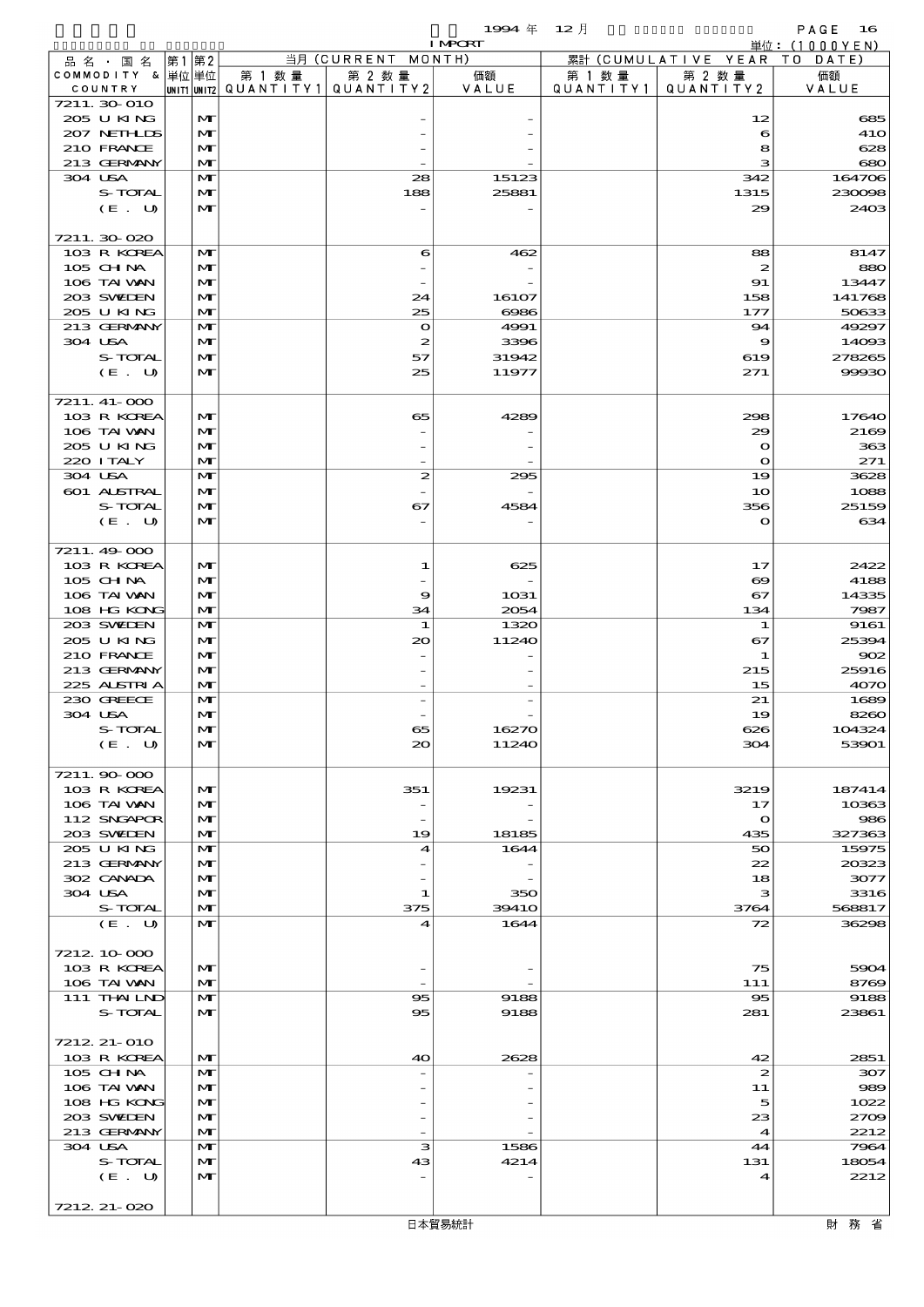$1994 \text{ } \# \quad 12 \text{ } \frac{1}{2}$ 

|                             |  |                   |        |                                                     | <b>I MPORT</b> |                     |                              | 単位: $(1000YEN)$  |
|-----------------------------|--|-------------------|--------|-----------------------------------------------------|----------------|---------------------|------------------------------|------------------|
| 品 名 ・ 国 名                   |  | 第1 第2             |        | 当月 (CURRENT MONTH)                                  |                |                     | 累計 (CUMULATIVE YEAR TO DATE) |                  |
| COMMODITY & 単位単位<br>COUNTRY |  |                   | 第 1 数量 | 第 2 数量<br> UNIT1  UNIT2   QUANT I TY1   QUANT I TY2 | 価額<br>VALUE    | 第 1 数量<br>QUANTITY1 | 第 2 数量<br>QUANTITY 2         | 価額<br>VALUE      |
| 7212 21-020                 |  |                   |        |                                                     |                |                     |                              |                  |
| 108 HG KONG                 |  | M                 |        |                                                     |                |                     | 12                           | 1062             |
| 304 USA                     |  | M                 |        |                                                     |                |                     | 21                           | 1883             |
| S-TOTAL                     |  | $\mathbf{M}$      |        |                                                     |                |                     | 33                           | 2945             |
| 7212 29 000                 |  |                   |        |                                                     |                |                     |                              |                  |
| 103 R KOREA                 |  | M                 |        |                                                     |                |                     | 269                          | 19106            |
| 118 INNSI A                 |  | $\mathbf{M}$      |        | O                                                   | 301            |                     | $\mathbf{o}$                 | 301              |
| 205 U KING                  |  | $\mathbf{M}$      |        | O                                                   | 368            |                     | $\mathbf o$                  | 1465             |
| 213 GERMANY                 |  | $\mathbf{M}$      |        |                                                     |                |                     | $\mathbf{o}$                 | 3665             |
| 218 SPAIN<br>304 USA        |  | $\mathbf{M}$<br>M |        | 1                                                   | 392            |                     | 6<br>29                      | 624<br>8143      |
| S-TOTAL                     |  | $\mathbf{M}$      |        | 1                                                   | 1061           |                     | 304                          | 33304            |
| (E. U)                      |  | $\mathbf{M}$      |        | O                                                   | 368            |                     | 6                            | 5754             |
|                             |  |                   |        |                                                     |                |                     |                              |                  |
| 7212 30 000                 |  |                   |        |                                                     |                |                     |                              |                  |
| 103 R KOREA<br>105 CHNA     |  | M<br>$\mathbf{M}$ |        | 590                                                 | 32957          |                     | 2880<br>$\boldsymbol{z}$     | 163832<br>703    |
| 111 THAILND                 |  | M                 |        |                                                     |                |                     | 10                           | 2760             |
| 210 FRANCE                  |  | M                 |        |                                                     |                |                     | 1                            | 211              |
| 213 GERMANY                 |  | $\mathbf{M}$      |        |                                                     |                |                     | $\mathbf{o}$                 | 241              |
| 302 CANADA                  |  | M                 |        | $\mathbf o$                                         | 207            |                     | $\mathbf{o}$                 | 207              |
| 304 USA                     |  | M                 |        |                                                     |                |                     | 31                           | 9268             |
| S-TOTAL<br>(E. U)           |  | M<br>$\mathbf{M}$ |        | 590                                                 | 33164          |                     | 2924<br>1                    | 177222<br>452    |
|                             |  |                   |        |                                                     |                |                     |                              |                  |
| 7212 40 000                 |  |                   |        |                                                     |                |                     |                              |                  |
| 103 R KOREA                 |  | M                 |        | $\bullet$                                           | 237            |                     | 147                          | 14876            |
| 106 TAI VAN                 |  | M                 |        |                                                     |                |                     | 23                           | 2611             |
| 203 SWIEN                   |  | $\mathbf{M}$      |        | 10                                                  | 1626           |                     | 107                          | 17701            |
| 205 U KING<br>213 GERMANY   |  | $\mathbf{M}$<br>M |        | 54<br>2                                             | 14852<br>1602  |                     | 726<br>$\infty$              | 206161<br>13661  |
| 302 CANADA                  |  | M                 |        | 145                                                 | 16124          |                     | 794                          | 91957            |
| 304 USA                     |  | $\mathbf{M}$      |        |                                                     |                |                     | 49                           | 7527             |
| 601 ALSTRAL                 |  | $\mathbf{M}$      |        |                                                     |                |                     | 18                           | 1638             |
| S-TOTAL                     |  | M                 |        | 211                                                 | 34441          |                     | 1884                         | 356132           |
| (E. U)                      |  | $\mathbf{M}$      |        | 56                                                  | 16454          |                     | 746                          | 219822           |
| 7212 50 000                 |  |                   |        |                                                     |                |                     |                              |                  |
| 103 R KOREA                 |  | M                 |        |                                                     |                |                     | 2                            | 407              |
| 106 TAI VAN                 |  | M                 |        |                                                     |                |                     | 7                            | 618              |
| 205 U KING                  |  | M                 |        | 2                                                   | 2536           |                     | $\infty$                     | 27048            |
| 208 BELGI UN                |  | $\mathbf{M}$      |        |                                                     |                |                     | 62                           | 8763             |
| 213 GERMANY<br>304 USA      |  | $\mathbf{M}$<br>M |        | 16                                                  | 5039           |                     | 108<br>$\mathbf{68}$         | 29976<br>23590   |
| S-TOTAL                     |  | $\mathbf{M}$      |        | 18                                                  | 7575           |                     | 337                          | 90402            |
| (E. U)                      |  | M                 |        | 2                                                   | 2536           |                     | 260                          | 65787            |
|                             |  |                   |        |                                                     |                |                     |                              |                  |
| 7212 60 010                 |  |                   |        |                                                     |                |                     |                              |                  |
| $123$ INIA<br>213 GERMANY   |  | M<br>M            |        |                                                     |                |                     | 18                           | 9081             |
| 304 USA                     |  | M                 |        |                                                     |                |                     | 25<br>44                     | 16808<br>39585   |
| 601 ALSTRAL                 |  | M                 |        |                                                     |                |                     | 12                           | 5401             |
| S-TOTAL                     |  | M                 |        |                                                     |                |                     | 99                           | 70875            |
| (E. U)                      |  | M                 |        |                                                     |                |                     | 25                           | 16808            |
|                             |  |                   |        |                                                     |                |                     |                              |                  |
| 7213 20 000<br>304 USA      |  | M                 |        |                                                     |                |                     | $\Omega$                     | 1746             |
| S-TOTAL                     |  | $\mathbf{M}$      |        |                                                     |                |                     | $\mathbf o$                  | 1746             |
|                             |  |                   |        |                                                     |                |                     |                              |                  |
| 7213 31-010                 |  |                   |        |                                                     |                |                     |                              |                  |
| 103 R KOREA                 |  | M                 |        | 3877                                                | 160941         |                     | 33520                        | 1415475          |
| 106 TAI VAN<br>118 I NDSI A |  | M<br>$\mathbf{M}$ |        |                                                     |                |                     | 282<br>200                   | 16582<br>7349    |
| 123 INIA                    |  | M                 |        | 496                                                 | 15182          |                     | 9971                         | 318515           |
| 224 RUSSI AN                |  | M                 |        |                                                     |                |                     | 986                          | 31748            |
| 231 ROMANIA                 |  | M                 |        |                                                     |                |                     | $\bf{8}$                     | 3088             |
| 234 TURKEY                  |  | M                 |        |                                                     |                |                     | 10344                        | 330768           |
| 245 CZECH<br>320 TRINDO     |  | M<br>M            |        |                                                     |                |                     | 11871<br>18924               | 432479<br>669106 |
| 410 BRAZIL                  |  | M                 |        | 13604                                               | 432387         |                     | 51712                        | 1769733          |
| 506 EGYPT                   |  | M                 |        |                                                     |                |                     | 6145                         | 197971           |
| 551 S AFRCA                 |  | M                 |        |                                                     |                |                     | 198                          | 7156             |
| S-TOTAL                     |  | M                 |        | 17977                                               | 608510         |                     | 144249                       | 5199970          |
|                             |  |                   |        |                                                     |                |                     |                              |                  |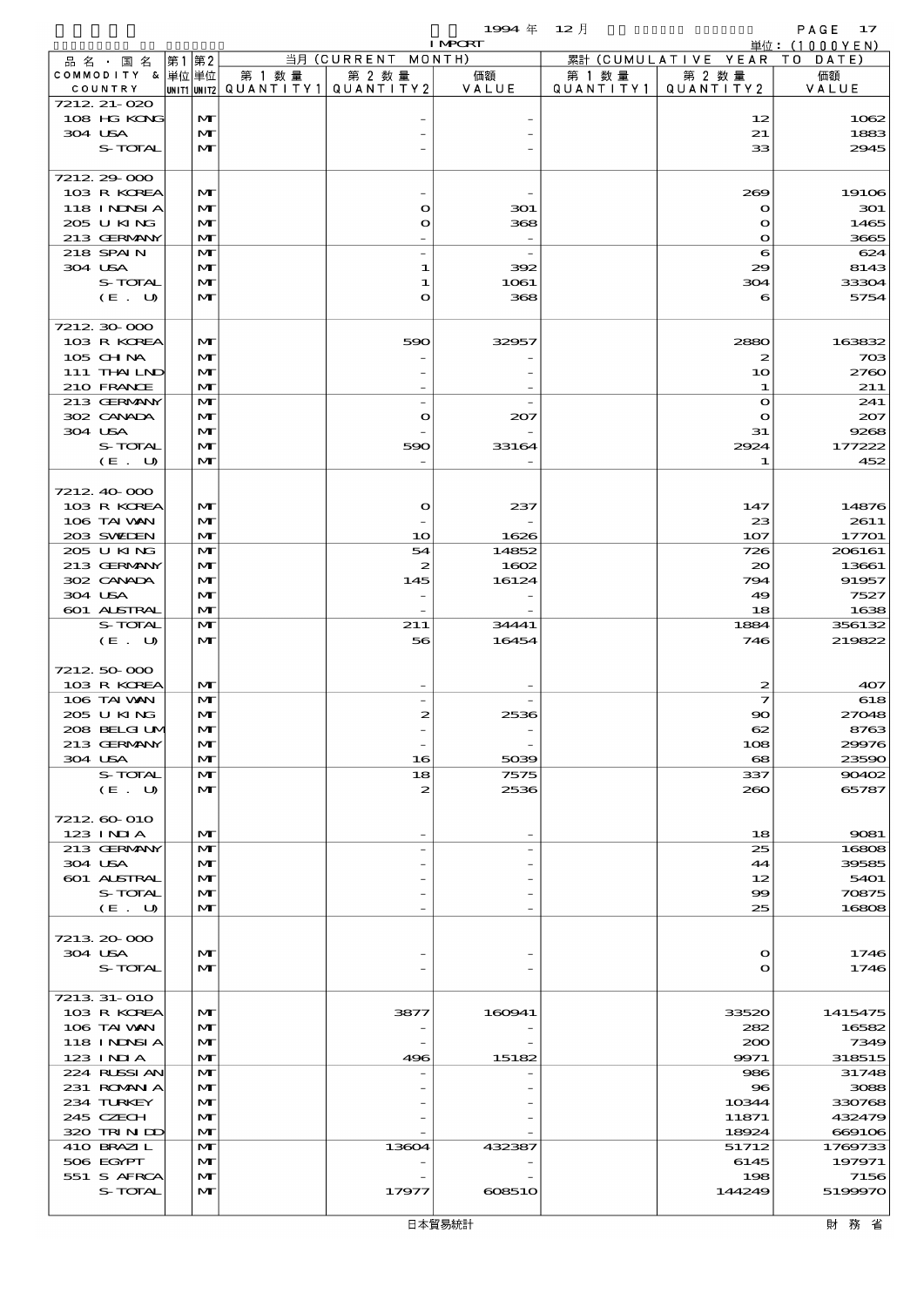$1$ 994  $\#$  12  $\bar{e}$  12  $\bar{e}$  12  $\bar{e}$  18

|                           |                   |        |                                                  | <b>I MPORT</b> |           |                              | 単位: $(1000YEN)$  |
|---------------------------|-------------------|--------|--------------------------------------------------|----------------|-----------|------------------------------|------------------|
| 品名・国名                     | 第1第2              |        | 当月 (CURRENT MONTH)                               |                |           | 累計 (CUMULATIVE YEAR TO DATE) |                  |
| COMMODITY & 単位単位          |                   | 第 1 数量 | 第 2 数量<br> UNIT1 UNIT2  QUANT   TY1  QUANT   TY2 | 価額             | 第 1 数 量   | 第 2 数量                       | 価額               |
| COUNTRY<br>7213 31-090    |                   |        |                                                  | VALUE          | QUANTITY1 | QUANTITY 2                   | VALUE            |
| 103 R KOREA               | M                 |        | 679                                              | 27283          |           | 5267                         | 215637           |
| 118 INNSI A               | M                 |        |                                                  |                |           | 120                          | 4289             |
| 123 INIA                  | M                 |        | 5621                                             | 172258         |           | 25596                        | 834925           |
| 224 RUSSIAN               | M                 |        |                                                  |                |           | 5056                         | 162523           |
| 231 ROMANIA               | M                 |        |                                                  |                |           | 193                          | 6180             |
| 234 TURKEY                | M                 |        |                                                  |                |           | 90309                        | 2780226          |
| 245 CZECH                 | M                 |        |                                                  |                |           | <b>3210</b>                  | 120277           |
| 320 TRIND<br>410 BRAZIL   | M<br>M            |        | 3820                                             | 121678         |           | 1966<br>6317                 | 65216<br>205249  |
| 506 EGYPT                 | M                 |        |                                                  |                |           | 13141                        | 429987           |
| 551 S AFRCA               | M                 |        |                                                  |                |           | 11                           | 460              |
| S-TOTAL                   | M                 |        | 10120                                            | 321219         |           | 151186                       | 4824969          |
|                           |                   |        |                                                  |                |           |                              |                  |
| 7213 39 000               |                   |        |                                                  |                |           |                              |                  |
| 103 R KOREA               | $\mathbf{M}$      |        | 884                                              | 36392          |           | 4731                         | 220024           |
| 106 TAI VAN               | M                 |        |                                                  |                |           | 200                          | 9515             |
| 410 BRAZIL                | M                 |        | 995                                              | 31683          |           | 1989                         | 64759            |
| 551 S AFRCA<br>S-TOTAL    | M<br>$\mathbf{M}$ |        | 1879                                             | 68075          |           | 2624<br>9553                 | 101907<br>396205 |
|                           |                   |        |                                                  |                |           |                              |                  |
| 7213 41-000               |                   |        |                                                  |                |           |                              |                  |
| 103 R KOREA               | M                 |        | 257                                              | 12301          |           | 3430                         | 158036           |
| 118 INNSI A               | M                 |        |                                                  |                |           | 9                            | 425              |
| 551 S AFRCA               | M                 |        |                                                  |                |           | 156                          | 6432             |
| 601 ALSTRAL               | M                 |        | $\overline{a}$                                   |                |           | 59                           | 2723             |
| S-TOTAL                   | M                 |        | 257                                              | 12301          |           | 3654                         | 167616           |
|                           |                   |        |                                                  |                |           |                              |                  |
| 7213 49 000               |                   |        |                                                  |                |           |                              |                  |
| 103 R KOREA<br>304 USA    | M<br>M            |        | 7                                                | 514            |           | 313<br>$\mathbf o$           | 17737<br>468     |
| S-TOTAL                   | M                 |        | 7                                                | 514            |           | 313                          | 18205            |
|                           |                   |        |                                                  |                |           |                              |                  |
| 7213 50 000               |                   |        |                                                  |                |           |                              |                  |
| 103 R KOREA               | M                 |        | 2358                                             | 113210         |           | 20966                        | 987460           |
| 118 I NDSI A              | M                 |        |                                                  |                |           | 108                          | 4157             |
| 320 TRINID                | M                 |        |                                                  |                |           | 540                          | 21094            |
| 551 S AFRCA               | M                 |        |                                                  |                |           | 1684                         | 70976            |
| S-TOTAL                   | M                 |        | 2358                                             | 113210         |           | 23298                        | 1083687          |
| 7214 10 000               |                   |        |                                                  |                |           |                              |                  |
| 103 R KOREA               | M                 |        | 212                                              | 13161          |           | 2557                         | 165260           |
| 123 INIA                  | M                 |        |                                                  |                |           | 37                           | 2277             |
| 304 USA                   | M                 |        |                                                  |                |           | 18                           | 1962             |
| S-TOTAL                   | M                 |        | 212                                              | 13161          |           | 2612                         | 169499           |
|                           |                   |        |                                                  |                |           |                              |                  |
| 7214 20 000               |                   |        |                                                  |                |           |                              |                  |
| 103 R KOREA               | M                 |        |                                                  |                |           | 2994                         | 89838            |
| 106 TAI VAN<br>S-TOTAL    | M<br>M            |        | 99<br>$\infty$                                   | 6188           |           | 133                          | 8302             |
|                           |                   |        |                                                  | 6188           |           | 3127                         | 98140            |
| 7214 40 000               |                   |        |                                                  |                |           |                              |                  |
| 103 R KOREA               | M                 |        | 65                                               | 2887           |           | 578                          | 27980            |
| 106 TAI VAN               | M                 |        |                                                  |                |           | 29                           | 1825             |
| 205 U KING                | M                 |        |                                                  |                |           | з                            | 1053             |
| 207 NETHLIS               | M                 |        | $\overline{a}$                                   |                |           | $\mathbf{\Omega}$            | 16279            |
| 304 USA                   | M                 |        |                                                  |                |           | $\infty$                     | 1133             |
| 320 TRINDO<br>410 BRAZIL  | M<br>M            |        |                                                  |                |           | 6<br>$\boldsymbol{\infty}$   | 252<br>2973      |
| S-TOTAL                   | M                 |        | 65                                               | 2887           |           | $\bf{cos}$                   | 51495            |
| (E. U)                    | M                 |        |                                                  |                |           | з                            | 17332            |
|                           |                   |        |                                                  |                |           |                              |                  |
| 7214 50 000               |                   |        |                                                  |                |           |                              |                  |
| 103 R KOREA               | M                 |        | 432                                              | 20380          |           | 2487                         | 121555           |
| 106 TAI VAN               | M                 |        |                                                  |                |           | 5                            | 364              |
| 111 THAILND               | M                 |        | $\mathbf o$                                      | 764            |           | 9                            | 5729             |
| 112 SNGAPOR               | M                 |        | 2                                                | 392            |           | 4                            | 1494             |
| 205 U KING<br>213 GERMANY | $\mathbf{M}$<br>M |        |                                                  |                |           | $\mathbf o$<br>$\mathbf o$   | 238<br>2446      |
| 220 I TALY                | M                 |        |                                                  |                |           | 29                           | 4224             |
| 304 USA                   | M                 |        | $\overline{\phantom{a}}$                         |                |           | 15                           | 3368             |
| 410 BRAZIL                | M                 |        | 46                                               | <b>2110</b>    |           | 346                          | 14482            |
| S-TOTAL                   | M                 |        | 480                                              | 23646          |           | 2895                         | 153900           |
| (E. U)                    | M                 |        |                                                  |                |           | 29                           | $\cos$           |
|                           |                   |        |                                                  |                |           |                              |                  |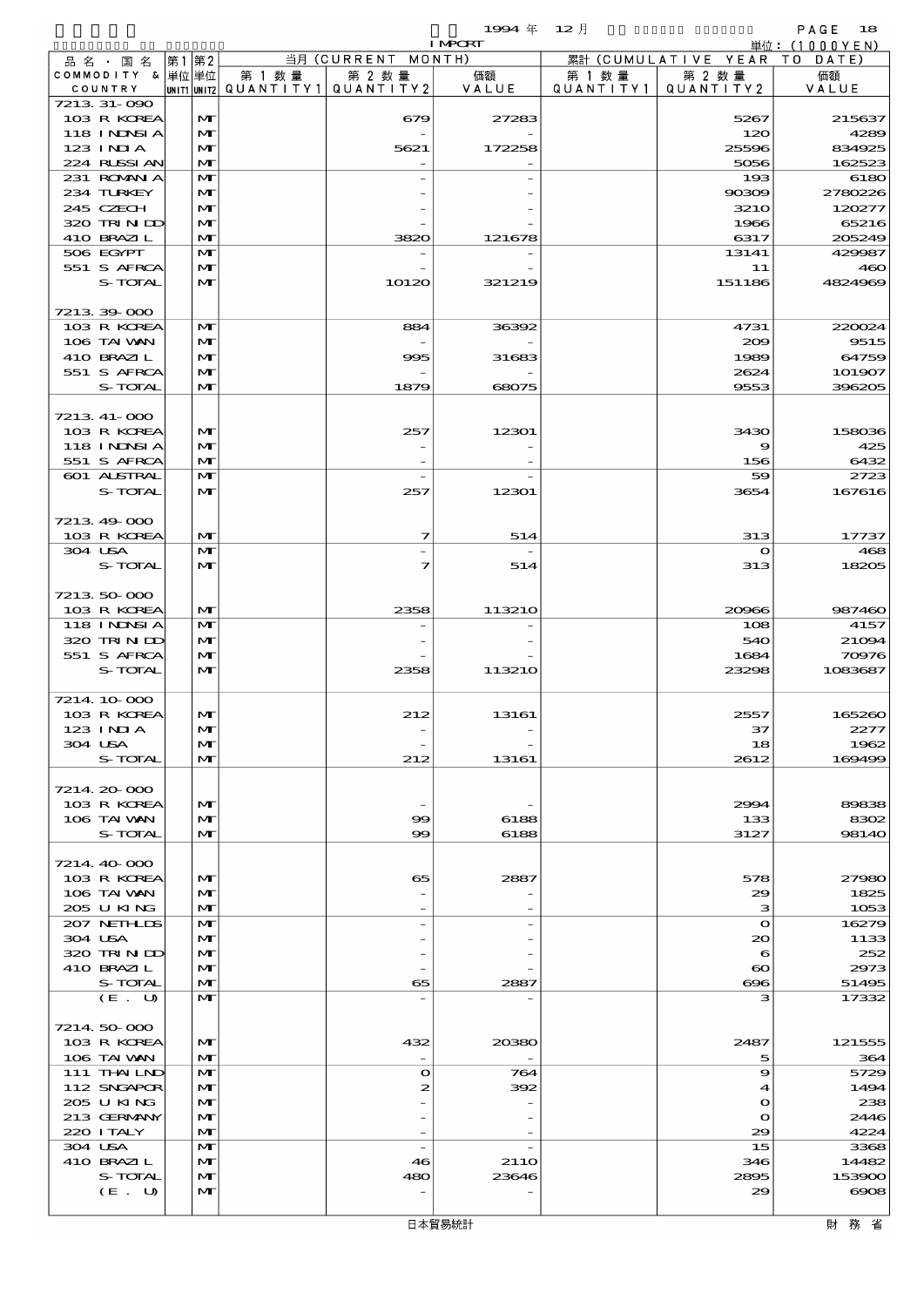$1994 \quad \text{#} \quad 12 \quad \text{#}$  PAGE 19

|                            |                              |                                          |                          | <b>I MPORT</b> |         |                              | 単位: (1000YEN) |
|----------------------------|------------------------------|------------------------------------------|--------------------------|----------------|---------|------------------------------|---------------|
| 品名・国名                      | 第1第2                         |                                          | 当月 (CURRENT MONTH)       |                |         | 累計 (CUMULATIVE YEAR TO DATE) |               |
| COMMODITY & 単位単位           |                              | 第 1 数量                                   | 第 2 数量                   | 価額             | 第 1 数 量 | 第 2 数量                       | 価額            |
| COUNTRY<br>7214 60 000     |                              | UNIT1 UNIT2  QUANT I TY 1   QUANT I TY 2 |                          | VALUE          |         | QUANTITY1   QUANTITY2        | VALUE         |
| 205 U KING                 | M                            |                                          |                          |                |         | $\mathbf o$                  | 217           |
| 304 USA                    | M                            |                                          |                          |                |         | $\mathbf o$                  | 492           |
| S-TOTAL                    | $\mathbf{M}$                 |                                          |                          |                |         | $\mathbf{\Omega}$            | 709           |
| (E. U)                     | $\mathbf{M}$                 |                                          |                          |                |         | $\mathbf{o}$                 | 217           |
|                            |                              |                                          |                          |                |         |                              |               |
| 7215, 20-000               |                              |                                          |                          |                |         |                              |               |
| 103 R KOREA                | M                            |                                          | 211                      | 12353          |         | 847                          | 50368         |
| 105 CHNA<br>113 MALYSIA    | M<br>M                       |                                          | 18                       | 1190           |         | 180<br>10                    | 12486<br>1280 |
| 205 U KING                 | M                            |                                          | $\overline{a}$           |                |         | 100                          | 12444         |
| 213 GERMANY                | M                            |                                          |                          |                |         | 15                           | 10751         |
| 304 USA                    | M                            |                                          | $\mathbf{\Omega}$        | 662            |         | $\bullet$                    | 2384          |
| 601 ALSTRAL                | $\mathbf{M}$                 |                                          |                          |                |         | 40                           | 2454          |
| S-TOTAL                    | $\mathbf{M}$                 |                                          | 229                      | 14205          |         | 1192                         | 92167         |
| (E. U)                     | $\mathbf{M}$                 |                                          |                          |                |         | 115                          | 23195         |
|                            |                              |                                          |                          |                |         |                              |               |
| 7215 30 000<br>103 R KOREA | M                            |                                          | 67                       | 5364           |         | 485                          | 39081         |
| 106 TAI VAN                | $\mathbf{M}$                 |                                          | 19                       | 2236           |         | 380                          | 45855         |
| 205 U KING                 | $\mathbf{M}$                 |                                          |                          |                |         | $\overline{\mathbf{z}}$      | 987           |
| 213 GERMANY                | M                            |                                          |                          |                |         | з                            | 2220          |
| 304 USA                    | M                            |                                          |                          |                |         | 16                           | 3366          |
| 601 ALSTRAL                | $\mathbf{M}$                 |                                          |                          |                |         | 42                           | 2579          |
| S-TOTAL                    | $\mathbf{M}$                 |                                          | 86                       | 7000           |         | 933                          | 94088         |
| (E. U)                     | $\mathbf{M}$                 |                                          |                          |                |         | 10                           | 3207          |
| 7215 40 000                |                              |                                          |                          |                |         |                              |               |
| 106 TAI VAN                | M                            |                                          |                          |                |         | 17                           | <b>1910</b>   |
| 112 SNGAPOR                | $\mathbf{M}$                 |                                          |                          |                |         | $\mathbf o$                  | 254           |
| 203 SWIEN                  | $\mathbf{M}$                 |                                          |                          |                |         | $\mathbf o$                  | 2692          |
| S-TOTAL                    | M                            |                                          |                          |                |         | 17                           | 4856          |
|                            |                              |                                          |                          |                |         |                              |               |
| 7215 90 010                |                              |                                          |                          |                |         |                              |               |
| 103 R KOREA                | M                            |                                          |                          |                |         | 83                           | 7563          |
| 203 SWIEN                  | $\mathbf{M}$                 |                                          | $\overline{\phantom{a}}$ |                |         | $\mathbf o$                  | 251           |
| 210 FRANCE<br>213 GERMANY  | M<br>M                       |                                          | 126                      | 22032          |         | 271<br>$\boldsymbol{z}$      | 48357<br>1055 |
| 304 USA                    | $\mathbf{M}$                 |                                          |                          |                |         | 10                           | 5480          |
| S-TOTAL                    | $\mathbf{M}$                 |                                          | 126                      | 22032          |         | 366                          | 62706         |
| (E. U)                     | M                            |                                          | 126                      | 22032          |         | 273                          | 49412         |
|                            |                              |                                          |                          |                |         |                              |               |
| 7215 90 020                |                              |                                          |                          |                |         |                              |               |
| 106 TAI VAN                | M                            |                                          |                          |                |         | $\mathbf o$                  | 254           |
| 205 U KING                 | $\mathbf{M}$                 |                                          | $\Omega$                 | 272            |         | $\mathbf o$                  | 272           |
| 210 FRANCE<br>213 GERMANY  | M<br>M                       |                                          |                          |                |         | $\Omega$<br>$\mathbf o$      | 480<br>1668   |
| 304 USA                    | M                            |                                          |                          |                |         | $\mathbf o$                  | 2013          |
| S-TOTAL                    | $\mathbf{M}$                 |                                          | O                        | 272            |         | O                            | 4687          |
| (E. U)                     | M                            |                                          | $\mathbf o$              | 272            |         | O                            | 2420          |
|                            |                              |                                          |                          |                |         |                              |               |
| 7216 10 000                |                              |                                          |                          |                |         |                              |               |
| 103 R KOREA                | M                            |                                          |                          |                |         | 21                           | 1277          |
| 106 TAI VAN                | M                            |                                          |                          |                |         | 17                           | 1059          |
| 302 CANADA<br>S-TOTAL      | $\mathbf{M}$<br>$\mathbf{M}$ |                                          |                          |                |         | 18<br>56                     | 2399<br>4735  |
|                            |                              |                                          |                          |                |         |                              |               |
| 7216 21-000                |                              |                                          |                          |                |         |                              |               |
| 103 R KOREA                | M                            |                                          | 11                       | 432            |         | 479                          | 19568         |
| 105 CHNA                   | M                            |                                          |                          |                |         | 23                           | 2504          |
| 106 TAI VAN                | $\mathbf{M}$                 |                                          | $\overline{\phantom{a}}$ |                |         | 248                          | 10364         |
| 224 RUSSI AN               | M                            |                                          |                          |                |         | 28                           | 967           |
| S-TOTAL                    | $\mathbf{M}$                 |                                          | 11                       | 432            |         | 778                          | 33403         |
| 7216 22 000                |                              |                                          |                          |                |         |                              |               |
| 103 R KOREA                | M                            |                                          | $\overline{\phantom{0}}$ |                |         | $\mathbf{z}$                 | 243           |
| S-TOTAL                    | $\mathbf{M}$                 |                                          |                          |                |         | 2                            | 243           |
|                            |                              |                                          |                          |                |         |                              |               |
| 7216 31-000                |                              |                                          |                          |                |         |                              |               |
| 213 GERMANY                | M                            |                                          | 1                        | 1199           |         | 130                          | 15432         |
| S-TOTAL                    | M                            |                                          | 1                        | 1199           |         | 130                          | 15432         |
| (E. U)                     | M                            |                                          | 1                        | 1199           |         | 130                          | 15432         |
| 7216 32 000                |                              |                                          |                          |                |         |                              |               |
| 2009 LUNABRG               | M                            |                                          |                          |                |         | 37                           | 2533          |
|                            |                              |                                          |                          |                |         |                              |               |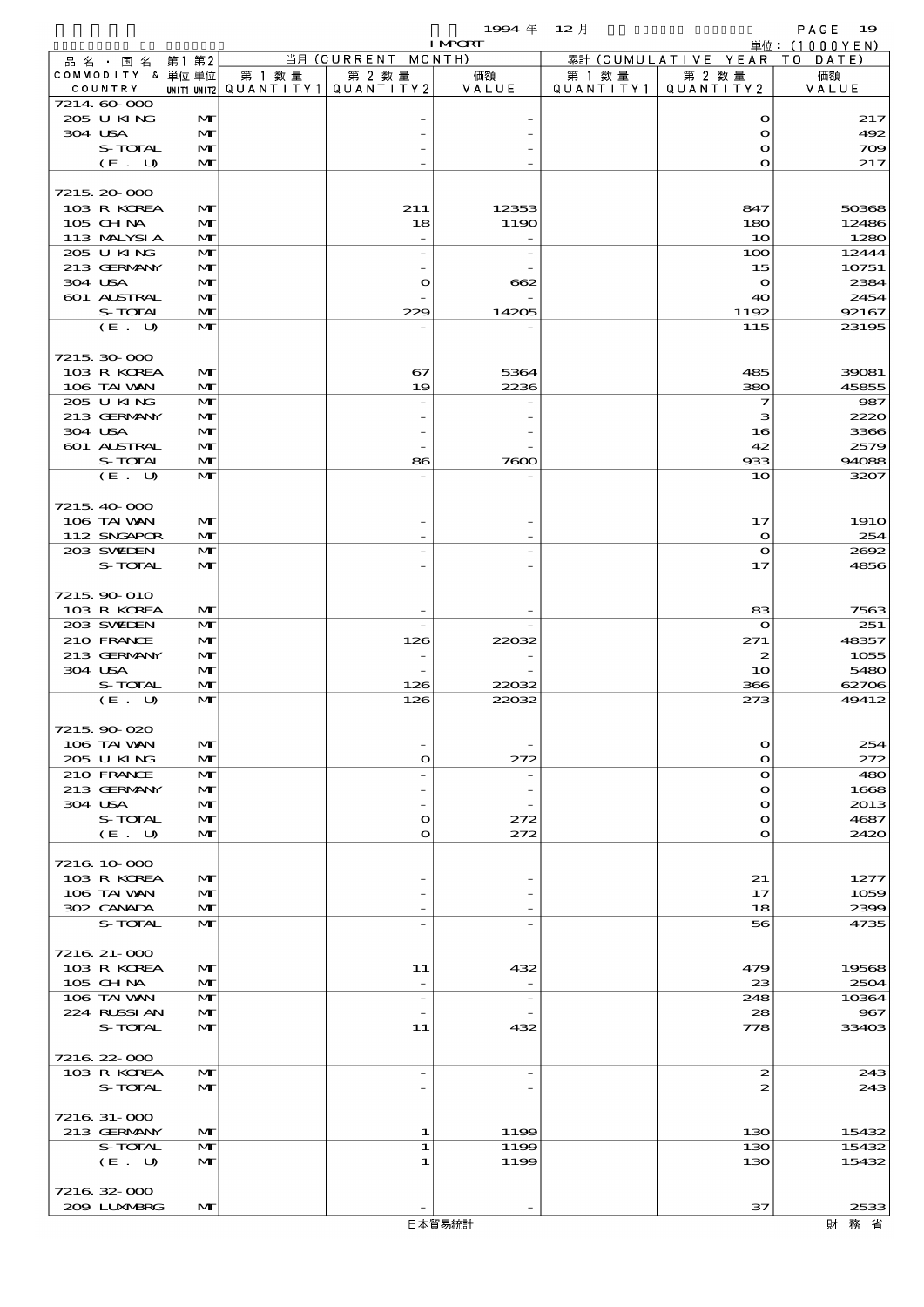|                               |       |                              |                                       |                                      | 1994 $#$       | $12$ 月    |                            | PAGE<br>$\infty$         |
|-------------------------------|-------|------------------------------|---------------------------------------|--------------------------------------|----------------|-----------|----------------------------|--------------------------|
|                               | 第1 第2 |                              |                                       | 当月 (CURRENT MONTH)                   | <b>I MPORT</b> |           | 累計 (CUMULATIVE YEAR        | 単位:(1000YEN)<br>TO DATE) |
| 品 名 ・ 国 名<br>COMMODITY & 単位単位 |       |                              | 第 1 数量                                | 第 2 数量                               | 価額             | 第 1 数 量   | 第 2 数量                     | 価額                       |
| COUNTRY                       |       |                              | unit1 unit2  Q∪ANT   TY1  Q∪ANT   TY2 |                                      | VALUE          | QUANTITY1 | QUANTITY 2                 | VALUE                    |
| 7216 32 000                   |       |                              |                                       |                                      |                |           |                            |                          |
| S-TOTAL<br>(E. U)             |       | $\mathbf{M}$<br>$\mathbf{M}$ |                                       |                                      |                |           | 37<br>37                   | 2533<br>2533             |
|                               |       |                              |                                       |                                      |                |           |                            |                          |
| 7216 33 010                   |       |                              |                                       |                                      |                |           |                            |                          |
| 103 R KOREA<br>106 TAI VAN    |       | M<br>$\mathbf{M}$            |                                       | $\infty$                             | 2257           |           | 9935                       | 333221                   |
| S-TOTAL                       |       | $\mathbf{M}$                 |                                       | $\overline{\phantom{a}}$<br>$\infty$ | 2257           |           | 159<br>10094               | 1441O<br>347631          |
|                               |       |                              |                                       |                                      |                |           |                            |                          |
| 7216 33 090                   |       |                              |                                       |                                      |                |           |                            |                          |
| 103 R KOREA                   |       | $\mathbf{M}$                 |                                       | 2645                                 | 87418          |           | 25754                      | 853306                   |
| 106 TAI VAN<br>108 HG KONG    |       | $\mathbf{M}$<br>$\mathbf{M}$ |                                       | 49                                   | 4570           |           | 49<br>2                    | 4570<br>288              |
| S-TOTAL                       |       | $\mathbf{M}$                 |                                       | 2694                                 | 91988          |           | 25805                      | 858164                   |
|                               |       |                              |                                       |                                      |                |           |                            |                          |
| 7216 40 000                   |       |                              |                                       |                                      |                |           |                            |                          |
| 103 R KOREA<br>302 CANADA     |       | $\mathbf{M}$<br>$\mathbf{M}$ |                                       | 106<br>36                            | 4293<br>2275   |           | 911<br>184                 | 32531<br>12000           |
| 304 USA                       |       | $\mathbf{M}$                 |                                       |                                      |                |           | 36                         | 2449                     |
| S-TOTAL                       |       | $\mathbf{M}$                 |                                       | 142                                  | 6568           |           | 1131                       | 46980                    |
|                               |       |                              |                                       |                                      |                |           |                            |                          |
| 7216 50 000                   |       |                              |                                       |                                      |                |           |                            |                          |
| 103 R KOREA<br>205 U KING     |       | $\mathbf{M}$<br>$\mathbf{M}$ |                                       | 393<br>78                            | 15864<br>5598  |           | 493<br>787                 | 22245<br>59669           |
| 213 GERMANY                   |       | $\mathbf{M}$                 |                                       | 153                                  | 18335          |           | 575                        | 69654                    |
| 225 ALSTRIA                   |       | M                            |                                       | $\overline{\phantom{a}}$             |                |           | 10                         | 2403                     |
| 230 GREECE                    |       | $\mathbf{M}$                 |                                       | 7                                    | 471            |           | $\overline{\mathbf{z}}$    | 471                      |
| 511 GAMBIA<br>S-TOTAL         |       | $\mathbf{M}$                 |                                       | $\boldsymbol{z}$                     | 236            |           | 2                          | 236                      |
| (E. U)                        |       | $\mathbf{M}$<br>$\mathbf{M}$ |                                       | 633<br>238                           | 40504<br>24404 |           | 1874<br>1369               | 154678<br>129794         |
|                               |       |                              |                                       |                                      |                |           |                            |                          |
| 7216 60 000                   |       |                              |                                       |                                      |                |           |                            |                          |
| 103 R KOREA                   |       | $\mathbf{M}$                 |                                       | 1225                                 | 50515          |           | 7643                       | 307539                   |
| 106 TAI VAN<br>111 THAILND    |       | $\mathbf{M}$<br>$\mathbf{M}$ |                                       | 11<br>12101                          | 1492<br>2828   |           | 254<br>72906               | 40917<br>12140           |
| 205 U KING                    |       | $\mathbf{M}$                 |                                       | 10                                   | 3045           |           | 100                        | 26909                    |
| 213 GERMANY                   |       | $\mathbf{M}$                 |                                       |                                      |                |           | 111                        | 16559                    |
| S-TOTAL                       |       | $\mathbf{M}$                 |                                       | 13347                                | 57880          |           | 81014                      | 404064                   |
| (E. U)                        |       | $\mathbf{M}$                 |                                       | 10                                   | 3045           |           | 211                        | 43468                    |
| 7216.90-000                   |       |                              |                                       |                                      |                |           |                            |                          |
| 103 R KOREA                   |       | M                            |                                       |                                      |                |           | 163                        | 12838                    |
| 106 TAI VAN                   |       | $\mathbf{M}$                 |                                       |                                      |                |           | 28                         | 2597                     |
| 207 NETHLIS<br>210 FRANCE     |       | $\mathbf{M}$<br>$\mathbf{M}$ |                                       |                                      |                |           | $\mathbf o$<br>$\mathbf o$ | 527<br>773               |
| 215 SWIZLD                    |       | $\mathbf{M}$                 |                                       |                                      |                |           | $\mathbf o$                | 302                      |
| 304 USA                       |       | $\mathbf{M}$                 |                                       |                                      |                |           | 20                         | 1798                     |
| S-TOTAL                       |       | $\mathbf{M}$                 |                                       |                                      |                |           | 211                        | 18835                    |
| (E. U)                        |       | $\mathbf{M}$                 |                                       |                                      |                |           | $\mathbf o$                | 1300                     |
| 7217. 11-000                  |       |                              |                                       |                                      |                |           |                            |                          |
| 103 R KOREA                   |       | $\mathbf{M}$                 |                                       | $\infty$                             | 5085           |           | 2823                       | 144842                   |
| 106 TAI VAN                   |       | $\mathbf{M}$                 |                                       | 145                                  | 8899           |           | 656                        | 40260                    |
| 112 SNGAPOR<br>207 NETHLIS    |       | $\mathbf{M}$<br>$\mathbf{M}$ |                                       | 2<br>$\mathbf o$                     | 387<br>244     |           | з<br>$\mathbf o$           | 648<br>244               |
| 304 USA                       |       | $\mathbf{M}$                 |                                       |                                      |                |           | 13                         | 8661                     |
| S-TOTAL                       |       | $\mathbf{M}$                 |                                       | 237                                  | 14615          |           | 3495                       | 194655                   |
| (E. U)                        |       | $\mathbf{M}$                 |                                       | $\mathbf o$                          | 244            |           | $\mathbf o$                | 244                      |
| 7217.12-010                   |       |                              |                                       |                                      |                |           |                            |                          |
| 103 R KOREA                   |       | M                            |                                       | 433                                  | 38936          |           | 5807                       | 541191                   |
| 105 CH NA                     |       | $\mathbf{M}$                 |                                       | $\infty$                             | 7528           |           | 808                        | 90363                    |
| 106 TAI VAN                   |       | $\mathbf{M}$                 |                                       | 35                                   | 2796           |           | 492                        | 64237                    |
| 205 U KING<br>210 FRANCE      |       | $\mathbf{M}$<br>$\mathbf{M}$ |                                       | $\overline{\phantom{a}}$<br>25       | 4765           |           | 89<br>139                  | 10592<br>29348           |
| 213 GERMANY                   |       | $\mathbf{M}$                 |                                       | $\overline{\phantom{m}}$             |                |           | 1                          | 737                      |
| S-TOTAL                       |       | $\mathbf{M}$                 |                                       | 562                                  | 54025          |           | 7336                       | 736468                   |
| (E. U)                        |       | $\mathbf{M}$                 |                                       | 25                                   | 4765           |           | 229                        | 40677                    |
| 7217.12-090                   |       |                              |                                       |                                      |                |           |                            |                          |
| 103 R KOREA                   |       | M                            |                                       | 1332                                 | 90378          |           | 13443                      | 959209                   |
| 105 CH NA                     |       | $\mathbf{M}$                 |                                       |                                      |                |           | 26                         | 2507                     |
| 106 TAI VAN<br>147 U ARB E    |       | $\mathbf{M}$                 |                                       | 455                                  | 27831          |           | 5453                       | 342509                   |
| 205 U KING                    |       | $\mathbf{M}$<br>$\mathbf{M}$ |                                       | 40                                   | 3296           |           | 21<br>712                  | 1326<br>57616            |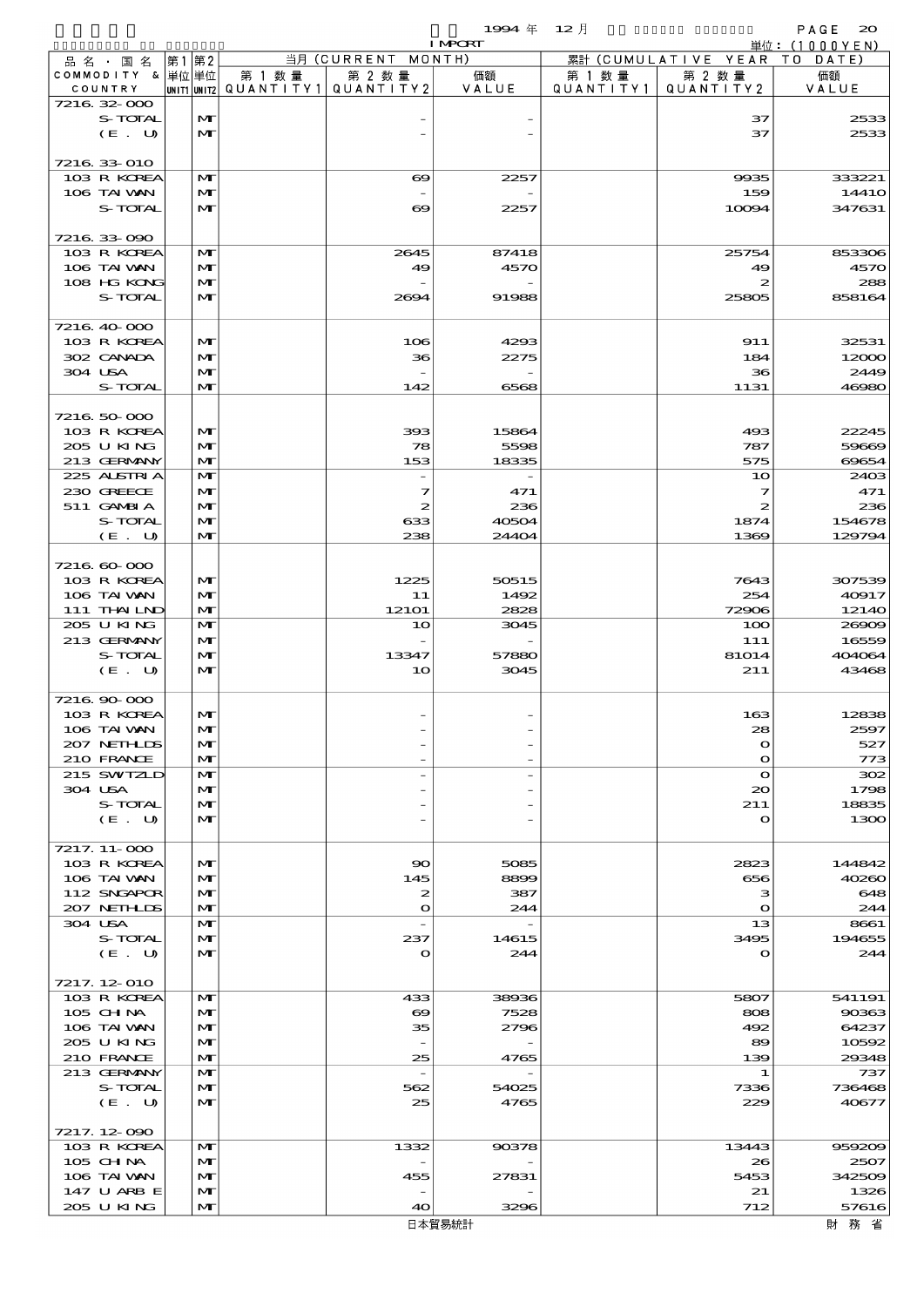$1994 \text{ } \# \text{ } 12 \text{ } \frac{1}{2}$  PAGE 21

|                             |                              |        |                                       | <b>I MPORT</b>           |           |                              | 単位: (1000YEN)   |
|-----------------------------|------------------------------|--------|---------------------------------------|--------------------------|-----------|------------------------------|-----------------|
| 品 名 ・ 国 名                   | 第1第2                         |        | 当月 (CURRENT MONTH)                    |                          |           | 累計 (CUMULATIVE YEAR TO DATE) |                 |
| COMMODITY & 単位単位            |                              | 第 1 数量 | 第 2 数量                                | 価額                       | 第 1 数 量   | 第 2 数量                       | 価額              |
| COUNTRY<br>7217.12-090      |                              |        | UNIT1 UNIT2  QUANT   TY1  QUANT   TY2 | VALUE                    | QUANTITY1 | QUANTITY 2                   | VALUE           |
| 208 BELGI UM                | M                            |        |                                       |                          |           | 129                          | 9331            |
| 210 FRANCE                  | $\mathbf{M}$                 |        |                                       |                          |           | 12                           | 1667            |
| 213 GERMANY                 | M                            |        |                                       |                          |           | $\mathbf{o}$                 | 416             |
| 225 ALSTRIA                 | $\mathbf{M}$                 |        |                                       |                          |           | 59                           | 3308            |
| 551 S AFRCA                 | $\mathbf{M}$                 |        | 180                                   | 17377                    |           | 2413                         | 230336          |
| 601 ALSTRAL                 | M                            |        | 1244                                  | 72241                    |           | 7408                         | 441876          |
| S-TOTAL                     | $\mathbf{M}$                 |        | 3251                                  | 211123                   |           | 29676                        | 2050101         |
| (E. U)                      | $\mathbf{M}$                 |        | 40                                    | 3296                     |           | 853                          | $\infty$        |
| 7217.13-010                 |                              |        |                                       |                          |           |                              |                 |
| 103 R KOREA                 | M                            |        |                                       |                          |           | 4                            | 320             |
| 304 USA                     | M                            |        |                                       |                          |           | $\mathbf o$                  | 582             |
| S-TOTAL                     | $\mathbf{M}$                 |        |                                       |                          |           | 4                            | 902             |
|                             |                              |        |                                       |                          |           |                              |                 |
| 7217.13-020                 |                              |        |                                       |                          |           |                              |                 |
| 103 R KOREA                 | M                            |        |                                       |                          |           | <b>1O1</b>                   | 15889           |
| 106 TAI VAN                 | $\mathbf{M}$<br>$\mathbf{M}$ |        | 115                                   | 16695                    |           | 131                          | 19168           |
| 111 THAILND<br>112 SNGAPOR  | M                            |        | 134                                   | 19926                    |           | 3121<br>76                   | 486212<br>11579 |
| S-TOTAL                     | $\mathbf{M}$                 |        | 249                                   | 36621                    |           | 3429                         | 532848          |
|                             |                              |        |                                       |                          |           |                              |                 |
| 7217.13-090                 |                              |        |                                       |                          |           |                              |                 |
| 103 R KOREA                 | $\mathbf{M}$                 |        | 96                                    | 32739                    |           | 416                          | 173709          |
| 106 TAI VAN                 | $\mathbf{M}$                 |        | 43                                    | 29264                    |           | 435                          | 314955          |
| 205 U KING                  | M                            |        | $\overline{\phantom{a}}$              |                          |           | 1                            | 445             |
| 210 FRANCE                  | M                            |        | $\bullet$                             | 1294                     |           | $\mathbf{o}$                 | 2886            |
| 213 GERMANY                 | $\mathbf{M}$                 |        |                                       |                          |           | $\mathbf{o}$                 | 1183            |
| 304 USA                     | $\mathbf{M}$                 |        | 10                                    | 3348                     |           | 43                           | 15998           |
| S-TOTAL                     | $\mathbf{M}$<br>$\mathbf{M}$ |        | 149                                   | 66645                    |           | 895                          | 509176          |
| (E. U)                      |                              |        | O                                     | 1294                     |           | 1                            | 4514            |
| 7217.19-000                 |                              |        |                                       |                          |           |                              |                 |
| 103 R KOREA                 | $\mathbf{M}$                 |        |                                       |                          |           | $\mathbf{o}$                 | 2225            |
| 106 TAI VAN                 | $\mathbf{M}$                 |        |                                       |                          |           | 35                           | 10296           |
| 205 U KING                  | M                            |        | 9                                     | 2426                     |           | 88                           | 37288           |
| 213 GERMANY                 | M                            |        |                                       |                          |           | 1                            | 1133            |
| 304 USA                     | $\mathbf{M}$                 |        | $\mathbf o$                           | 203                      |           | 10                           | 4685            |
| 601 ALSTRAL                 | $\mathbf{M}$                 |        |                                       |                          |           | 117                          | 6547            |
| S-TOTAL                     | $\mathbf{M}$                 |        | 9                                     | 2629                     |           | 251                          | 62174           |
| (E. U)                      | M                            |        | 9                                     | 2426                     |           | 89                           | 38421           |
| 7217. 21-000                |                              |        |                                       |                          |           |                              |                 |
| 103 R KOREA                 | M                            |        |                                       |                          |           | 24                           | 1363            |
| 106 TAI VAN                 | M                            |        | 38                                    | 2842                     |           | 437                          | 28293           |
| 304 USA                     | M                            |        | $\overline{\phantom{a}}$              |                          |           | 2                            | 759             |
| S-TOTAL                     | M                            |        | 38                                    | 2842                     |           | 463                          | 30415           |
|                             |                              |        |                                       |                          |           |                              |                 |
| 7217.22-000                 |                              |        |                                       |                          |           |                              |                 |
| 103 R KOREA                 | M                            |        | $\infty$                              | 1511                     |           | 213                          | 16999           |
| 105 CHNA<br>205 U KING      | M<br>M                       |        | $\overline{\phantom{a}}$<br>40        | 3315                     |           | 18<br>1619                   | 2550<br>126730  |
| 213 GERMANY                 | M                            |        |                                       |                          |           | 1                            | 1687            |
| 304 USA                     | M                            |        | 2                                     | 662                      |           | 16                           | 6288            |
| 606 NEWELD                  | M                            |        |                                       |                          |           | 5                            | 462             |
| S-TOTAL                     | $\mathbf{M}$                 |        | 62                                    | 5488                     |           | 1872                         | 154716          |
| (E. U)                      | M                            |        | 40                                    | 3315                     |           | 1620                         | 128417          |
|                             |                              |        |                                       |                          |           |                              |                 |
| 7217.23-000                 |                              |        |                                       |                          |           |                              |                 |
| 103 R KOREA                 | M                            |        |                                       |                          |           | 1 <sub>O</sub>               | 6274            |
| 205 U KING                  | M                            |        |                                       | $\overline{\phantom{m}}$ |           | 1                            | 575             |
| 304 USA<br>S-TOTAL          | M<br>M                       |        |                                       |                          |           | $\Omega$<br>11               | 221<br>7070     |
| (E. U)                      | $\mathbf{M}$                 |        |                                       |                          |           | 1                            | 575             |
|                             |                              |        |                                       |                          |           |                              |                 |
| 7217.29-000                 |                              |        |                                       |                          |           |                              |                 |
| 106 TAI VAN                 | $\mathbf{M}$                 |        |                                       |                          |           | $\Omega$                     | 393             |
| 304 USA                     | M                            |        |                                       |                          |           | О                            | 689             |
| S-TOTAL                     | $\mathbf{M}$                 |        |                                       |                          |           | O                            | 1082            |
|                             |                              |        |                                       |                          |           |                              |                 |
| 7217. 31-000                |                              |        |                                       |                          |           |                              |                 |
| 103 R KOREA                 | $\mathbf{M}$                 |        | 631                                   | 54766                    |           | 7251                         | 627175          |
| 106 TAI VAN<br>118 I NDSI A | $\mathbf{M}$<br>M            |        | 114<br>$\qquad \qquad -$              | 7535                     |           | 1076<br>101                  | 72637<br>6736   |
| 203 SWIDEN                  | $\mathbf{M}$                 |        |                                       |                          |           | $\mathbf{o}$                 | 1344            |
|                             |                              |        |                                       |                          |           |                              |                 |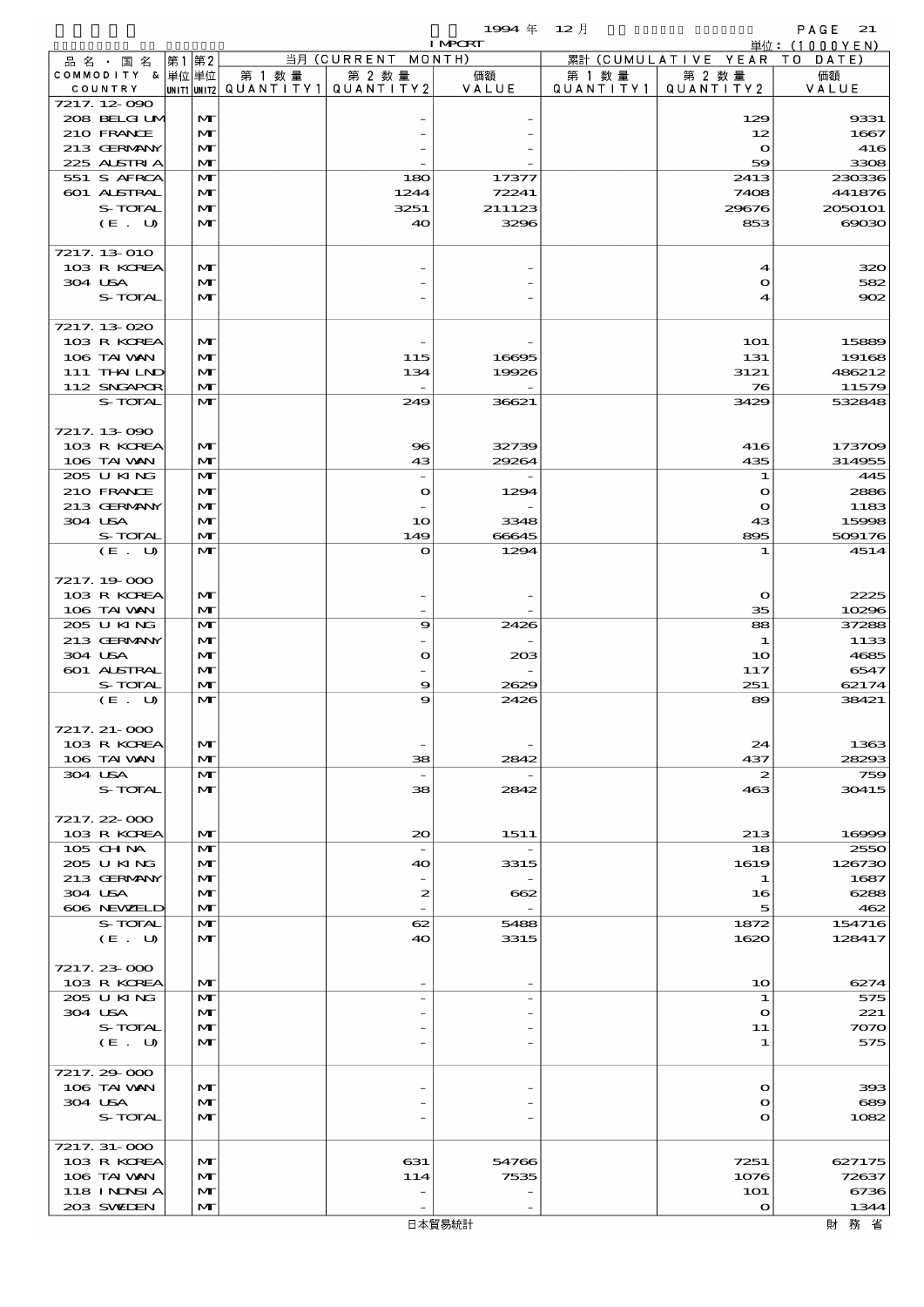$1994 \nleftrightarrow 12 \nparallel$  PAGE 22

|                         |                           |      |                   |        |                                                 | <b>I MPORT</b> |         |                              | 単位: (1000YEN)    |
|-------------------------|---------------------------|------|-------------------|--------|-------------------------------------------------|----------------|---------|------------------------------|------------------|
| 品 名 ・ 国 名               |                           | 第1第2 |                   |        | 当月 (CURRENT MONTH)                              |                |         | 累計 (CUMULATIVE YEAR TO DATE) |                  |
|                         | COMMODITY & 単位単位          |      |                   | 第 1 数量 | 第 2 数量                                          | 価額             | 第 1 数 量 | 第 2 数量                       | 価額               |
| COUNTRY<br>7217. 31-000 |                           |      |                   |        | $ $ UNIT1 $ $ UNIT2 $ $ QUANTITY1 $ $ QUANTITY2 | VALUE          |         | QUANTITY1   QUANTITY2        | VALUE            |
|                         | 205 U KING                |      | M                 |        | 466                                             | 58665          |         | 2967                         | 371982           |
|                         | 208 BELGI UM              |      | M                 |        |                                                 |                |         | 1                            | 1658             |
|                         | 213 GERMANY               |      | $\mathbf{M}$      |        | 8                                               | 4388           |         | 73                           | 46733            |
| 304 USA                 |                           |      | $\mathbf{M}$      |        | $\boldsymbol{4}$                                | 2172           |         | 56                           | 7112             |
|                         | S-TOTAL                   |      | $\mathbf{M}$      |        | 1223                                            | 127526         |         | 11525                        | 1135377          |
|                         | (E. U)                    |      | M                 |        | 474                                             | 63053          |         | 3041                         | 420373           |
| 7217.32-000             |                           |      |                   |        |                                                 |                |         |                              |                  |
|                         | 103 R KOREA               |      | M                 |        | 36                                              | 3336           |         | 746                          | 73117            |
|                         | 205 U KING                |      | $\mathbf{M}$      |        |                                                 |                |         | $\infty$                     | 1695             |
| 304 USA                 |                           |      | M                 |        |                                                 |                |         | $\mathbf o$                  | 250              |
|                         | S-TOTAL                   |      | M                 |        | 36                                              | 3336           |         | 766                          | 75062            |
|                         | (E. U)                    |      | $\mathbf{M}$      |        |                                                 |                |         | 20                           | 1695             |
|                         |                           |      |                   |        |                                                 |                |         |                              |                  |
| 7217.33-000             | 103 R KOREA               |      | M                 |        | 294                                             | 31449          |         | 4243                         | 438028           |
| 105 CHNA                |                           |      | $\mathbf{M}$      |        |                                                 |                |         | 67                           | 6564             |
|                         | 106 TAI WAN               |      | M                 |        |                                                 |                |         | $\boldsymbol{z}$             | 1666             |
|                         | 205 U KING                |      | $\mathbf{M}$      |        | 19                                              | 2826           |         | 205                          | 31848            |
|                         | 210 FRANCE                |      | $\mathbf{M}$      |        | $\overline{\phantom{a}}$                        |                |         | 17                           | 2182             |
| 220 I TALY              |                           |      | M                 |        | 18                                              | 2933           |         | 224                          | 40944            |
| 304 USA                 |                           |      | M                 |        |                                                 |                |         | $\mathbf{o}$                 | 376              |
|                         | S-TOTAL                   |      | $\mathbf{M}$      |        | 331                                             | 37208          |         | 4758                         | 521608           |
|                         | (E. U)                    |      | M                 |        | 37                                              | 5759           |         | 446                          | 74974            |
| 7217.39-000             |                           |      |                   |        |                                                 |                |         |                              |                  |
|                         | 106 TAI VAN               |      | $\mathbf{M}$      |        |                                                 |                |         | 9                            | 21 <sub>10</sub> |
|                         | 208 BELGI UM              |      | M                 |        |                                                 |                |         | 5                            | 1986             |
|                         | 210 FRANCE                |      | M                 |        |                                                 |                |         | 17                           | 1129             |
|                         | 213 GERMANY               |      | $\mathbf{M}$      |        |                                                 |                |         | $\mathbf o$                  | 1123             |
| 304 USA                 |                           |      | M                 |        |                                                 |                |         | 1                            | 461              |
|                         | S-TOTAL                   |      | M                 |        |                                                 |                |         | 32                           | 6809             |
|                         | (E. U)                    |      | $\mathbf{M}$      |        |                                                 |                |         | 22                           | 4238             |
| 7218 10 000             |                           |      |                   |        |                                                 |                |         |                              |                  |
|                         | 106 TAI VAN               |      | M                 |        |                                                 |                |         | 509                          | 60568            |
|                         | 205 U KING                |      | M                 |        |                                                 |                |         | $\mathbf{o}$                 | 824              |
| 304 USA                 |                           |      | $\mathbf{M}$      |        | 15                                              | 5225           |         | 45                           | 14093            |
|                         | S-TOTAL                   |      | $\mathbf{M}$      |        | 15                                              | 5225           |         | 554                          | 75485            |
|                         | (E. U)                    |      | $\mathbf{M}$      |        |                                                 |                |         | $\bullet$                    | 824              |
|                         |                           |      |                   |        |                                                 |                |         |                              |                  |
| 7218 90 000             | 106 TAI WAN               |      | M                 |        |                                                 |                |         | 15249                        | 1664546          |
|                         | 112 SNGAPOR               |      | M                 |        |                                                 |                |         | 7                            | 3180             |
|                         | 203 SWIEN                 |      | M                 |        | 30                                              | 5626           |         | 779                          | 123563           |
|                         | 205 U KING                |      | M                 |        |                                                 |                |         | 9                            | 2513             |
| 218 SPAIN               |                           |      | M                 |        |                                                 |                |         | 19                           | 3472             |
|                         | 222 FINAND                |      | M                 |        |                                                 |                |         | 30                           | 3503             |
| 245 CZECH               |                           |      | $\mathbf{M}$      |        |                                                 |                |         | 134                          | 20339            |
| 304 USA                 | 551 S AFRCA               |      | $\mathbf{M}$<br>M |        | $\bullet$                                       | 1056           |         | 5<br>31                      | 2551<br>3102     |
|                         | S-TOTAL                   |      | M                 |        | 30                                              | 6682           |         | 16263                        | 1826769          |
|                         | (E. U)                    |      | M                 |        |                                                 |                |         | 28                           | 5985             |
|                         |                           |      |                   |        |                                                 |                |         |                              |                  |
| 7219 11 000             |                           |      |                   |        |                                                 |                |         |                              |                  |
| 304 USA                 |                           |      | M                 |        |                                                 |                |         | 4                            | 5049             |
|                         | S-TOTAL                   |      | M                 |        |                                                 |                |         | 4                            | 5049             |
|                         |                           |      |                   |        |                                                 |                |         |                              |                  |
| 7219 12 000             | 103 R KOREA               |      | M                 |        | 28                                              | 4769           |         | 594                          | 90214            |
|                         | 222 FINAND                |      | M                 |        | 9                                               | 1372           |         | 120                          | 18055            |
| 304 USA                 |                           |      | M                 |        |                                                 |                |         | 10                           | 8323             |
|                         | S-TOTAL                   |      | $\mathbf{M}$      |        | 37                                              | 6141           |         | 724                          | 116592           |
|                         |                           |      |                   |        |                                                 |                |         |                              |                  |
| 7219 13 000             |                           |      |                   |        |                                                 |                |         |                              |                  |
|                         | 103 R KOREA               |      | M                 |        | 1006                                            | 123891         |         | 8586                         | 1157264          |
|                         | 213 GERMANY<br>222 FINAND |      | M<br>M            |        | 77<br>11                                        | 13919<br>1686  |         | 173<br>418                   | 28142<br>63955   |
|                         | S-TOTAL                   |      | $\mathbf{M}$      |        | 1094                                            | 139496         |         | 9177                         | 1249361          |
|                         | (E. U)                    |      | $\mathbf{M}$      |        | $\mathcal{T}$                                   | 13919          |         | 173                          | 28142            |
|                         |                           |      |                   |        |                                                 |                |         |                              |                  |
| 7219 14 000             |                           |      |                   |        |                                                 |                |         |                              |                  |
|                         | 103 R KOREA               |      | M                 |        |                                                 |                |         | 333                          | 64919            |
|                         | 203 SWIEN                 |      | $\mathbf{M}$      |        |                                                 |                |         | $\mathbf{o}$                 | 946              |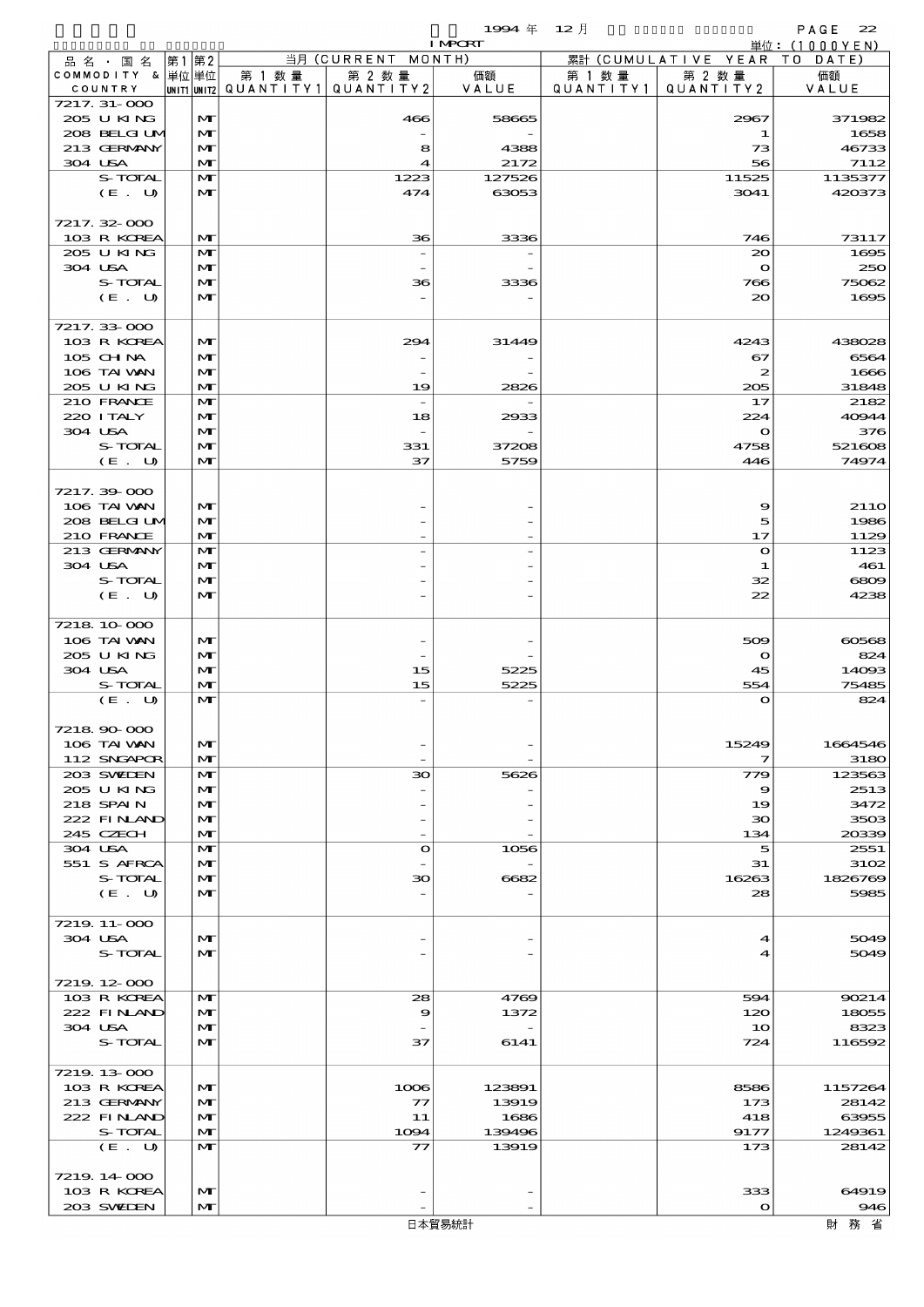$1994 \# 12 \n\AA$ 

|                              |       |                              |        |                                                  | <b>I MPORT</b> |                     |                              | 単位: (1000YEN)    |
|------------------------------|-------|------------------------------|--------|--------------------------------------------------|----------------|---------------------|------------------------------|------------------|
| 品名・国名                        | 第1 第2 |                              |        | 当月 (CURRENT MONTH)                               |                |                     | 累計 (CUMULATIVE YEAR TO DATE) |                  |
| COMMODITY & 単位 単位<br>COUNTRY |       |                              | 第 1 数量 | 第 2 数量<br> UNIT1 UNIT2  QUANT   TY1  QUANT   TY2 | 価額<br>VALUE    | 第 1 数量<br>QUANTITY1 | 第 2 数量<br>QUANTITY 2         | 価額<br>VALUE      |
| 7219 14 000                  |       |                              |        |                                                  |                |                     |                              |                  |
| 208 BELGIUM                  |       | $\mathbf{M}$                 |        |                                                  |                |                     | 48                           | 9625             |
| 210 FRANCE                   |       | $\mathbf{M}$                 |        |                                                  |                |                     | 191                          | 16054            |
| 218 SPAIN                    |       | $\mathbf{M}$                 |        |                                                  |                |                     | 58                           | 11890            |
| 304 USA                      |       | $\mathbf{M}$                 |        |                                                  |                |                     | $\mathbf{1}$                 | 2357             |
| S-TOTAL                      |       | $\mathbf{M}$                 |        |                                                  |                |                     | 631                          | 105791           |
| $(E_U U)$                    |       | $\mathbf{M}$                 |        |                                                  |                |                     | 297                          | 37569            |
| 7219 21-000                  |       |                              |        |                                                  |                |                     |                              |                  |
| 103 R KOREA                  |       | $\mathbf{M}$                 |        |                                                  |                |                     | 84                           | 15140            |
| 203 SWIEN                    |       | $\mathbf{M}$                 |        |                                                  |                |                     | 180                          | 41470            |
| 205 U KING                   |       | $\mathbf{M}$                 |        |                                                  |                |                     | 17                           | 3578             |
| 207 NETHLIS                  |       | $\mathbf{M}$                 |        |                                                  |                |                     | 143                          | 29247            |
| 210 FRANCE                   |       | $\mathbf{M}$                 |        |                                                  |                |                     | 347                          | 74056            |
| 213 GERMANY                  |       | $\mathbf{M}$                 |        |                                                  |                |                     | $\boldsymbol{z}$             | 2043             |
| 304 USA                      |       | $\mathbf{M}$                 |        | 2                                                | 2662           |                     | 10                           | 15168            |
| S-TOTAL<br>(E. U)            |       | M<br>$\mathbf{M}$            |        | 2                                                | 2662           |                     | 783<br>509                   | 180702<br>108924 |
|                              |       |                              |        |                                                  |                |                     |                              |                  |
| 7219 22 000                  |       |                              |        |                                                  |                |                     |                              |                  |
| 103 R KOREA                  |       | $\mathbf{M}$                 |        |                                                  |                |                     | 51                           | 9246             |
| 203 SWIEN                    |       | $\mathbf{M}$                 |        |                                                  |                |                     | 10                           | 2404             |
| 205 U KING                   |       | $\mathbf{M}$                 |        |                                                  |                |                     | 14                           | 17963            |
| 207 NETHLIS                  |       | $\mathbf{M}$                 |        |                                                  |                |                     | 10                           | 1743             |
| 210 FRANCE                   |       | $\mathbf{M}$                 |        |                                                  |                |                     | 181                          | 38804            |
| 222 FINAND                   |       | $\mathbf{M}$                 |        |                                                  |                |                     | 13                           | 2552             |
| 238 UKRAINE                  |       | $\mathbf{M}$                 |        |                                                  |                |                     | 5                            | 1108             |
| 304 USA<br>S-TOTAL           |       | $\mathbf{M}$<br>$\mathbf{M}$ |        | $\mathbf o$<br>O                                 | 540<br>540     |                     | 6<br>290                     | 10805<br>84425   |
| (E. U)                       |       | $\mathbf{M}$                 |        |                                                  |                |                     | 205                          | 5851O            |
|                              |       |                              |        |                                                  |                |                     |                              |                  |
| 7219 23 000                  |       |                              |        |                                                  |                |                     |                              |                  |
| 103 R KOREA                  |       | M                            |        |                                                  |                |                     | 23                           | 4188             |
| 203 SWIEN                    |       | $\mathbf{M}$                 |        |                                                  |                |                     | 79                           | 14731            |
| 205 U KING                   |       | $\mathbf{M}$                 |        |                                                  |                |                     | 16                           | 14605            |
| 207 NETHLIS                  |       | $\mathbf{M}$                 |        |                                                  |                |                     | 5                            | 923              |
| 222 FINAND                   |       | $\mathbf{M}$                 |        |                                                  |                |                     | 22                           | 4165             |
| 225 ALSTRIA<br>304 USA       |       | $\mathbf{M}$<br>$\mathbf{M}$ |        |                                                  |                |                     | $\bullet$<br>$\mathbf o$     | 249<br>836       |
| S-TOTAL                      |       | $\mathbf{M}$                 |        |                                                  |                |                     | 145                          | 39697            |
| (E. U)                       |       | $\mathbf{M}$                 |        |                                                  |                |                     | 21                           | 15528            |
|                              |       |                              |        |                                                  |                |                     |                              |                  |
| 7219 24 000                  |       |                              |        |                                                  |                |                     |                              |                  |
| 105 CH NA                    |       | $\mathbf{M}$                 |        | 1                                                | 1360           |                     | $\boldsymbol{z}$             | 2197             |
| 204 DENMARK                  |       | M                            |        |                                                  |                |                     | $\bullet$                    | 233              |
| 205 U KING                   |       | M                            |        |                                                  |                |                     | 1                            | 1161             |
| 213 GERMANY<br>215 SWIZLD    |       | $\mathbf{M}$<br>$\mathbf{M}$ |        |                                                  |                |                     | $\bullet$<br>$\bullet$       | 2830<br>596      |
| 225 ALSTRIA                  |       | M                            |        |                                                  |                |                     | 8                            | 11470            |
| 304 USA                      |       | M                            |        | $\mathbf o$                                      | 1476           |                     | $\bullet$                    | 11433            |
| S-TOTAL                      |       | $\mathbf{M}$                 |        | 1                                                | 2836           |                     | 11                           | 29920            |
| (E. U)                       |       | $\mathbf{M}$                 |        |                                                  |                |                     | 1                            | 4224             |
|                              |       |                              |        |                                                  |                |                     |                              |                  |
| 7219 31-000                  |       |                              |        |                                                  |                |                     |                              |                  |
| 103 R KOREA                  |       | M                            |        |                                                  |                |                     | 14                           | <b>2410</b>      |
| 203 SVELEN<br>205 U KING     |       | M<br>$\mathbf{M}$            |        | 4<br>1                                           | 1987<br>6724   |                     | 67<br>1                      | 30381<br>9221    |
| 208 BELGI UM                 |       | $\mathbf{M}$                 |        | 19                                               | 4294           |                     | 25                           | 5777             |
| 213 GERMANY                  |       | M                            |        |                                                  |                |                     | $\mathbf o$                  | 1667             |
| 222 FINAND                   |       | $\mathbf{M}$                 |        | $\overline{\phantom{0}}$                         |                |                     | 207                          | 36539            |
| 225 ALSIRIA                  |       | $\mathbf{M}$                 |        | $\overline{\phantom{a}}$                         |                |                     | $\mathbf o$                  | 1461             |
| 304 USA                      |       | $\mathbf{M}$                 |        | $\mathbf o$                                      | 499            |                     | 7                            | 12518            |
| S-TOTAL                      |       | $\mathbf{M}$                 |        | 24                                               | 13504          |                     | 321                          | 99974            |
| (E. U)                       |       | $\mathbf{M}$                 |        | 20                                               | <b>11O18</b>   |                     | 26                           | 16665            |
| 7219 32 000                  |       |                              |        |                                                  |                |                     |                              |                  |
| 103 R KOREA                  |       | $\mathbf{M}$                 |        | 12                                               | 2572           |                     | 913                          | 185425           |
| 112 SNGAPOR                  |       | $\mathbf{M}$                 |        |                                                  |                |                     | $\boldsymbol{4}$             | 847              |
| 203 SWIEN                    |       | M                            |        | 31                                               | 5760           |                     | 184                          | 40301            |
| 205 U KING                   |       | $\mathbf{M}$                 |        | $\overline{\phantom{a}}$                         |                |                     | $\mathbf{o}$                 | 288              |
| 208 BELGI UM                 |       | $\mathbf{M}$                 |        | $\overline{\phantom{a}}$                         |                |                     | 19                           | 4179             |
| 213 GERMANY                  |       | $\mathbf{M}$                 |        |                                                  |                |                     | 24                           | 3908             |
| 222 FINAND                   |       | $\mathbf{M}$                 |        | 105                                              | 21065          |                     | 1491                         | 267468           |
| 304 USA                      |       | $\mathbf{M}$                 |        | 1                                                | 2462           |                     | 7                            | 13013            |
| S-TOTAL                      |       | $\mathbf{M}$                 |        | 149                                              | 31859          |                     | 2642                         | 515429           |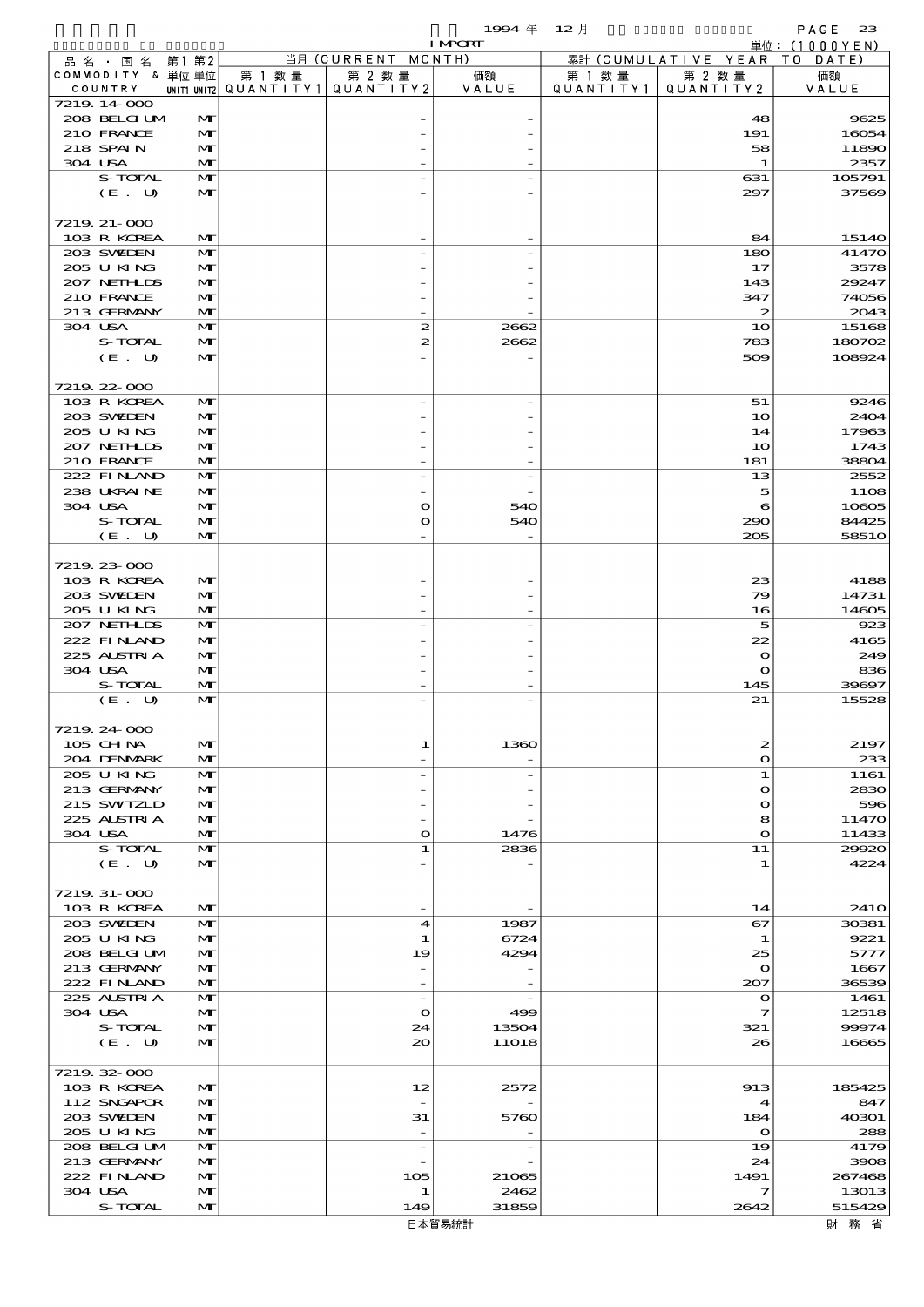$1994 \# 12$   $\frac{1}{2}$ 

|                             |                              |                                                     |                               | <b>I MPORT</b> |                      |                                     | 単位: (1000YEN)   |
|-----------------------------|------------------------------|-----------------------------------------------------|-------------------------------|----------------|----------------------|-------------------------------------|-----------------|
| 品名・国名                       | 第1第2                         |                                                     | 当月 (CURRENT MONTH)            |                |                      | 累計 (CUMULATIVE YEAR TO DATE)        |                 |
| COMMODITY & 単位単位<br>COUNTRY |                              | 第 1 数量<br> UNIT1 UNIT2  QUANT I TY 1   QUANT I TY 2 | 第 2 数量                        | 価額<br>VALUE    | 第 1 数 量<br>QUANTITY1 | 第 2 数量<br>QUANTITY 2                | 価額<br>VALUE     |
| 7219 32 000                 |                              |                                                     |                               |                |                      |                                     |                 |
| (E. U)                      | $\mathbf{M}$                 |                                                     |                               |                |                      | 43                                  | 8375            |
|                             |                              |                                                     |                               |                |                      |                                     |                 |
| 7219 33 000<br>103 R KOREA  | $\mathbf{M}$                 |                                                     | 883                           | 178670         |                      | 9409                                | 1900943         |
| 106 TAI VAN                 | M                            |                                                     |                               |                |                      | 57                                  | 11225           |
| 108 HG KONG                 | M                            |                                                     |                               |                |                      | 1                                   | 3517            |
| 112 SNGAPOR                 | M                            |                                                     |                               |                |                      | 373                                 | 73502           |
| 113 MALYSIA                 | M                            |                                                     |                               |                |                      | 32                                  | 9046            |
| 203 SWIEN<br>205 U KING     | $\mathbf{M}$<br>$\mathbf{M}$ |                                                     | 21<br>$\mathbf{o}$            | 4277<br>1228   |                      | 173<br>$\mathbf{o}$                 | 49731<br>4647   |
| 207 NETHLIS                 | M                            |                                                     |                               |                |                      | 5                                   | 1088            |
| 208 BELGI UM                | $\mathbf{M}$                 |                                                     |                               |                |                      | 24                                  | 5225            |
| 210 FRANCE                  | $\mathbf{M}$                 |                                                     | $\mathbf o$                   | 5915           |                      | 178                                 | 38105           |
| 213 GERMANY                 | $\mathbf{M}$                 |                                                     |                               |                |                      | 296                                 | 66612           |
| 218 SPAIN<br>222 FINAND     | $\mathbf{M}$<br>$\mathbf{M}$ |                                                     | 239                           | 45628          |                      | 14<br>4574                          | 281O<br>817667  |
| 225 ALSTRIA                 | M                            |                                                     |                               |                |                      | 8                                   | 26001           |
| 304 USA                     | $\mathbf{M}$                 |                                                     | 1                             | 1243           |                      | 2                                   | 23455           |
| S-TOTAL                     | $\mathbf{M}$                 |                                                     | 1144                          | 236961         |                      | 15146                               | 3033574         |
| (E. U)                      | $\mathbf{M}$                 |                                                     | $\mathbf{o}$                  | 7143           |                      | 517                                 | 118487          |
| 7219 34 000                 |                              |                                                     |                               |                |                      |                                     |                 |
| 103 R KOREA                 | M                            |                                                     | 593                           | 131470         |                      | $\Theta$ $\Omega$ $\Theta$          | 1548843         |
| 106 TAI VAN                 | $\mathbf{M}$                 |                                                     |                               |                |                      | 83                                  | 17036           |
| 108 HG KONG                 | $\mathbf{M}$                 |                                                     |                               |                |                      | 39                                  | 8201            |
| 112 SNGAPOR<br>203 SWIEN    | $\mathbf{M}$<br>$\mathbf{M}$ |                                                     | з                             | 1098           |                      | 159<br>35                           | 37311<br>24951  |
| 205 U KING                  | M                            |                                                     |                               |                |                      | $\mathbf{\Omega}$                   | 389             |
| 207 NETHLIS                 | $\mathbf{M}$                 |                                                     |                               |                |                      | 15                                  | 3024            |
| 210 FRANCE                  | $\mathbf{M}$                 |                                                     |                               |                |                      | 112                                 | 23115           |
| 213 GERMANY                 | $\mathbf{M}$                 |                                                     |                               |                |                      | 361                                 | 72352           |
| 218 SPAIN<br>222 FINLAND    | $\mathbf{M}$<br>M            |                                                     | 240                           | 49560          |                      | 127<br>2208                         | 24145<br>432198 |
| 302 CANADA                  | $\mathbf{M}$                 |                                                     |                               |                |                      | л.                                  | 375             |
| 304 USA                     | $\mathbf{M}$                 |                                                     | $\mathbf{o}$                  | 3611           |                      | 19                                  | 21855           |
| S-TOTAL                     | $\mathbf{M}$                 |                                                     | 836                           | 185739         |                      | 10095                               | 2213795         |
| (E. U)                      | $\mathbf{M}$                 |                                                     |                               |                |                      | 615                                 | 123025          |
| 7219 35 000                 |                              |                                                     |                               |                |                      |                                     |                 |
| 103 R KOREA                 | M                            |                                                     | 5                             | 1485           |                      | 157                                 | 45856           |
| 304 USA                     | $\mathbf{M}$                 |                                                     |                               |                |                      | 79                                  | 80695           |
| S-TOTAL                     | МI                           |                                                     |                               | 1485           |                      | 236                                 | 126551          |
| 7219.90-000                 |                              |                                                     |                               |                |                      |                                     |                 |
| 105 CHNA                    | M                            |                                                     |                               |                |                      | 10                                  | 4562            |
| 203 SWIDEN                  | $\mathbf{M}$                 |                                                     | 1                             | 10287          |                      | 17                                  | 102640          |
| 205 U KING                  | M                            |                                                     |                               |                |                      | 11                                  | 1281            |
| 213 GERMANY<br>304 USA      | M<br>$\mathbf{M}$            |                                                     | 5                             | 2517           |                      | $\mathbf{\Omega}$<br>82             | 2302<br>32345   |
| S-TOTAL                     | M                            |                                                     | 6                             | 12804          |                      | 120                                 | 143130          |
| (E. U)                      | M                            |                                                     |                               |                |                      | 11                                  | 3583            |
|                             |                              |                                                     |                               |                |                      |                                     |                 |
| 7220 11-000                 |                              |                                                     |                               |                |                      |                                     |                 |
| 108 HG KONG<br>213 GERMANY  | M<br>M                       |                                                     | $\overline{\phantom{a}}$      | $\overline{a}$ |                      | 9<br>$\mathbf o$                    | 2865<br>513     |
| 304 USA                     | $\mathbf{M}$                 |                                                     | $\mathbf o$                   | 824            |                      | 5                                   | 11182           |
| S-TOTAL                     | M                            |                                                     | $\mathbf o$                   | 824            |                      | 14                                  | 14560           |
| (E. U)                      | $\mathbf{M}$                 |                                                     |                               |                |                      | $\mathbf o$                         | 513             |
| 7220.12-000                 |                              |                                                     |                               |                |                      |                                     |                 |
| 103 R KOREA                 | M                            |                                                     |                               |                |                      | $\mathbf{o}$                        | 598             |
| 203 SWIDEN                  | $\mathbf{M}$                 |                                                     |                               |                |                      | $\mathbf o$                         | 701             |
| 205 U KING                  | M                            |                                                     | 1                             | 1638           |                      | 8                                   | 7364            |
| 213 GERMANY                 | $\mathbf{M}$                 |                                                     | O                             | 7287           |                      | $\mathbf{o}$                        | 30176           |
| 302 CANADA<br>304 USA       | M<br>$\mathbf{M}$            |                                                     | $\overline{\phantom{a}}$<br>O | 1158           |                      | $\blacktriangleleft$<br>$\mathbf o$ | 12816<br>6251   |
| S-TOTAL                     | M                            |                                                     | 1                             | 10083          |                      | 12                                  | 57906           |
| (E. U)                      | $\mathbf{M}$                 |                                                     | 1                             | 8925           |                      | 8                                   | 37540           |
|                             |                              |                                                     |                               |                |                      |                                     |                 |
| 7220.20-000                 | $\mathbf{M}$                 |                                                     |                               |                |                      | 19                                  |                 |
| 103 R KOREA<br>106 TAI VAN  | M                            |                                                     |                               |                |                      | 208                                 | 5098<br>40624   |
| 108 HG KONG                 | $\mathbf{M}$                 |                                                     |                               |                |                      | $\mathbf o$                         | $\bf{cos}$      |
| 111 THAILND                 | M                            |                                                     |                               |                |                      | 5                                   | 632             |
|                             |                              |                                                     |                               | 日本貿易統計         |                      |                                     | 財務省             |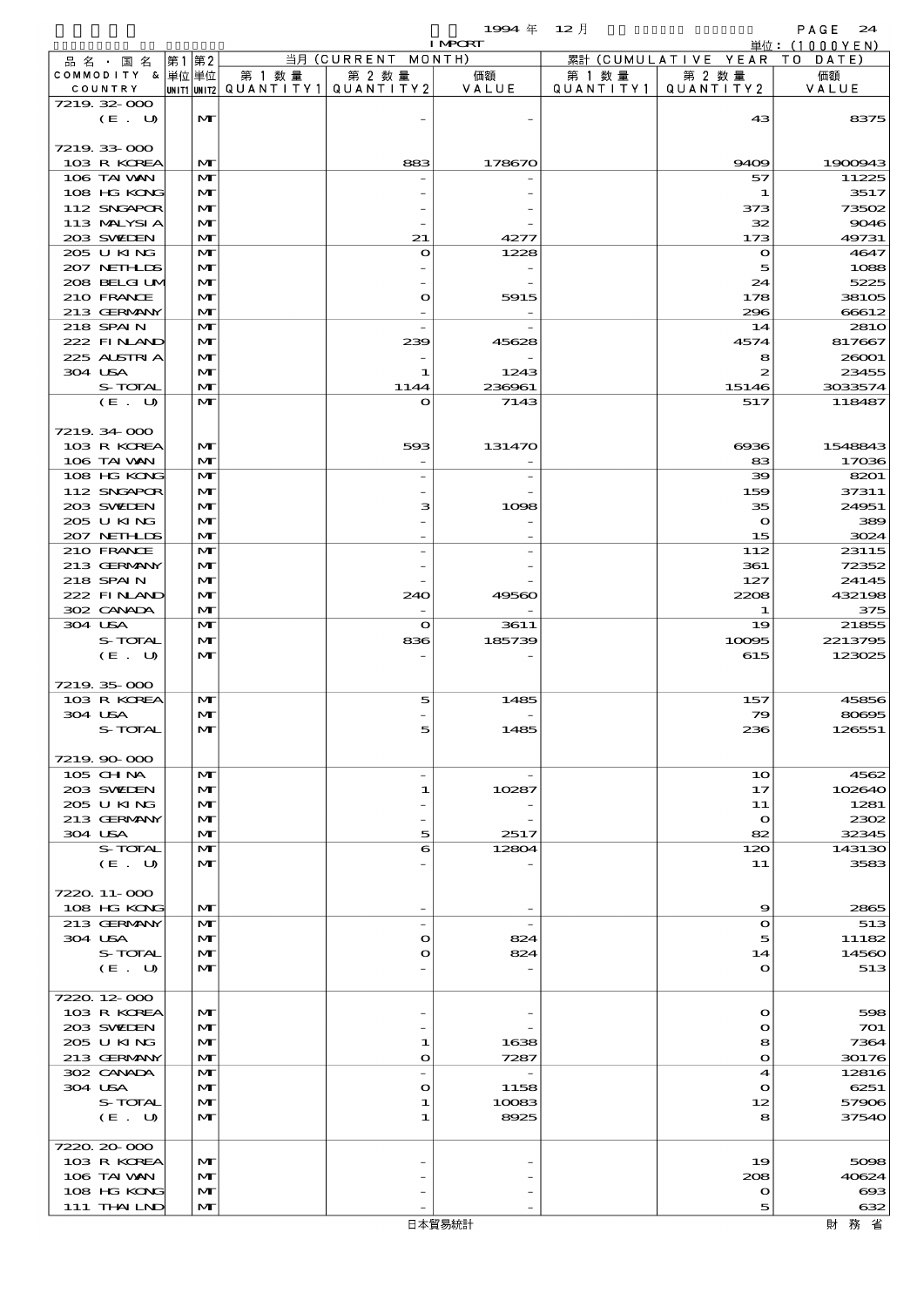$1994 \text{ } \# \text{ } 12 \text{ } \frac{1}{2}$  PAGE 25

|                            |                   |        |                                       | <b>I MPCRT</b>           |        |                              | 単位: (1000YEN)    |
|----------------------------|-------------------|--------|---------------------------------------|--------------------------|--------|------------------------------|------------------|
| 品 名 ・ 国 名                  | 第1 第2             |        | 当月 (CURRENT MONTH)                    |                          |        | 累計 (CUMULATIVE YEAR TO DATE) |                  |
| COMMODITY & 単位単位           |                   | 第 1 数量 | 第 2 数量                                | 価額                       | 第 1 数量 | 第 2 数量                       | 価額               |
| COUNTRY<br>7220.20-000     |                   |        | UNIT1 UNIT2  QUANT   TY1  QUANT   TY2 | VALUE                    |        | QUANTITY1   QUANTITY2        | VALUE            |
| 112 SNGAPOR                | M                 |        | $\mathbf o$                           | 1006                     |        | 143                          | 43424            |
| 203 SWIEN                  | M                 |        | $\boldsymbol{\infty}$                 | 38215                    |        | 1008                         | 492719           |
| 205 U KING                 | $\mathbf{M}$      |        |                                       |                          |        | 5                            | 3044             |
| 210 FRANCE                 | M                 |        |                                       |                          |        | $\infty$                     | 6781             |
| 213 GERMANY                | $\mathbf{M}$      |        | $\overline{\phantom{a}}$              |                          |        | 75                           | 25283            |
| 222 FINAND                 | M                 |        | 29                                    | 5554                     |        | 148                          | 29436            |
| 225 ALSTRIA<br>304 USA     | M                 |        |                                       |                          |        | $\mathcal I$                 | 6371             |
| S-TOTAL                    | $\mathbf{M}$<br>M |        | з<br><b>1O1</b>                       | 6590<br>51365            |        | 57<br>1695                   | 102909<br>757014 |
| (E. U)                     | $\mathbf{M}$      |        |                                       |                          |        | 100                          | 35108            |
|                            |                   |        |                                       |                          |        |                              |                  |
| 7220.90-000                |                   |        |                                       |                          |        |                              |                  |
| 106 TAI VAN                | M                 |        |                                       |                          |        | $\mathbf o$                  | 395              |
| 203 SWIEN                  | M                 |        | 12                                    | 32375                    |        | 285                          | 451598           |
| 205 U KING                 | $\mathbf{M}$      |        |                                       |                          |        | 10                           | 2195             |
| 207 NETHLIS                | M                 |        |                                       |                          |        | $\mathbf o$                  | 233              |
| 213 GERMANY                | M                 |        |                                       |                          |        | $\bullet$                    | 280              |
| 304 USA<br>S-TOTAL         | $\mathbf{M}$<br>M |        | 30<br>42                              | 31431<br>63806           |        | 255<br>550                   | 342403<br>797104 |
| (E. U)                     | $\mathbf{M}$      |        |                                       |                          |        | 10                           | 2708             |
|                            |                   |        |                                       |                          |        |                              |                  |
| 7221.00-000                |                   |        |                                       |                          |        |                              |                  |
| 103 R KOREA                | $\mathbf{M}$      |        | 431                                   | 81739                    |        | 5127                         | 979003           |
| 203 SWIEN                  | M                 |        | 40                                    | 9829                     |        | 56                           | 14563            |
| 304 USA                    | $\mathbf{M}$      |        |                                       |                          |        | $\mathbf o$                  | $\infty$         |
| S-TOTAL                    | $\mathbf{M}$      |        | 471                                   | 91568                    |        | 5183                         | 994172           |
|                            |                   |        |                                       |                          |        |                              |                  |
| 7222.10.000<br>103 R KOREA | M                 |        | 107                                   | 23186                    |        | 1666                         | 347504           |
| 106 TAI VAN                | $\mathbf{M}$      |        |                                       |                          |        | 2                            | 650              |
| 112 SNGAPOR                | M                 |        |                                       |                          |        | з                            | 1253             |
| 203 SWIDEN                 | M                 |        | 12                                    | 3867                     |        | 160                          | 48547            |
| 205 U KING                 | M                 |        |                                       |                          |        | 5                            | 3641             |
| 210 FRANCE                 | $\mathbf{M}$      |        |                                       |                          |        | 5                            | 1896             |
| 213 GERMANY                | $\mathbf{M}$      |        |                                       |                          |        | ${\bf 1}$                    | 883              |
| 220 I TALY                 | M                 |        |                                       |                          |        | $\mathbf o$                  | $\infty$         |
| 245 CZECH                  | M                 |        |                                       |                          |        | 47                           | 7133             |
| 304 USA                    | $\mathbf{M}$      |        | 8                                     | 11626                    |        | 31                           | 70191            |
| S-TOTAL<br>(E. U)          | M<br>$\mathbf{M}$ |        | 127                                   | 38679                    |        | 1920<br>11                   | 482394<br>7116   |
|                            |                   |        |                                       |                          |        |                              |                  |
| 7222.20.000                |                   |        |                                       |                          |        |                              |                  |
| 103 R KOREA                | M                 |        | 21                                    | 5133                     |        | 73                           | 26228            |
| 106 TAI VAN                | M                 |        | 6                                     | 2981                     |        | $30^{\circ}$                 | 14729            |
| 112 SNGAPOR                | M                 |        | 9                                     | 350                      |        | 9                            | 350              |
| 113 MALYSIA                | M                 |        |                                       |                          |        | 16                           | 5229             |
| 123 INIA                   | M                 |        |                                       |                          |        | 11                           | 1977             |
| 203 SWIEN                  | M                 |        | 8                                     | 481O                     |        | 94                           | 52505            |
| 205 U KING<br>210 FRANCE   | M<br>M            |        | $\mathbf o$                           | 263                      |        | $\mathbf{o}$<br>62           | 636<br>19372     |
| 213 GERMANY                | M                 |        |                                       |                          |        | 11                           | 23964            |
| 304 USA                    | M                 |        | 2                                     | 4966                     |        | 11                           | 36900            |
| S-TOTAL                    | M                 |        | 46                                    | 18503                    |        | 317                          | 181890           |
| (E. U)                     | $\mathbf{M}$      |        | $\mathbf o$                           | 263                      |        | 73                           | 43972            |
|                            |                   |        |                                       |                          |        |                              |                  |
| 7222.30.000                |                   |        |                                       |                          |        |                              |                  |
| 103 R KOREA                | M                 |        | 34                                    | 6591                     |        | 199                          | 43677            |
| 105 CH NA<br>106 TAI VAN   | M<br>M            |        |                                       |                          |        | $\mathbf o$<br>$\mathbf o$   | 288<br>867       |
| 203 SWIDEN                 | M                 |        | 1                                     | 384                      |        | 74                           | 27119            |
| 205 U KING                 | M                 |        |                                       |                          |        | $\mathbf o$                  | 1375             |
| 215 SWIZLD                 | M                 |        | O                                     | 479                      |        | $\mathbf o$                  | 479              |
| 304 USA                    | M                 |        | O                                     | 611                      |        | 1                            | 17013            |
| S-TOTAL                    | M                 |        | 35                                    | 8065                     |        | 274                          | 90818            |
| (E. U)                     | $\mathbf{M}$      |        | $\overline{a}$                        |                          |        | $\mathbf o$                  | 1375             |
|                            |                   |        |                                       |                          |        |                              |                  |
| 7222.40-000                |                   |        |                                       |                          |        |                              |                  |
| 103 R KOREA<br>105 CH NA   | M<br>M            |        | 34                                    | 6913                     |        | 694<br>$\mathbf o$           | 153695<br>820    |
| 106 TAI VAN                | M                 |        | $\qquad \qquad -$                     | $\overline{\phantom{0}}$ |        | $\mathbf o$                  | 229              |
| 210 FRANCE                 | M                 |        |                                       |                          |        | 10                           | 1013             |
| 213 GERMANY                | M                 |        | O                                     | 225                      |        | $\mathbf o$                  | 657              |
| 304 USA                    | M                 |        |                                       |                          |        | 25                           | 28590            |
| S-TOTAL                    | M                 |        | 34                                    | 7138                     |        | 729                          | 185004           |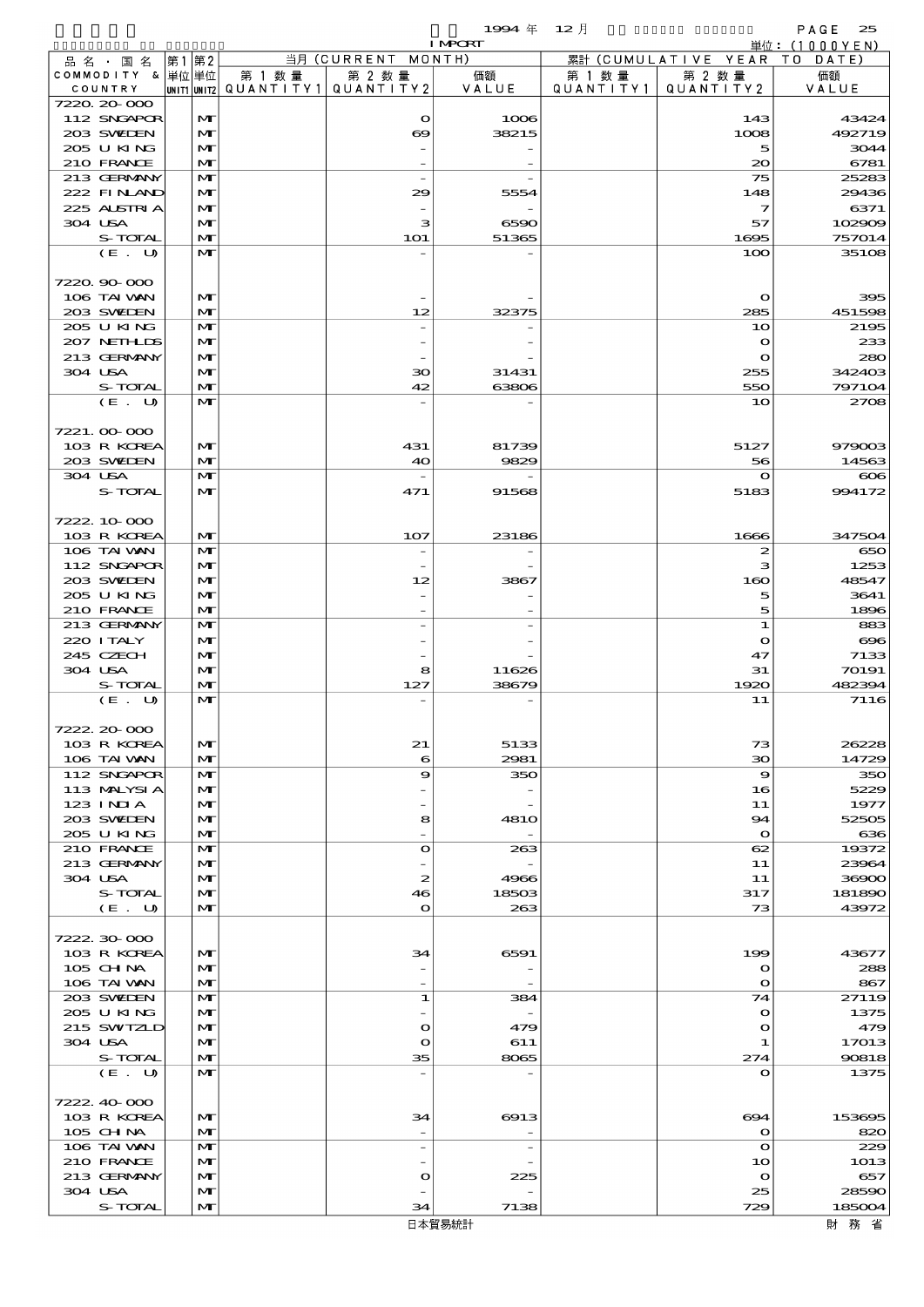$1994 \nleftrightarrow 12 \nparallel$  PAGE 26

|                             |                              |                                                  |                                 | <b>I MPCRT</b>  |                     |                                  | 単位: (1000YEN)     |
|-----------------------------|------------------------------|--------------------------------------------------|---------------------------------|-----------------|---------------------|----------------------------------|-------------------|
| 品名・国名                       | 第1 第2                        |                                                  | 当月 (CURRENT MONTH)              |                 |                     | 累計 (CUMULATIVE YEAR TO DATE)     |                   |
| COMMODITY & 単位単位<br>COUNTRY |                              | 第 1 数量<br> UNIT1 UNIT2  QUANT   TY1  QUANT   TY2 | 第 2 数量                          | 価額<br>VALUE     | 第 1 数量<br>QUANTITY1 | 第 2 数量<br>QUANTITY 2             | 価額<br>VALUE       |
| 7222.40.000                 |                              |                                                  |                                 |                 |                     |                                  |                   |
| (E. U)                      | M                            |                                                  | $\mathbf o$                     | 225             |                     | 10                               | 1670              |
|                             |                              |                                                  |                                 |                 |                     |                                  |                   |
| 7223000000                  |                              |                                                  |                                 |                 |                     |                                  |                   |
| 103 R KOREA<br>105 CH NA    | $\mathbf{M}$<br>$\mathbf{M}$ |                                                  | 223<br>171                      | 71138<br>48944  |                     | 1724<br>1634                     | 584261<br>471809  |
| 106 TAI VAN                 | M                            |                                                  | 87                              | 23922           |                     | 840                              | 265935            |
| 108 HG KONG                 | $\mathbf{M}$                 |                                                  |                                 |                 |                     | $\bullet$                        | 343               |
| 111 THAILND                 | $\mathbf{M}$                 |                                                  | 146                             | 45721           |                     | 1552                             | 510061            |
| 112 SNGAPOR                 | $\mathbf{M}$                 |                                                  |                                 |                 |                     | 21                               | 8136              |
| 113 MALYSIA<br>117 PH LPIN  | $\mathbf{M}$<br>M            |                                                  |                                 |                 |                     | $\mathbf o$<br>2                 | 508<br>1121       |
| 123 INIA                    | M                            |                                                  |                                 |                 |                     | 22                               | 4480              |
| 203 SWIEN                   | $\mathbf{M}$                 |                                                  | 13                              | 44557           |                     | 442                              | 505585            |
| 204 DENMARK                 | $\mathbf{M}$                 |                                                  |                                 |                 |                     | $\bullet$                        | 399               |
| 205 U KING                  | $\mathbf{M}$                 |                                                  | $\bullet$                       | 545             |                     | 1                                | 3875              |
| 207 NETHLIS<br>208 BELGIUM  | M<br>M                       |                                                  |                                 |                 |                     | 4<br>8                           | 5109<br>50796     |
| 210 FRANCE                  | $\mathbf{M}$                 |                                                  |                                 |                 |                     | 2                                | 3974              |
| 213 GERMANY                 | $\mathbf{M}$                 |                                                  | $\mathbf{o}$                    | 11399           |                     | 252                              | 180106            |
| 218 SPAIN                   | $\mathbf{M}$                 |                                                  |                                 |                 |                     | $\boldsymbol{\mathcal{A}}$       | 1924              |
| 220 I TALY                  | M                            |                                                  | 8                               | 3593            |                     | 8                                | 3593              |
| 304 USA                     | $\mathbf{M}$                 |                                                  | $\mathbf{1}$                    | 3334            |                     | 37                               | 71761             |
| S-TOTAL<br>(E. U)           | M<br>$\mathbf{M}$            |                                                  | 649<br>8                        | 253153<br>15537 |                     | 6553<br>279                      | 2673776<br>249776 |
|                             |                              |                                                  |                                 |                 |                     |                                  |                   |
| 7224.10.030                 |                              |                                                  |                                 |                 |                     |                                  |                   |
| 103 R KOREA                 | M                            |                                                  | 39                              | 2193            |                     | 165                              | 10821             |
| 106 TAI VAN                 | $\mathbf{M}$                 |                                                  | 18                              | 1194            |                     | 128                              | 8548              |
| 111 THAILND<br>213 GERMANY  | $\mathbf{M}$<br>$\mathbf{M}$ |                                                  |                                 |                 |                     | $\boldsymbol{z}$<br>$\mathbf{o}$ | 251<br>224        |
| 215 SWIZLD                  | M                            |                                                  |                                 |                 |                     | $\mathbf o$                      | 649               |
| 224 RUSSIAN                 | $\mathbf{M}$                 |                                                  |                                 |                 |                     | 1                                | 499               |
| 304 USA                     | $\mathbf{M}$                 |                                                  | $\mathbf{o}$                    | 3074            |                     | $\mathbf o$                      | 3759              |
| S-TOTAL                     | $\mathbf{M}$                 |                                                  | 57                              | 6461            |                     | 296                              | 24751             |
| (E. U)                      | $\mathbf{M}$                 |                                                  |                                 |                 |                     | $\mathbf{o}$                     | 224               |
| 7224 90 010                 |                              |                                                  |                                 |                 |                     |                                  |                   |
| 203 SWIEN                   | KG                           |                                                  |                                 |                 |                     | 269                              | 297               |
| 225 ALSTRIA                 | KG                           |                                                  |                                 |                 |                     | 154                              | 446               |
| 304 USA                     | KG                           |                                                  |                                 |                 |                     | 3942                             | 4633<br>5376      |
| S-TOTAL                     | KG                           |                                                  |                                 |                 |                     | 4365                             |                   |
| 7224.90-020                 |                              |                                                  |                                 |                 |                     |                                  |                   |
| 203 SWIEN                   | M                            |                                                  |                                 |                 |                     | $\Omega$                         | 1308              |
| S-TOTAL                     | $\mathbf{M}$                 |                                                  |                                 |                 |                     | $\mathbf o$                      | 1308              |
| 7224.90-030                 |                              |                                                  |                                 |                 |                     |                                  |                   |
| 103 R KOREA                 | M                            |                                                  | 26                              | 1540            |                     | 321                              | 46319             |
| 203 SWIEN                   | M                            |                                                  |                                 |                 |                     | 16                               | 2081              |
| 213 GERMANY                 | $\mathbf{M}$                 |                                                  | $\overline{\phantom{0}}$        |                 |                     | 1                                | 1831              |
| 222 FINAND                  | M                            |                                                  |                                 |                 |                     | $\mathbf o$                      | 723               |
| 304 USA                     | M                            |                                                  |                                 |                 |                     | 4                                | 7332<br>58286     |
| S-TOTAL<br>(E. U)           | M<br>$\mathbf{M}$            |                                                  | 26                              | 1540            |                     | 342<br>1                         | 1831              |
|                             |                              |                                                  |                                 |                 |                     |                                  |                   |
| 7225, 10 010                |                              |                                                  |                                 |                 |                     |                                  |                   |
| 103 R KOREA                 | M                            |                                                  | 24                              | 3920            |                     | 252                              | 38918             |
| 213 GERMANY<br>224 RLSSIAN  | M                            |                                                  | 18<br>19                        | 3491            |                     | 149                              | 28439             |
| S-TOTAL                     | M<br>M                       |                                                  | 61                              | 2054<br>9465    |                     | 19<br>420                        | 2054<br>69411     |
| (E. U)                      | M                            |                                                  | 18                              | 3491            |                     | 149                              | 28439             |
|                             |                              |                                                  |                                 |                 |                     |                                  |                   |
| 7225.10.090                 |                              |                                                  |                                 |                 |                     |                                  |                   |
| 103 R KOREA<br>106 TAI VAN  | M<br>M                       |                                                  | 418<br>$\overline{\phantom{a}}$ | 35887           |                     | 2675<br>100                      | 217712<br>6246    |
| 213 GERMANY                 | M                            |                                                  | 120                             | 14550           |                     | 1333                             | 168716            |
| S-TOTAL                     | M                            |                                                  | 538                             | 50437           |                     | 4108                             | 392674            |
| (E. U)                      | M                            |                                                  | 120                             | 14550           |                     | 1333                             | 168716            |
|                             |                              |                                                  |                                 |                 |                     |                                  |                   |
| 7225.20-000<br>210 FRANCE   | KG                           |                                                  | 709                             | $\bf{698}$      |                     | 1919                             | 3933              |
| 213 GERMANY                 | KG                           |                                                  | 200                             | 409             |                     | 382                              | 765               |
| 225 ALSTRIA                 | KG                           |                                                  |                                 |                 |                     | 990                              | 772               |
| S-TOTAL                     | KG                           |                                                  | 909                             | 11O7            |                     | 3291                             | 5470              |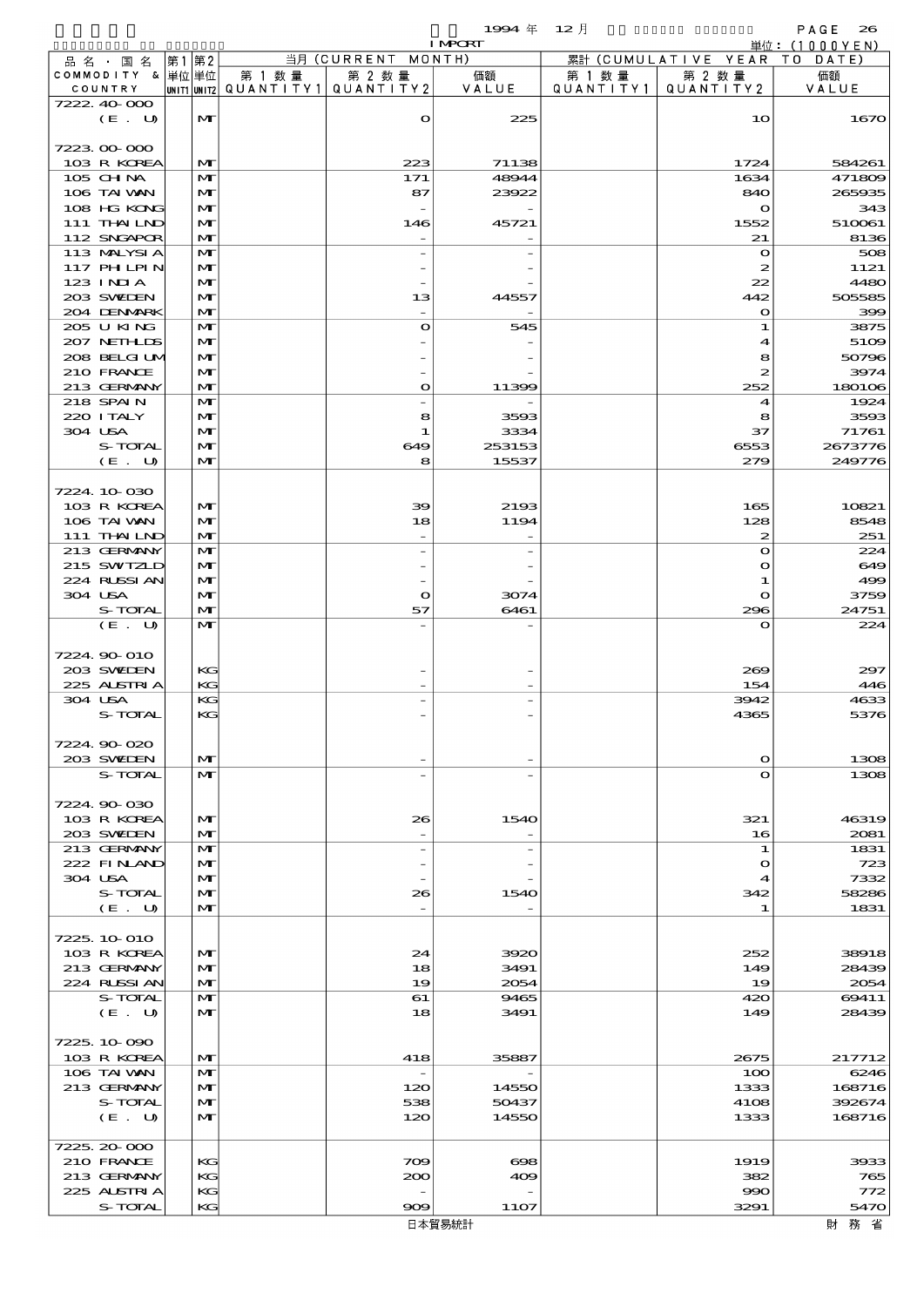$1994 \# 12 \frac{1}{2}$  PAGE 27

|                          |    |                   |                                       |                          | <b>I MPORT</b>           |        |                                    | <u> 単位:(1000YEN)</u> |
|--------------------------|----|-------------------|---------------------------------------|--------------------------|--------------------------|--------|------------------------------------|----------------------|
| 品名・国名                    | 第1 | 第2                |                                       | 当月 (CURRENT MONTH)       |                          |        | 累計 (CUMULATIVE YEAR TO DATE)       |                      |
| COMMODITY & 単位単位         |    |                   | 第 1 数量                                | 第 2 数量                   | 価額                       | 第 1 数量 | 第 2 数量                             | 価額                   |
| COUNTRY                  |    |                   | UNIT1 UNIT2  QUANT I TY1  QUANT I TY2 |                          | VALUE                    |        | QUANTITY1   QUANTITY2              | VALUE                |
| 7225, 20-000<br>(E. U)   |    | KG                |                                       | 909                      | <b>11O7</b>              |        | 2301                               | 4698                 |
|                          |    |                   |                                       |                          |                          |        |                                    |                      |
| 7225.30-020              |    |                   |                                       |                          |                          |        |                                    |                      |
| 304 USA                  |    | $\mathbf{M}$      |                                       |                          |                          |        | $\Omega$                           | 1236                 |
| S-TOTAL                  |    | $\mathbf{M}$      |                                       |                          |                          |        | $\Omega$                           | 1236                 |
|                          |    |                   |                                       |                          |                          |        |                                    |                      |
| 7225, 40 010             |    |                   |                                       |                          |                          |        |                                    |                      |
| 225 ALSTRIA              |    | M                 |                                       | 11                       | 2625                     |        | 16                                 | 4452                 |
| S-TOTAL                  |    | $\mathbf{M}$      |                                       | 11                       | 2625                     |        | 16                                 | 4452                 |
| 7225.40-020              |    |                   |                                       |                          |                          |        |                                    |                      |
| 103 R KOREA              |    | $\mathbf{M}$      |                                       |                          |                          |        | 16                                 | 970                  |
| 203 SWIEN                |    | $\mathbf{M}$      |                                       | 221                      | 29139                    |        | 3388                               | 430986               |
| 208 BELGI UM             |    | M                 |                                       | 7                        | 1556                     |        | $\overline{\mathbf{z}}$            | 1556                 |
| 213 GERMANY              |    | M                 |                                       | 5                        | 1020                     |        | 19                                 | 11481                |
| 230 GREECE               |    | M                 |                                       |                          |                          |        | 290                                | 37199                |
| 304 USA                  |    | $\mathbf{M}$      |                                       |                          |                          |        | 18                                 | 12868                |
| 551 S AFRCA              |    | $\mathbf{M}$      |                                       |                          |                          |        | 5                                  | 289                  |
| S-TOTAL                  |    | $\mathbf{M}$      |                                       | 233                      | 31715                    |        | 3743                               | 495349               |
| (E. U)                   |    | $\mathbf{M}$      |                                       | 12                       | 2576                     |        | 316                                | 50236                |
| 7225, 50-010             |    |                   |                                       |                          |                          |        |                                    |                      |
| 203 SWIEN                |    | $\mathbf{M}$      |                                       | 1                        | 462                      |        | 13                                 | 5841                 |
| S-TOTAL                  |    | $\mathbf{M}$      |                                       | 1                        | 462                      |        | 13                                 | 5841                 |
|                          |    |                   |                                       |                          |                          |        |                                    |                      |
| 7225.50-020              |    |                   |                                       |                          |                          |        |                                    |                      |
| 203 SWIEN                |    | $\mathbf{M}$      |                                       | 4                        | 1038                     |        | 16                                 | 4008                 |
| 205 U KING               |    | M                 |                                       |                          |                          |        | $\mathbf{o}$                       | 874                  |
| 213 GERMANY              |    | M                 |                                       |                          |                          |        | 5                                  | 1546                 |
| 304 USA                  |    | M                 |                                       | $\overline{\phantom{a}}$ |                          |        | $\vert$                            | 4415                 |
| S-TOTAL<br>(E. U)        |    | M<br>$\mathbf{M}$ |                                       | 4                        | 1038                     |        | 26<br>5                            | 10843<br>2420        |
|                          |    |                   |                                       |                          |                          |        |                                    |                      |
| 7225.90-010              |    |                   |                                       |                          |                          |        |                                    |                      |
| 304 USA                  |    | KG                |                                       |                          |                          |        | 98                                 | 428                  |
| S-TOTAL                  |    | KG                |                                       |                          |                          |        | $\mathbf{S}$                       | 428                  |
|                          |    |                   |                                       |                          |                          |        |                                    |                      |
| 7225.90-030              |    |                   |                                       |                          |                          |        |                                    |                      |
| 203 SWIEN                |    | M                 |                                       | 7                        | 535                      |        | 7                                  | 535                  |
| 304 USA                  |    | M                 |                                       | $\boldsymbol{z}$         | 1288                     |        | 2                                  | 2446                 |
| S-TOTAL                  |    | M                 |                                       | 9                        | 1823                     |        | 9                                  | 2981                 |
| 7226.10-010              |    |                   |                                       |                          |                          |        |                                    |                      |
| 106 TAI VAN              |    | M                 |                                       | $\overline{\phantom{a}}$ |                          |        | 17                                 | 1826                 |
| 203 SVELEN               |    | $\mathbf{M}$      |                                       | $\overline{\phantom{a}}$ |                          |        | 1                                  | 571                  |
| 210 FRANCE               |    | M                 |                                       | 14                       | 2796                     |        | 1294                               | 248195               |
| 213 GERMANY              |    | M                 |                                       | 233                      | 42554                    |        | 2036                               | 376662               |
| 304 USA                  |    | M                 |                                       |                          |                          |        | з                                  | 558                  |
| S-TOTAL                  |    | M                 |                                       | 247                      | 45350                    |        | 3351                               | 627812               |
| (E. U)                   |    | $\mathbf{M}$      |                                       | 247                      | 45350                    |        | 3330                               | 624857               |
| 7226, 10-090             |    |                   |                                       |                          |                          |        |                                    |                      |
| 103 R KOREA              |    | M                 |                                       | 10 <sub>3</sub>          | 11305                    |        | 956                                | 98368                |
| 106 TAI VAN              |    | $\mathbf{M}$      |                                       | 16                       | 1695                     |        | 87                                 | 9130                 |
| 111 THAILND              |    | M                 |                                       | $\overline{\phantom{a}}$ |                          |        | 14                                 | 1210                 |
| 213 GERMANY              |    | M                 |                                       |                          |                          |        | 237                                | 27275                |
| 304 USA                  |    | M                 |                                       |                          |                          |        | $\mathbf o$                        | 2304                 |
| S-TOTAL                  |    | M                 |                                       | 119                      | 13000                    |        | 1294                               | 138287               |
| (E. U)                   |    | $\mathbf{M}$      |                                       |                          |                          |        | 237                                | 27275                |
|                          |    |                   |                                       |                          |                          |        |                                    |                      |
| 7226.20-000<br>203 SWIEN |    | KG                |                                       | 2562                     | 4067                     |        | 31020                              | 57681                |
| 210 FRANCE               |    | KG                |                                       | 290                      | 250                      |        | 290                                | 250                  |
| 225 ALSTRIA              |    | KG                |                                       |                          |                          |        | 9053                               | 4027                 |
| 304 USA                  |    | KG                |                                       | $\overline{\phantom{a}}$ | $\overline{\phantom{m}}$ |        | 228                                | 336                  |
| S-TOTAL                  |    | KG                |                                       | 2852                     | 4317                     |        | 40591                              | 62294                |
| (E. U)                   |    | KG                |                                       | 290                      | 250                      |        | 290                                | 250                  |
|                          |    |                   |                                       |                          |                          |        |                                    |                      |
| 7226.91-010              |    |                   |                                       |                          |                          |        |                                    |                      |
| 213 GERMANY              |    | M                 |                                       | $\overline{\phantom{a}}$ | $\overline{\phantom{a}}$ |        | $\mathbf{z}$                       | 1862                 |
| S-TOTAL<br>(E. U)        |    | M<br>$\mathbf{M}$ |                                       |                          |                          |        | $\vert z \vert$<br>$\vert z \vert$ | 1862<br>1862         |
|                          |    |                   |                                       |                          |                          |        |                                    |                      |
| 7226.91-020              |    |                   |                                       |                          |                          |        |                                    |                      |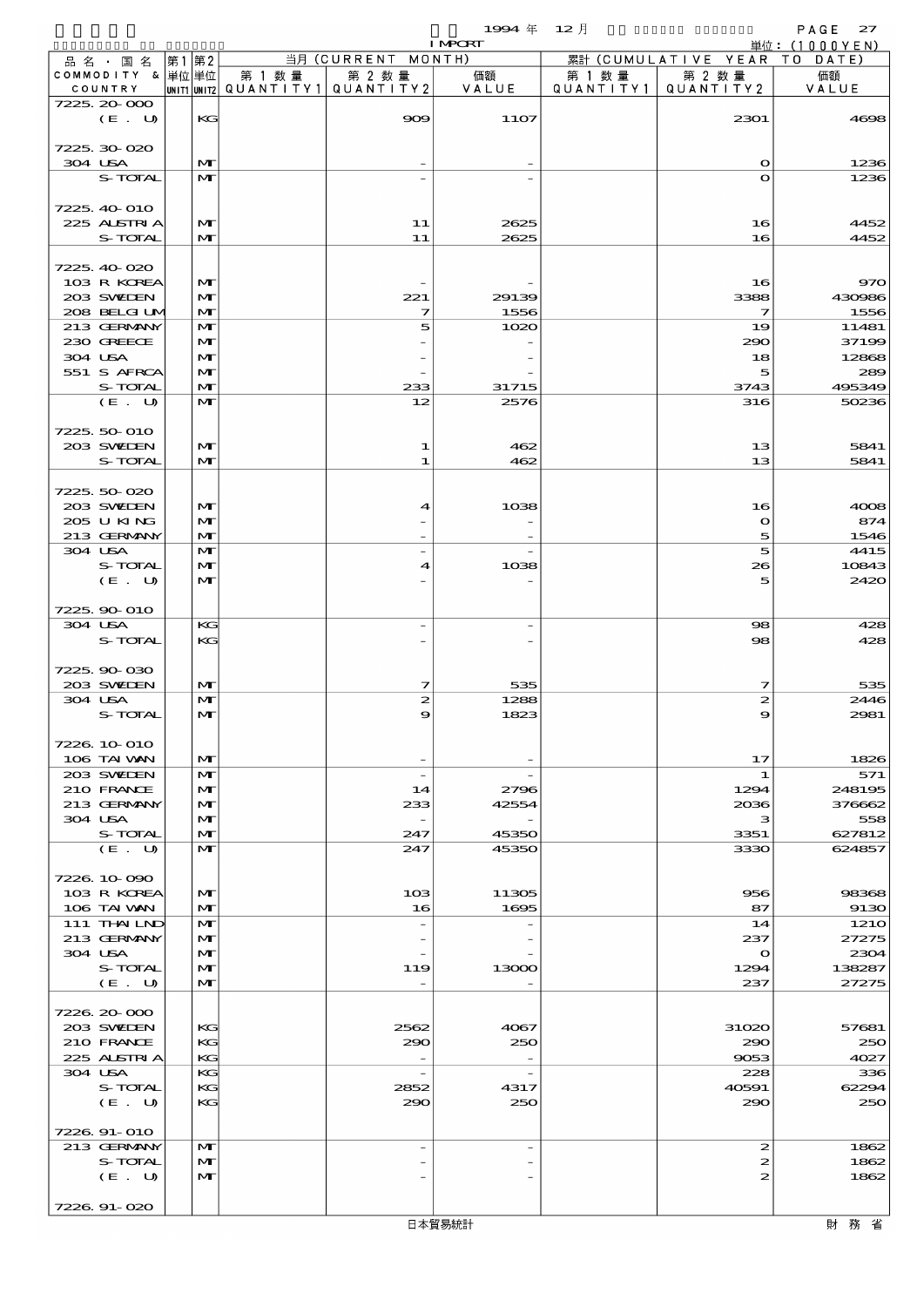$1994 \; \text{#} \quad 12 \; \text{]}$  PAGE 28

|                              |       |                              |        |                                                  | <b>I MPORT</b>           |                     |                              | 単位: (1000YEN)    |
|------------------------------|-------|------------------------------|--------|--------------------------------------------------|--------------------------|---------------------|------------------------------|------------------|
| 品名・国名                        | 第1 第2 |                              |        | 当月 (CURRENT MONTH)                               |                          |                     | 累計 (CUMULATIVE YEAR TO DATE) |                  |
| COMMODITY & 単位 単位<br>COUNTRY |       |                              | 第 1 数量 | 第 2 数量<br> UNIT1 UNIT2  QUANT   TY1  QUANT   TY2 | 価額<br>VALUE              | 第 1 数量<br>QUANTITY1 | 第 2 数量<br>QUANTITY2          | 価額<br>VALUE      |
| 7226 91-020                  |       |                              |        |                                                  |                          |                     |                              |                  |
| 103 R KOREA                  |       | $\mathbf{M}$                 |        |                                                  |                          |                     | $\mathbf o$                  | 431              |
| 205 U KING                   |       | $\mathbf{M}$                 |        | $\bullet$                                        | 219                      |                     | $\bullet$                    | 455              |
| 213 GERMANY                  |       | $\mathbf{M}$                 |        | $\mathbf o$                                      | 888                      |                     | 6                            | 9104             |
| 304 USA<br>S-TOTAL           |       | $\mathbf{M}$<br>$\mathbf{M}$ |        | $\Omega$                                         | 11O7                     |                     | $\bullet$                    | 1356<br>11346    |
| (E. U)                       |       | $\mathbf{M}$                 |        | O                                                | 11O7                     |                     | 6<br>6                       | 9559             |
|                              |       |                              |        |                                                  |                          |                     |                              |                  |
| 7226.92-010                  |       |                              |        |                                                  |                          |                     |                              |                  |
| 203 SWIEN                    |       | M                            |        | 4                                                | 3380                     |                     | 108                          | 63042            |
| S-TOTAL                      |       | $\mathbf{M}$                 |        | 4                                                | 3380                     |                     | 108                          | 63042            |
|                              |       |                              |        |                                                  |                          |                     |                              |                  |
| 7226.92-020<br>103 R KOREA   |       | $\mathbf{M}$                 |        | 18                                               | 1149                     |                     | 377                          |                  |
| 106 TAI VAN                  |       | $\mathbf{M}$                 |        |                                                  |                          |                     | 19                           | 26906<br>7209    |
| 108 HG KONG                  |       | $\mathbf{M}$                 |        |                                                  |                          |                     | $\boldsymbol{4}$             | 251              |
| 112 SNGAPOR                  |       | M                            |        |                                                  |                          |                     | $\mathbf o$                  | 853              |
| 113 MALYSI A                 |       | $\mathbf{M}$                 |        |                                                  |                          |                     | $\bullet$                    | 1056             |
| 203 SVELEN                   |       | $\mathbf{M}$                 |        | 5                                                | 13374                    |                     | $\infty$                     | 97867            |
| 205 U KING                   |       | $\mathbf{M}$                 |        | з                                                | 1395                     |                     | з                            | 1395             |
| 210 FRANCE                   |       | $\mathbf{M}$                 |        | $\overline{\phantom{a}}$                         |                          |                     | $\boldsymbol{z}$             | 13688            |
| 213 GERMANY<br>215 SWIZLD    |       | M<br>$\mathbf{M}$            |        | 23                                               | 4221                     |                     | 112<br>$\bullet$             | 24263<br>1075    |
| 304 USA                      |       | $\mathbf{M}$                 |        | з                                                | 5038                     |                     | 17                           | 12280            |
| 601 ALSTRAL                  |       | $\mathbf{M}$                 |        |                                                  |                          |                     | $\boldsymbol{z}$             | 265              |
| S-TOTAL                      |       | $\mathbf{M}$                 |        | 52                                               | 25177                    |                     | 635                          | 187108           |
| (E. U)                       |       | $\mathbf{M}$                 |        | 26                                               | 5616                     |                     | 117                          | 39346            |
|                              |       |                              |        |                                                  |                          |                     |                              |                  |
| 7226.99-010                  |       |                              |        |                                                  |                          |                     |                              |                  |
| 210 FRANCE                   |       | KG                           |        | 334                                              | 1155                     |                     | 2097                         | 7302             |
| 304 USA<br>S-TOTAL           |       | KG<br>KG                     |        | 5554<br>5888                                     | 1714O<br>18295           |                     | 87014<br>89111               | 194139<br>201441 |
| (E. U)                       |       | KG                           |        | 334                                              | 1155                     |                     | 2097                         | 7302             |
|                              |       |                              |        |                                                  |                          |                     |                              |                  |
| 7226.99-020                  |       |                              |        |                                                  |                          |                     |                              |                  |
| 203 SWIEN                    |       | $\mathbf{M}$                 |        |                                                  |                          |                     | $\bullet$                    | $_{\rm \alpha}$  |
| 205 U KING                   |       | $\mathbf{M}$                 |        | 7                                                | 4329                     |                     | 25                           | 28634            |
| 213 GERMANY                  |       | $\mathbf{M}$                 |        |                                                  |                          |                     | з                            | 942              |
| 225 ALSTRIA<br>304 USA       |       | $\mathbf{M}$<br>$\mathbf{M}$ |        |                                                  |                          |                     | 15                           | 14497            |
| S-TOTAL                      |       | $\mathbf{M}$                 |        | з<br>10                                          | 2954<br>7283             |                     | 36<br>79                     | 46016<br>90692   |
| (E. U)                       |       | $\mathbf{M}$                 |        | 7                                                | 4329                     |                     | 28                           | 29576            |
|                              |       |                              |        |                                                  |                          |                     |                              |                  |
| 7226.99-030                  |       |                              |        |                                                  |                          |                     |                              |                  |
| 203 SWIEN                    |       | $\mathbf{M}$                 |        |                                                  |                          |                     | $\bullet$                    | 2046             |
| 210 FRANCE                   |       | $\mathbf{M}$                 |        | $\bullet$                                        | 812                      |                     | 283                          | 40165            |
| 213 GERMANY                  |       | $\mathbf{M}$                 |        |                                                  |                          |                     | 78                           | 10812            |
| 225 ALSIRIA<br>304 USA       |       | $\mathbf{M}$<br>$\mathbf{M}$ |        | $\mathbf o$<br>O                                 | 437<br>228               |                     | $\bullet$<br>$\mathbf o$     | 437<br>3613      |
| 601 ALSTRAL                  |       | $\mathbf{M}$                 |        |                                                  | $\overline{\phantom{a}}$ |                     | $\boldsymbol{z}$             | 248              |
| S-TOTAL                      |       | $\mathbf{M}$                 |        | $\Omega$                                         | 1477                     |                     | 363                          | 57321            |
| (E. U)                       |       | M                            |        | O                                                | 812                      |                     | 361                          | 50977            |
|                              |       |                              |        |                                                  |                          |                     |                              |                  |
| 7227.10-000                  |       |                              |        |                                                  |                          |                     |                              |                  |
| 105 CHNA                     |       | KG                           |        | 28691                                            | 1078                     |                     | 28691                        | 1078             |
| 225 ALSTRIA<br>S-TOTAL       |       | KG<br>KG                     |        | 28691                                            | 1078                     |                     | 108<br>28799                 | 218<br>1296      |
|                              |       |                              |        |                                                  |                          |                     |                              |                  |
| 7227.20-000                  |       |                              |        |                                                  |                          |                     |                              |                  |
| 106 TAI VAN                  |       | $\mathbf{M}$                 |        |                                                  |                          |                     | 18                           | 968              |
| 304 USA                      |       | $\mathbf{M}$                 |        |                                                  |                          |                     | 1                            | 344              |
| S-TOTAL                      |       | $\mathbf{M}$                 |        |                                                  |                          |                     | 19                           | 1312             |
| 7227.90-010                  |       |                              |        |                                                  |                          |                     |                              |                  |
| 213 GERMANY                  |       | M                            |        |                                                  |                          |                     | 2                            | 1124             |
| S-TOTAL                      |       | M                            |        |                                                  |                          |                     | $\boldsymbol{z}$             | 1124             |
| (E. U)                       |       | $\mathbf{M}$                 |        |                                                  |                          |                     | 2                            | 1124             |
|                              |       |                              |        |                                                  |                          |                     |                              |                  |
| 7227.90-020                  |       |                              |        |                                                  |                          |                     |                              |                  |
| 103 R KOREA                  |       | M                            |        |                                                  |                          |                     | 1039                         | 59960            |
| 205 U KING                   |       | M                            |        | $\overline{\phantom{a}}$                         |                          |                     | 2                            | 433              |
| 207 NETHLIDS<br>S-TOTAL      |       | $\mathbf{M}$<br>$\mathbf{M}$ |        | 26<br>26                                         | 2842<br>2842             |                     | 26<br>1067                   | 2842<br>63235    |
| (E. U)                       |       | $\mathbf{M}$                 |        | 26                                               | 2842                     |                     | 28                           | 3275             |
|                              |       |                              |        |                                                  |                          |                     |                              |                  |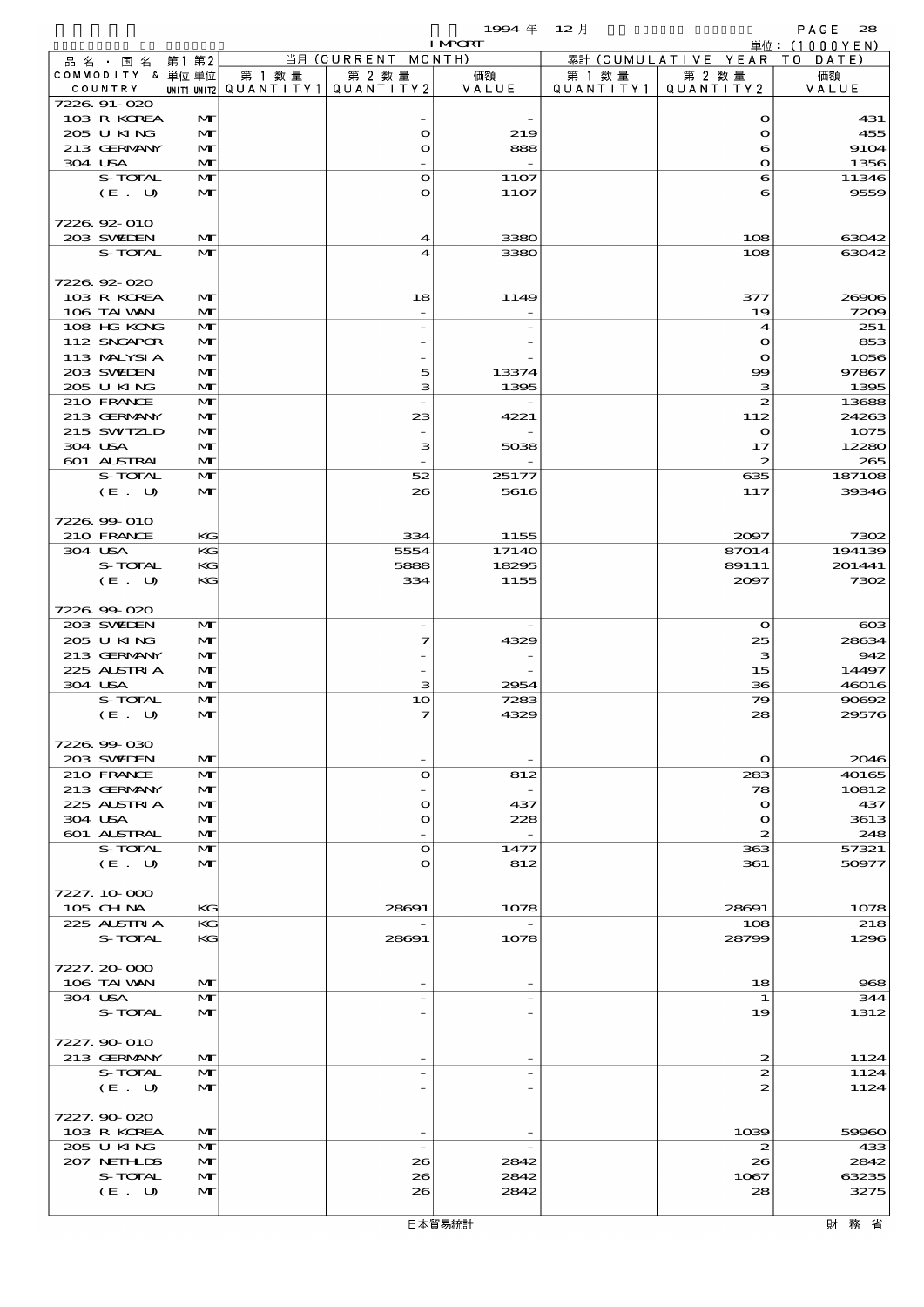$1994 \text{ } \# \quad 12 \text{ } \#$ 

|                            |      |                   |                                 |                          | $\sim$<br><b>I MPORT</b> | $\sim$ $\sim$ $\prime$ $\sim$ |                               | .<br>単位: $(1000YEN)$ |
|----------------------------|------|-------------------|---------------------------------|--------------------------|--------------------------|-------------------------------|-------------------------------|----------------------|
| 品名·国名                      | 第1第2 |                   |                                 | 当月 (CURRENT MONTH)       |                          |                               | 累計 (CUMULATIVE YEAR TO DATE)  |                      |
| COMMODITY & 単位単位           |      |                   | 第 1 数量                          | 第 2 数量                   | 価額                       | 第 1 数 量                       | 第 2 数量                        | 価額                   |
| COUNTRY                    |      |                   | UNIT1 UNIT2 QUANTITY1 QUANTITY2 |                          | VALUE                    | QUANTITY1                     | QUANTITY 2                    | VALUE                |
| 7228 10 000<br>103 R KOREA |      | KG                |                                 |                          |                          |                               | 500                           | 645                  |
| 106 TAI VAN                |      | KG                |                                 |                          |                          |                               | 1175                          | 1454                 |
| 112 SNGAPOR                |      | KG                |                                 | 3041                     | 3793                     |                               | 27638                         | 2861O                |
| 203 SWIEN                  |      | KG                |                                 | 3413                     | 6643                     |                               | 34818                         | 80632                |
| 210 FRANCE                 |      | KG                |                                 | 7537                     | 6921                     |                               | 63910                         | 59560                |
| 213 GERMANY                |      | KG                |                                 |                          |                          |                               | 54543                         | 53651                |
| 220 I TALY                 |      | KG                |                                 |                          |                          |                               | 1435                          | 1196                 |
| 224 RUSSIAN<br>225 ALSTRIA |      | KG<br>KG          |                                 | 784                      | 753                      |                               | 784<br>12511                  | 753<br>6803          |
| 304 USA                    |      | KG                |                                 | 8924                     | 11446                    |                               | 62047                         | 80178                |
| 410 BRAZIL                 |      | KG                |                                 |                          |                          |                               | 27733                         | 18751                |
| S-TOTAL                    |      | KG                |                                 | 23609                    | 29556                    |                               | 287094                        | 332233               |
| (E. U)                     |      | KG                |                                 | 7537                     | 6921                     |                               | 119888                        | 114407               |
|                            |      |                   |                                 |                          |                          |                               |                               |                      |
| 7228 30 010                |      |                   |                                 |                          |                          |                               |                               |                      |
| 213 GERMANY                |      | M                 |                                 |                          |                          |                               | 85                            | 20493<br>15611       |
| 304 USA<br>S-TOTAL         |      | M<br>M            |                                 |                          |                          |                               | 21<br>106                     | 36104                |
| (E. U)                     |      | M                 |                                 |                          |                          |                               | 85                            | 20493                |
|                            |      |                   |                                 |                          |                          |                               |                               |                      |
| 7228 30 020                |      |                   |                                 |                          |                          |                               |                               |                      |
| 103 R KOREA                |      | M                 |                                 | 1341                     | 79232                    |                               | 7889                          | 447864               |
| 123 INIA                   |      | M                 |                                 |                          |                          |                               | 17                            | 1005                 |
| 203 SWIEN                  |      | M                 |                                 |                          |                          |                               | $\mathbf{\Omega}$             | 212                  |
| 205 U KING<br>208 BELGI UM |      | M<br>$\mathbf{M}$ |                                 |                          |                          |                               | $\boldsymbol{\infty}$<br>1266 | 11203<br>92039       |
| 210 FRANCE                 |      | M                 |                                 |                          |                          |                               | 184                           | 13742                |
| 213 GERMANY                |      | M                 |                                 |                          |                          |                               | 123                           | 15723                |
| 225 ALSTRIA                |      | M                 |                                 |                          |                          |                               | $\mathbf{\Omega}$             | 556                  |
| 302 CANADA                 |      | M                 |                                 | 1                        | 562                      |                               | 17                            | 1890                 |
| 304 USA                    |      | $\mathbf{M}$      |                                 | $\bullet$                | 2315                     |                               | 27                            | 22878                |
| 410 BRAZIL                 |      | M                 |                                 |                          |                          |                               | 592                           | 39797                |
| S-TOTAL                    |      | M<br>$\mathbf{M}$ |                                 | 1342                     | 82109                    |                               | 10184                         | 646909               |
| (E. U)                     |      |                   |                                 |                          |                          |                               | 1642                          | 132707               |
| 7228 40 010                |      |                   |                                 |                          |                          |                               |                               |                      |
| 223 POLAND                 |      | M                 |                                 |                          |                          |                               | 16                            | 2719                 |
| S-TOTAL                    |      | $\mathbf{M}$      |                                 |                          |                          |                               | 16                            | 2719                 |
|                            |      |                   |                                 |                          |                          |                               |                               |                      |
| 7228 40 020                |      |                   |                                 |                          |                          |                               |                               |                      |
| 103 R KOREA                |      | $\mathbf{M}$      |                                 |                          |                          |                               | 239                           | 17940                |
| 2005 U KING<br>S-TOTAL     |      | м<br>M            |                                 | з                        | لككت<br>331              |                               | 242                           | 331<br>18271         |
| (E. U)                     |      | M                 |                                 | з                        | 331                      |                               | з                             | 331                  |
|                            |      |                   |                                 |                          |                          |                               |                               |                      |
| 7228 50 010                |      |                   |                                 |                          |                          |                               |                               |                      |
| 203 SWIEN                  |      | M                 |                                 | 6                        | 4167                     |                               | 81                            | 49594                |
| 225 ALSTRIA                |      | M                 |                                 |                          |                          |                               | 32                            | 7815                 |
| 304 USA<br>S-TOTAL         |      | M<br>$\mathbf{M}$ |                                 | 6                        | 4167                     |                               | $\mathbf{o}$<br>113           | 206<br>57615         |
|                            |      |                   |                                 |                          |                          |                               |                               |                      |
| 7228 50 020                |      |                   |                                 |                          |                          |                               |                               |                      |
| 103 R KOREA                |      | M                 |                                 | 6                        | 225                      |                               | 145                           | 12064                |
| 203 SWIEN                  |      | M                 |                                 | 1                        | 305                      |                               | 50                            | 24223                |
| 213 GERMANY                |      | M                 |                                 | $\overline{\phantom{a}}$ |                          |                               | $\boldsymbol{\Theta}$         | 4235                 |
| 222 FINAND                 |      | M                 |                                 |                          |                          |                               | $\mathbf o$                   | 796                  |
| 304 USA<br>410 BRAZIL      |      | M<br>M            |                                 | $\mathbf{o}$<br>10       | 1887<br><b>1O14</b>      |                               | $\boldsymbol{z}$<br>10        | 12988<br><b>1O14</b> |
| S-TOTAL                    |      | M                 |                                 | 17                       | 3431                     |                               | 216                           | 55320                |
| (E. U)                     |      | M                 |                                 |                          |                          |                               | 9                             | 4235                 |
|                            |      |                   |                                 |                          |                          |                               |                               |                      |
| 7228 60 010                |      |                   |                                 |                          |                          |                               |                               |                      |
| 203 SWIEN                  |      | $\mathbf{M}$      |                                 |                          |                          |                               | 1                             | 2039                 |
| S-TOTAL                    |      | $\mathbf{M}$      |                                 |                          |                          |                               | 1                             | 2039                 |
| 7228 60 020                |      |                   |                                 |                          |                          |                               |                               |                      |
| 203 SWIEN                  |      | M                 |                                 |                          |                          |                               | 1                             | 1846                 |
| 205 U KING                 |      | M                 |                                 | 19                       | 4023                     |                               | $\infty$                      | 7785                 |
| 210 FRANCE                 |      | M                 |                                 |                          |                          |                               | $\mathbf{o}$                  | 3077                 |
| 304 USA                    |      | M                 |                                 | $\mathbf{o}$             | 1235                     |                               | $\mathbf{o}$                  | 7694                 |
| 410 BRAZIL                 |      | M                 |                                 |                          |                          |                               | 28                            | 2148                 |
| 601 ALSTRAL<br>S-TOTAL     |      | M                 |                                 |                          |                          |                               | $\mathbf{o}$                  | 342                  |
| (E. U)                     |      | M<br>M            |                                 | 19<br>19                 | 5258<br>4023             |                               | 49<br>$\infty$                | 22892<br>10862       |
|                            |      |                   |                                 |                          |                          |                               |                               |                      |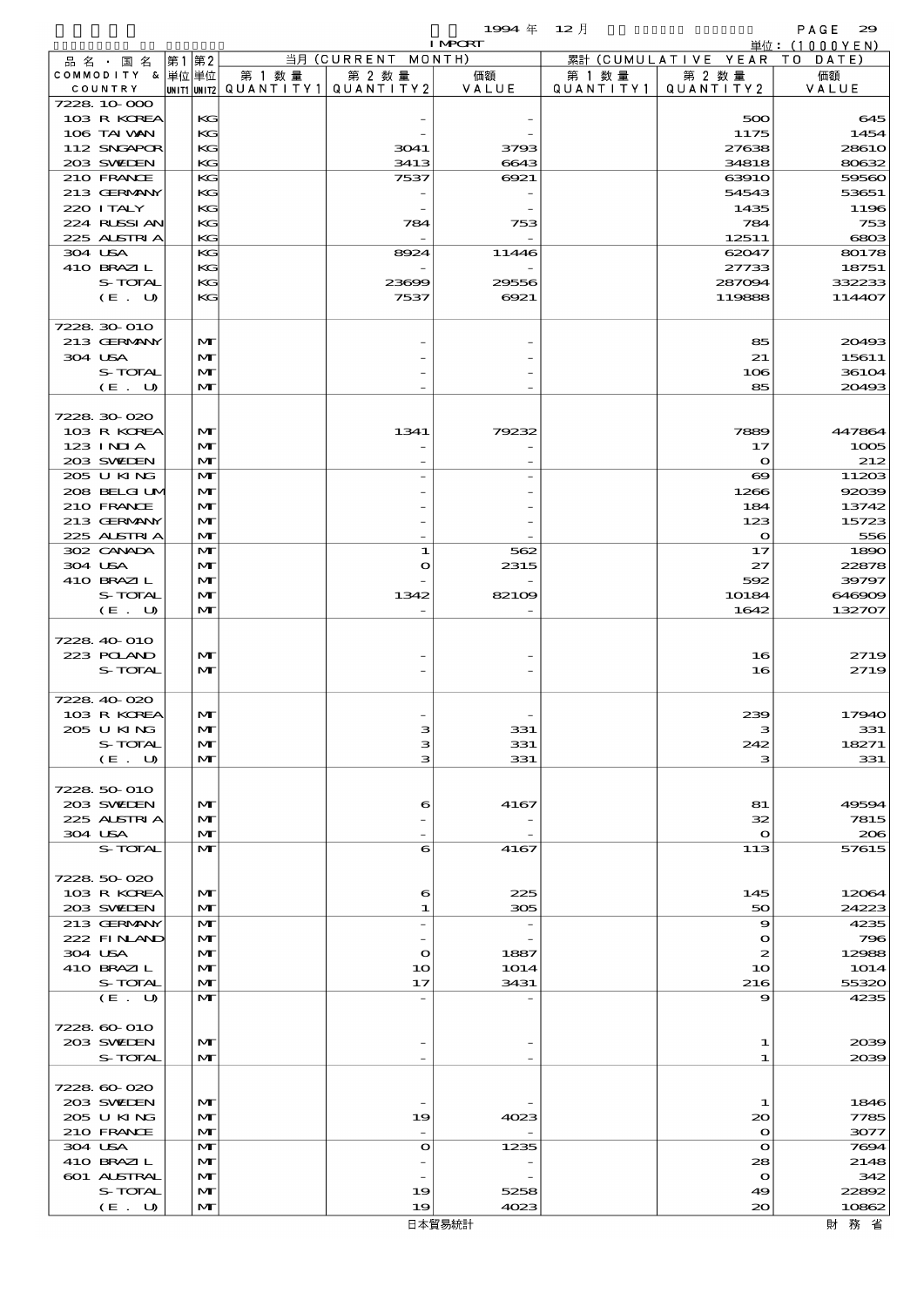|                            |      |                   |                                                    |                          | 1994年           | $12$ 月    |                     | PAGE<br>$30^{\circ}$        |
|----------------------------|------|-------------------|----------------------------------------------------|--------------------------|-----------------|-----------|---------------------|-----------------------------|
| 品名・国名                      | 第1第2 |                   |                                                    | 当月 (CURRENT MONTH)       | <b>I MPORT</b>  |           | 累計 (CUMULATIVE YEAR | 単位:(1000YEN)<br>T O<br>DATE |
| COMMODITY & 単位単位           |      |                   | 第 1 数 量                                            | 第 2 数量                   | 価額              | 第 1 数 量   | 第 2 数量              | 価額                          |
| COUNTRY                    |      |                   | $ $ UNIT1 $ $ UNIT2 $ $ Q $\cup$ A N T I T Y 1 $ $ | QUANTITY 2               | VALUE           | QUANTITY1 | QUANTITY2           | VALUE                       |
| 7228 70 020                |      |                   |                                                    |                          |                 |           |                     |                             |
| 106 TAI VAN<br>112 SNGAPOR |      | M<br>$\mathbf{M}$ |                                                    | 1                        | 2507            |           | 1<br>з              | 9530<br>1172                |
| 205 U KING                 |      | M                 |                                                    | 116                      | 9100            |           | 1502                | 98246                       |
| 304 USA                    |      | M                 |                                                    | $\overline{\phantom{a}}$ |                 |           | $\mathbf o$         | 1774                        |
| S-TOTAL                    |      | M                 |                                                    | 117                      | 11607           |           | 1506                | 110722                      |
| (E. U)                     |      | M                 |                                                    | 116                      | 9100            |           | 1502                | 98246                       |
|                            |      |                   |                                                    |                          |                 |           |                     |                             |
| 7228 80 000<br>203 SWIEN   |      | M                 |                                                    | 41                       | 9642            |           | 308                 | 74829                       |
| 210 FRANCE                 |      | M                 |                                                    |                          |                 |           | $\mathbf{o}$        | 3755                        |
| S-TOTAL                    |      | M                 |                                                    | 41                       | 9642            |           | 308                 | 78584                       |
| (E. U)                     |      | $\mathbf{M}$      |                                                    |                          |                 |           | $\mathbf o$         | 3755                        |
|                            |      |                   |                                                    |                          |                 |           |                     |                             |
| 7229.10-000                |      |                   |                                                    |                          |                 |           |                     |                             |
| 203 SWIDEN<br>S-TOTAL      |      | KG<br>KG          |                                                    |                          |                 |           | 980<br>980          | 2674<br>2674                |
|                            |      |                   |                                                    |                          |                 |           |                     |                             |
| 7229.20-000                |      |                   |                                                    |                          |                 |           |                     |                             |
| 105 CHNA                   |      | M                 |                                                    |                          |                 |           | 6                   | 528                         |
| 106 TAI VAN                |      | M                 |                                                    |                          |                 |           | 19                  | 2469                        |
| 304 USA                    |      | M                 |                                                    | $\mathbf o$              | 961             |           | $\bullet$           | 961                         |
| S-TOTAL                    |      | $\mathbf{M}$      |                                                    | O                        | 961             |           | 25                  | 3958                        |
| 7229.90-010                |      |                   |                                                    |                          |                 |           |                     |                             |
| 106 TAI VAN                |      | M                 |                                                    |                          |                 |           | 15                  | 1631                        |
| S-TOTAL                    |      | M                 |                                                    |                          |                 |           | 15                  | 1631                        |
|                            |      |                   |                                                    |                          |                 |           |                     |                             |
| 7229.90-020                |      |                   |                                                    |                          |                 |           |                     |                             |
| 103 R KOREA<br>105 CHNA    |      | M                 |                                                    | 2328                     | 296680          |           | 22443               | 2913133                     |
| 106 TAI VAN                |      | M<br>$\mathbf{M}$ |                                                    | 726                      | 78693           |           | $\bf{8}$<br>6456    | 6814<br>785812              |
| 203 SWIEN                  |      | M                 |                                                    |                          |                 |           | 1                   | 1047                        |
| 205 U KING                 |      | M                 |                                                    |                          |                 |           | 30                  | 3844                        |
| 207 NETHLIS                |      | M                 |                                                    | $\mathbf o$              | 1819            |           | $\mathbf{o}$        | 17284                       |
| 210 FRANCE                 |      | M                 |                                                    | $\overline{\phantom{0}}$ |                 |           | 252                 | 39718                       |
| 213 GERMANY<br>217 PORTUGL |      | M<br>M            |                                                    | 34                       | <b>4011</b>     |           | 2019<br>264         | 19807<br>31660              |
| 220 I TALY                 |      | M                 |                                                    | 260                      | 27267           |           | 3621                | 380332                      |
| 225 ALSTRIA                |      | M                 |                                                    |                          |                 |           | 1                   | 502                         |
| 304 USA                    |      | M                 |                                                    | 46                       | 8720            |           | 483                 | 85747                       |
| S-TOTAL                    |      | $\mathbf{M}$      |                                                    | 3394                     | 41719C<br>33097 |           | 35636               | 4285700                     |
| (E. U)                     |      | M                 |                                                    | 294                      |                 |           | 6186                | 492645                      |
| 7301. 10 010               |      |                   |                                                    |                          |                 |           |                     |                             |
| 205 U KING                 |      | M                 |                                                    |                          |                 |           | $\Omega$            | 361                         |
| S-TOTAL                    |      | $\mathbf{M}$      |                                                    |                          |                 |           | $\mathbf o$         | 361                         |
| (E. U)                     |      | M                 |                                                    |                          |                 |           | $\mathbf o$         | 361                         |
| 7301.10020                 |      |                   |                                                    |                          |                 |           |                     |                             |
| 103 R KOREA                |      | M                 |                                                    | 2614                     | 169263          |           | 31562               | 2130201                     |
| 106 TAI VAN                |      | M                 |                                                    | 498                      | 25640           |           | 2228                | 103387                      |
| 205 U KING                 |      | M                 |                                                    |                          |                 |           | 1988                | 96713                       |
| 208 BELGI UM               |      | M                 |                                                    |                          |                 |           | 3166                | 207302                      |
| 2009 LUNABRG               |      | M                 |                                                    | $-661$<br>49             | 42771           |           | 4225                | 278399                      |
| 213 GERMANY<br>304 USA     |      | M<br>M            |                                                    |                          | 2740            |           | 49<br>$\mathbf o$   | 2740<br>248                 |
| S-TOTAL                    |      | M                 |                                                    | 3822                     | 240414          |           | 43218               | 2818990                     |
| (E. U)                     |      | M                 |                                                    | <b>71O</b>               | 45511           |           | 9428                | 585154                      |
|                            |      |                   |                                                    |                          |                 |           |                     |                             |
| 7301.20-000                |      |                   |                                                    |                          |                 |           |                     |                             |
| 103 R KOREA<br>S-TOTAL     |      | M                 |                                                    |                          |                 |           | 421                 | <b>18010</b>                |
|                            |      | M                 |                                                    |                          |                 |           | 421                 | <b>18010</b>                |
| 7302 10 000                |      |                   |                                                    |                          |                 |           |                     |                             |
| 103 R KOREA                |      | M                 |                                                    | 270                      | 15973           |           | 2428                | 158744                      |
| 108 HG KONG                |      | M                 |                                                    |                          |                 |           | 12                  | 832                         |
| 202 NRWAY                  |      | M                 |                                                    |                          |                 |           | 24                  | 258                         |
| 205 U KING<br>2009 LUXMBRG |      | M<br>M            |                                                    | 30                       | 3732            |           | $\mathbf o$<br>404  | 241<br>54345                |
| 210 FRANCE                 |      | M                 |                                                    | 1                        | 2650            |           | 1                   | 4157                        |
| 213 GERMANY                |      | M                 |                                                    | 5                        | 869             |           | 35                  | 5447                        |
| 222 FINAND                 |      | M                 |                                                    |                          |                 |           | 1                   | 1190                        |
| 225 ALSTRIA                |      | M                 |                                                    | 37                       | 4802            |           | 46                  | 6103                        |
| 304 USA                    |      | M                 |                                                    |                          |                 |           | 18                  | 5170                        |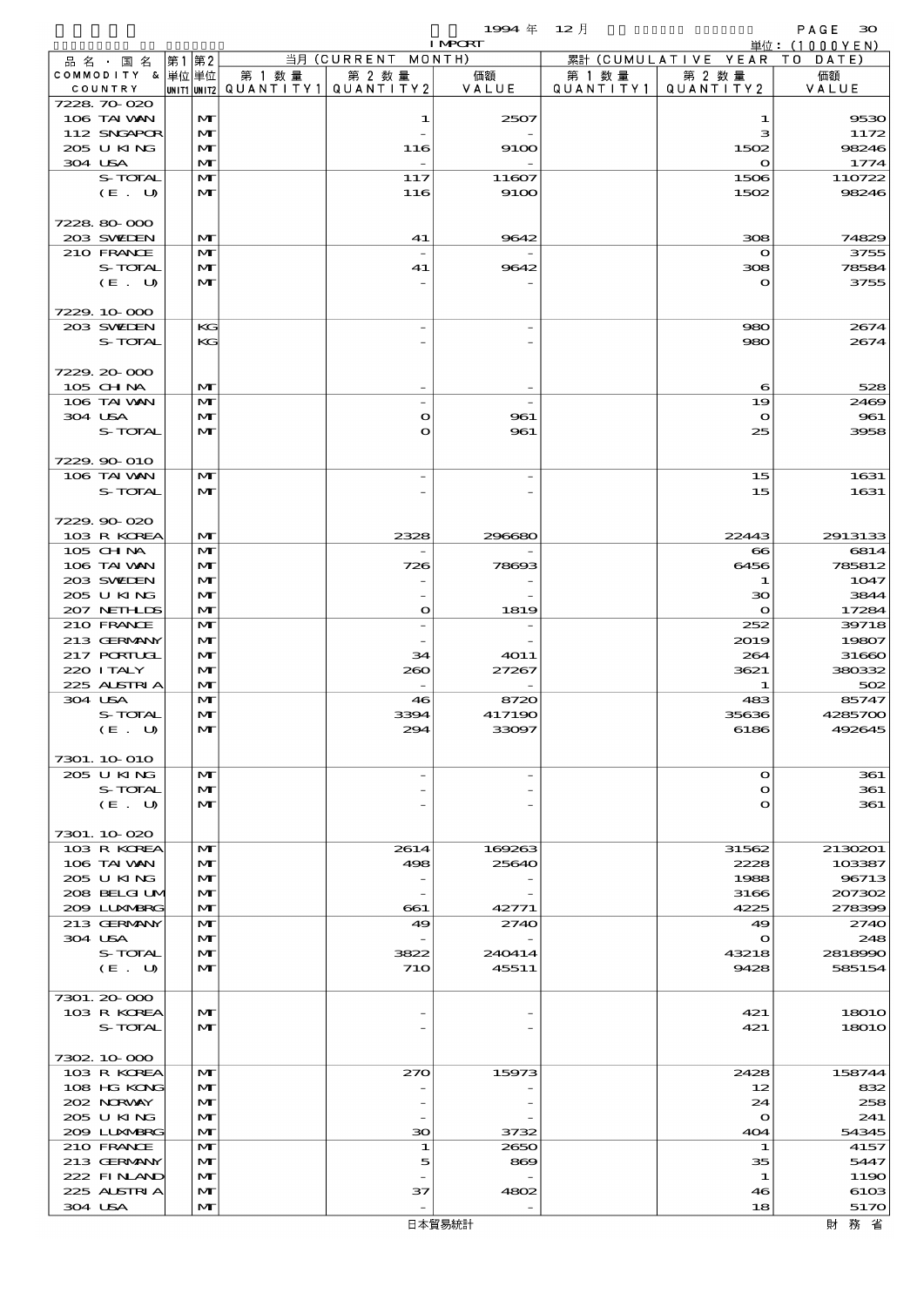|                            |      |                              |                                       |                                                         | 1994 $#$<br><b>I MPORT</b> | $12$ 月    |                              | PAGE<br>31<br>単位:(1000YEN) |
|----------------------------|------|------------------------------|---------------------------------------|---------------------------------------------------------|----------------------------|-----------|------------------------------|----------------------------|
| 品 名 ・ 国 名                  | 第1第2 |                              |                                       | $\overline{\mathbb{H}}\overline{\mathfrak{H}}$ (CURRENT | MONTH)                     |           | 累計 (CUMULATIVE YEAR TO       | DATE                       |
| COMMODITY & 単位単位           |      |                              | 第 1 数 量                               | 第 2 数量                                                  | 価額                         | 第 1 数 量   | 第 2 数量                       | 価額                         |
| COUNTRY                    |      |                              | UNIT1 UNIT2  QUANT   TY1  QUANT   TY2 |                                                         | VALUE                      | QUANTITY1 | QUANTITY 2                   | VALUE                      |
| 7302 10 000<br>601 ALSTRAL |      | M                            |                                       |                                                         |                            |           | 37                           | 4894                       |
| S-TOTAL                    |      | $\mathbf{M}$                 |                                       | 343                                                     | 28026                      |           | 3006                         | 241381                     |
| (E. U)                     |      | $\mathbf{M}$                 |                                       | 36                                                      | 7251                       |           | 440                          | 64190                      |
|                            |      |                              |                                       |                                                         |                            |           |                              |                            |
| 7302.40-000                |      |                              |                                       |                                                         |                            |           |                              |                            |
| 213 GERMANY                |      | $\mathbf{M}$                 |                                       |                                                         |                            |           | $\mathbf o$                  | 228                        |
| 304 USA<br>S-TOTAL         |      | M                            |                                       |                                                         |                            |           | O                            | 325                        |
| (E. U)                     |      | M<br>$\mathbf{M}$            |                                       |                                                         |                            |           | $\mathbf{o}$<br>$\mathbf{o}$ | 553<br>228                 |
|                            |      |                              |                                       |                                                         |                            |           |                              |                            |
| 7302.90-000                |      |                              |                                       |                                                         |                            |           |                              |                            |
| 103 R KOREA                |      | $\mathbf{M}$                 |                                       | 35                                                      | 6631                       |           | $\bf{601}$                   | 112488                     |
| 105 CH NA                  |      | $\mathbf{M}$                 |                                       |                                                         |                            |           | $\bullet$                    | 12607                      |
| 106 TAI VAN                |      | $\mathbf{M}$<br>$\mathbf{M}$ |                                       |                                                         |                            |           | 123<br>7                     | 14209                      |
| 112 SNGAPOR<br>204 DENMRK  |      | M                            |                                       | $\overline{\phantom{0}}$                                | $\overline{a}$             |           | 76                           | 4678<br>24800              |
| 205 U KING                 |      | M                            |                                       | 4                                                       | 1318                       |           | 1067                         | 348808                     |
| 208 BELGI UM               |      | $\mathbf{M}$                 |                                       |                                                         |                            |           | 1                            | 752                        |
| 210 FRANCE                 |      | $\mathbf{M}$                 |                                       |                                                         |                            |           | 64                           | 19360                      |
| 213 GERMANY                |      | $\mathbf{M}$                 |                                       |                                                         |                            |           | 4                            | 4300                       |
| 302 CANADA                 |      | $\mathbf{M}$                 |                                       |                                                         |                            |           | $\mathbf o$                  | 282                        |
| 304 USA<br>601 ALSTRAL     |      | $\mathbf{M}$<br>$\mathbf{M}$ |                                       |                                                         |                            |           | 58<br>23                     | 9314<br>3572               |
| S-TOTAL                    |      | $\mathbf{M}$                 |                                       | 39                                                      | 7949                       |           | 2090                         | 555170                     |
| (E. U)                     |      | $\mathbf{M}$                 |                                       | 4                                                       | 1318                       |           | 1212                         | 398020                     |
|                            |      |                              |                                       |                                                         |                            |           |                              |                            |
| 7303 00 000                |      |                              |                                       |                                                         |                            |           |                              |                            |
| 103 R KOREA                |      | $\mathbf{M}$                 |                                       |                                                         |                            |           | 5                            | 5492                       |
| 105 CHNA<br>106 TAI VAN    |      | $\mathbf{M}$<br>$\mathbf{M}$ |                                       | 20                                                      |                            |           | 199<br>20                    | 12197                      |
| 112 SNGAPOR                |      | $\mathbf{M}$                 |                                       |                                                         | 1319                       |           | 36                           | 1319<br>2054               |
| 205 U KING                 |      | M                            |                                       | $\overline{\phantom{0}}$                                |                            |           | 4                            | 1860                       |
| 304 USA                    |      | M                            |                                       | $\mathbf{o}$                                            | 344                        |           | 38                           | 13829                      |
| 601 ALSTRAL                |      | $\mathbf{M}$                 |                                       | 5                                                       | 1597                       |           | 5                            | 1597                       |
| S-TOTAL                    |      | $\mathbf{M}$                 |                                       | 25                                                      | 3260                       |           | 307                          | 38348                      |
| (E. U)                     |      | $\mathbf{M}$                 |                                       |                                                         |                            |           | $\mathbf 4$                  | 1860                       |
| 7304 10 010                |      |                              |                                       |                                                         |                            |           |                              |                            |
| 220 I TALY                 |      | $\mathbf{M}$                 |                                       |                                                         |                            |           | 2                            | 882                        |
| S-TOTAL                    |      | $\mathbf{M}$                 |                                       |                                                         |                            |           | 2                            | 882                        |
| (E. U)                     |      | M                            |                                       |                                                         |                            |           |                              |                            |
|                            |      |                              |                                       |                                                         |                            |           |                              |                            |
| 7304.10.020<br>112 SNGAPOR |      | $\mathbf{M}$                 |                                       |                                                         |                            |           | 115                          | 2272                       |
| 220 I TALY                 |      | $\mathbf{M}$                 |                                       |                                                         |                            |           | $\mathbf o$                  | 407                        |
| 304 USA                    |      | $\mathbf{M}$                 |                                       |                                                         |                            |           | $\Omega$                     | 326                        |
| S-TOTAL                    |      | M                            |                                       |                                                         |                            |           | 115                          | 3005                       |
| (E. U)                     |      | $\mathbf{M}$                 |                                       |                                                         |                            |           | $\mathbf o$                  | 407                        |
| 7304.20-010                |      |                              |                                       |                                                         |                            |           |                              |                            |
| 304 USA                    |      | $\mathbf{M}$                 |                                       |                                                         |                            |           | 43                           | 15957                      |
| S-TOTAL                    |      | $\mathbf{M}$                 |                                       |                                                         |                            |           | 43                           | 15957                      |
|                            |      |                              |                                       |                                                         |                            |           |                              |                            |
| 7304 20 020                |      |                              |                                       |                                                         |                            |           |                              |                            |
| 304 USA                    |      | M                            |                                       | $\overline{\phantom{0}}$                                |                            |           | 134                          | 35489                      |
| S-TOTAL                    |      | $\mathbf{M}$                 |                                       |                                                         |                            |           | 134                          | 35489                      |
| 7304.20-030                |      |                              |                                       |                                                         |                            |           |                              |                            |
| 118 INNSI A                |      | $\mathbf{M}$                 |                                       | 7                                                       | 519                        |           | 7                            | 519                        |
| 202 NORWAY                 |      | M                            |                                       |                                                         |                            |           | O                            | 657                        |
| S-TOTAL                    |      | $\mathbf{M}$                 |                                       | 7                                                       | 519                        |           | 7                            | 1176                       |
|                            |      |                              |                                       |                                                         |                            |           |                              |                            |
| 7304. 20-040<br>304 USA    |      | $\mathbf{M}$                 |                                       |                                                         |                            |           | 329                          | 202927                     |
| S-TOTAL                    |      | $\mathbf{M}$                 |                                       |                                                         |                            |           | 329                          | 202927                     |
|                            |      |                              |                                       |                                                         |                            |           |                              |                            |
| 7304 31-010                |      |                              |                                       |                                                         |                            |           |                              |                            |
| 116 BRUNEI                 |      | $\mathbf{M}$                 |                                       |                                                         |                            |           | 47                           | 5000                       |
| 213 GERMANY                |      | $\mathbf{M}$                 |                                       | 83                                                      | 16326                      |           | 1644                         | 324897                     |
| 304 USA<br>S-TOTAL         |      | $\mathbf{M}$<br>M            |                                       | $\overline{\phantom{a}}$<br>83                          | 16326                      |           | $\mathbf o$<br>1691          | 329<br>330226              |
| (E. U)                     |      | $\mathbf{M}$                 |                                       | 83                                                      | 16326                      |           | 1644                         | 324897                     |
|                            |      |                              |                                       |                                                         |                            |           |                              |                            |
| 7304 31-020                |      |                              |                                       |                                                         |                            |           |                              |                            |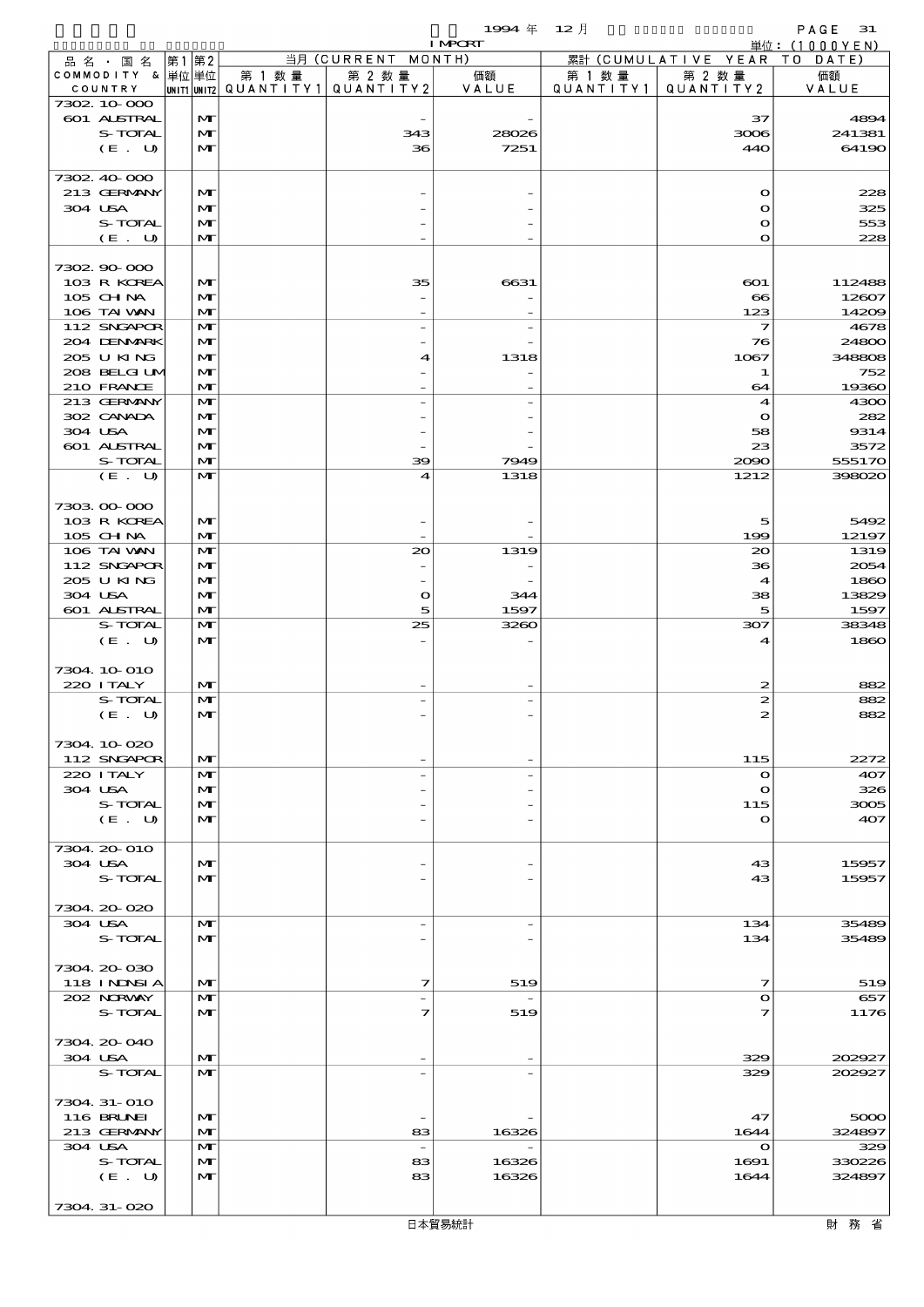$1994 \# 12 \nparallel$  PAGE 32

|                             |       |                              |        |                                                     | <b>I MPORT</b> |                      |                              | 単位: $(1000YEN)$                                                                                                                                                                                                                                    |
|-----------------------------|-------|------------------------------|--------|-----------------------------------------------------|----------------|----------------------|------------------------------|----------------------------------------------------------------------------------------------------------------------------------------------------------------------------------------------------------------------------------------------------|
| 品 名 ・ 国 名                   | 第1 第2 |                              |        | 当月 (CURRENT MONTH)                                  |                |                      | 累計 (CUMULATIVE YEAR TO DATE) |                                                                                                                                                                                                                                                    |
| COMMODITY & 単位単位<br>COUNTRY |       |                              | 第 1 数量 | 第 2 数量<br> UNIT1  UNIT2   QUANT I TY1   QUANT I TY2 | 価額<br>VALUE    | 第 1 数 量<br>QUANTITY1 | 第 2 数量<br>QUANTITY 2         | 価額<br>VALUE                                                                                                                                                                                                                                        |
| 7304. 31-020                |       |                              |        |                                                     |                |                      |                              |                                                                                                                                                                                                                                                    |
| 103 R KOREA                 |       | M                            |        |                                                     |                |                      | 42                           | 5744                                                                                                                                                                                                                                               |
| 105 CHNA                    |       | M                            |        | 31                                                  | 2103           |                      | 283                          | 40949                                                                                                                                                                                                                                              |
| 203 SWIEN                   |       | M                            |        | 1                                                   | 448            |                      | з                            | 1856                                                                                                                                                                                                                                               |
| 205 U KING<br>210 FRANCE    |       | M<br>$\mathbf{M}$            |        |                                                     |                |                      | $\mathbf{o}$                 | 333                                                                                                                                                                                                                                                |
| 215 SWIZLD                  |       | $\mathbf{M}$                 |        |                                                     |                |                      | 112<br>$\mathbf o$           | 46513<br>13363                                                                                                                                                                                                                                     |
| 220 I TALY                  |       | M                            |        |                                                     |                |                      | 19                           | <b>4100</b>                                                                                                                                                                                                                                        |
| 304 USA                     |       | M                            |        | 13                                                  | 7313           |                      | 40                           | 52591                                                                                                                                                                                                                                              |
| S-TOTAL                     |       | M                            |        | 45                                                  | 9864           |                      | 499                          | 165449                                                                                                                                                                                                                                             |
| (E. U)                      |       | $\mathbf{M}$                 |        |                                                     |                |                      | 131                          | 50946                                                                                                                                                                                                                                              |
| 7304 39 010                 |       |                              |        |                                                     |                |                      |                              |                                                                                                                                                                                                                                                    |
| 112 SNGAPOR                 |       | $\mathbf{M}$                 |        |                                                     |                |                      | $\infty$                     | 2201                                                                                                                                                                                                                                               |
| 203 SWIEN                   |       | M                            |        | $\bullet$                                           | 434            |                      | $\mathbf o$                  | 978                                                                                                                                                                                                                                                |
| S-TOTAL                     |       | $\mathbf{M}$                 |        | $\bullet$                                           | 434            |                      | $\infty$                     | 3179                                                                                                                                                                                                                                               |
|                             |       |                              |        |                                                     |                |                      |                              |                                                                                                                                                                                                                                                    |
| 7304 39 020                 |       |                              |        |                                                     |                |                      |                              |                                                                                                                                                                                                                                                    |
| 103 R KOREA<br>105 CHNA     |       | $\mathbf{M}$<br>$\mathbf{M}$ |        | $\boldsymbol{4}$<br>163                             | 1765<br>9017   |                      | 102<br>324                   | 8365<br>18309                                                                                                                                                                                                                                      |
| 106 TAI VAN                 |       | M                            |        | 52                                                  | 9158           |                      | 468                          | 91610                                                                                                                                                                                                                                              |
| 111 THAILND                 |       | M                            |        |                                                     |                |                      | $\mathbf o$                  | 717                                                                                                                                                                                                                                                |
| 112 SNGAPOR                 |       | M                            |        |                                                     |                |                      | 234                          | 5328                                                                                                                                                                                                                                               |
| 202 NRWAY                   |       | $\mathbf{M}$                 |        | $\mathbf{o}$                                        | 1259           |                      | $\mathbf o$                  | 1259                                                                                                                                                                                                                                               |
| 203 SWIEN                   |       | $\mathbf{M}$                 |        | 10                                                  | 2569           |                      | 89                           | 22483                                                                                                                                                                                                                                              |
| 205 U KING<br>207 NETHLIS   |       | $\mathbf{M}$<br>M            |        | $\mathbf o$<br>$\mathbf o$                          | 223<br>357     |                      | 71<br>2                      | 15644<br>3089                                                                                                                                                                                                                                      |
| 208 BELGI UM                |       | M                            |        |                                                     |                |                      | $\mathbf{o}$                 | 685                                                                                                                                                                                                                                                |
| 213 GERMANY                 |       | $\mathbf{M}$                 |        |                                                     |                |                      | 149                          | 28548                                                                                                                                                                                                                                              |
| 220 I TALY                  |       | $\mathbf{M}$                 |        |                                                     |                |                      | 53                           | 8222                                                                                                                                                                                                                                               |
| 231 ROMNA                   |       | M                            |        | 50                                                  | 2858           |                      | 100                          | 5892                                                                                                                                                                                                                                               |
| 304 USA                     |       | M                            |        | $\boldsymbol{4}$                                    | 2703           |                      | $\mathbf{G}$                 | 38326                                                                                                                                                                                                                                              |
| S-TOTAL<br>(E. U)           |       | M<br>$\mathbf{M}$            |        | 283<br>$\mathbf{\Omega}$                            | 29909<br>580   |                      | 1655<br>275                  | 248477<br>56188                                                                                                                                                                                                                                    |
|                             |       |                              |        |                                                     |                |                      |                              |                                                                                                                                                                                                                                                    |
|                             |       |                              |        |                                                     |                |                      |                              |                                                                                                                                                                                                                                                    |
| 7304. 41-020                |       |                              |        |                                                     |                |                      |                              |                                                                                                                                                                                                                                                    |
| 103 R KOREA                 |       | $\mathbf{M}$                 |        | 51                                                  | 26769          |                      | 553                          |                                                                                                                                                                                                                                                    |
| 106 TAI VAN                 |       | $\mathbf{M}$                 |        |                                                     |                |                      | $\boldsymbol{z}$             |                                                                                                                                                                                                                                                    |
| 111 THAILND                 |       | $\mathbf{M}$                 |        | 18                                                  | 14086          |                      | 218                          |                                                                                                                                                                                                                                                    |
| 202 NRWY                    |       | M                            |        |                                                     |                |                      | $\mathbf o$                  |                                                                                                                                                                                                                                                    |
| 203 SWIEN<br>205 U KING     |       | $\mathbf{M}$<br>M            |        | $\bullet$<br>$\bullet$                              | 5942<br>1360   |                      | 53<br>2                      |                                                                                                                                                                                                                                                    |
| 210 FRANCE                  |       | $\mathbf{M}$                 |        |                                                     |                |                      | ∩                            |                                                                                                                                                                                                                                                    |
| 213 GERMANY                 |       | M                            |        | $\mathbf o$                                         | 542            |                      | 1                            |                                                                                                                                                                                                                                                    |
| 215 SWIZLD                  |       | $\mathbf{M}$                 |        |                                                     |                |                      | $\mathbf o$                  |                                                                                                                                                                                                                                                    |
| 218 SPAIN                   |       | $\mathbf{M}$                 |        |                                                     |                |                      | з                            |                                                                                                                                                                                                                                                    |
| 220 I TALY                  |       | $\mathbf{M}$                 |        |                                                     |                |                      | 14                           |                                                                                                                                                                                                                                                    |
| 302 CANADA<br>304 USA       |       | M<br>M                       |        | $\mathbf{\Omega}$                                   | 4949           |                      | $\mathbf o$<br>з             |                                                                                                                                                                                                                                                    |
| S-TOTAL                     |       | $\mathbf{M}$                 |        | ဓ                                                   | 53648          |                      | 849                          |                                                                                                                                                                                                                                                    |
| (E. U)                      |       | $\mathbf{M}$                 |        | $\mathbf o$                                         | 1902           |                      | $\infty$                     | 28271                                                                                                                                                                                                                                              |
|                             |       |                              |        |                                                     |                |                      |                              |                                                                                                                                                                                                                                                    |
| 7304.49-020                 |       | $\mathbf{M}$                 |        |                                                     |                |                      |                              |                                                                                                                                                                                                                                                    |
| 103 R KOREA<br>105 CH NA    |       | $\mathbf{M}$                 |        | з                                                   | 1428           |                      | 73<br>з                      |                                                                                                                                                                                                                                                    |
| 106 TAI VAN                 |       | $\mathbf{M}$                 |        |                                                     |                |                      | $\mathbf o$                  |                                                                                                                                                                                                                                                    |
| 112 SNGAPOR                 |       | $\mathbf{M}$                 |        |                                                     |                |                      | $\mathbf o$                  |                                                                                                                                                                                                                                                    |
| 143 ISRAEL                  |       | M                            |        |                                                     |                |                      | $\mathbf o$                  |                                                                                                                                                                                                                                                    |
| 203 SWIDEN                  |       | M                            |        | 29                                                  | 17020          |                      | 414                          | 249251                                                                                                                                                                                                                                             |
| 204 DENMARK<br>205 U KING   |       | $\mathbf{M}$<br>M            |        |                                                     |                |                      | $\mathbf o$<br>$\mathbf o$   |                                                                                                                                                                                                                                                    |
| 207 NETHLIDS                |       | $\mathbf{M}$                 |        |                                                     |                |                      | $\mathbf o$                  |                                                                                                                                                                                                                                                    |
| 210 FRANCE                  |       | M                            |        |                                                     |                |                      | 5                            |                                                                                                                                                                                                                                                    |
| 213 GERMANY                 |       | M                            |        |                                                     |                |                      | 1                            |                                                                                                                                                                                                                                                    |
| 215 SWIZLD                  |       | $\mathbf{M}$                 |        |                                                     |                |                      | $\mathbf o$                  |                                                                                                                                                                                                                                                    |
| 218 SPAIN                   |       | $\mathbf{M}$                 |        |                                                     |                |                      | 45                           |                                                                                                                                                                                                                                                    |
| 220 I TALY<br>222 FINAND    |       | $\mathbf{M}$<br>M            |        |                                                     |                |                      | 7<br>1                       |                                                                                                                                                                                                                                                    |
| 225 ALSTRIA                 |       | M                            |        |                                                     |                |                      | 50                           |                                                                                                                                                                                                                                                    |
| 304 USA                     |       | M                            |        | $\bullet$                                           | 2934           |                      | $\boldsymbol{4}$             | 356682<br>2975<br>179484<br>429<br>83737<br>11056<br>1466<br>3094<br>274<br>2008<br>10647<br>584<br>82429<br>734865<br>46383<br>3015<br>1655<br>563<br>332<br>616<br>1139<br>308<br>6633<br>1913<br>916<br>20688<br>7006<br>1352<br>18223<br>35245 |
| 601 ALSTRAL                 |       | M                            |        |                                                     |                |                      | 7                            | 11931                                                                                                                                                                                                                                              |
| S-TOTAL                     |       | $\mathbf{M}$                 |        | 32                                                  | 21382          |                      | 610                          | 407169                                                                                                                                                                                                                                             |
| (E. U)                      |       | M                            |        |                                                     |                |                      | 58                           | 38303                                                                                                                                                                                                                                              |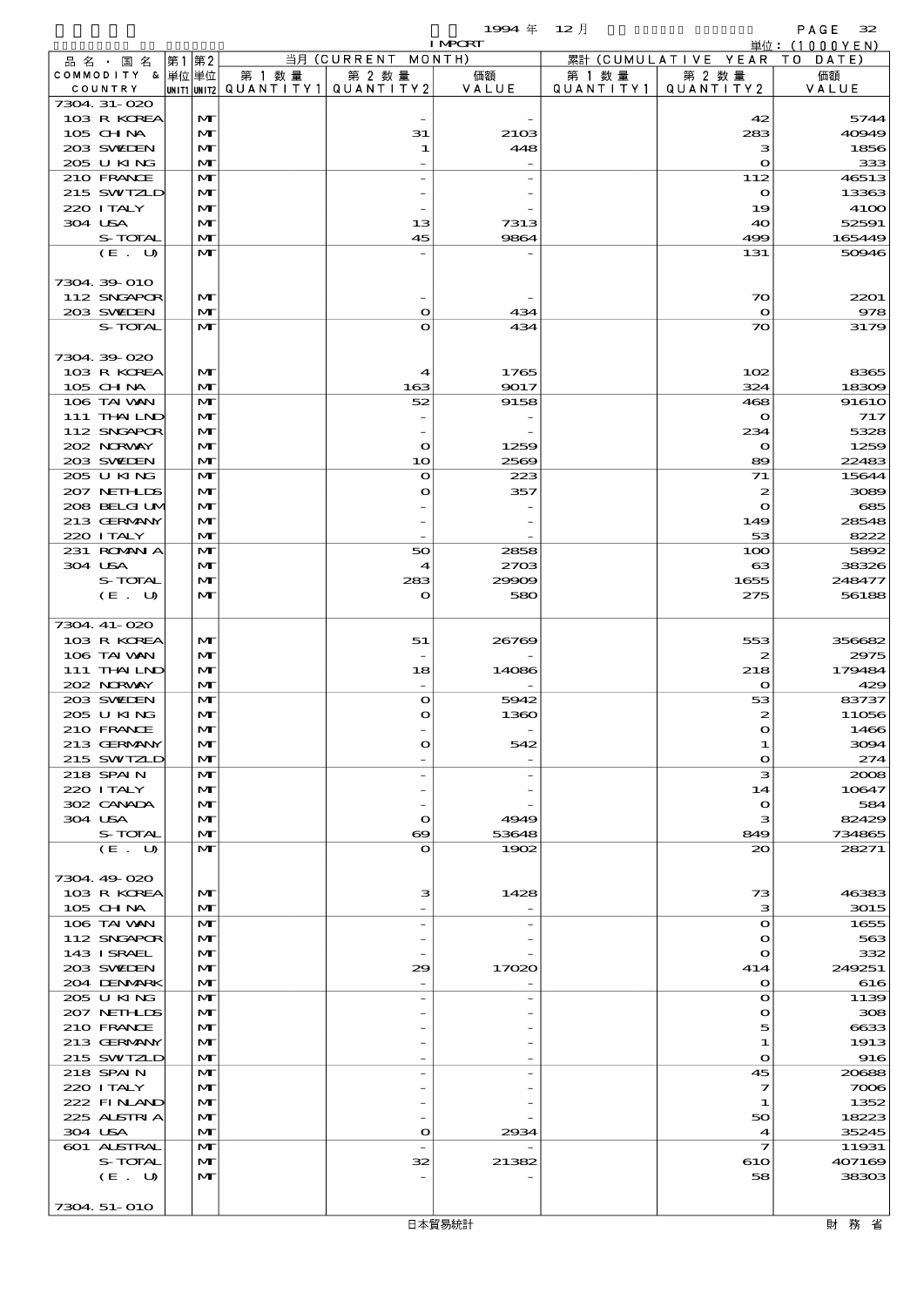$1994 \quad \oplus \quad 12 \quad \uparrow$  PAGE 33

|                             |  |                              |        |                                                  | <b>I MPORT</b> |        |                                 | 単位: (1000YEN)    |
|-----------------------------|--|------------------------------|--------|--------------------------------------------------|----------------|--------|---------------------------------|------------------|
| 品名・国名                       |  | 第1第2                         |        | 当月 (CURRENT MONTH)                               |                |        | 累計 (CUMULATIVE YEAR TO DATE)    |                  |
| COMMODITY & 単位単位<br>COUNTRY |  |                              | 第 1 数量 | 第 2 数量<br> UNIT1 UNIT2  Q∪ANT   TY1  Q∪ANT   TY2 | 価額<br>VALUE    | 第 1 数量 | 第 2 数量<br>QUANTITY1   QUANTITY2 | 価額<br>VALUE      |
| 7304 51-010                 |  |                              |        |                                                  |                |        |                                 |                  |
| 112 SNGAPOR                 |  | M                            |        |                                                  |                |        | 10                              | 1562             |
| 205 U KING                  |  | $\mathbf{M}$                 |        |                                                  |                |        | $\mathbf 1$                     | 207              |
| 304 USA                     |  | M                            |        |                                                  |                |        | 53                              | 14183            |
| S-TOTAL<br>(E. U)           |  | M<br>$\mathbf{M}$            |        |                                                  |                |        | 64<br>1                         | 15952            |
|                             |  |                              |        |                                                  |                |        |                                 | 207              |
| 7304.51-020                 |  |                              |        |                                                  |                |        |                                 |                  |
| 205 U KING                  |  | $\mathbf{M}$                 |        |                                                  |                |        | $\mathbf o$                     | 870              |
| 210 FRANCE                  |  | M                            |        |                                                  |                |        | 191                             | 33726            |
| 220 I TALY                  |  | $\mathbf{M}$                 |        |                                                  |                |        | 133                             | 24173            |
| 304 USA                     |  | M                            |        | $\mathbf o$                                      | 281            |        | 1                               | 12432            |
| S-TOTAL<br>(E. U)           |  | $\mathbf{M}$<br>$\mathbf{M}$ |        | $\mathbf o$                                      | 281            |        | 325<br>324                      | 71201<br>58769   |
|                             |  |                              |        |                                                  |                |        |                                 |                  |
| 7304 59 010                 |  |                              |        |                                                  |                |        |                                 |                  |
| 210 FRANCE                  |  | $\mathbf{M}$                 |        | $\mathbf o$                                      | 3677           |        | 1                               | 8660             |
| S-TOTAL                     |  | $\mathbf{M}$                 |        | $\mathbf o$                                      | 3677           |        | 1                               | 8660             |
| (E. U)                      |  | $\mathbf{M}$                 |        | $\mathbf o$                                      | 3677           |        | 1                               | 8660             |
| 7304.59-020                 |  |                              |        |                                                  |                |        |                                 |                  |
| 103 R KOREA                 |  | $\mathbf{M}$                 |        |                                                  |                |        | 422                             | 156591           |
| 203 SWIEN                   |  | $\mathbf{M}$                 |        |                                                  |                |        | 1                               | 374              |
| 205 U KING                  |  | $\mathbf{M}$                 |        | O                                                | 1165           |        | 287                             | 85168            |
| 210 FRANCE                  |  | M                            |        |                                                  |                |        | 227                             | 83654            |
| 213 GERMANY                 |  | M                            |        |                                                  |                |        | 321                             | 70056            |
| 220 I TALY                  |  | M                            |        |                                                  |                |        | 626                             | 91293            |
| 304 USA<br>S-TOTAL          |  | $\mathbf{M}$<br>$\mathbf{M}$ |        |                                                  |                |        | $\bullet$                       | 792              |
| (E. U)                      |  | $\mathbf{M}$                 |        | O<br>$\mathbf o$                                 | 1165<br>1165   |        | 1884<br>1461                    | 487928<br>330171 |
|                             |  |                              |        |                                                  |                |        |                                 |                  |
| 7304.90-010                 |  |                              |        |                                                  |                |        |                                 |                  |
| 203 SWIEN                   |  | $\mathbf{M}$                 |        | 4                                                | 7893           |        | 73                              | 117066           |
| 206 IRELAND                 |  | M                            |        | 4                                                | 3427           |        | 78                              | 73751            |
| 210 FRANCE                  |  | M                            |        |                                                  |                |        | 6                               | 4648             |
| 302 CANADA<br>304 USA       |  | M<br>M                       |        | з                                                | 1925           |        | $\infty$<br>$\mathbf{o}$        | 21684<br>2275    |
| S-TOTAL                     |  | M                            |        | 11                                               | 13245          |        | 187                             | 219424           |
| (E. U)                      |  | $\mathbf{M}$                 |        | 4                                                | 3427           |        | 84                              | 78399            |
|                             |  |                              |        |                                                  |                |        |                                 |                  |
| 7304.90-030                 |  |                              |        |                                                  |                |        |                                 |                  |
| 106 TAI VAN                 |  | M<br>мŀ                      |        |                                                  |                |        | 10<br>$\Omega$                  | 3114             |
| 205 U KING<br>210 FRANCE    |  | M                            |        | O                                                | 2048           |        | $\mathbf o$                     | 406<br>72811     |
| 213 GERMANY                 |  | M                            |        |                                                  |                |        | $\mathbf o$                     | 204              |
| 302 CANADA                  |  | M                            |        | $\overline{\phantom{a}}$                         |                |        | $\mathbf o$                     | 217              |
| 304 USA                     |  | M                            |        | $\mathbf{o}$                                     | 758            |        | 1                               | 6237             |
| S-TOTAL                     |  | M                            |        | $\bullet$                                        | 2806           |        | 11                              | 82989            |
| (E. U)                      |  | M                            |        | O                                                | 2048           |        | $\mathbf{o}$                    | 73421            |
| 7304 90 040                 |  |                              |        |                                                  |                |        |                                 |                  |
| 103 R KOREA                 |  | M                            |        |                                                  |                |        | 5                               | 1395             |
| 108 HG KONG                 |  | M                            |        |                                                  |                |        | 1                               | 798              |
| 204 DENMARK                 |  | M                            |        |                                                  |                |        | $\mathbf o$                     | 637              |
| 205 U KING                  |  | M                            |        |                                                  |                |        | $\mathbf o$                     | 1370             |
| 213 GERMANY                 |  | M                            |        | $\boldsymbol{z}$                                 | 2503           |        | 4                               | 4570             |
| 304 USA                     |  | M                            |        |                                                  |                |        | 11                              | 5960             |
| S-TOTAL<br>(E. U)           |  | M<br>$\mathbf{M}$            |        | 2<br>$\boldsymbol{z}$                            | 2503<br>2503   |        | 21<br>4                         | 14730<br>6577    |
|                             |  |                              |        |                                                  |                |        |                                 |                  |
| 7305.12-020                 |  |                              |        |                                                  |                |        |                                 |                  |
| 103 R KOREA                 |  | M                            |        |                                                  |                |        | 19                              | 306              |
| S-TOTAL                     |  | $\mathbf{M}$                 |        |                                                  |                |        | 19                              | 906              |
| 7305.19-020                 |  |                              |        |                                                  |                |        |                                 |                  |
| 103 R KOREA                 |  | M                            |        | $\overline{\phantom{0}}$                         |                |        | 120                             | 5831             |
| S-TOTAL                     |  | $\mathbf{M}$                 |        |                                                  |                |        | 120                             | 5831             |
|                             |  |                              |        |                                                  |                |        |                                 |                  |
| 7305, 31-010                |  |                              |        |                                                  |                |        |                                 |                  |
| $105$ CHNA                  |  | M                            |        |                                                  |                |        | 5                               | 2800             |
| 111 THAILND                 |  | M                            |        |                                                  |                |        | з                               | 961              |
| 304 USA                     |  | M                            |        |                                                  |                |        | $\mathbf o$                     | 426              |
| S-TOTAL                     |  | M                            |        |                                                  |                |        | 8                               | 4187             |
| 7305.31-020                 |  |                              |        |                                                  |                |        |                                 |                  |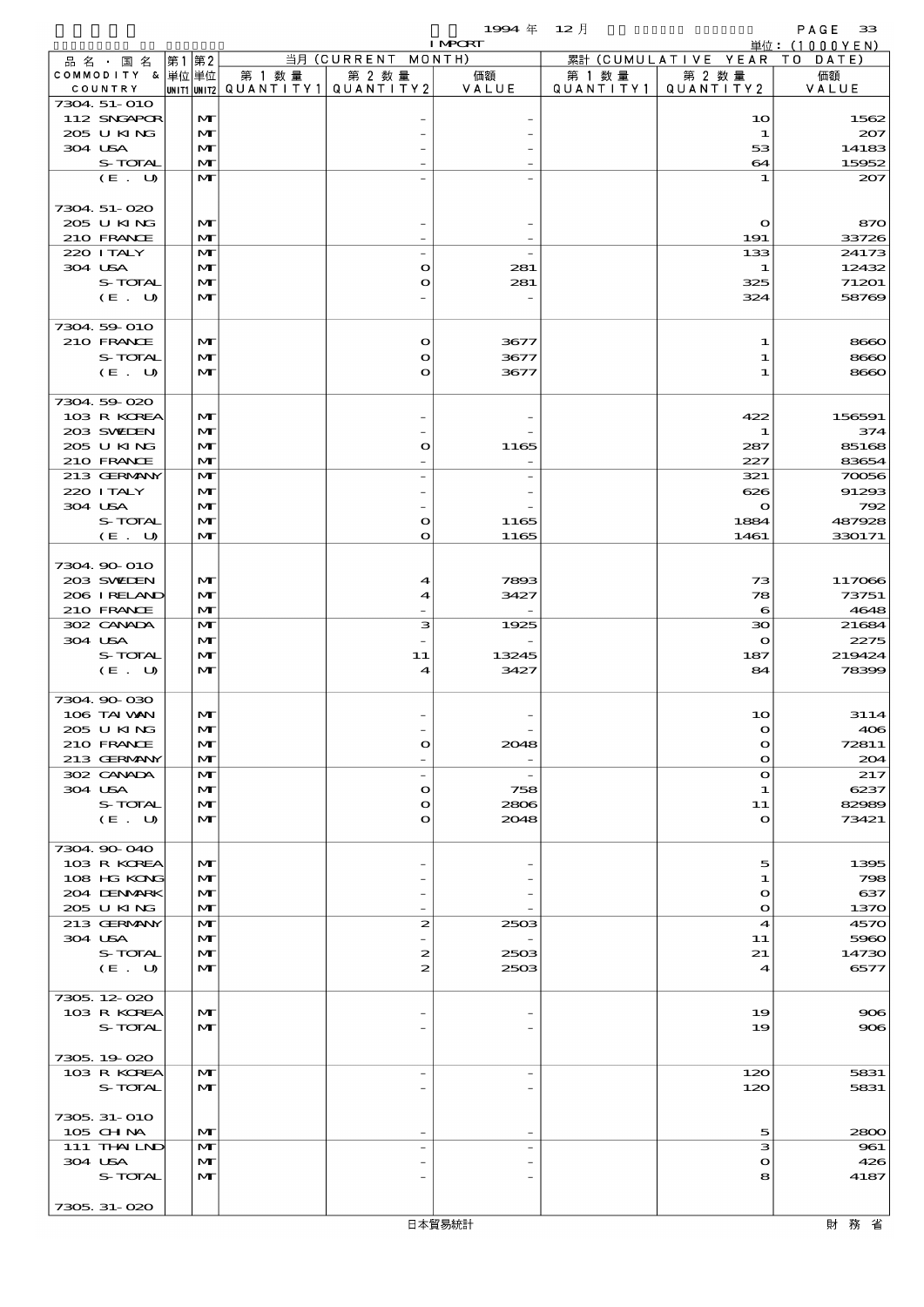|                             |      |                   |                          |                          | 1994 $#$       | $12$ 月    |                      | PAGE<br>34                     |
|-----------------------------|------|-------------------|--------------------------|--------------------------|----------------|-----------|----------------------|--------------------------------|
| 品名・国名                       | 第1第2 |                   |                          | 当月 (CURRENT MONTH)       | <b>I MPCRT</b> |           | 累計 (CUMULATIVE YEAR  | 単位: $(1000YEN)$<br>T O<br>DATE |
| COMMODITY & 単位単位            |      |                   | 第 1 数量                   | 第 2 数量                   | 価額             | 第 1 数 量   | 第 2 数量               | 価額                             |
| COUNTRY                     |      |                   | unit1 unit2  Q∪ANT   TY1 | QUANTITY 2               | VALUE          | QUANTITY1 | QUANTITY 2           | VALUE                          |
| 7305, 31-020<br>103 R KOREA |      | M                 |                          | 99                       | 4347           |           | 2963                 | 153974                         |
| 105 CHNA                    |      | M                 |                          | $\overline{\phantom{a}}$ |                |           | 1                    | 770                            |
| 106 TAI VAN                 |      | M                 |                          | 17                       | 1325           |           | 17                   | 1325                           |
| 210 FRANCE<br>S-TOTAL       |      | M<br>$\mathbf{M}$ |                          | 116                      | 5672           |           | $\mathbf o$<br>2981  | 700<br>156769                  |
| (E. U)                      |      | $\mathbf{M}$      |                          |                          |                |           | $\mathbf{o}$         | 700                            |
|                             |      |                   |                          |                          |                |           |                      |                                |
| 7305.39-020                 |      |                   |                          |                          |                |           |                      |                                |
| 103 R KOREA<br>105 CHNA     |      | M<br>M            |                          |                          |                |           | 23<br>104            | 1020<br>9736                   |
| 203 SWIDEN                  |      | M                 |                          |                          |                |           | $\bullet$            | 222                            |
| S-TOTAL                     |      | M                 |                          |                          |                |           | 127                  | 10978                          |
| 7305.90-010                 |      |                   |                          |                          |                |           |                      |                                |
| 304 USA                     |      | M                 |                          |                          |                |           | 20                   | 4755                           |
| S-TOTAL                     |      | $\mathbf{M}$      |                          |                          |                |           | $\infty$             | 4755                           |
|                             |      |                   |                          |                          |                |           |                      |                                |
| 7305.90-020<br>106 TAI VAN  |      | M                 |                          |                          |                |           | $\mathbf o$          | 738                            |
| 304 USA                     |      | $\mathbf{M}$      |                          |                          |                |           | $\mathbf{o}$         | 214                            |
| S-TOTAL                     |      | $\mathbf{M}$      |                          |                          |                |           | $\mathbf o$          | 952                            |
| 7306 10 010                 |      |                   |                          |                          |                |           |                      |                                |
| 304 USA                     |      | M                 |                          |                          |                |           | $\mathbf o$          | <b>1O4O</b>                    |
| S-TOTAL                     |      | $\mathbf{M}$      |                          |                          |                |           | $\mathbf o$          | <b>1O4O</b>                    |
|                             |      |                   |                          |                          |                |           |                      |                                |
| 7306.10-020<br>103 R KOREA  |      | M                 |                          |                          |                |           | 11                   | 552                            |
| S-TOTAL                     |      | M                 |                          |                          |                |           | 11                   | 552                            |
|                             |      |                   |                          |                          |                |           |                      |                                |
| 7306 20-010<br>118 INNSI A  |      | M                 |                          | 5                        | 619            |           | 5                    | 619                            |
| 304 USA                     |      | M                 |                          |                          |                |           | 32                   | 12864                          |
| S-TOTAL                     |      | M                 |                          | 5                        | 619            |           | 37                   | 13483                          |
| 7306 30 011                 |      |                   |                          |                          |                |           |                      |                                |
| 103 R KOREA                 |      | M                 |                          | 880                      | 49767          |           | 9733                 | 582711                         |
| 133 I RAN                   |      | M                 |                          |                          |                |           | з                    | 219                            |
| 203 SWIEN                   |      | M                 |                          |                          |                |           | 7                    | 1464                           |
| 304 USA<br>S-TOTAL          |      | M<br>$\mathbf{M}$ |                          | ၼల                       | 49707          |           | 12<br>9755           | 13237<br>597631                |
|                             |      |                   |                          |                          |                |           |                      |                                |
| 7306.30-019                 |      |                   |                          |                          |                |           |                      |                                |
| 103 R KOREA<br>111 THAILND  |      | M<br>M            |                          | 3700                     | 162763         |           | 41558<br>10          | 1872224<br>2088                |
| 203 SWIDEN                  |      | M                 |                          |                          |                |           | 352                  | 37152                          |
| 204 DENMARK                 |      | M                 |                          |                          |                |           | 1                    | 423                            |
| 304 USA<br>S-TOTAL          |      | M<br>M            |                          | 3700                     | 162763         |           | o<br>41921           | 331<br>1912218                 |
| (E. U)                      |      | $\mathbf{M}$      |                          |                          |                |           | 1                    | 423                            |
|                             |      |                   |                          |                          |                |           |                      |                                |
| 7306.30-021<br>103 R KOREA  |      | M                 |                          | 6287                     | 350056         |           | 50829                | 2835211                        |
| 106 TAI VAN                 |      | M                 |                          |                          |                |           | 399                  | 23568                          |
| 108 HG KONG                 |      | M                 |                          | 58                       | $\infty$       |           | 467                  | 47329                          |
| S-TOTAL                     |      | M                 |                          | 6345                     | 356145         |           | 51695                | 2906108                        |
| 7306.30-029                 |      |                   |                          |                          |                |           |                      |                                |
| 103 R KOREA                 |      | M                 |                          | 6514                     | 296815         |           | 55993                | 2623871                        |
| 105 CH NA                   |      | M                 |                          | $\overline{\phantom{0}}$ |                |           | 206                  | 11834                          |
| 106 TAI VAN<br>108 HG KONG  |      | M<br>M            |                          | 131                      | 7012           |           | 2097<br>4646         | 114161<br>310390               |
| 111 THAILND                 |      | M                 |                          | 86                       | 5870           |           | 1265                 | 81175                          |
| S-TOTAL                     |      | M                 |                          | 6731                     | 309697         |           | 64207                | 3141431                        |
| 7306.30-090                 |      |                   |                          |                          |                |           |                      |                                |
| 103 R KOREA                 |      | M                 |                          | 1 <sub>O</sub>           | 948            |           | 447                  | 35111                          |
| 106 TAI VAN                 |      | M                 |                          | 18                       | 3096           |           | 73                   | 15353                          |
| 108 HG KONG                 |      | M                 |                          |                          |                |           | 92                   | 7511                           |
| 111 THAILND<br>203 SWIDEN   |      | M<br>M            |                          | 1527                     | 121096         |           | 20671<br>$\mathbf o$ | 1705601<br>393                 |
| 204 DENMARK                 |      | M                 |                          |                          |                |           | з                    | 1532                           |
| 210 FRANCE                  |      | M                 |                          |                          |                |           | О                    | 2352                           |
| 213 GERMANY                 |      | M                 |                          |                          |                |           | $\mathbf o$          | 495                            |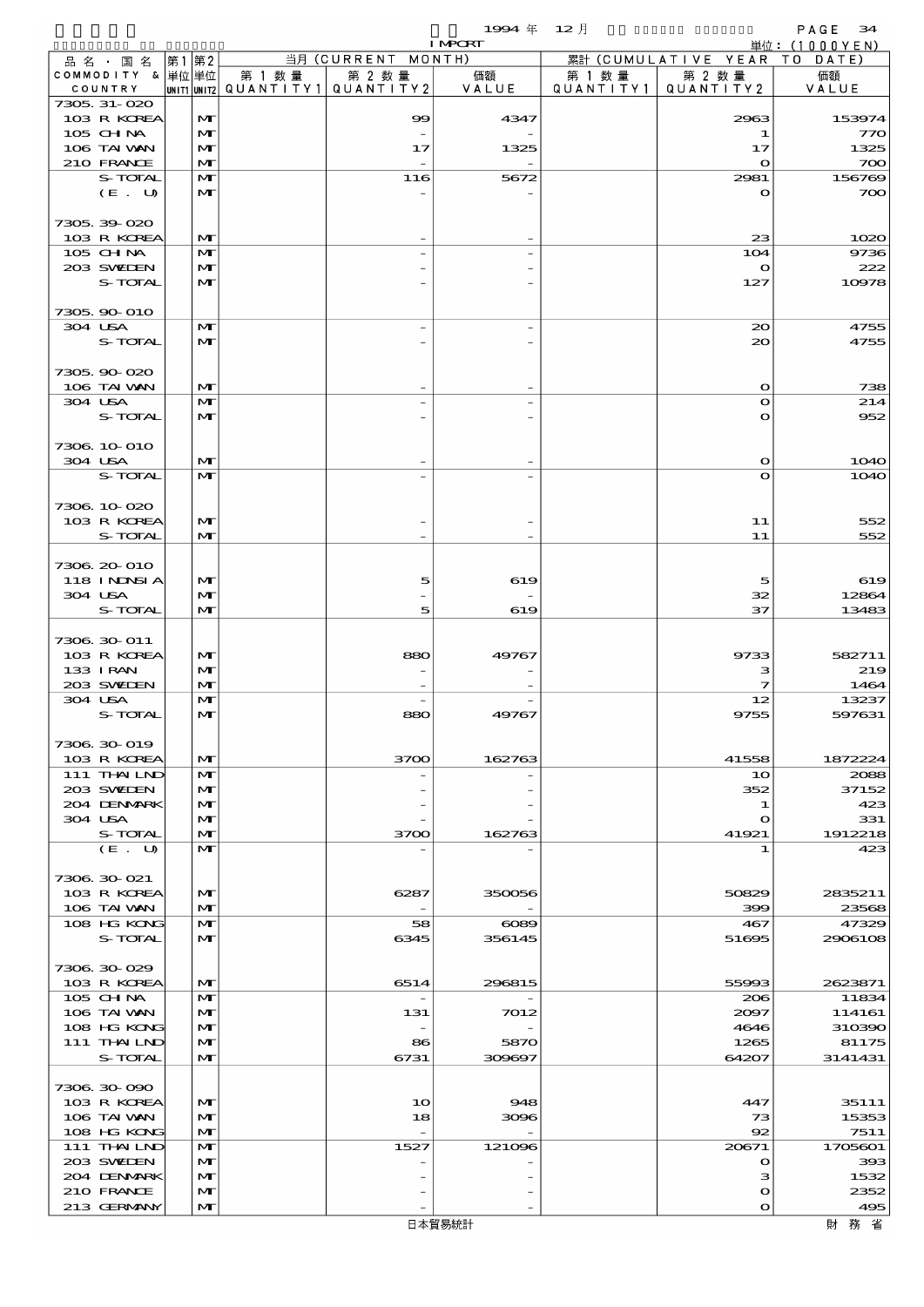|                             |      |                              |                       |                                                                   | 1994年          | $12$ 月    |                            | PAGE<br>35              |
|-----------------------------|------|------------------------------|-----------------------|-------------------------------------------------------------------|----------------|-----------|----------------------------|-------------------------|
| 品名・国名                       | 第1第2 |                              |                       | $\overline{\mathbb{H}}\overline{\mathfrak{H}}$ (CURRENT<br>MONTH) | <b>I MPORT</b> |           | 累計 (CUMULATIVE YEAR TO     | 単位: $(1000YEN)$<br>DATE |
| COMMODITY & 単位単位            |      |                              | 第 1 数量                | 第 2 数量                                                            | 価額             | 第 1 数 量   | 第 2 数量                     | 価額                      |
| COUNTRY                     |      |                              | UNIT1 UNIT2 QUANTITY1 | QUANTITY2                                                         | VALUE          | QUANTITY1 | QUANTITY 2                 | VALUE                   |
| 7306 30 090<br>302 CANADA   |      | $\mathbf{M}$                 |                       |                                                                   |                |           | $\mathbf{\Omega}$          | 1253                    |
| 304 USA                     |      | $\mathbf{M}$                 |                       | $\mathbf o$                                                       | 1426           |           | 11                         | 17008                   |
| 601 ALSTRAL                 |      | $\mathbf{M}$                 |                       |                                                                   |                |           | 17                         | 3585                    |
| S-TOTAL                     |      | $\mathbf{M}$                 |                       | 1555                                                              | 126566         |           | 21314                      | 1790194                 |
| (E. U)                      |      | $\mathbf{M}$                 |                       |                                                                   |                |           | з                          | 4379                    |
| 7306 40 000                 |      |                              |                       |                                                                   |                |           |                            |                         |
| 103 R KOREA                 |      | $\mathbf{M}$                 |                       | 97                                                                | 27362          |           | 950                        | 279744                  |
| 105 CHNA                    |      | $\mathbf{M}$                 |                       | $\boldsymbol{\Theta}$                                             | 3678           |           | 383                        | 125647                  |
| 106 TAI WAN                 |      | $\mathbf{M}$                 |                       | 33                                                                | 9526           |           | 320                        | 82395                   |
| 111 THAILND<br>112 SNGAPOR  |      | $\mathbf{M}$<br>$\mathbf{M}$ |                       | 168<br>38                                                         | 62736<br>12398 |           | 2527<br>711                | 920843<br>230374        |
| 113 MALYSIA                 |      | $\mathbf{M}$                 |                       | $\overline{\phantom{a}}$                                          |                |           | 39                         | 10469                   |
| 118 I NJNSI A               |      | $\mathbf{M}$                 |                       | 15                                                                | 3916           |           | 121                        | 33421                   |
| 203 SWIDEN                  |      | $\mathbf{M}$                 |                       | 1                                                                 | 4887           |           | 213                        | 126900                  |
| 205 U KING                  |      | $\mathbf{M}$                 |                       | O                                                                 | 3225           |           | $\mathbf o$                | 3429                    |
| 210 FRANCE<br>213 GERMANY   |      | $\mathbf{M}$<br>$\mathbf{M}$ |                       |                                                                   |                |           | 9                          | 4076<br>4811            |
| 215 SWIZLD                  |      | $\mathbf{M}$                 |                       |                                                                   |                |           | 1<br>$\bullet$             | 212                     |
| 225 ALSTRIA                 |      | $\mathbf{M}$                 |                       | $\overline{a}$                                                    |                |           | $\mathbf o$                | 225                     |
| 302 CANADA                  |      | $\mathbf{M}$                 |                       |                                                                   |                |           | $\mathbf o$                | 1113                    |
| 304 USA                     |      | $\mathbf{M}$                 |                       | $\mathbf o$                                                       | 9184           |           | 1                          | 22395                   |
| 601 ALSTRAL                 |      | $\mathbf{M}$                 |                       | 17                                                                | 8570           |           | 78                         | 53900                   |
| S-TOTAL<br>(E. U)           |      | $\mathbf{M}$<br>$\mathbf{M}$ |                       | 378<br>$\mathbf o$                                                | 145482<br>3225 |           | 5353<br>10                 | 1899954<br>12316        |
|                             |      |                              |                       |                                                                   |                |           |                            |                         |
| 7306 50 000                 |      |                              |                       |                                                                   |                |           |                            |                         |
| 103 R KOREA                 |      | $\mathbf{M}$                 |                       |                                                                   |                |           | $\bullet$                  | 255                     |
| 105 CHNA                    |      | $\mathbf{M}$                 |                       | 61                                                                | 12513          |           | 61                         | 12513                   |
| 112 SNGAPOR<br>304 USA      |      | $\mathbf{M}$<br>$\mathbf{M}$ |                       | $\overline{\phantom{a}}$                                          |                |           | $\mathbf o$<br>$\mathbf o$ | 1260<br>3041            |
| S-TOTAL                     |      | $\mathbf{M}$                 |                       | 61                                                                | 12513          |           | 61                         | 17069                   |
|                             |      |                              |                       |                                                                   |                |           |                            |                         |
| 7306 60-021                 |      |                              |                       |                                                                   |                |           |                            |                         |
| 103 R KOREA                 |      | M                            |                       | 5936                                                              | 257743         |           | 30451                      | 1246429                 |
| 205 U KING<br>S-TOTAL       |      | $\mathbf{M}$<br>$\mathbf{M}$ |                       | 5936                                                              | 257743         |           | 128<br>30579               | 14711<br>1261140        |
| (E. U)                      |      | $\mathbf{M}$                 |                       |                                                                   |                |           | 128                        | 14711                   |
|                             |      |                              |                       |                                                                   |                |           |                            |                         |
| 7306 60 029                 |      |                              |                       |                                                                   |                |           |                            |                         |
| 103 R KOREA<br>106 TAI VAN  |      | M<br>$\mathbf{M}$            |                       | 2207                                                              | 104595         |           | 12804                      | 607411<br>22322         |
| 213 GERMANY                 |      | $\mathbf{M}$                 |                       | 19                                                                | 1007           |           | 339<br>1                   | $_{203}$                |
| S-TOTAL                     |      | $\mathbf{M}$                 |                       | 2226                                                              | 105602         |           | 13144                      | 629936                  |
| $(E_U U)$                   |      | $\mathbf{M}$                 |                       |                                                                   |                |           |                            | 20B                     |
|                             |      |                              |                       |                                                                   |                |           |                            |                         |
| 7306.90-010<br>205 U KING   |      | $\mathbf{M}$                 |                       |                                                                   |                |           | $\Omega$                   | 255                     |
| 207 NETHLIS                 |      | $\mathbf{M}$                 |                       |                                                                   |                |           | $\Omega$                   | 284                     |
| 213 GERMANY                 |      | $\mathbf{M}$                 |                       | $\overline{a}$                                                    |                |           | $\mathbf o$                | 348                     |
| 215 SWIZLD                  |      | $\mathbf{M}$                 |                       |                                                                   |                |           | $\mathbf{\Omega}$          | 249                     |
| 304 USA                     |      | $\mathbf{M}$                 |                       | O                                                                 | 266            |           | 2                          | 2541                    |
| S-TOTAL<br>(E. U)           |      | $\mathbf{M}$<br>$\mathbf{M}$ |                       | $\mathbf o$                                                       | 266            |           | 2<br>$\Omega$              | 3677<br>887             |
|                             |      |                              |                       |                                                                   |                |           |                            |                         |
| 7306.90-020                 |      |                              |                       |                                                                   |                |           |                            |                         |
| 103 R KOREA                 |      | $\mathbf{M}$                 |                       | 202                                                               | 12022          |           | 353                        | 34051                   |
| $105$ CHNA                  |      | $\mathbf{M}$                 |                       |                                                                   |                |           | 18                         | 2294                    |
| 106 TAI VAN<br>113 MALYSIA  |      | $\mathbf{M}$<br>$\mathbf{M}$ |                       | $\overline{\phantom{a}}$                                          |                |           | 2<br>$\mathbf o$           | 1167<br>1651            |
| 202 NORWAY                  |      | $\mathbf{M}$                 |                       | $\bullet$                                                         | 289            |           | $\Omega$                   | 289                     |
| 203 SWIDEN                  |      | M                            |                       | O                                                                 | 1215           |           | $\mathbf o$                | 1215                    |
| 205 U KING                  |      | $\mathbf{M}$                 |                       | $\mathbf{o}$                                                      | 273            |           | $\Omega$                   | 1725                    |
| 208 BELGI UM<br>213 GERMANY |      | $\mathbf{M}$<br>$\mathbf{M}$ |                       |                                                                   |                |           | з<br>1                     | 3851<br>3873            |
| 220 I TALY                  |      | $\mathbf{M}$                 |                       |                                                                   |                |           | $\mathbf{\Omega}$          | 328                     |
| 304 USA                     |      | M                            |                       |                                                                   |                |           | 23                         | 17305                   |
| 551 S AFRCA                 |      | $\mathbf{M}$                 |                       |                                                                   |                |           | $\mathbf{o}$               | 201                     |
| S-TOTAL                     |      | $\mathbf{M}$                 |                       | 202                                                               | 13799          |           | 400                        | 67950                   |
| (E. U)                      |      | $\mathbf{M}$                 |                       | O                                                                 | 273            |           |                            | 9777                    |
| 7307. 11-000                |      |                              |                       |                                                                   |                |           |                            |                         |
| 103 R KOREA                 |      | KG                           |                       | 114198                                                            | 13562          |           | 653679                     | 81804                   |
| 105 CHNA                    |      | KG                           |                       | 601832                                                            | 53091          |           | 5613753                    | 482445                  |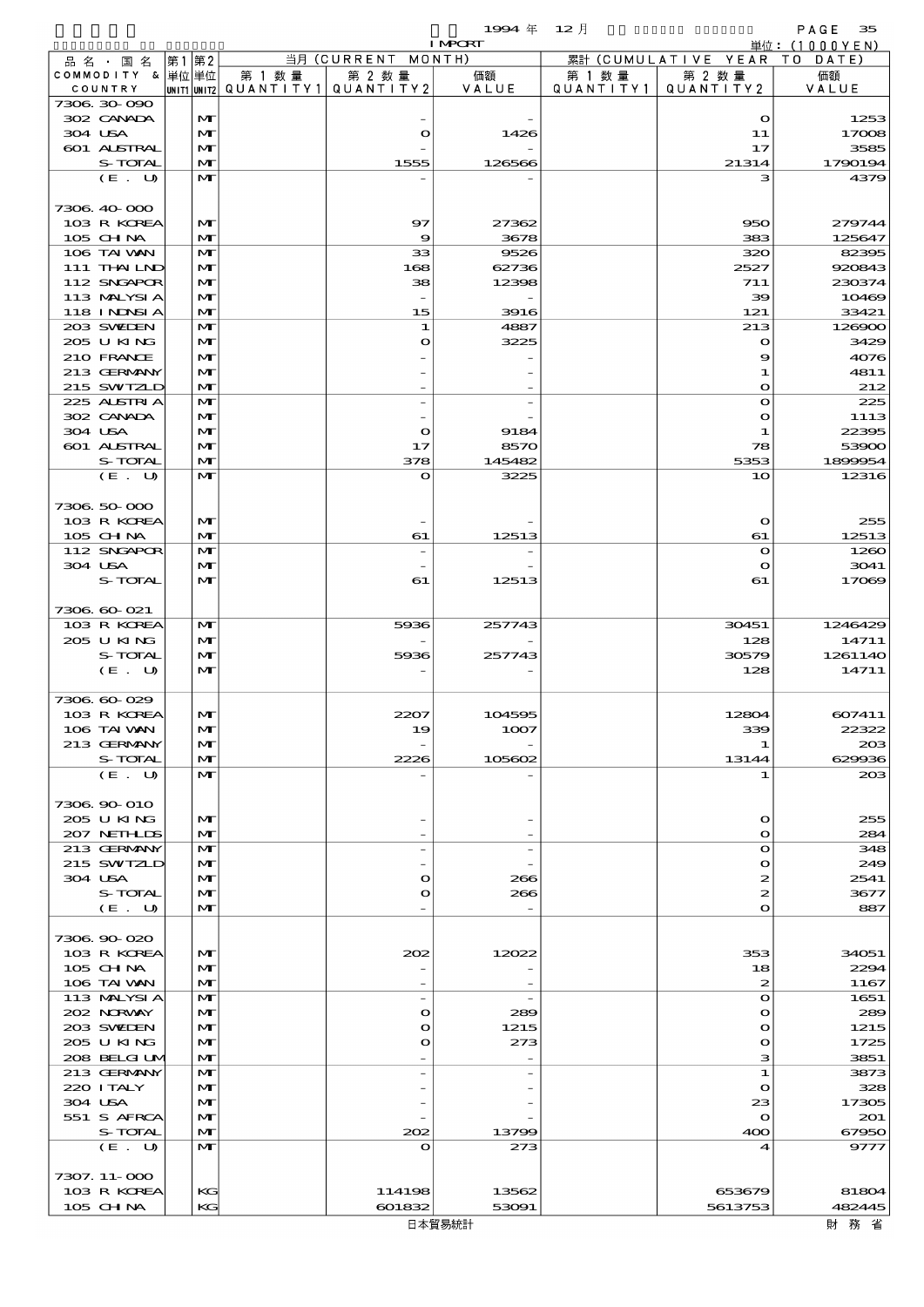|         |                                  |          |                                   |                              | 1994 $#$       | 12月       |                                 | PAGE<br>36                      |
|---------|----------------------------------|----------|-----------------------------------|------------------------------|----------------|-----------|---------------------------------|---------------------------------|
|         |                                  |          |                                   |                              | <b>I MPORT</b> |           |                                 | $\dot{\mathbb{H}}$ 位: (1000YEN) |
|         | 品名・国名<br>COMMODITY & 単位単位        | 第1第2     | 第 1 数量                            | 当月 (CURRENT MONTH)<br>第 2 数量 | 価額             | 第 1 数 量   | 累計 (CUMULATIVE YEAR)<br>第 2 数 量 | T O<br>DATE<br>価額               |
| COUNTRY |                                  |          | UNIT1 UNIT2 QUANTITY 1 QUANTITY 2 |                              | VALUE          | QUANTITY1 | QUANTITY2                       | VALUE                           |
|         | 7307. 11-000                     |          |                                   |                              |                |           |                                 |                                 |
|         | 106 TAI WAN                      | KG       |                                   | 355295                       | 54919          |           | 3485199                         | 552326                          |
|         | 111 THAILND                      | KG       |                                   | 38839                        | 4764           |           | 553261                          | 79797                           |
|         | 112 SNGAPOR<br><b>118 INDSIA</b> | KG<br>KG |                                   | 10776                        | 2067           |           | 203591<br>115695                | 61689<br>11032                  |
|         | 205 U KING                       | KG       |                                   |                              |                |           | 3485                            | 5280                            |
|         | 213 GERMANY                      | KG       |                                   |                              |                |           | $\boldsymbol{\infty}$           | 2472                            |
|         | 215 SWIZLD                       | KG       |                                   |                              |                |           | 8895                            | 7415                            |
|         | 220 I TALY                       | KG       |                                   |                              |                |           | 209                             | 468                             |
| 304 USA |                                  | KG       |                                   | 2                            | 437            |           | 15514                           | 20501                           |
|         | S-TOTAL                          | KG       |                                   | 1120942                      | 128840         |           | 10653380                        | 1305229                         |
|         | (E. U)                           | KG       |                                   |                              |                |           | 3793                            | 8220                            |
|         | 7307.19.000                      |          |                                   |                              |                |           |                                 |                                 |
|         | 103 R KOREA                      | KG       |                                   | 179953                       | 59589          |           | 1654931                         | 325339                          |
|         | 105 CHNA                         | KG       |                                   | 308424                       | 19330          |           | 3406501                         | 234058                          |
|         | 106 TAI VAN                      | KG       |                                   | 64591                        | 32875          |           | 419714                          | 225530                          |
|         | 111 THAILND                      | KG       |                                   | 28210                        | 16976          |           | 312380                          | 170287                          |
|         | 112 SNGAPOR                      | KG       |                                   |                              |                |           | 639                             | 2327                            |
|         | 117 PHLPIN                       | KG       |                                   | 787                          | 203            |           | 13637                           | 2087                            |
|         | <b>118 INDSIA</b><br>$123$ INIA  | KG<br>KG |                                   |                              |                |           | 1605<br>90451                   | 299                             |
|         | 127 BANCLA                       | KG       |                                   |                              |                |           | 2166                            | 16155<br>2496                   |
|         | 143 I SRAEL                      | KG       |                                   |                              |                |           | 22407                           | 6750                            |
|         | 203 SWIDEN                       | KG       |                                   |                              |                |           | 13                              | 496                             |
|         | 204 DENMARK                      | KG       |                                   | 2883                         | 4311           |           | 24513                           | 37411                           |
|         | 205 U KING                       | KG       |                                   |                              |                |           | 1222                            | <b>2510</b>                     |
|         | 206 IRELAND                      | KG       |                                   |                              |                |           | 9                               | 388                             |
|         | 210 FRANCE                       | KG       |                                   |                              |                |           | 4450                            | 324                             |
|         | 213 GERMANY<br>215 SWIZLD        | KG<br>KG |                                   | 1650<br>25                   | 1562           |           | 3285                            | 5436                            |
|         | 220 I TALY                       | KG       |                                   | 418                          | 289<br>468     |           | 267<br>1763                     | 977<br>705                      |
| 304 USA |                                  | KG       |                                   | 7493                         | 15996          |           | 88004                           | 106875                          |
|         | S-TOTAL                          | KG       |                                   | 594434                       | 151599         |           | 6048047                         | 1140450                         |
|         | (E. U)                           | KG       |                                   | 4951                         | 6341           |           | 35242                           | 46774                           |
|         |                                  |          |                                   |                              |                |           |                                 |                                 |
|         | 7307. 21-000                     |          |                                   |                              |                |           |                                 |                                 |
|         | 103 R KOREA<br>$105$ CHNA        | KG<br>KG |                                   | 34792                        | <b>3510</b>    |           | 81402<br>442583                 | 20719<br>67780                  |
|         | 106 TAI VAN                      | KG       |                                   | 35927                        | 13770          |           | 356907                          | 142104                          |
|         | 111 THAILND                      | KG       |                                   |                              |                |           | 1383                            | 655                             |
|         | 112 SNGAPOR                      | KG       |                                   |                              |                |           | 4873                            | 2628                            |
|         | 113 MALYSIA                      | KG       |                                   | 178                          | 275            |           | 178                             | 275                             |
|         | 117 PH LPIN                      | KG       |                                   | 195                          | 221            |           | 4645                            | 6694                            |
|         | 123 INIA                         | KG       |                                   | 2665                         | 543            |           | 113626                          | 24524                           |
|         | 143 ISRAEL                       | KG       |                                   |                              |                |           | $\infty$                        | 287                             |
|         | 202 NORWAY<br>203 SWIEN          | KG<br>KG |                                   | 240<br>225                   | 610<br>1943    |           | 668<br>238                      | 1154<br>2714                    |
|         | 204 DENMARK                      | KG       |                                   |                              |                |           | 1334                            | 5760                            |
|         | 205 U KING                       | KG       |                                   | 140                          | 269            |           | 212                             | 2603                            |
|         | 207 NETHLIDS                     | KG       |                                   |                              |                |           | 57                              | 624                             |
|         | 208 BELGI UM                     | KG       |                                   |                              |                |           | 163                             | 341                             |
|         | 210 FRANCE                       | KG       |                                   | 7                            | 1085           |           | 798                             | 9761                            |
|         | 213 GERMANY<br>215 SWIZLD        | KG<br>KG |                                   | 345<br>5                     | 3987<br>231    |           | 3214<br>410                     | 31363<br>6461                   |
|         | 220 I TALY                       | KG       |                                   | 224                          | 297            |           | 6370                            | 15737                           |
|         | 222 FINAND                       | KG       |                                   |                              |                |           | 12                              | 276                             |
|         | 223 POLAND                       | KG       |                                   | 233                          | 1038           |           | 233                             | 1038                            |
|         | 225 ALSTRIA                      | KG       |                                   |                              |                |           | 108                             | 756                             |
| 304 USA |                                  | KG       |                                   | 9651                         | 46726          |           | 17233                           | 102396                          |
|         | S-TOTAL                          | KG       |                                   | 84827                        | 74505          |           | 1036667                         | 446650                          |
|         | (E. U)                           | KG       |                                   | 716                          | 5638           |           | 12148                           | 66189                           |
|         | 7307.22-000                      |          |                                   |                              |                |           |                                 |                                 |
|         | 103 R KOREA                      | KG       |                                   | 19207                        | 6165           |           | 40044                           | 11832                           |
|         | 104 N KOREA                      | КG       |                                   | 266                          | 484            |           | 9284                            | 13025                           |
|         | $105$ CHNA                       | KG       |                                   |                              |                |           | 6983                            | 5438                            |
|         | 106 TAI VAN                      | КC       |                                   | 25086                        | 29516          |           | 345878                          | 420197                          |
|         | 111 THAILND                      | KG       |                                   |                              |                |           | 6773                            | 1851                            |
|         | 112 SNGAPOR                      | KG       |                                   |                              |                |           | 133                             | 902                             |
|         | 113 MALYSIA<br>143 I SRAEL       | KG<br>KG |                                   |                              |                |           | 36553<br>270                    | 30276<br>771                    |
|         | 203 SWIDEN                       | КC       |                                   | 30                           | 214            |           | 154                             | 1234                            |
|         | 204 DENMARK                      | KG       |                                   |                              |                |           | 9                               | 412                             |
|         | 205 U KING                       | KG       |                                   | 40                           | 1129           |           | 11742                           | 122130                          |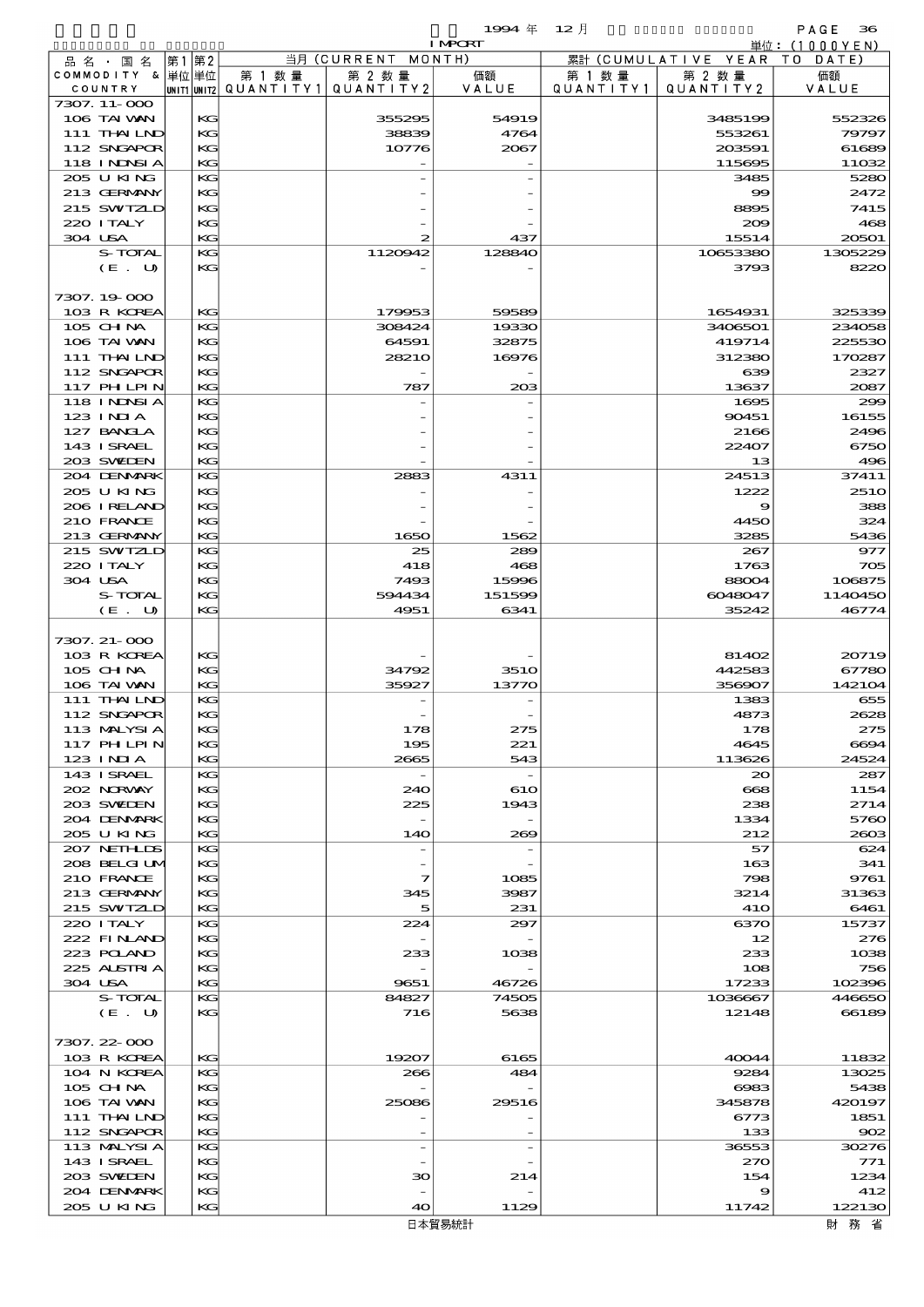$1994 \nleftrightarrow 12 \nparallel$  PAGE 37

|                              |       |          |                                                     |                          | <b>I MPORT</b>           | 単位: (1000YEN)        |                              |                |  |
|------------------------------|-------|----------|-----------------------------------------------------|--------------------------|--------------------------|----------------------|------------------------------|----------------|--|
| 品名・国名                        | 第1 第2 |          |                                                     | 当月 (CURRENT MONTH)       |                          |                      | 累計 (CUMULATIVE YEAR TO DATE) |                |  |
| COMMODITY & 単位 単位<br>COUNTRY |       |          | 第 1 数量<br> UNIT1  UNIT2   QUANT I TY1   QUANT I TY2 | 第 2 数量                   | 価額<br>VALUE              | 第 1 数 量<br>QUANTITY1 | 第 2 数量<br>QUANTITY 2         | 価額<br>VALUE    |  |
| 7307.22-000                  |       |          |                                                     |                          |                          |                      |                              |                |  |
| 207 NETHLIDS                 |       | KG       |                                                     |                          |                          |                      | 52                           | 764            |  |
| 210 FRANCE                   |       | KG       |                                                     | 789                      | 3280                     |                      | 1309                         | 5710           |  |
| 213 GERMANY                  |       | KG       |                                                     | 25                       | 505                      |                      | 11O4                         | 8994           |  |
| 215 SWIZLD                   |       | KG       |                                                     | 3209                     | 34868                    |                      | 30408                        | 359807         |  |
| 220 I TALY                   |       | KG       |                                                     |                          |                          |                      | 6634                         | 11744          |  |
| 225 ALSTRIA<br>304 USA       |       | КG<br>KG |                                                     | 8958                     | 147934                   |                      | 281<br>128088                | 962<br>2012546 |  |
| 606 NEWELD                   |       | KG       |                                                     |                          |                          |                      | 28                           | 377            |  |
| S-TOTAL                      |       | KG       |                                                     | 57610                    | 224095                   |                      | 625727                       | 3008972        |  |
| (E. U)                       |       | KG       |                                                     | 854                      | 4914                     |                      | 20850                        | 149754         |  |
|                              |       |          |                                                     |                          |                          |                      |                              |                |  |
| 7307.23-000                  |       |          |                                                     |                          |                          |                      |                              |                |  |
| 103 R KOREA                  |       | KG<br>KG |                                                     |                          |                          |                      | 86368<br>3289                | 20937          |  |
| 104 N KOREA<br>105 CH NA     |       | KG       |                                                     |                          |                          |                      | 232                          | 3900<br>432    |  |
| 106 TAI VAN                  |       | КG       |                                                     | 11267                    | 11975                    |                      | 171573                       | 199959         |  |
| 111 THAILND                  |       | KG       |                                                     | 18163                    | 10671                    |                      | 28611                        | 16622          |  |
| 112 SNGAPOR                  |       | KG       |                                                     |                          |                          |                      | 108                          | <b>1910</b>    |  |
| 113 MALYSIA                  |       | KG       |                                                     | 5586                     | 4769                     |                      | 70663                        | 36559          |  |
| 203 SWIDEN                   |       | KG       |                                                     | 130                      | 580                      |                      | 230                          | 829            |  |
| 205 U KING                   |       | КG       |                                                     | 8                        | 226                      |                      | 512                          | 2849           |  |
| 210 FRANCE<br>213 GERMANY    |       | KG<br>KG |                                                     | 73                       | 496                      |                      | 15<br>430                    | 236<br>2577    |  |
| 215 SWIZLD                   |       | KG       |                                                     | 298                      | 1629                     |                      | 1511                         | 6292           |  |
| 220 I TALY                   |       | KG       |                                                     | 786                      | 933                      |                      | 12136                        | 17883          |  |
| 225 ALSTRIA                  |       | KG       |                                                     |                          |                          |                      | 2833                         | 3786           |  |
| 304 USA                      |       | KG       |                                                     | 1083                     | 2823                     |                      | 7159                         | 32508          |  |
| S-TOTAL                      |       | KG       |                                                     | 37394                    | 34102                    |                      | 385670                       | 347279         |  |
| (E. U)                       |       | KG       |                                                     | 867                      | 1655                     |                      | 13093                        | 23545          |  |
| 7307.29-000                  |       |          |                                                     |                          |                          |                      |                              |                |  |
| 103 R KOREA                  |       | KG       |                                                     | 2564                     | 789                      |                      | 52481                        | 22869          |  |
| 104 N KOREA                  |       | KG       |                                                     | 1243                     | 2263                     |                      | 6223                         | 9285           |  |
| 105 CHNA                     |       | KG       |                                                     | 25873                    | 16678                    |                      | 215408                       | 151065         |  |
| 106 TAI VAN                  |       | KG       |                                                     | 41874                    | 48379                    |                      | 353737                       | 439933         |  |
| $111$ THAILND                |       | KG       |                                                     | 747                      | 539                      |                      | 11507                        | 3648           |  |
| 112 SNGAPOR                  |       | KG       |                                                     | 95                       | 543                      |                      | 409                          | 2102           |  |
| 113 MALYSIA<br>117 PHLPIN    |       | KG<br>KG |                                                     |                          |                          |                      | 130<br>485                   | 229<br>572     |  |
| 118 I NDSI A                 |       | KG       |                                                     |                          |                          |                      | 281O                         | 2466           |  |
| 127 BANCLA                   |       | KG       |                                                     |                          |                          |                      | 38867                        | 45887          |  |
| 202 N.RVAY                   |       | KG       |                                                     |                          |                          |                      | 2537                         | 1791           |  |
| 203 SWIDEN                   |       | KG       |                                                     | 39                       | 360                      |                      | 2044                         | 28139          |  |
| 204 DENMARK                  |       | KG       |                                                     |                          |                          |                      | 2212                         | 8220           |  |
| 205 U KING                   |       | KG       |                                                     | 13                       | 790                      |                      | 2165                         | 30127          |  |
| 207 NETHLIS<br>210 FRANCE    |       | KG<br>KG |                                                     | 95                       | 273                      |                      | 813<br>8262                  | 2628<br>30632  |  |
| 213 GERMANY                  |       | КG       |                                                     | 36                       | 1525                     |                      | 10248                        | 44591          |  |
| 215 SWIZLD                   |       | KG       |                                                     | 283                      | 960                      |                      | 722                          | 7567           |  |
| 220 I TALY                   |       | KG       |                                                     | 35                       | 1502                     |                      | 2023                         | 5344           |  |
| 225 ALSTRIA                  |       | КG       |                                                     |                          |                          |                      | 18                           | 222            |  |
| 302 CANADA                   |       | KG       |                                                     |                          |                          |                      | 40                           | 509            |  |
| 304 USA                      |       | KG       |                                                     | 2516                     | 42569                    |                      | 30245                        | 510087         |  |
| 601 ALSTRAL<br>S-TOTAL       |       | KG<br>KG |                                                     | 75413                    | 117170                   |                      | 4<br>743390                  | 269<br>1348182 |  |
| (E. U)                       |       | KG       |                                                     | 179                      | 4090                     |                      | 25723                        | 121542         |  |
|                              |       |          |                                                     |                          |                          |                      |                              |                |  |
| 7307.91-000                  |       |          |                                                     |                          |                          |                      |                              |                |  |
| 103 R KOREA                  |       | KG       |                                                     | 383866                   | 46722                    |                      | 3914729                      | 539373         |  |
| 105 CH NA                    |       | KG       |                                                     | 1451238                  | 131870                   |                      | 12861091                     | 1256773        |  |
| 106 TAI VAN                  |       | КG       |                                                     | 101671                   | 15944                    |                      | 774168                       | 138032         |  |
| 108 HG KONG<br>111 THAILND   |       | KG<br>KG |                                                     | 19013                    | 2011                     |                      | 450<br>1398933               | 611<br>151961  |  |
| 112 SNGAPOR                  |       | KG       |                                                     |                          |                          |                      | 24139                        | 14824          |  |
| 113 MALYSIA                  |       | KG       |                                                     | $\overline{\phantom{a}}$ | $\overline{\phantom{a}}$ |                      | 14400                        | <b>5510</b>    |  |
| 117 PHLPIN                   |       | КG       |                                                     | 44                       | 464                      |                      | $\bf{8}$                     | 793            |  |
| <b>118 INNSIA</b>            |       | KG       |                                                     | 21055                    | 3280                     |                      | 141702                       | 18995          |  |
| $123$ INIA                   |       | KG       |                                                     |                          |                          |                      | 364201                       | 29186          |  |
| 147 U ARB E                  |       | KG       |                                                     |                          |                          |                      | 67                           | 393            |  |
| 202 NORWAY<br>203 SWIDEN     |       | КG<br>КG |                                                     |                          | $\overline{\phantom{a}}$ |                      | 112<br>2200                  | 219<br>10551   |  |
| 204 DENMARK                  |       | KG       |                                                     |                          |                          |                      | 107                          | 1059           |  |
| 205 U KING                   |       | KG       |                                                     | 50                       | 205                      |                      | 2393                         | 11873          |  |
|                              |       |          |                                                     |                          |                          |                      |                              |                |  |

206 IRELAND KG  $8$  374 8

205 U KING KG 50 205 2393 11873<br>206 I RELAND KG 8 374 8 374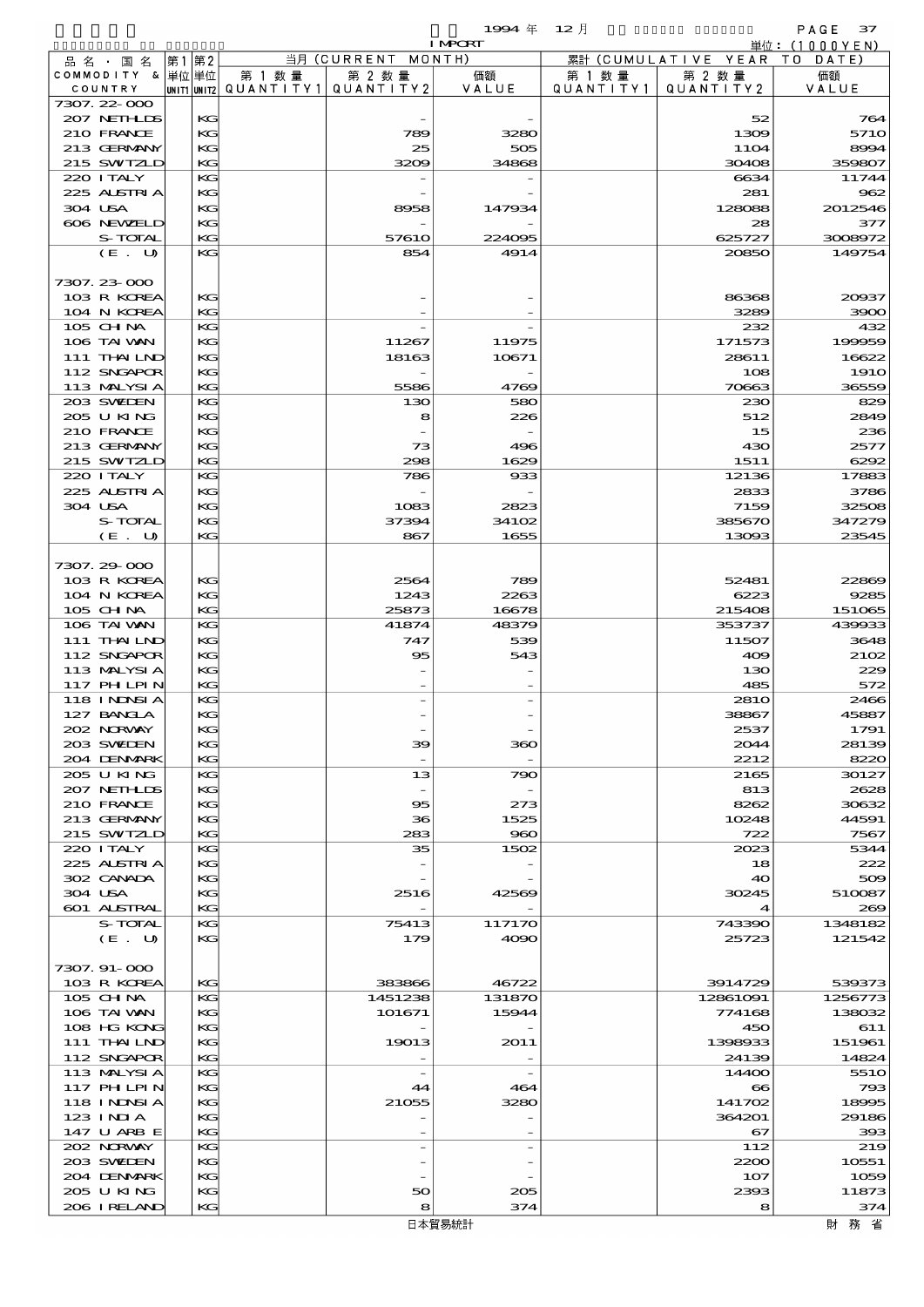$1994 \# 12 \frac{1}{2}$ 

|                           |          |        |                                       | <b>I MPORT</b> |                   |                              | 単位: (1000YEN)    |
|---------------------------|----------|--------|---------------------------------------|----------------|-------------------|------------------------------|------------------|
| 品名・国名                     | 第1第2     |        | 当月 (CURRENT MONTH)                    |                |                   | 累計 (CUMULATIVE YEAR TO DATE) |                  |
| COMMODITY & 単位単位          |          | 第 1 数量 | 第 2 数量                                | 価額             | 第 1 数量            | 第 2 数量                       | 価額               |
| COUNTRY                   |          |        | UNIT1 UNIT2  QUANT I TY1  QUANT I TY2 | VALUE          | Q U A N T I T Y 1 | QUANTITY 2                   | VALUE            |
| 7307.91-000               |          |        |                                       |                |                   |                              |                  |
| 207 NETHLIS<br>210 FRANCE | KG<br>KG |        | 300                                   | 700            |                   | 724<br>91287                 | 1743<br>33758    |
| 213 GERMANY               | KG       |        | 19173                                 | 7129           |                   | 26750                        | 34533            |
| 215 SWIZLD                | KG       |        |                                       |                |                   | 338                          | 1408             |
| 220 I TALY                | KG       |        | 845                                   | 723            |                   | 334610                       | 102476           |
| 222 FINAND                | КC       |        |                                       |                |                   | 154                          | 994              |
| 224 RLSSIAN               | KG       |        |                                       |                |                   | 72497                        | 9287             |
| 304 USA                   | КC       |        | 6112                                  | <b>9410</b>    |                   | 50855                        | 120986           |
| S-TOTAL                   | KG       |        | 2003375                               | 218832         |                   | 20075981                     | 2485712          |
| (E. U)                    | KG       |        | 20376                                 | 9131           |                   | 455879                       | 185816           |
|                           |          |        |                                       |                |                   |                              |                  |
| 7307.92-000               |          |        |                                       |                |                   |                              |                  |
| 103 R KOREA               | KG       |        | 9108                                  | 2805           |                   | 299540                       | 75966            |
| 106 TAI VAN               | KG       |        |                                       |                |                   | 6926                         | 6649             |
| 111 THAILND               | KG       |        |                                       |                |                   | 81                           | 236              |
| 112 SNGAPOR               | КC       |        |                                       |                |                   | 152                          | 595              |
| 118 I NDSI A              | KG       |        |                                       |                |                   | 1215                         | 854              |
| 203 SWIDEN                | KG       |        | 577                                   | 1578           |                   | 4966                         | 13046            |
| 205 U KING                | KG       |        | 196                                   | 728            |                   | 701                          | 5785             |
| 207 NETHLIS               | KG       |        |                                       |                |                   | 10                           | 220              |
| 210 FRANCE                | КC       |        |                                       |                |                   | 22                           | 275              |
| 213 GERMANY               | KG       |        | 46                                    | 234            |                   | 745                          | 3354             |
| 215 SWIZLD                | КC       |        |                                       |                |                   | 359                          | 2386             |
| 220 I TALY                | KG       |        |                                       |                |                   | 24535                        | 9583             |
| 225 ALSTRIA               | KG       |        |                                       |                |                   | 224                          | 961              |
| 302 CANADA                | KG       |        |                                       |                |                   | 167                          | <b>1001</b>      |
| 304 USA                   | KG       |        | 11635                                 | 22394          |                   | 80265                        | 192053           |
| 601 ALSTRAL               | KG       |        |                                       |                |                   | 1659                         | 960              |
| S-TOTAL                   | KG       |        | 21562                                 | 27739          |                   | 421567                       | 313924           |
| (E. U)                    | KG       |        | 242                                   | 962            |                   | 26013                        | 19217            |
|                           |          |        |                                       |                |                   |                              |                  |
| 7307.93-000               |          |        |                                       |                |                   |                              |                  |
| 103 R KOREA               | KG       |        | 58020                                 | 15523          |                   | 866104                       | 169572           |
| 105 CH NA                 | KG       |        |                                       |                |                   | 12746                        | 7813             |
| 106 TAI VAN               | KG       |        |                                       |                |                   | 133707                       | 47302            |
| 108 HG KONG               | KG       |        |                                       |                |                   | 370                          | 498              |
| 111 THAILND               | KG       |        | 344700                                | 67110          |                   | 4496918                      | 847023           |
| 203 SWIJEN                | КC       |        | 76                                    | 349            |                   | 587                          | 1758             |
| 205 U KING                | KG       |        | 65                                    | 534            |                   | 23158                        | 7424             |
| 207 NETHLIS               | KG       |        |                                       |                |                   |                              | 307              |
| 210 FRANCE                | KG       |        | 38                                    |                |                   | 50<br>149                    | 1085             |
| 213 GERMANY               | KG       |        | 64                                    | 287<br>328     |                   | 427                          | 2049             |
|                           | KG       |        |                                       |                |                   |                              | 650              |
| 215 SWIZLD                |          |        |                                       |                |                   | 46                           | 1644             |
| 220 I TALY<br>302 CANADA  | KG       |        | $\overline{\phantom{a}}$              |                |                   | 226                          |                  |
|                           | KG       |        |                                       |                |                   | 643                          | 1213             |
| 304 USA<br>S-TOTAL        | KG       |        | 97                                    | 2977           |                   | 69468                        | 47813            |
|                           | KG       |        | 403060                                | 87108          |                   | 5604599                      | 1136151<br>12509 |
| (E. U)                    | КC       |        | 167                                   | 1149           |                   | <b>24010</b>                 |                  |
|                           |          |        |                                       |                |                   |                              |                  |
| 7307.99 000               |          |        |                                       |                |                   |                              |                  |
| 103 R KOREA               | KG       |        | 189500                                | 95722          |                   | 1571430                      | 1025488          |
| 105 CH NA                 | KG       |        | 78314                                 | 29347          |                   | 548137                       | 302272           |
| 106 TAI VAN               | КC       |        | 31217                                 | 16303          |                   | 170359                       | 93321            |
| 111 THAILND               | KG       |        | 43750                                 | 43055          |                   | 640069                       | 597040           |
| 112 SNGAPOR               | KG       |        |                                       |                |                   | 2846                         | 9950             |
| 113 MALYSIA               | KG       |        |                                       |                |                   | 239                          | 1767             |
| 118 I NDSI A              | KG       |        | 20002                                 | 4891           |                   | 344567                       | 77378            |
| 143 ISRAEL                | КC       |        |                                       |                |                   | 122                          | 336              |
| 203 SWIDEN                | KG       |        | 2770                                  | 8467           |                   | 55030                        | 164116           |
| 204 DENMARK               | KG       |        | <b>21O</b>                            | 472            |                   | 8608                         | 15093            |
| 205 U KING                | KG       |        | 92                                    | 3160           |                   | 25886                        | 60792            |
| 206 I RELAND              | KG       |        | 1027                                  | 795            |                   | 10974                        | 11444            |
| 207 NETHLIS               | КC       |        | 3747                                  | 5889           |                   | 30355                        | 40731            |
| 208 BELGI UM              | KG       |        |                                       |                |                   | 8628                         | 4527             |
| 210 FRANCE                | KG       |        | 11O                                   | 927            |                   | 2542                         | 15018            |
| 213 GERMANY               | KG       |        | 9949                                  | 25108          |                   | 37884                        | 154554           |
| 215 SWIZLD                | KG       |        | 32                                    | 249            |                   | 15252                        | 49486            |
| 220 I TALY                | КC       |        | $\bf{66}$                             | 671            |                   | 20635                        | 24159            |
| 222 FINAND                | KG       |        |                                       |                |                   | 131                          | 2549             |
| 225 ALSTRIA               | KG       |        |                                       |                |                   | 518                          | 3473             |
| 234 TURKEY                | KG       |        |                                       |                |                   | 760                          | 2404             |
| 302 CANADA                | KG       |        |                                       |                |                   | 56                           | 321              |
| 304 USA                   | KС       |        | 13487                                 | 75492          |                   | 472584                       | 1148367          |
| 601 ALSTRAL               | KG       |        |                                       |                |                   | 1449                         | 3987             |
|                           |          |        |                                       | 日本貿易統計         |                   |                              | 財 務 省            |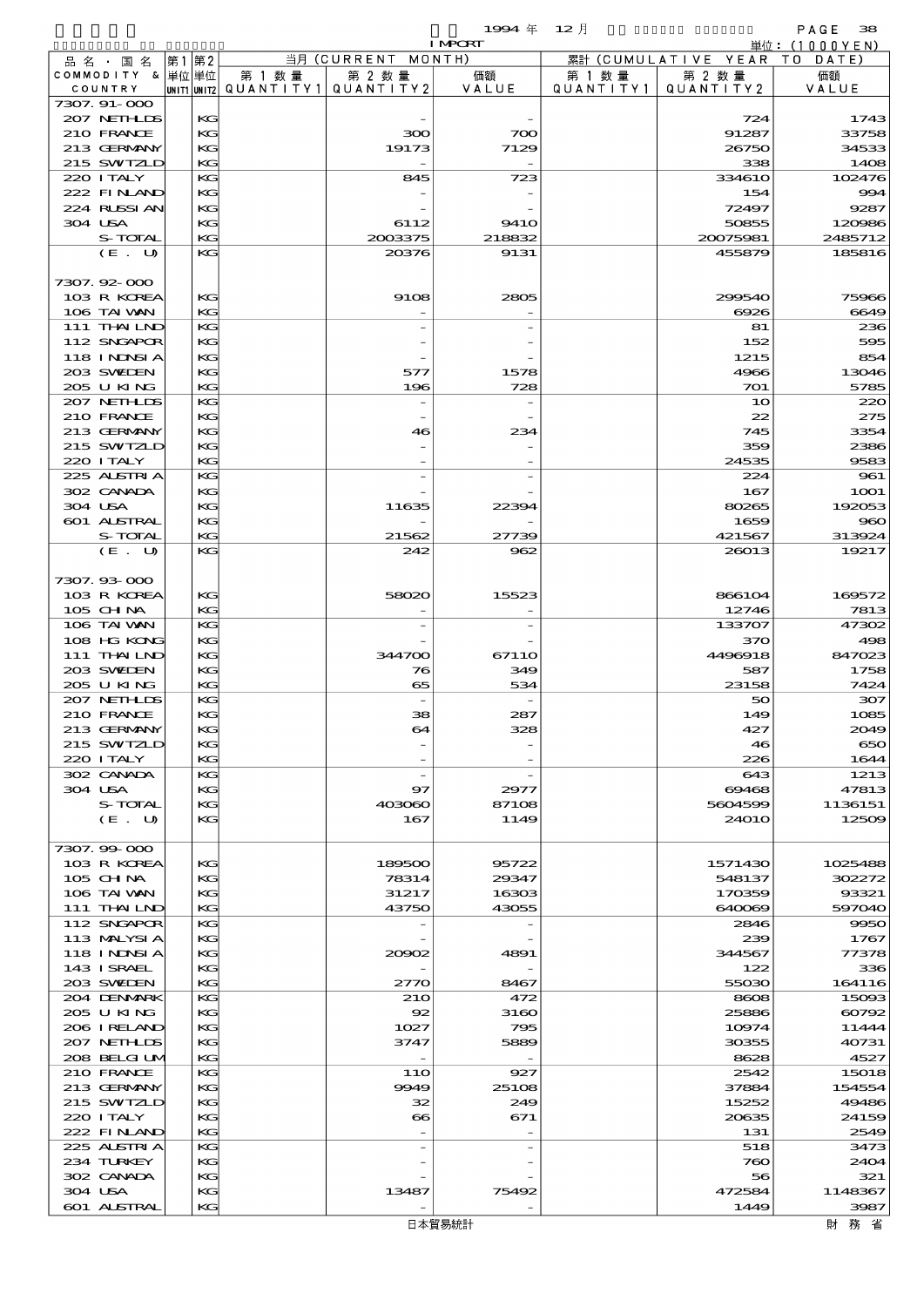$1994 \nleftrightarrow 12 \nparallel$  PAGE 39

|                             |                              |                                                  |                          | <b>I MPORT</b> |                     |                                   | 単位: (1000YEN)    |
|-----------------------------|------------------------------|--------------------------------------------------|--------------------------|----------------|---------------------|-----------------------------------|------------------|
| 品名・国名                       | 第1 第2                        |                                                  | 当月 (CURRENT MONTH)       |                |                     | 累計 (CUMULATIVE YEAR TO DATE)      |                  |
| COMMODITY & 単位単位<br>COUNTRY |                              | 第 1 数量<br> UNIT1 UNIT2  QUANT   TY1  QUANT   TY2 | 第 2 数量                   | 価額<br>VALUE    | 第 1 数量<br>QUANTITY1 | 第 2 数量<br>QUANTITY 2              | 価額<br>VALUE      |
| 7307.99-000                 |                              |                                                  |                          |                |                     |                                   |                  |
| S-TOTAL                     | KG                           |                                                  | 395173                   | 310548         |                     | 3969061                           | 3808573          |
| (E. U)                      | KG                           |                                                  | 15201                    | 37022          |                     | 145512                            | 326318           |
|                             |                              |                                                  |                          |                |                     |                                   |                  |
| 7308 20 000                 |                              |                                                  |                          |                |                     |                                   |                  |
| 103 R KOREA<br>105 CH NA    | $\mathbf{M}$<br>M            |                                                  | 37<br>6                  | 7394<br>3580   |                     | $\bf{S}$<br>25                    | 17616<br>17397   |
| 106 TAI VAN                 | $\mathbf{M}$                 |                                                  |                          |                |                     | 108                               | 21136            |
| 111 THAILND                 | M                            |                                                  | $\mathbf{1}$             | $\infty$       |                     | 1                                 | $\infty$         |
| 210 FRANCE                  | M                            |                                                  |                          |                |                     | 1                                 | 2479             |
| 304 USA                     | $\mathbf{M}$                 |                                                  | $\overline{a}$           |                |                     | 13                                | 14041            |
| S-TOTAL                     | M                            |                                                  | 44                       | 11574          |                     | 244                               | 73269            |
| (E. U)                      | $\mathbf{M}$                 |                                                  |                          |                |                     | 1                                 | 2479             |
| 7308 30 000                 |                              |                                                  |                          |                |                     |                                   |                  |
| 103 R KOREA                 | $\mathbf{M}$                 |                                                  | 9                        | 4529           |                     | 126                               | 84852            |
| 105 CH NA                   | M                            |                                                  | 35                       | 10368          |                     | 112                               | 25103            |
| 106 TAI VAN                 | $\mathbf{M}$                 |                                                  |                          |                |                     | 5                                 | 10486            |
| 111 THAILND                 | M                            |                                                  | з                        | 916            |                     | 55                                | 24693            |
| 112 SNGAPOR<br>113 MALYSIA  | M<br>$\mathbf{M}$            |                                                  |                          |                |                     | 1<br>8                            | 854<br>9018      |
| 203 SWIDEN                  | M                            |                                                  |                          |                |                     | $\mathbf o$                       | 585              |
| 205 U KING                  | $\mathbf{M}$                 |                                                  | 32                       | 23117          |                     | 49                                | 35643            |
| 207 NETHLIS                 | $\mathbf{M}$                 |                                                  | 5                        | 10555          |                     | 39                                | 92943            |
| 210 FRANCE                  | M                            |                                                  |                          |                |                     | 15                                | 11808            |
| 213 GERMANY                 | $\mathbf{M}$                 |                                                  | $\mathbf{1}$             | 2255           |                     | 11                                | 27356            |
| 215 SWIZLD                  | M                            |                                                  |                          |                |                     | $\mathbf{o}$                      | 568              |
| 220 I TALY                  | M                            |                                                  | $\bullet$                | 294            |                     | 1                                 | 4484             |
| 222 FINAND<br>302 CANADA    | M<br>M                       |                                                  | 38                       | 14367          |                     | 5<br>132                          | 15985<br>74408   |
| 304 USA                     | $\mathbf{M}$                 |                                                  | 10                       | 20121          |                     | 130                               | 161054           |
| 601 ALSTRAL                 | M                            |                                                  |                          |                |                     | з                                 | 2903             |
| 606 NEWELD                  | M                            |                                                  |                          |                |                     | $\mathbf{o}$                      | 358              |
| S-TOTAL                     | M                            |                                                  | 133                      | 86522          |                     | 692                               | 583101           |
| (E. U)                      | $\mathbf{M}$                 |                                                  | 38                       | 36221          |                     | 115                               | 172234           |
| 7308 40 000                 |                              |                                                  |                          |                |                     |                                   |                  |
| 103 R KOREA                 | $\mathbf{M}$                 |                                                  | 451                      | 95954          |                     | 7179                              | 1606828          |
| 104 N KOREA                 | M                            |                                                  |                          |                |                     | 14                                | 1995             |
| 105 CHNA                    | M                            |                                                  | 210                      | 27807          |                     | 2301                              | 341295           |
| 106 TAI VAN                 | $\mathbf{M}$                 |                                                  |                          |                |                     | 250                               | 42880            |
| 108 HG KONG                 | $\mathbf{M}$                 |                                                  | 153                      | 23826          |                     | 1871                              | 297696           |
| 111 THAILND<br>112 SNGAPOR  | $\mathbf{M}$<br>M            |                                                  | 159<br>111               | 27139<br>19996 |                     | 1538<br>1763                      | 231738<br>260209 |
| 113 MALYSIA                 | M                            |                                                  | 122                      | 16834          |                     | 890                               | 108761           |
| 117 PHLPIN                  | M                            |                                                  | $\overline{\phantom{a}}$ |                |                     | 12                                | 1093             |
| <b>118 INNSIA</b>           | $\mathbf{M}$                 |                                                  | 9                        | 1124           |                     | 161                               | 23020            |
| 203 SWIDEN                  | $\mathbf{M}$                 |                                                  |                          |                |                     | 6                                 | 3182             |
| 205 U KING                  | M                            |                                                  |                          |                |                     | з                                 | 766              |
| 210 FRANCE<br>213 GERMANY   | M<br>M                       |                                                  | $\bullet$                | 621            |                     | $\mathbf{o}$<br>121               | 274<br>65353     |
| 220 I TALY                  | $\mathbf{M}$                 |                                                  |                          |                |                     | 5                                 | 2578             |
| 222 FINAND                  | $\mathbf{M}$                 |                                                  |                          |                |                     | $\bullet$                         | 2184             |
| 302 CANADA                  | M                            |                                                  |                          |                |                     | 55                                | 18262            |
| 304 USA                     | M                            |                                                  | 1                        | 780            |                     | 12                                | 5222             |
| 601 ALSTRAL                 | M                            |                                                  |                          |                |                     | $\mathcal I$                      | 783              |
| S-TOTAL<br>(E. U)           | $\mathbf{M}$<br>$\mathbf{M}$ |                                                  | 1216<br>$\bullet$        | 214081<br>621  |                     | 16188<br>129                      | 3014119<br>68971 |
|                             |                              |                                                  |                          |                |                     |                                   |                  |
| 7308 90 010                 |                              |                                                  |                          |                |                     |                                   |                  |
| 103 R KOREA                 | M                            |                                                  | 3313                     | 453558         |                     | 27035                             | 4720693          |
| 105 CHNA                    | M                            |                                                  | 2642                     | 333706         |                     | 30584                             | 4492781          |
| 106 TAI VAN                 | M                            |                                                  | ಱ                        | 28417          |                     | 288                               | 172458           |
| 108 HG KONG<br>111 THAILND  | M<br>M                       |                                                  | 33                       | 6444           |                     | $\boldsymbol{\mathcal{A}}$<br>382 | 5349<br>81611    |
| 112 SNGAPOR                 | M                            |                                                  | 431                      | 118601         |                     | 4337                              | 1345304          |
| 113 MALYSIA                 | M                            |                                                  | 11                       | 5947           |                     | 222                               | 110492           |
| 117 PH LPIN                 | M                            |                                                  | 116                      | 18033          |                     | 2741                              | 606579           |
| 118 I NDSI A                | M                            |                                                  | 880                      | 84204          |                     | 10576                             | 1639803          |
| 122 MYANMAR                 | M                            |                                                  |                          |                |                     | 2                                 | 227              |
| 137 SU ARAB                 | M                            |                                                  | $\overline{\phantom{a}}$ |                |                     | 109                               | 23290            |
| 143 ISRAEL<br>202 NORWAY    | M<br>M                       |                                                  | $\bullet$                | 582            |                     | 15<br>$\mathbf o$                 | 6163<br>582      |
| 203 SWIDEN                  | M                            |                                                  |                          |                |                     | 198                               | 46830            |
| 204 DENMARK                 | M                            |                                                  | $\infty$                 | 20086          |                     | 367                               | 129429           |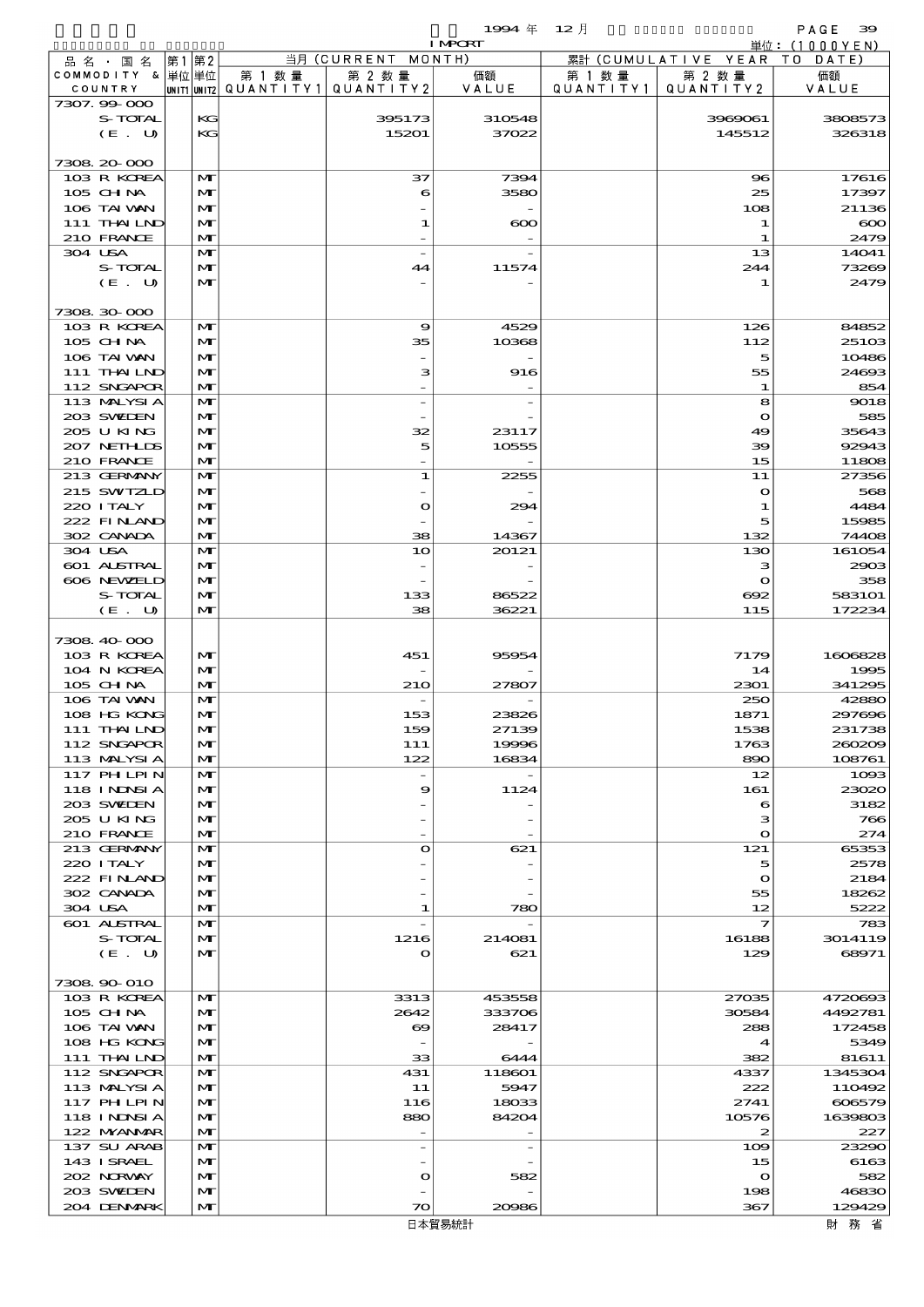$\begin{array}{ccccccccc} 1 & \textbf{QQ} & \textbf{4} & \textbf{5} & \textbf{9} & \textbf{1QQ} & \textbf{1QQQ} & \textbf{1QQQ} & \textbf{1QQQ} & \textbf{1QQQ} & \textbf{1QQQ} & \textbf{1QQQ} & \textbf{1QQQ} & \textbf{1QQQ} & \textbf{1QQQ} & \textbf{1QQQ} & \textbf{1QQQ} & \textbf{1QQ} & \textbf{1QQ} & \textbf{1QQ} & \textbf{1QQ} & \textbf{1QQ} & \textbf{1QQ} & \textbf{1$ 

|                                  |       |                   |                                 |                          | <b>I MPORT</b>        |           |                        | 単位: (1000 Y E N)  |
|----------------------------------|-------|-------------------|---------------------------------|--------------------------|-----------------------|-----------|------------------------|-------------------|
| 品 名 ・ 国 名                        | 第1 第2 |                   |                                 | 当月 (CURRENT              | MONTH)                |           | 累計 (CUMULATIVE YEAR TO | DATE)             |
| COMMODITY & 単位単位                 |       |                   | 第 1 数量                          | 第 2 数量                   | 価額                    | 第 1 数 量   | 第 2 数量                 | 価額                |
| COUNTRY<br>7308 90 010           |       |                   | UNIT1 UNIT2 QUANTITY1 QUANTITY2 |                          | VALUE                 | QUANTITY1 | QUANTITY 2             | VALUE             |
| 205 U KING                       |       | M                 |                                 | 46                       | 15354                 |           | 1674                   | 203898            |
| 207 NETHLIS                      |       | M                 |                                 | 11                       | 6852                  |           | 107                    | 69728             |
| 208 BELGI UM                     |       | M                 |                                 |                          |                       |           | 25                     | 3409              |
| 210 FRANCE                       |       | $\mathbf{M}$      |                                 |                          |                       |           | 78                     | 86721             |
| 213 GERMANY                      |       | M                 |                                 | $\boldsymbol{z}$         | 2668                  |           | 297                    | 228694            |
| 215 SWIZLD                       |       | M                 |                                 | $\mathbf o$              | 1589                  |           | 2                      | 16231             |
| 218 SPAIN                        |       | M                 |                                 |                          |                       |           | 7                      | 1543              |
| 220 I TALY<br>222 FINAND         |       | M<br>$\mathbf{M}$ |                                 | 43<br>$\boldsymbol{z}$   | 19816<br>1409         |           | 322<br>6               | 142119<br>4966    |
| 224 RUSSIAN                      |       | $\mathbf{M}$      |                                 |                          |                       |           | 80                     | 240               |
| 225 ALSTRIA                      |       | M                 |                                 | 26                       | 8328                  |           | 240                    | 89459             |
| 302 CANADA                       |       | $\mathbf{M}$      |                                 | 23                       | 8868                  |           | 65                     | 36256             |
| 304 USA                          |       | M                 |                                 | 318                      | 133008                |           | 4144                   | 1404902           |
| 312 PANAMA                       |       | $\mathbf{M}$      |                                 |                          |                       |           | 549                    | 2397              |
| 515 LIBERIA                      |       | $\mathbf{M}$      |                                 | $\overline{\phantom{a}}$ |                       |           | 127                    | 509               |
| 601 ALSTRAL                      |       | M                 |                                 | 2                        | 1420                  |           | 16                     | 15065             |
| 606 NEWELD<br>S-TOTAL            |       | M<br>M            |                                 | 11<br>8049               | 2009<br>1271799       |           | 258<br>84857           | 66888<br>15754616 |
| (E. U)                           |       | $\mathbf{M}$      |                                 | 172                      | 65676                 |           | 2877                   | 865541            |
|                                  |       |                   |                                 |                          |                       |           |                        |                   |
| 7308 90 090                      |       |                   |                                 |                          |                       |           |                        |                   |
| 103 R KOREA                      |       | $\mathbf{M}$      |                                 | 1012                     | 115505                |           | 8326                   | 1070991           |
| 105 CH NA                        |       | M                 |                                 | 40                       | 6057                  |           | 509                    | 62193             |
| 106 TAI VAN                      |       | $\mathbf{M}$      |                                 | 17                       | 3243                  |           | 98                     | 41270             |
| 108 HG KONG                      |       | M                 |                                 |                          |                       |           | $\boldsymbol{z}$       | 1952              |
| 110 VI EINAM<br>111 THAILND      |       | M<br>$\mathbf{M}$ |                                 | 1                        | 202                   |           | 73<br>166              | 10406<br>32480    |
| 112 SNGAPOR                      |       | M                 |                                 |                          |                       |           | 46                     | 24572             |
| 113 MALYSIA                      |       | $\mathbf{M}$      |                                 |                          |                       |           | 49                     | 17778             |
| 118 I NDSI A                     |       | $\mathbf{M}$      |                                 | $\overline{\phantom{0}}$ |                       |           | $\mathbf{o}$           | 249               |
| 203 SVELEN                       |       | M                 |                                 | $\mathbf o$              | 212                   |           | 14                     | 9834              |
| 204 DENMARK                      |       | M                 |                                 |                          |                       |           | 5                      | 3714              |
| 205 U KING                       |       | M                 |                                 |                          |                       |           | 25                     | 14079             |
| 207 NETHLIS                      |       | $\mathbf{M}$      |                                 | 19                       | 4442                  |           | 24                     | 5518              |
| 210 FRANCE                       |       | $\mathbf{M}$      |                                 | $\mathbf o$              | 913                   |           | 29                     | 13434             |
| 213 GERMANY<br>215 SWIZLD        |       | M<br>$\mathbf{M}$ |                                 |                          |                       |           | 43<br>$\mathbf{o}$     | 34330<br>1386     |
| 220 I TALY                       |       | M                 |                                 | $\bullet$                | 709                   |           | 22                     | 11228             |
| 222 FINAND                       |       | $\mathbf{M}$      |                                 |                          |                       |           | $\mathbf{o}$           | 351               |
| 225 ALSTRIA                      |       | M                 |                                 | $\overline{\phantom{0}}$ |                       |           | $\mathbf o$            | 662               |
| 302 CANADA                       |       | M                 |                                 | 10                       | 6249                  |           | 16                     | 13765             |
| 304 USA                          |       | $\mathbf{M}$      |                                 | 1                        | 1907                  |           | 125                    | അദ                |
| 606 NEWELD                       |       | M                 |                                 |                          |                       |           | $\mathbf o$            | 255               |
| S-TOTAL<br>(E. U)                |       | M<br>$\mathbf{M}$ |                                 | 11OO<br>19               | 139439<br>$\omega$ 64 |           | 9572<br>148            | 1437410<br>82303  |
|                                  |       |                   |                                 |                          |                       |           |                        |                   |
| 7309.00-000                      |       |                   |                                 |                          |                       |           |                        |                   |
| 103 R KOREA                      |       | $\mathbf{M}$      |                                 | 50                       | 17148                 |           | 517                    | 172017            |
| $105$ CHNA                       |       | M                 |                                 | 6                        | 3616                  |           | 491                    | 136304            |
| 106 TAI VAN                      |       | M                 |                                 | 1                        | 1215                  |           | 28                     | 29056             |
| 111 THAILND                      |       | M                 |                                 | 6                        | 4959                  |           | 6                      | 4959              |
| 113 MALYSIA                      |       | M                 |                                 |                          |                       |           | $\mathbf o$            | 700               |
| 117 PHLPIN<br><b>118 INNSI A</b> |       | M<br>$\mathbf{M}$ |                                 |                          |                       |           | 1<br>12                | 760<br>6442       |
| 140 QATAR                        |       | M                 |                                 |                          |                       |           | $\Omega$               | 405               |
| 147 U ARB E                      |       | $\mathbf{M}$      |                                 |                          |                       |           | $\mathbf o$            | 277               |
| 205 U KING                       |       | M                 |                                 |                          |                       |           | 2                      | 1008              |
| 208 BELGI UM                     |       | $\mathbf{M}$      |                                 |                          |                       |           | 2                      | 5701              |
| 210 FRANCE                       |       | M                 |                                 | 5                        | 3717                  |           | 111                    | 57728             |
| 213 GERMANY                      |       | $\mathbf{M}$      |                                 | $\bullet$                | 1139                  |           | 13                     | 37471             |
| 215 SWIZLD                       |       | M                 |                                 |                          |                       |           | 1                      | 554               |
| 302 CANADA<br>304 USA            |       | M<br>M            |                                 | $\infty$                 | 26037                 |           | 57<br>$\infty$         | 28815<br>281808   |
| 601 ALSTRAL                      |       | $\mathbf{M}$      |                                 |                          |                       |           | 4                      | 5863              |
| S-TOTAL                          |       | $\mathbf{M}$      |                                 | 138                      | 57831                 |           | 1845                   | 769868            |
| (E. U)                           |       | $\mathbf{M}$      |                                 | 5                        | 4856                  |           | 128                    | 101908            |
|                                  |       |                   |                                 |                          |                       |           |                        |                   |
| 7310 10 000                      |       |                   |                                 |                          |                       |           |                        |                   |
| 103 R KOREA                      |       | KG                |                                 |                          |                       |           | 33318                  | 26220             |
| $105$ CHNA                       |       | KG                |                                 | 1311                     | 450                   |           | 32802                  | 3728              |
| 106 TAI VAN<br>108 HG KONG       |       | КG<br>KG          |                                 |                          |                       |           | 8379<br>4750           | 5686<br>1347      |
| 111 THAILND                      |       | KG                |                                 |                          |                       |           | 22400                  | 5129              |
| 123 INIA                         |       | KG                |                                 |                          |                       |           | 1201                   | 7104              |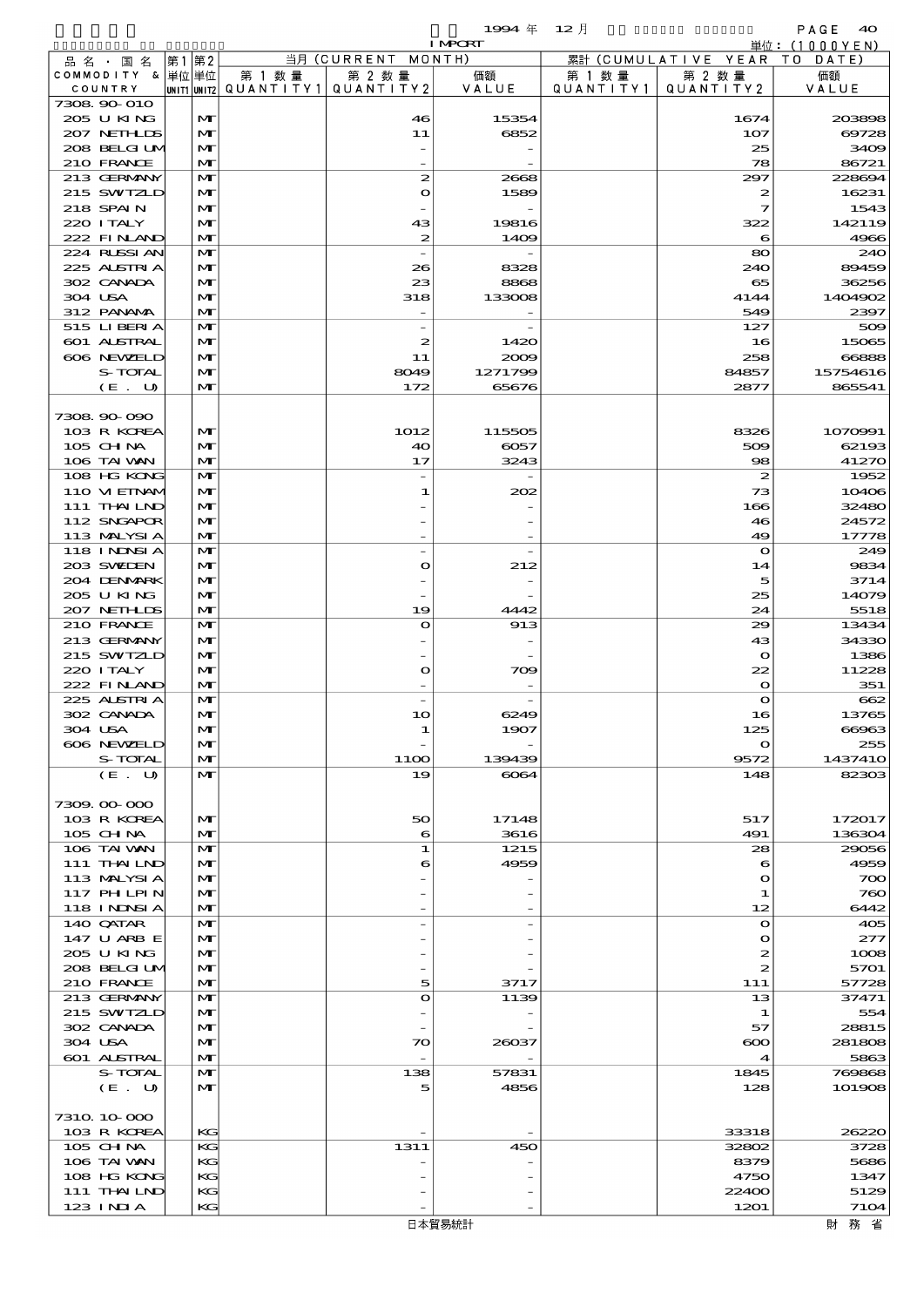$1994 \text{ } \# \quad 12 \text{ } \frac{1}{2}$ 

|                  |      |                                       |                          | <b>I MPORT</b>           |           |                              | 単位: <u>(1000YEN)</u> |
|------------------|------|---------------------------------------|--------------------------|--------------------------|-----------|------------------------------|----------------------|
| 品名・国名            | 第1第2 |                                       | 当月 (CURRENT MONTH)       |                          |           | 累計 (CUMULATIVE YEAR TO DATE) |                      |
| COMMODITY & 単位単位 |      | 第 1 数量                                | 第 2 数量                   | 価額                       | 第 1 数 量   | 第 2 数量                       | 価額                   |
| COUNTRY          |      | UNIT1 UNIT2  QUANT   TY1  QUANT   TY2 |                          | VALUE                    | QUANTITY1 | QUANTITY 2                   | VALUE                |
| 7310 10 000      |      |                                       |                          |                          |           |                              |                      |
| 140 QATAR        | KG   |                                       |                          |                          |           | 41                           | 270                  |
| 203 SWIEN        | KG   |                                       |                          |                          |           | 440                          | 11O4                 |
| 204 DENMARK      | KG   |                                       |                          |                          |           | 130                          | $\csc$               |
| 205 U KING       | KG   |                                       |                          |                          |           | 4131                         | 3835                 |
| 207 NETHLIS      | KG   |                                       |                          |                          |           | 470                          | 907                  |
| 208 BELGI UM     | KG   |                                       | 325                      | 426                      |           | 14036                        | 11035                |
| 210 FRANCE       | KG   |                                       | 1796                     | 3266                     |           | 2914                         | 3685                 |
| 213 GERMANY      |      |                                       | 8370                     | 1880                     |           | 18862                        | 10626                |
|                  | KC   |                                       |                          |                          |           |                              |                      |
| 215 SWIZLD       | KG   |                                       |                          |                          |           | 50                           | 330                  |
| 220 I TALY       | KG   |                                       |                          |                          |           | 6210                         | 3269                 |
| 227 H.NGARY      | KG   |                                       |                          |                          |           | 13680                        | 720                  |
| 302 CANADA       | KG   |                                       |                          |                          |           | 1452                         | 240 <sup>c</sup>     |
| 304 USA          | KG   |                                       | 107                      | 209                      |           | 84195                        | 24901                |
| S-TOTAL          | KG   |                                       | 11909                    | 6231                     |           | 249461                       | 112997               |
| (E. U)           | KG   |                                       | 10491                    | 5572                     |           | 46753                        | 34O49                |
|                  |      |                                       |                          |                          |           |                              |                      |
| 7310 21-000      |      |                                       |                          |                          |           |                              |                      |
| 103 R KOREA      | KG   |                                       | 106531                   | 27729                    |           | 3385392                      | 890211               |
| $105$ CHNA       | KG   |                                       |                          |                          |           | 1590                         | 763                  |
| 106 TAI VAN      | KG   |                                       |                          |                          |           | 756                          | 371                  |
| 111 THAILND      | KG   |                                       | 9235                     | 2791                     |           | 332460                       | 100117               |
| 112 SNGAPOR      | KG   |                                       | 5958                     | 1088                     |           | 29323                        | 5618                 |
| 304 USA          | KC   |                                       |                          |                          |           | 2181                         | 3998                 |
| 410 BRAZIL       | KG   |                                       |                          |                          |           | 88                           | 315                  |
| S-TOTAL          | KG   |                                       | 121724                   | 31608                    |           | 3751790                      | 1001397              |
|                  |      |                                       |                          |                          |           |                              |                      |
|                  |      |                                       |                          |                          |           |                              |                      |
| 7310 29 000      |      |                                       |                          |                          |           |                              |                      |
| 103 R KOREA      | KG   |                                       | 98914                    | 27984                    |           | 632956                       | 171677               |
| 105 CH NA        | KG   |                                       |                          |                          |           | 28547                        | 6940                 |
| 106 TAI VAN      | KG   |                                       | 8238                     | 3217                     |           | 90552                        | 49026                |
| 108 HG KONG      | KG   |                                       | 4500                     | 873                      |           | 5037                         | 2228                 |
| 111 THAILND      | KG   |                                       | 1148                     | 1286                     |           | 7904                         | 7859                 |
| 112 SNGAPOR      | KG   |                                       |                          |                          |           | 36913                        | 11317                |
| 117 PHLPIN       | KG   |                                       |                          |                          |           | 265                          | 765                  |
| 203 SWIDEN       | KG   |                                       | $\infty$                 | 363                      |           | 40058                        | 7574                 |
| 204 DENMARK      | KG   |                                       |                          |                          |           | 5                            | 314                  |
| 205 U KING       | KG   |                                       | 6702                     | $\infty$                 |           | 26993                        | 35325                |
| 207 NEIHLDS      | KG   |                                       | 120                      | 643                      |           | 128                          | $\infty$             |
| 208 BELGI UM     | KG   |                                       | 150                      | 225                      |           | 13393                        | 19213                |
| 210 FRANCE       | KG   |                                       | 216                      | 522                      |           | 3711                         | 9480                 |
| 213 GERMANY      | KG   |                                       | 25011                    | 9199                     |           | 699282                       | 564823               |
| 215 SWIZLD       | KG   |                                       | 180                      | 219                      |           | $\infty$                     | 748                  |
|                  |      |                                       |                          |                          |           |                              | 2131                 |
| 220 I TALY       | KG   |                                       | 335                      | 862                      |           | 4183                         |                      |
| 223 POLAND       | KG   |                                       |                          |                          |           | 6818                         | 2447                 |
| 225 ALSTRIA      | KG   |                                       | 648                      | 431                      |           | 2738                         | 2205                 |
| 245 CZECH        | KG   |                                       |                          |                          |           | 1588                         | 954                  |
| 302 CANADA       | KG   |                                       |                          |                          |           | 1280                         | 2341                 |
| 304 USA          | KC   |                                       | 541O                     | 30184                    |           | 80376                        | 245528               |
| 410 BRAZIL       | KG   |                                       |                          |                          |           | $\infty$                     | 200                  |
| S-TOTAL          | KG   |                                       | 151592                   | 82098                    |           | 1683516                      | 1144188              |
| (E. U)           | KG   |                                       | 32534                    | 17541                    |           | 747695                       | 632194               |
|                  |      |                                       |                          |                          |           |                              |                      |
| 7311.00-000      |      |                                       |                          |                          |           |                              |                      |
| 103 R KOREA      | NO   |                                       | 1355                     | 26642                    |           | 9650                         | 129704               |
| 105 CH NA        | NO   |                                       |                          |                          |           | 11                           | 34727                |
| 106 TAI VAN      | NO   |                                       |                          |                          |           | 1372                         | 6295                 |
| $111$ THAILND    | NO   |                                       |                          |                          |           | 792                          | 9965                 |
| 112 SNGAPOR      | NO   |                                       | 50                       | 1099                     |           | $\bf{8}$                     | 2461                 |
| 123 INIA         | NO   |                                       |                          |                          |           | 42                           | 7442                 |
| 202 NORWAY       | NO   |                                       | $\overline{\phantom{a}}$ | $\overline{\phantom{a}}$ |           | 504                          | 9646                 |
| 204 DENMARK      | NO   |                                       |                          |                          |           | 440                          | 15441                |
|                  | NO   |                                       |                          |                          |           |                              |                      |
| 2005 U KING      |      |                                       | 15                       | 797                      |           | 2366                         | 112532               |
| 207 NETHLIS      | NO   |                                       |                          |                          |           | 357                          | $\epsilon$           |
| 208 BELGI UM     | NO   |                                       | 30                       | 875                      |           | 11O                          | 3151                 |
| 210 FRANCE       | NO   |                                       | 11O                      | 4298                     |           | 3771                         | 57249                |
| 213 GERMANY      | NO   |                                       |                          |                          |           | 20B                          | 9701                 |
| 224 RUSSI AN     | NO   |                                       |                          |                          |           | 10                           | 252                  |
| 302 CANADA       | NO   |                                       |                          |                          |           | 96                           | 4478                 |
| 304 USA          | NO   |                                       | 20448                    | 76881                    |           | 26339                        | 658971               |
| 601 ALSTRAL      | NO   |                                       |                          |                          |           | 36                           | 1823                 |
| S-TOTAL          | NO   |                                       | 22008                    | 110592                   |           | 46165                        | 1069916              |
| (E. U)           | NO   |                                       | 155                      | 5970                     |           | 7247                         | 204152               |
|                  |      |                                       |                          |                          |           |                              |                      |
| 7312 10 010      |      |                                       |                          |                          |           |                              |                      |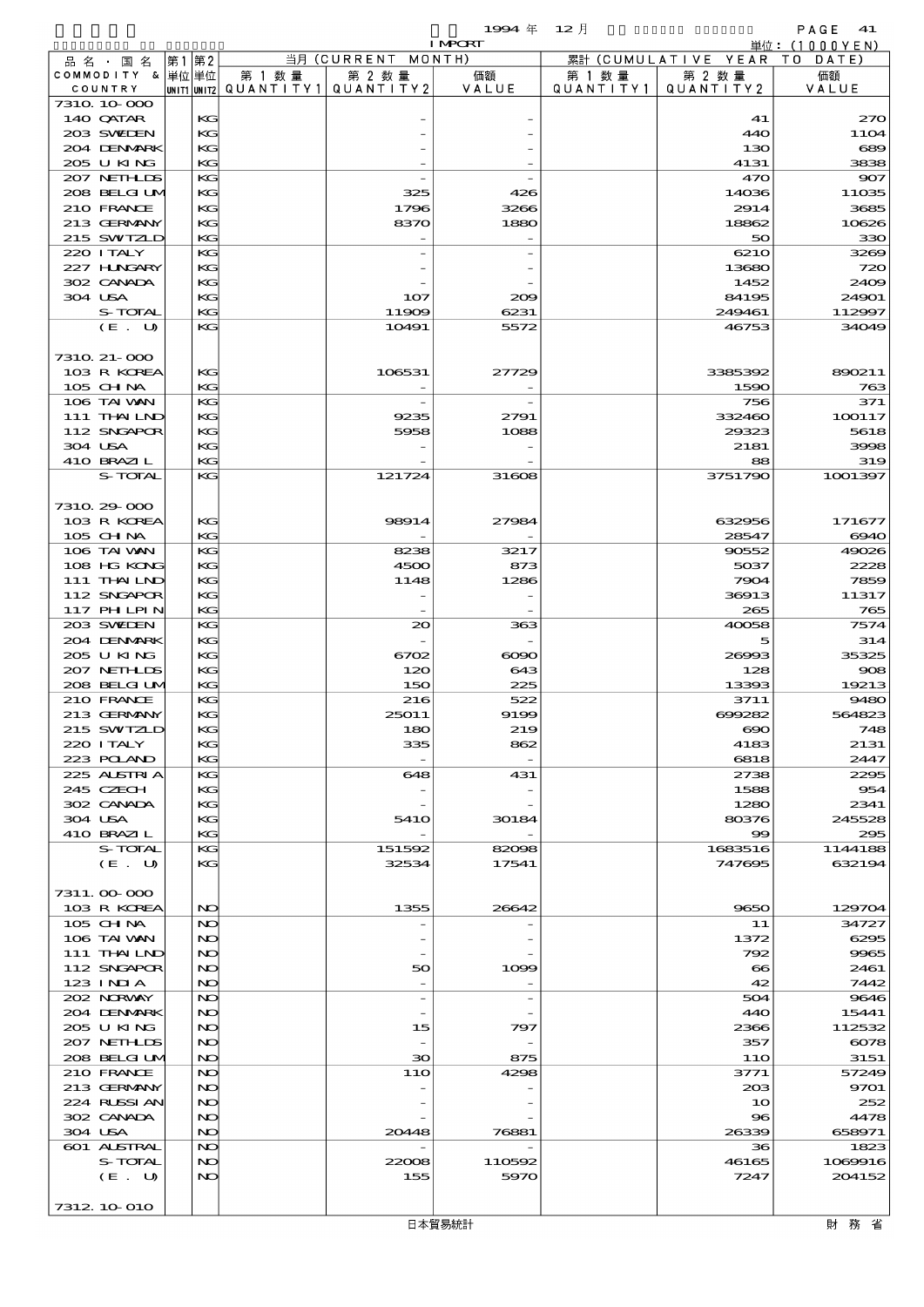$1994 \; \text{#} \quad 12 \; \text{]}$  PAGE 42

|                                  |       |                   |                                          |                          | <b>I MPORT</b> |           |                              | 単位: (1000YEN)  |
|----------------------------------|-------|-------------------|------------------------------------------|--------------------------|----------------|-----------|------------------------------|----------------|
| 品 名 ・ 国 名                        | 第1 第2 |                   |                                          | 当月 (CURRENT MONTH)       |                |           | 累計 (CUMULATIVE YEAR TO DATE) |                |
| COMMODITY & 単位単位                 |       |                   | 第 1 数量                                   | 第 2 数量                   | 価額             | 第 1 数 量   | 第 2 数量                       | 価額             |
| COUNTRY<br>7312 10 010           |       |                   | UNIT1  UNIT2   QUANT I TY1   QUANT I TY2 |                          | VALUE          | QUANTITY1 | QUANTITY 2                   | VALUE          |
| 103 R KOREA                      |       | M                 |                                          | 1033                     | 132704         |           | 10208                        | 1557445        |
| 105 CHNA                         |       | $\mathbf{M}$      |                                          | 25                       | 1794           |           | 300                          | 30392          |
| 106 TAI VAN                      |       | M                 |                                          | 24                       | 8026           |           | 252                          | 73790          |
| 108 HG KONG                      |       | M                 |                                          |                          |                |           | $\bullet$                    | 1580           |
| 111 THAILND                      |       | M                 |                                          |                          |                |           | $\mathbf o$                  | 2223           |
| 112 SNGAPOR                      |       | M                 |                                          | 5                        | 1790           |           | 73                           | 36389          |
| 113 MALYSIA                      |       | $\mathbf{M}$      |                                          | $\mathbf o$              | 944            |           | $\bullet$                    | 944            |
| 203 SWIEN                        |       | M                 |                                          |                          |                |           | 27                           | 3206           |
| 204 DENMARK                      |       | M                 |                                          | $\mathbf o$              | <b>31O</b>     |           | $\mathbf{o}$                 | 803            |
| 205 U KING<br>207 NETHLIS        |       | $\mathbf{M}$<br>M |                                          |                          |                |           | 5<br>4                       | 6885<br>949    |
| 208 BELGI UM                     |       | $\mathbf{M}$      |                                          | 1                        | 1077           |           | $\boldsymbol{z}$             | 3927           |
| 210 FRANCE                       |       | M                 |                                          |                          |                |           | 24                           | 10615          |
| 213 GERMANY                      |       | $\mathbf{M}$      |                                          | $\mathbf o$              | 229            |           | 34                           | 16168          |
| 220 I TALY                       |       | M                 |                                          | $\mathbf o$              | 1159           |           | $\mathbf o$                  | 2263           |
| 222 FINAND                       |       | M                 |                                          |                          |                |           | $\mathbf o$                  | 333            |
| 302 CANADA                       |       | $\mathbf{M}$      |                                          |                          |                |           | $\mathbf 1$                  | 2991           |
| 304 USA                          |       | M                 |                                          | 6                        | 7001           |           | 55                           | 84739          |
| <b>601 ALSTRAL</b>               |       | M                 |                                          |                          |                |           | $\boldsymbol{z}$             | 902            |
| 606 NEWELD<br>S-TOTAL            |       | $\mathbf{M}$<br>M |                                          | 1094                     | 155034         |           | $\bullet$<br>10996           | 583<br>1837127 |
| (E. U)                           |       | $\mathbf{M}$      |                                          | 1                        | 2775           |           | $\boldsymbol{\infty}$        | 41610          |
|                                  |       |                   |                                          |                          |                |           |                              |                |
| 7312 10 090                      |       |                   |                                          |                          |                |           |                              |                |
| 103 R KOREA                      |       | $\mathbf{M}$      |                                          | 165                      | 32939          |           | 2990                         | 573455         |
| 105 CH NA                        |       | $\mathbf{M}$      |                                          | 58                       | 4662           |           | 625                          | 62191          |
| 106 TAI VAN                      |       | $\mathbf{M}$      |                                          | 48                       | 11394          |           | 222                          | 87287          |
| 108 HG KONG                      |       | M                 |                                          | $\mathbf{o}$             | 304            |           | $\boldsymbol{\infty}$        | 43330          |
| 111 THAILND                      |       | M                 |                                          | 1                        | 19528          |           | 29                           | 342806         |
| 112 SNGAPOR                      |       | $\mathbf{M}$      |                                          | $\overline{a}$           |                |           | 13                           | 1753           |
| 113 MALYSIA<br>123 INIA          |       | M<br>$\mathbf{M}$ |                                          | 17                       | 1478           |           | 17<br>12                     | 1478<br>2206   |
| 202 NORWAY                       |       | M                 |                                          |                          |                |           | 47                           | 15377          |
| 203 SWIDEN                       |       | $\mathbf{M}$      |                                          | $\mathbf{o}$             | 365            |           | 12                           | 13800          |
| 205 U KING                       |       | M                 |                                          | 22                       | 4088           |           | 76                           | 13695          |
| 206 I RELAND                     |       | M                 |                                          |                          |                |           | $\mathbf o$                  | 3478           |
| 207 NETHLIS                      |       | M                 |                                          | $\mathbf o$              | 239            |           | $\bullet$                    | 2137           |
| 208 BELGI UM                     |       | M                 |                                          |                          |                |           | 5                            | 8444           |
| 210 FRANCE                       |       | $\mathbf{M}$      |                                          |                          |                |           | $\mathbf{o}$                 | 1618           |
| 213 GERMANY                      |       | M                 |                                          | $\mathbf o$              | 992            |           | 54                           | 37830          |
| 215 SWIZLD<br>220 I TALY         |       | M<br>$\mathbf{M}$ |                                          |                          |                |           | 10<br>$\Omega$               | 5522<br>903    |
| 302 CANADA                       |       | M                 |                                          |                          |                |           | $\mathbf o$                  | 204            |
| 304 USA                          |       | M                 |                                          | $\mathbf{\Omega}$        | 8738           |           | 83                           | 219017         |
| 524 N GERIA                      |       | M                 |                                          |                          |                |           | 26                           | 798            |
| 606 NEWELD                       |       | $\mathbf{M}$      |                                          |                          |                |           | $\mathbf o$                  | 513            |
| S-TOTAL                          |       | M                 |                                          | 311                      | 84727          |           | 4290                         | 1437842        |
| (E. U)                           |       | $\mathbf{M}$      |                                          | 22                       | 5319           |           | 135                          | 68105          |
|                                  |       |                   |                                          |                          |                |           |                              |                |
| 7312 90 000<br>103 R KOREA       |       | M                 |                                          |                          |                |           |                              | 760            |
| 105 CH NA                        |       | M                 |                                          | 40                       | 5398           |           | 1<br>774                     | 121121         |
| 106 TAI VAN                      |       | M                 |                                          | 1                        | 1748           |           | 30                           | 34581          |
| 108 HG KONG                      |       | $\mathbf{M}$      |                                          |                          |                |           | 7                            | 5020           |
| 113 MALYSIA                      |       | M                 |                                          |                          |                |           | $\mathbf o$                  | 644            |
| 143 ISRAEL                       |       | $\mathbf{M}$      |                                          |                          |                |           | $\mathbf{\Omega}$            | 211            |
| 203 SWIDEN                       |       | M                 |                                          |                          |                |           | 5                            | 982            |
| 205 U KING                       |       | M                 |                                          | 8                        | 1122           |           | 9                            | 4479           |
| 210 FRANCE                       |       | M                 |                                          |                          |                |           | 7                            | 5214           |
| 213 GERMANY<br>220 I TALY        |       | M<br>M            |                                          | $\overline{a}$           |                |           | $\mathbf o$<br>$\mathbf o$   | 3428<br>337    |
| 230 GREECE                       |       | M                 |                                          | 21                       | 1615           |           | 21                           | 1615           |
| 304 USA                          |       | M                 |                                          | $\mathbf o$              | 1398           |           | 22                           | 25880          |
| 305 MEXICO                       |       | $\mathbf{M}$      |                                          | O                        | 452            |           | $\mathbf{o}$                 | 452            |
| 551 S AFRCA                      |       | M                 |                                          | $\overline{\phantom{a}}$ |                |           | 36                           | 6424           |
| S-TOTAL                          |       | $\mathbf{M}$      |                                          | 70                       | 11733          |           | 912                          | 211148         |
| (E. U)                           |       | M                 |                                          | 29                       | 2737           |           | 37                           | 15073          |
|                                  |       |                   |                                          |                          |                |           |                              |                |
| 7313 00 000                      |       |                   |                                          |                          |                |           |                              |                |
| 103 R KOREA<br><b>118 INNSIA</b> |       | M<br>$\mathbf{M}$ |                                          | 14                       | 1913           |           | 222<br>168                   | 27870<br>14277 |
| 606 NEWELD                       |       | M                 |                                          |                          |                |           | $\boldsymbol{z}$             | 1671           |
| S-TOTAL                          |       | M                 |                                          | 14                       | 1913           |           | 392                          | 43818          |
|                                  |       |                   |                                          |                          |                |           |                              |                |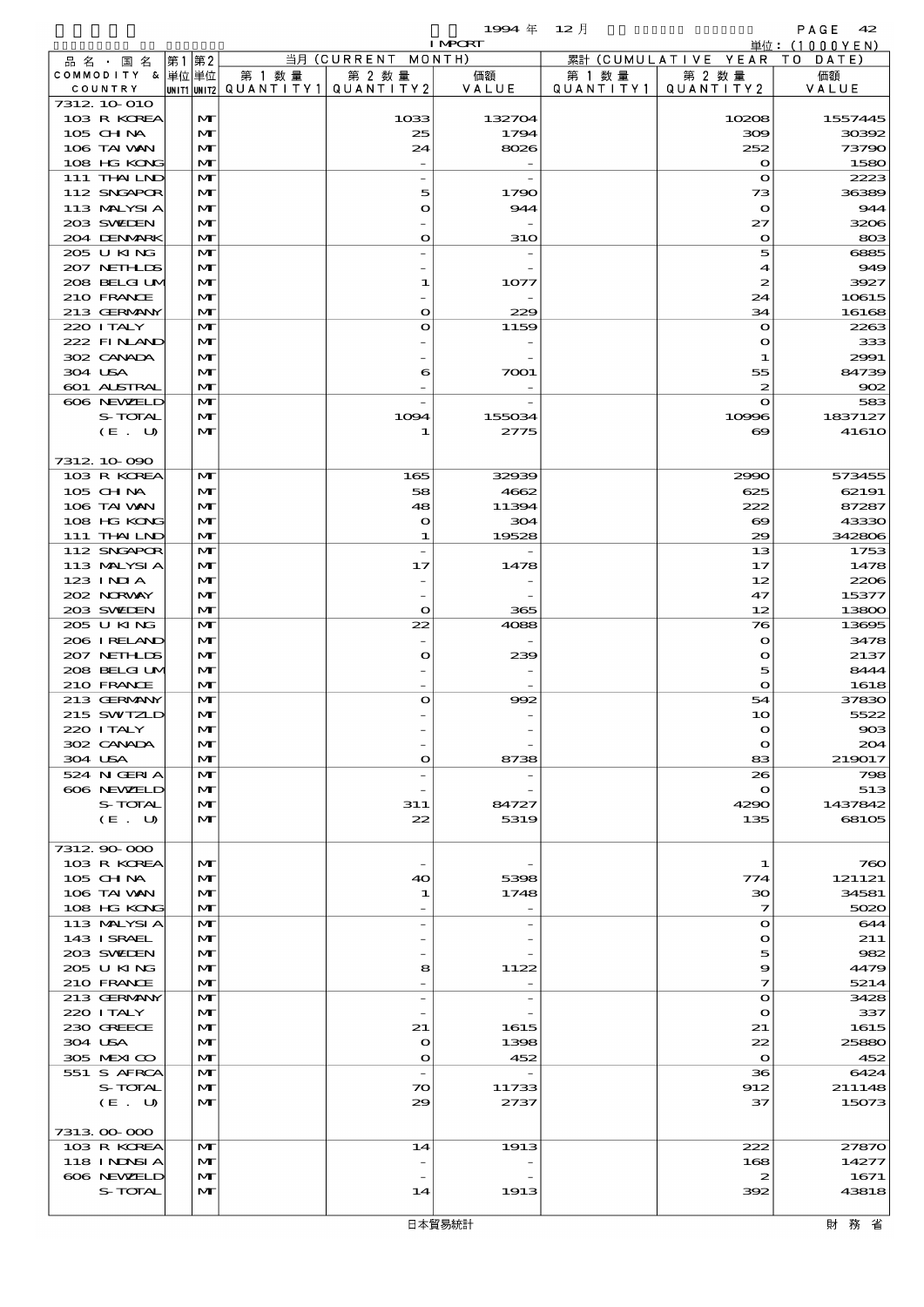|                             |             |                   |                     |                      | 1994 $#$       | 12月                  |                             | PAGE<br>- 43  |
|-----------------------------|-------------|-------------------|---------------------|----------------------|----------------|----------------------|-----------------------------|---------------|
|                             |             |                   |                     |                      | <b>I MPCRT</b> |                      |                             | 単位: (1000YEN) |
| 品 名 ・ 国 名                   | 第1          | 第2                |                     | 当月 (CURRENT MONTH)   |                |                      | 累計 (CUMULATIVE YEAR)        | T O<br>DATE   |
| COMMODITY & 単位単位<br>COUNTRY | UNIT1 UNIT2 |                   | 第 1 数量<br>QUANTITY1 | 第 2 数量<br>QUANTITY 2 | 価額<br>VALUE    | 第 1 数 量<br>QUANTITY1 | 第 2 数量<br>QUANTITY 2        | 価額<br>VALUE   |
| 7314 11-000                 |             |                   |                     |                      |                |                      |                             |               |
| 103 R KOREA                 |             | KG                |                     |                      |                |                      | 466                         | 437           |
| 105 CH NA                   |             | KG                |                     |                      |                |                      | 3738                        | 1406          |
| 106 TAI VAN                 |             | KG                |                     |                      |                |                      | 5137                        | 11565         |
| 111 THAILND                 |             | KG                |                     | 536                  | 771            |                      | 11571                       | 13273         |
| 123 INIA                    |             | KG                |                     |                      |                |                      | 861                         | 1736          |
| 205 U KING<br>207 NETHLIS   |             | KG<br>KG          |                     | 20<br>2              | 276<br>236     |                      | 408<br>$\blacktriangleleft$ | 2270<br>473   |
| 208 BELGI UM                |             | KG                |                     | 478                  | 14599          |                      | 3411                        | 96186         |
| 213 GERMANY                 |             | KG                |                     | 59                   | 1498           |                      | 2195                        | 39514         |
| 215 SWIZLD                  |             | KG                |                     | 540                  | 19219          |                      | 5403                        | 196399        |
| 222 FINAND                  |             | KG                |                     |                      |                |                      | 155                         | 326           |
| 304 USA                     |             | KG                |                     | 277                  | 4115           |                      | 6409                        | 38886         |
| 413 ARCENT                  |             | KG                |                     |                      |                |                      | 6                           | 226           |
| S-TOTAL                     |             | KG                |                     | 1912                 | 40714          |                      | 39764                       | 402697        |
| (E. U)                      |             | KG                |                     | 559                  | 16609          |                      | 6018                        | 138443        |
| 7314 19 000                 |             |                   |                     |                      |                |                      |                             |               |
| 103 R KOREA                 |             | KG                |                     |                      |                |                      | 12000                       | 3681          |
| 105 CHNA                    |             | KG                |                     | 3740                 | 542            |                      | 110702                      | 16386         |
| 106 TAI VAN                 |             | KG                |                     |                      |                |                      | 15412                       | 8856          |
| 111 THAILND                 |             | KG                |                     |                      |                |                      | 16073                       | 3077          |
| <b>117 PHLPIN</b>           |             | KG                |                     |                      |                |                      | 1470                        | 529           |
| 205 U KING                  |             | KG                |                     |                      |                |                      | 157                         | 211           |
| 207 NETHLIS                 |             | KG                |                     | 1250                 | 952            |                      | 1250                        | 952           |
| 208 BELGI UM                |             | KG                |                     |                      |                |                      | 3341                        | 2622          |
| 213 GERMANY                 |             | KG                |                     |                      |                |                      | 10540                       | 3362          |
| 304 USA<br><b>S-TOTAL</b>   |             | KG<br>KG          |                     | 2209<br>7199         | 1715<br>3209   |                      | 24614<br>195559             | 8938<br>48614 |
| (E. U)                      |             | KG                |                     | 1250                 | 952            |                      | 15288                       | 7147          |
|                             |             |                   |                     |                      |                |                      |                             |               |
| 7314 20 000                 |             |                   |                     |                      |                |                      |                             |               |
| 113 MALYSIA                 |             | $\mathbf{M}$      |                     | 18                   | 1350           |                      | 250                         | 20412         |
| 304 USA                     |             | $\mathbf{M}$      |                     |                      |                |                      | 26                          | $\cos$        |
| S-TOTAL                     |             | $\mathbf{M}$      |                     | 18                   | 1350           |                      | 276                         | 26480         |
|                             |             |                   |                     |                      |                |                      |                             |               |
| 7314 30 000                 |             |                   |                     |                      |                |                      |                             |               |
| 103 R KOREA<br>105 CH NA    |             | $\mathbf{M}$      |                     |                      |                |                      | 1                           | 900           |
| 106 TAI VAN                 |             | M<br>$\mathbf{M}$ |                     |                      |                |                      | 491<br>33                   | 53079<br>6615 |
| 113 MALYSIA                 |             | $\mathbf{M}$      |                     |                      |                |                      | 89                          | 12777         |
| 117 PH LPIN                 |             | $\mathbf{M}$      |                     |                      |                |                      | $\Omega$                    | 243           |
| 205 U KING                  |             | $\mathbf{M}$      |                     |                      |                |                      | $\mathbf{\Omega}$           | 524           |
| 208 BELGI UM                |             | $\mathbf{M}$      |                     | 8                    | 3884           |                      | $\bf{8}$                    | 52335         |
| 302 CANADA                  |             | M                 |                     |                      |                |                      | $\Omega$                    | 1275          |
| 304 USA                     |             | M                 |                     |                      |                |                      | $\boldsymbol{4}$            | 2120          |
| S-TOTAL                     |             | $\mathbf{M}$      |                     | 8                    | 3884           |                      | 711                         | 129868        |
| (E. U)                      |             | $\mathbf{M}$      |                     | 8                    | 3884           |                      | $_{\rm ss}$                 | 52859         |
| 7314. 41-000                |             |                   |                     |                      |                |                      |                             |               |
| 103 R KOREA                 |             | $\mathbf{M}$      |                     | 32                   | 2633           |                      | 632                         | 51168         |
| 105 CH NA                   |             | $\mathbf{M}$      |                     | 35                   | 7182           |                      | 576                         | 117999        |
| 208 BELGI UM                |             | M                 |                     |                      |                |                      | 15                          | 4309          |
| 304 USA                     |             | $\mathbf{M}$      |                     |                      |                |                      | 25                          | 9749          |
| 606 NEWELD                  |             | $\mathbf{M}$      |                     | $\mathbf o$          | 269            |                      | 23                          | 3646          |
| S-TOTAL                     |             | M                 |                     | 67                   | 10084          |                      | 1271                        | 186871        |
| (E. U)                      |             | $\mathbf{M}$      |                     |                      |                |                      | 15                          | 4309          |
|                             |             |                   |                     |                      |                |                      |                             |               |
| 7314 42 000                 |             |                   |                     |                      |                |                      |                             |               |
| 105 CHNA                    |             | $\mathbf{M}$<br>M |                     | 34                   | 16442          |                      | 122                         | 56204         |
| 106 TAI VAN<br>208 BELGI UM |             | M                 |                     |                      |                |                      | $\boldsymbol{4}$<br>з       | 1482<br>1516  |
| 304 USA                     |             | M                 |                     |                      |                |                      | $\mathbf o$                 | 675           |
| S-TOTAL                     |             | $\mathbf{M}$      |                     | 34                   | 16442          |                      | 129                         | 59877         |
| (E. U)                      |             | $\mathbf{M}$      |                     |                      |                |                      | з                           | 1516          |
|                             |             |                   |                     |                      |                |                      |                             |               |
| 7314 49 000                 |             |                   |                     |                      |                |                      |                             |               |
| 103 R KOREA                 |             | $\mathbf{M}$      |                     | $\mathbf{\Omega}$    | 283            |                      | $\mathbf o$                 | 1301          |
| $105$ CHNA                  |             | $\mathbf{M}$      |                     | 22                   | 2776           |                      | 161                         | 20956         |
| 106 TAI VAN                 |             | $\mathbf{M}$      |                     | $\mathbf{o}$         | $\cos$         |                      | $\Omega$                    | 7487          |
| 113 MALYSIA<br>143 ISRAEL   |             | M                 |                     |                      |                |                      | $\Omega$                    | 1814          |
| 203 SWIDEN                  |             | $\mathbf{M}$<br>M |                     |                      |                |                      | $\Omega$<br>$\mathbf o$     | 281<br>216    |
| 205 U KING                  |             | $\mathbf{M}$      |                     |                      |                |                      | $\Omega$                    | $\Theta$ 1    |
| 208 BELGI UM                |             | $\mathbf{M}$      |                     |                      |                |                      | 5                           | 6168          |
|                             |             |                   |                     |                      |                |                      |                             |               |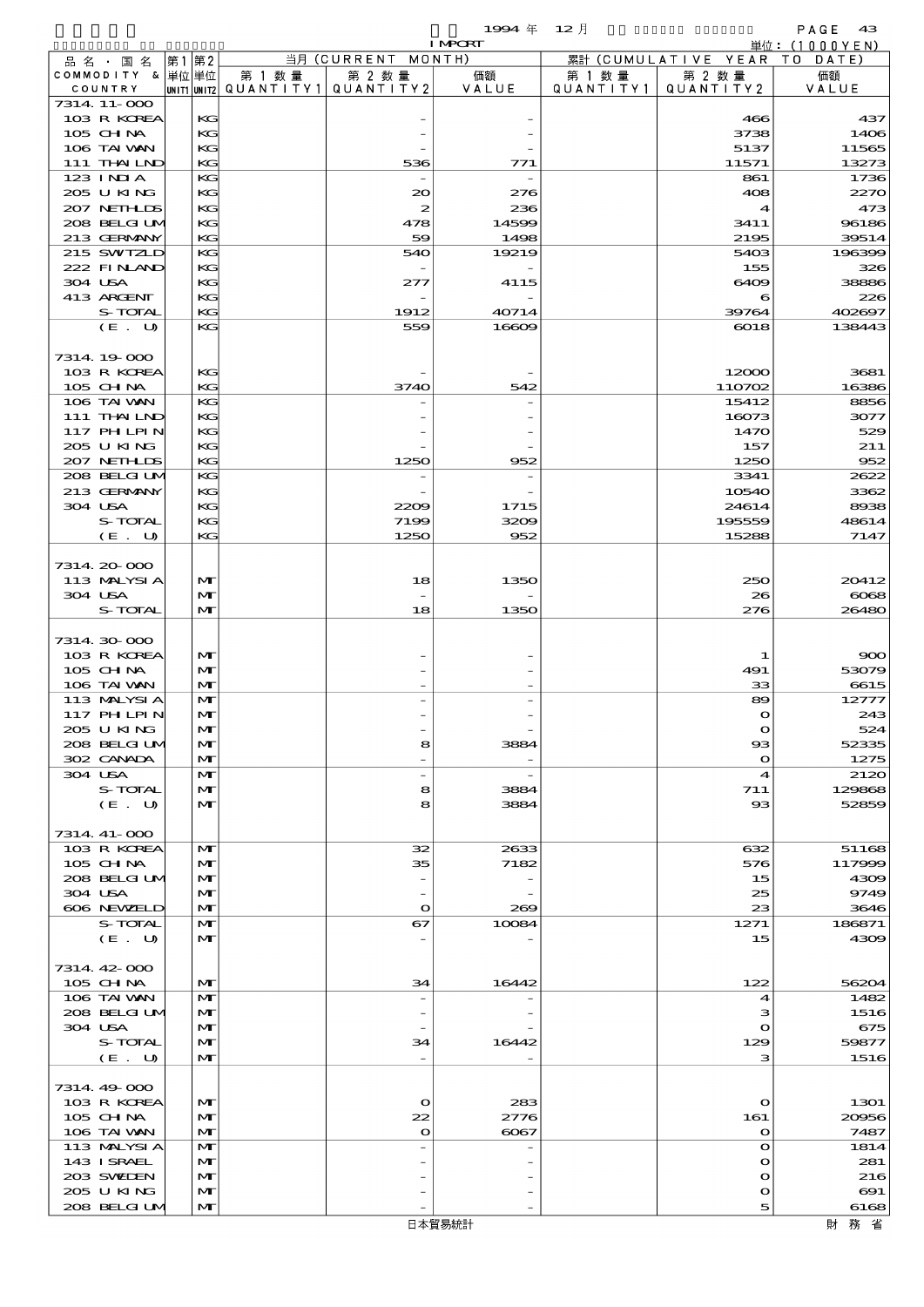$1994 \nleftrightarrow 12 \nparallel$ <br> $1894 \nleftrightarrow 12 \nleftrightarrow 12 \nleftrightarrow 12 \nleftrightarrow 12 \nleftrightarrow 12 \nleftrightarrow 12 \nleftrightarrow 12 \nleftrightarrow 12 \nleftrightarrow 12 \nleftrightarrow 12 \nleftrightarrow 12 \nleftrightarrow 12 \nleftrightarrow 12 \nleftrightarrow 12 \nleftrightarrow 12 \nleftrightarrow 12 \nleftrightarrow 12 \nleftrightarrow 12 \nleftrightarrow 12 \nleftrightarrow 12 \nleftrightarrow 12 \nleftrightarrow 12 \nleftrightarrow 12 \nleftrightarrow 12 \nleftrightarrow 12 \nleftrightarrow 12 \nleftrightarrow 12 \nleftrightarrow 12 \nleftrightarrow 12 \nleftrightarrow 12 \nleftrightarrow 12 \nleftrightarrow 12 \nleftrightarrow 12 \n$ 

|         |                            |    |                   |                                         |                    | <b>I MPORT</b> |         |                              | 単位: (1000YEN)   |
|---------|----------------------------|----|-------------------|-----------------------------------------|--------------------|----------------|---------|------------------------------|-----------------|
|         | 品名・国名                      | 第1 | 第2                |                                         | 当月 (CURRENT MONTH) |                |         | 累計 (CUMULATIVE YEAR TO DATE) |                 |
|         | COMMODITY & 単位単位           |    |                   | 第 1 数量                                  | 第 2 数量             | 価額             | 第 1 数 量 | 第 2 数量                       | 価額              |
|         | COUNTRY                    |    |                   | UNIT1 UNIT2   QUANT   TY1   QUANT   TY2 |                    | VALUE          |         | QUANTITY1   QUANTITY2        | VALUE           |
|         | 7314.49-000                |    |                   |                                         |                    |                |         |                              |                 |
|         | 210 FRANCE                 |    | $\mathbf{M}$      |                                         |                    |                |         | $\mathbf o$                  | 427             |
|         | 213 GERMANY                |    | M                 |                                         | $\bullet$          | 556            |         | $\bullet$                    | 5168            |
|         | 220 I TALY                 |    | M                 |                                         |                    |                |         | $\mathbf{o}$                 | 420             |
|         | 302 CANADA                 |    | M                 |                                         | $\bullet$          | 283            |         | $\mathbf{o}$                 | 283             |
| 304 USA | S-TOTAL                    |    | M                 |                                         | $\mathbf{o}$       | 1320           |         | 153                          | 54983<br>100195 |
|         |                            |    | M                 |                                         | 22                 | 11285          |         | 319                          |                 |
|         | (E. U)                     |    | $\mathbf{M}$      |                                         | $\mathbf{o}$       | 556            |         | 5                            | 12874           |
|         | 7314 50 000                |    |                   |                                         |                    |                |         |                              |                 |
|         |                            |    |                   |                                         |                    |                |         |                              |                 |
|         | 103 R KOREA                |    | M<br>M            |                                         | 313                | 19566          |         | 3620                         | 243608<br>6319  |
|         | 105 CH NA                  |    |                   |                                         |                    |                |         | 40                           |                 |
|         | 106 TAI VAN                |    | $\mathbf{M}$      |                                         | 10                 | 725            |         | 10                           | 725             |
|         | 112 SNGAPOR<br>205 U KING  |    | M<br>M            |                                         |                    |                |         | 15<br>$\boldsymbol{z}$       | 2330            |
|         |                            |    |                   |                                         |                    |                |         |                              | 792             |
|         | 208 BELGI UM<br>220 ITALY  |    | M<br>M            |                                         |                    |                |         | 28<br>$\mathbf o$            | 11436<br>391    |
|         | 304 USA                    |    | M                 |                                         |                    |                |         |                              |                 |
|         |                            |    |                   |                                         | 16                 | 4369           |         | 106                          | 30247           |
|         | S-TOTAL                    |    | M<br>$\mathbf{M}$ |                                         | 339                | 24660          |         | 3821<br>30                   | 295848<br>12619 |
|         | (E. U)                     |    |                   |                                         |                    |                |         |                              |                 |
|         | 7315, 11-000               |    |                   |                                         |                    |                |         |                              |                 |
|         | 103 R KOREA                |    |                   |                                         |                    |                |         |                              | 4946            |
|         |                            |    | KG                |                                         |                    |                |         | 9886                         | 393824          |
|         | 105 CH NA<br>106 TAI VAN   |    | KG<br>KG          |                                         | 171357             | 41423          |         | 1590255                      |                 |
|         |                            |    |                   |                                         | 1891               | 808            |         | 297262                       | 80297           |
|         | 108 HG KONG                |    | KG                |                                         | 17004              | 4087           |         | 102574                       | 24960           |
|         | 112 SNGAPOR                |    | KG                |                                         |                    |                |         | 10371                        | 12048           |
|         | 203 SWIEN                  |    | KG                |                                         |                    |                |         | 1052                         | 5617            |
|         | 205 U KING                 |    | KG                |                                         | 4431               | 3769           |         | 45849                        | 40282           |
|         | 207 NETHLIS                |    | KG                |                                         |                    |                |         | 13506                        | 8467            |
|         | 210 FRANCE                 |    | KG                |                                         | 736                | 1358           |         | 1061                         | 2987            |
|         | 213 GERMANY                |    | KG                |                                         | 3093               | 4071           |         | 24094                        | 67570           |
|         | 215 SWIZLD                 |    | KG                |                                         | 212                | 1665           |         | 2103                         | 24021           |
|         | 218 SPAIN                  |    | KG                |                                         | 68582              | 12530          |         | 74602                        | 17258           |
|         | 220 I TALY                 |    | KG                |                                         | 158                | 317            |         | 6482                         | 11708           |
|         | 222 FINAND                 |    | KG                |                                         |                    |                |         | 420                          | 1444            |
|         | 225 ALSTRIA                |    | KG                |                                         |                    |                |         | $\boldsymbol{\infty}$        | 224             |
|         | 304 USA                    |    | KG                |                                         | $\cos$             | 6623           |         | 47256                        | 71906           |
|         | S-TOTAL                    |    | KG                |                                         | 273559             | 76651          |         | 2226833                      | 767559          |
|         | (E. U)                     |    | KG                |                                         | 77000              | 22045          |         | 165594                       | 148272          |
|         |                            |    |                   |                                         |                    |                |         |                              |                 |
|         | 7315, 12-000               |    |                   |                                         |                    |                |         |                              |                 |
|         | 103 R KOREA                |    | KG                |                                         | 515                | 453            |         | 75320                        | 23270           |
|         | 105 CHNA                   |    | KG                |                                         | 153773             | 16974          |         | 756795                       | 104922          |
|         | 106 TAI VAN                |    | KG                |                                         | 7296               | 1308           |         | 118571                       | 24757           |
|         | 112 SNGAPOR                |    | KG                |                                         | 68378              | 24497          |         | 756685                       | 236577          |
|         | 118 I NDSI A               |    | KG                |                                         | 16620              | 2040           |         | 186587                       | 21241           |
|         | 127 BANCLA                 |    | KG                |                                         |                    |                |         | 153816                       | 20464           |
|         | 203 SVEDEN                 |    | KG                |                                         |                    |                |         | 1437                         | 9050            |
|         | 204 DENMARK                |    | KG<br>KG          |                                         | 361                | 364            |         | 4577                         | 3484            |
|         | 205 U KING                 |    |                   |                                         |                    |                |         | 64612                        | 12155           |
|         | 207 NETHLIS                |    | KG<br>KG          |                                         |                    |                |         | 5900<br>1064                 | 5593<br>869     |
|         | 208 BELGI UM<br>210 FRANCE |    | KG                |                                         |                    |                |         | 412                          | 2000            |
|         | 213 GERMANY                |    | KG                |                                         |                    | 4140           |         |                              |                 |
|         | 215 SWIZLD                 |    | KG                |                                         | 758<br>2738        |                |         | 46198<br>3459                | 55611<br>8139   |
|         |                            |    |                   |                                         |                    | 2080           |         |                              |                 |
|         | 220 I TALY                 |    | KG                |                                         | 19940              | 7578           |         | 67131                        | 25805           |
|         | 225 ALSTRIA                |    | KG                |                                         | 879                | 1986           |         | 40495                        | 28808           |
|         | 302 CANADA<br>304 USA      |    | KG<br>KG          |                                         | 1099<br>5484       | 271<br>7412    |         | 3095<br>48673                | 7961<br>49681   |
|         |                            |    |                   |                                         |                    |                |         |                              |                 |
|         | 410 BRAZIL                 |    | KG                |                                         | 155                | 278            |         | 155                          | 278             |
|         | 551 S AFRCA                |    | KG                |                                         | 16848              | 1832           |         | 99952                        | 12801           |
|         | S-TOTAL                    |    | KG                |                                         | 294844             | 71213          |         | 2434934                      | 653466          |
|         | (E. U)                     |    | KG                |                                         | 21059              | 12082          |         | 189894                       | 105517          |
|         | 7315, 19000                |    |                   |                                         |                    |                |         |                              |                 |
|         |                            |    |                   |                                         |                    |                |         |                              |                 |
|         | 103 R KOREA                |    | KG                |                                         |                    |                |         | 1230                         | 7500            |
|         | 105 CHNA                   |    | KG<br>KG          |                                         | 3000               | 442            |         | 8152                         | 2729<br>106698  |
|         | 106 TAI VAN                |    | KG                |                                         | 54464              | 9746           |         | 585427                       |                 |
|         | 111 THAILND<br>210 FRANCE  |    | KG                |                                         |                    |                |         | 1186                         | 1404            |
|         | 213 GERMANY                |    | KG                |                                         |                    |                |         | 1770<br>368                  | 1862<br>809     |
|         |                            |    |                   |                                         |                    |                |         |                              |                 |
|         | 215 SWIZLD<br>220 I TALY   |    | KG<br>KG          |                                         |                    |                |         | 2267<br>16909                | 2061<br>9232    |
|         | 225 ALSTRIA                |    | KG                |                                         |                    |                |         | 115                          | 228             |
|         |                            |    |                   |                                         |                    |                |         |                              |                 |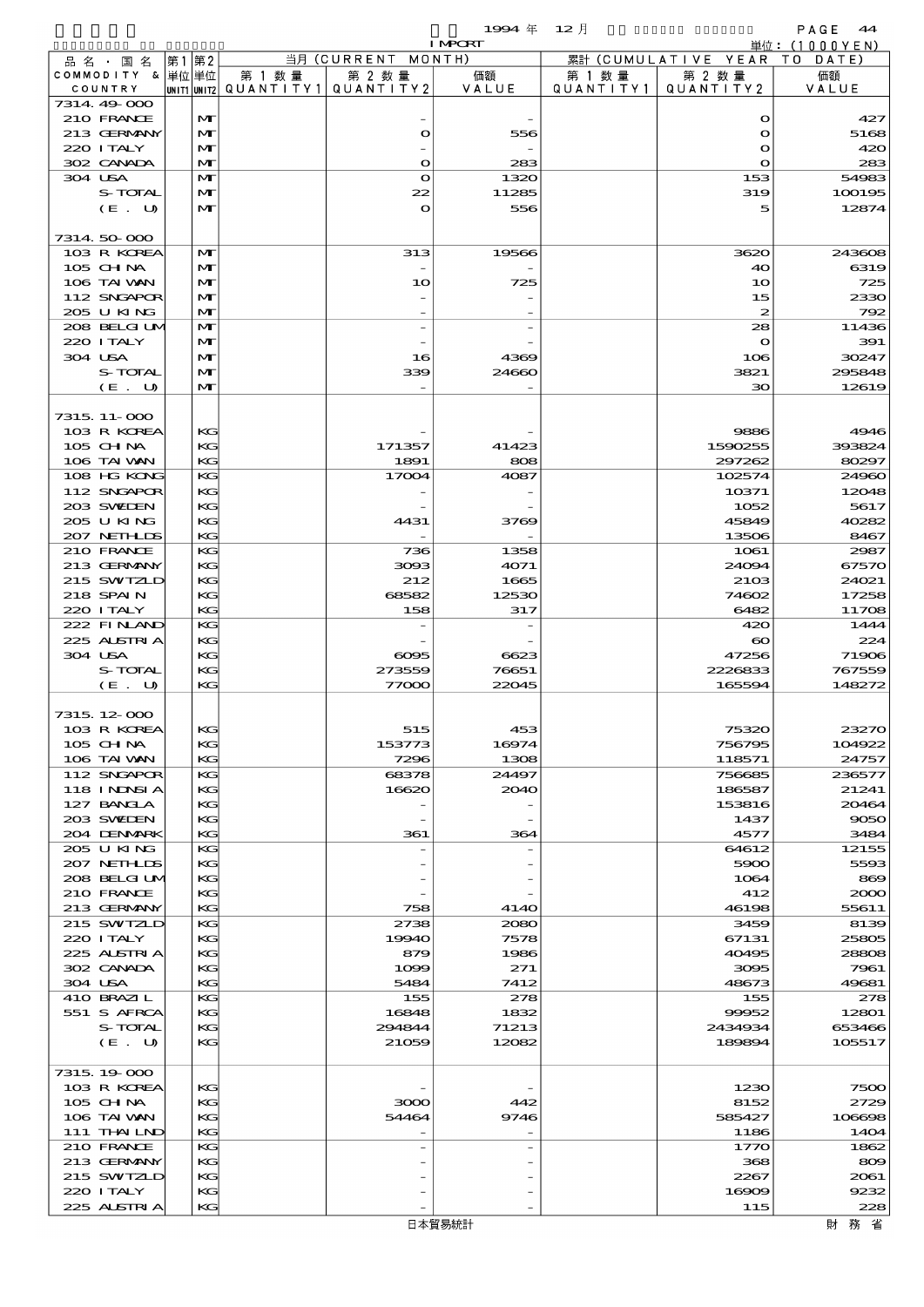$1994 \quad \oplus \quad 12 \quad \uparrow$  PAGE 45

|         |                            |    |             |        |                                 | <b>I MPORT</b> |           |                              | 単位: (1000YEN)   |
|---------|----------------------------|----|-------------|--------|---------------------------------|----------------|-----------|------------------------------|-----------------|
|         | 品名・国名                      | 第1 | 第2          |        | 当月 (CURRENT MONTH)              |                |           | 累計 (CUMULATIVE YEAR TO DATE) |                 |
|         | COMMODITY & 単位単位           |    |             | 第 1 数量 | 第 2 数量<br>QUANTITY1   QUANTITY2 | 価額<br>VALUE    | 第 1 数 量   | 第 2 数量                       | 価額              |
|         | COUNTRY<br>7315, 19,000    |    | UNIT1 UNIT2 |        |                                 |                | QUANTITY1 | QUANTITY2                    | VALUE           |
| 304 USA |                            |    | KG          |        | 2230                            | 501            |           | 11246                        | 5226            |
|         | S-TOTAL                    |    | KG          |        | 59694                           | 10689          |           | 628670                       | 137749          |
|         | (E. U)                     |    | KG          |        |                                 |                |           | 19047                        | 11903           |
|         |                            |    |             |        |                                 |                |           |                              |                 |
|         | 7315, 20-000               |    |             |        |                                 |                |           |                              |                 |
|         | 103 R KOREA                |    | KG          |        |                                 |                |           | $101$ CO                     | 5487            |
|         | $105$ CHNA                 |    | KG          |        | 23951                           | 9672           |           | 304767                       | 69348           |
|         | 106 TAI VAN<br>213 GERMANY |    | KG<br>KG    |        |                                 |                |           | 33898                        | 6328            |
|         | 220 I TALY                 |    | KG          |        | 4047<br>47284                   | 5567<br>21151  |           | 54653<br>751353              | 82604<br>683754 |
|         | 225 ALSTRIA                |    | KG          |        |                                 |                |           | 16303                        | 13340           |
|         | 302 CANADA                 |    | KG          |        |                                 |                |           | <b>3810</b>                  | 1144            |
| 304 USA |                            |    | KG          |        |                                 |                |           | 118                          | 234             |
|         | S-TOTAL                    |    | KG          |        | 75282                           | 36390          |           | 1175011                      | 862239          |
|         | (E. U)                     |    | KG          |        | 51331                           | 26718          |           | 806006                       | 766358          |
|         |                            |    |             |        |                                 |                |           |                              |                 |
|         | 7315, 81-000               |    |             |        |                                 |                |           |                              |                 |
|         | 105 CHNA                   |    | KG          |        | 471530                          | 44270          |           | 3149661                      | 288637          |
|         | 204 DENMARK                |    | KG          |        |                                 |                |           | 460                          | 1032            |
|         | 205 U KING                 |    | KG          |        |                                 |                |           | 144720                       | 25430           |
|         | 210 FRANCE                 |    | KG          |        |                                 |                |           | 80                           | 213             |
|         | 213 GERMANY                |    | KG<br>KG    |        |                                 |                |           | 185217                       | 28372           |
|         | 215 SWIZLD<br>218 SPAIN    |    | KG          |        |                                 |                |           | 56<br>716821                 | 1467<br>117901  |
|         | 220 I TALY                 |    | KG          |        |                                 |                |           | 725                          | 1411            |
|         | 225 ALSTRIA                |    | KG          |        |                                 |                |           | 20                           | 20B             |
|         | 304 USA                    |    | KG          |        |                                 |                |           | 3089                         | 1156            |
|         | S-TOTAL                    |    | KG          |        | 471530                          | 44270          |           | 4200849                      | 465822          |
|         | (E. U)                     |    | KG          |        |                                 |                |           | 1048023                      | 174359          |
|         |                            |    |             |        |                                 |                |           |                              |                 |
|         | 7315 82 000                |    |             |        |                                 |                |           |                              |                 |
|         | 103 R KOREA                |    | KG          |        |                                 |                |           | 16875                        | 4149            |
|         | 105 CHNA                   |    | KG          |        | 45334                           | 4984           |           | 840250                       | 93137           |
|         | 106 TAI VAN                |    | KG          |        | 36067                           | 7164           |           | 227518                       | 54489           |
|         | 202 NORWAY                 |    | KG          |        |                                 |                |           | 12936                        | 3978            |
|         | 203 SWIEN                  |    | KG          |        | 879                             | 344            |           | 30815                        | 8157            |
|         | 213 GERMANY                |    | KG          |        |                                 |                |           | 1194                         | 4453            |
|         | 215 SWIZLD<br>220 I TALY   |    | KG<br>KG    |        |                                 |                |           | 527<br>41161                 | 1409<br>30539   |
|         | 225 ALSTRIA                |    | KG          |        |                                 |                |           | 9749                         | 1719            |
| 304 USA |                            |    | KG          |        |                                 |                |           | 185785                       | 42228           |
|         | 551 S AFRCA                |    | KG          |        |                                 |                |           | 4196                         | 866             |
|         | S-TOTAL                    |    | KG          |        | 82280                           | 12492          |           | 1371006                      | 245124          |
|         | (E. U)                     |    | KG          |        |                                 |                |           | 42355                        | 34992           |
|         |                            |    |             |        |                                 |                |           |                              |                 |
|         | 7315 89 000                |    |             |        |                                 |                |           |                              |                 |
|         | 103 R KOREA                |    | KC          |        | 8135                            | 8862           |           | 57789                        | 62041           |
|         | 105 CHNA                   |    | KG          |        | 1937                            | 1466           |           | 12793                        | 9998            |
|         | 106 TAI VAN                |    | KG          |        | 4009                            | 4515           |           | 109038                       | 48653           |
|         | 108 HG KONG                |    | KG          |        |                                 |                |           | 5455                         | 3743            |
|         | 112 SNGAPOR<br>203 SWIDEN  |    | KG<br>KG    |        |                                 |                |           | 38056<br>10                  | 10288<br>236    |
|         | 204 DENMRK                 |    | KG          |        |                                 |                |           | 300                          | 588             |
|         | 205 U KING                 |    | KG          |        |                                 |                |           | 327                          | 2574            |
|         | 207 NETHLIS                |    | KG          |        |                                 |                |           | 402                          | 535             |
|         | 210 FRANCE                 |    | KG          |        |                                 |                |           |                              | 571             |
|         | 213 GERMANY                |    | KG          |        | 14253                           | 1141O          |           | 47197                        | 46958           |
|         | 215 SWIZLD                 |    | KG          |        | 473                             | 5411           |           | 37142                        | 77440           |
|         | 220 I TALY                 |    | KG          |        | 24313                           | 22682          |           | 332152                       | 193555          |
|         | 225 ALSTRIA                |    | KG          |        |                                 |                |           | 173                          | 215             |
|         | 304 USA                    |    | KG          |        | 5073                            | 2579           |           | 289644                       | 216463          |
|         | 551 S AFRCA                |    | KG          |        | 2603                            | 714            |           | 5931                         | 1479            |
|         | 601 ALSTRAL                |    | KG          |        |                                 |                |           | 141                          | 229             |
|         | S-TOTAL                    |    | KG          |        | 60796                           | 57639          |           | 936554                       | 675566          |
|         | (E. U)                     |    | KG          |        | 38566                           | 34092          |           | 380382                       | 244781          |
|         | 7315, 90-000               |    |             |        |                                 |                |           |                              |                 |
|         | 103 R KOREA                |    | KC          |        |                                 |                |           | 860                          | 1406            |
|         | 105 CH NA                  |    | KG          |        | 3796                            | 1132           |           | 12813                        | 7903            |
|         | 106 TAI VAN                |    | KG          |        |                                 |                |           | 13062                        | 9538            |
|         | 108 HG KONG                |    | KG          |        |                                 |                |           | 426                          | 596             |
|         | 111 THAILND                |    | KG          |        | 234                             | 707            |           | 234                          | 707             |
|         | 202 NRWAY                  |    | KG          |        |                                 |                |           | 350                          | 678             |
|         | 205 U KING                 |    | KG          |        |                                 |                |           | 10                           | 255             |
|         |                            |    |             |        |                                 | 日本貿易統計         |           |                              | 財務省             |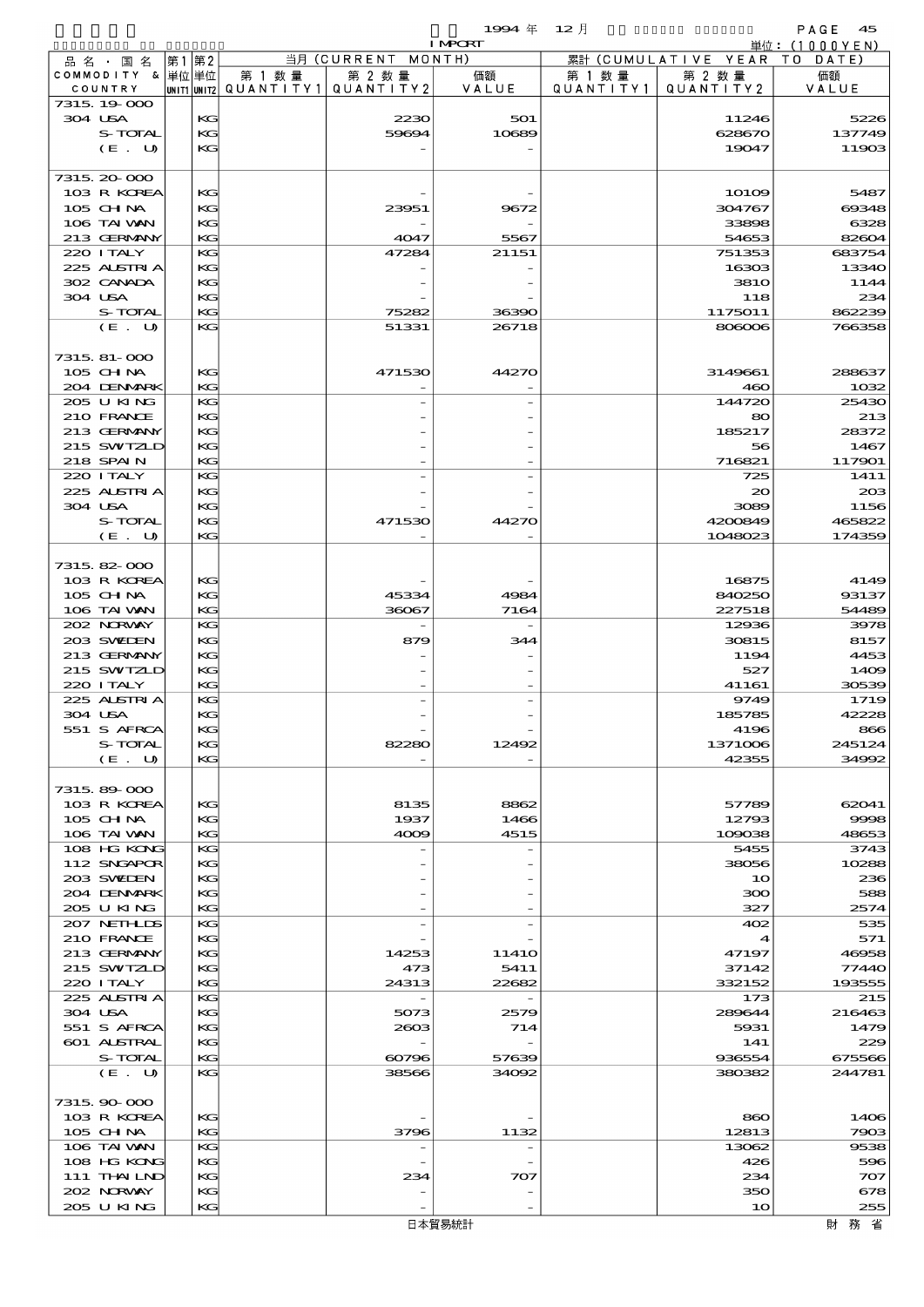|                             |                                                                                |          |                          |                  | 1994 $#$      | $12$ 月    |                       | PAGE<br>46      |
|-----------------------------|--------------------------------------------------------------------------------|----------|--------------------------|------------------|---------------|-----------|-----------------------|-----------------|
|                             | <b>I MPCRT</b><br>当月 (CURRENT MONTH)<br>累計 (CUMULATIVE YEAR TO DATE)<br> 第1 第2 |          |                          |                  |               |           |                       | 単位: (1000YEN)   |
| 品名・国名<br>COMMODITY & 単位単位   |                                                                                |          | 第 1 数 量                  | 第 2 数量           | 価額            | 第 1 数 量   | 第 2 数量                | 価額              |
| COUNTRY                     |                                                                                |          | unit1 unit2  Q∪ANT   TY1 | QUANTITY 2       | VALUE         | QUANTITY1 | QUANTITY2             | VALUE           |
| 7315, 90-000                |                                                                                |          |                          |                  |               |           |                       |                 |
| 207 NETHLIDS                |                                                                                | KG       |                          |                  |               |           | 14O                   | 211             |
| 210 FRANCE                  |                                                                                | KG       |                          |                  |               |           | 1279                  | 1419            |
| 213 GERMANY<br>215 SWIZLD   |                                                                                | KG<br>KG |                          |                  |               |           | 219<br>193            | 1246<br>972     |
| 220 I TALY                  |                                                                                | KG       |                          | 1664             | 781           |           | 9287                  | 3890            |
| 304 USA                     |                                                                                | KG       |                          |                  |               |           | 5960                  | 6889            |
| S-TOTAL                     |                                                                                | KG       |                          | 5694             | 2620          |           | 44833                 | 35710           |
| (E. U)                      |                                                                                | KG       |                          | 1664             | 781           |           | 10935                 | 7021            |
|                             |                                                                                |          |                          |                  |               |           |                       |                 |
| 7316.00-000<br>103 R KOREA  |                                                                                | KG       |                          |                  |               |           | 32120                 | 3147            |
| 105 CHNA                    |                                                                                | KG       |                          | 146492           | 13052         |           | 1078971               | 97722           |
| 106 TAI VAN                 |                                                                                | KG       |                          |                  |               |           | 719                   | 1041            |
| 203 SWIDEN                  |                                                                                | KG       |                          |                  |               |           | 98                    | 205             |
| 205 U KING                  |                                                                                | KG       |                          |                  |               |           | 1781                  | 3263            |
| 207 NETHLIS                 |                                                                                | KG       |                          | 29025            | 6539          |           | 167325                | 50144           |
| 210 FRANCE                  |                                                                                | KG       |                          |                  |               |           | $\infty$              | 548             |
| 304 USA<br>S-TOTAL          |                                                                                | KG<br>KG |                          | 175517           | 19591         |           | 13349<br>1294968      | 18537<br>174607 |
| (E. U)                      |                                                                                | KG       |                          | 29025            | 6539          |           | 169711                | 53955           |
|                             |                                                                                |          |                          |                  |               |           |                       |                 |
| 7317.00-000                 |                                                                                |          |                          |                  |               |           |                       |                 |
| 103 R KOREA                 |                                                                                | KG       |                          | 487032           | 54407         |           | 5144194               | 599583          |
| 104 N KOREA                 |                                                                                | KG       |                          |                  |               |           | 38079                 | 2225            |
| $105$ CHNA                  |                                                                                | KG       |                          | 391375           | 33634         |           | 3254759               | 327631          |
| 106 TAI VAN<br>111 THAILND  |                                                                                | KG<br>KG |                          | 420569           | $\infty$      |           | 2748259<br>11O        | 454806<br>423   |
| 112 SNGAPOR                 |                                                                                | KG       |                          |                  |               |           | 389                   | 1126            |
| 113 MALYSIA                 |                                                                                | KG       |                          |                  |               |           | 583                   | 1807            |
| 117 PH LPIN                 |                                                                                | KG       |                          |                  |               |           | 344                   | 1998            |
| <b>118 INNSIA</b>           |                                                                                | KG       |                          | 36750            | 3320          |           | 413487                | 39145           |
| 125 SRILANK                 |                                                                                | KG       |                          |                  |               |           | 439                   | 1884            |
| 203 SWIDEN<br>204 DENMARK   |                                                                                | KG<br>KG |                          | 1656             | 330           |           | 5210<br>2591          | 1404<br>569     |
| 205 U KING                  |                                                                                | KG       |                          | 4150             | 1960          |           | 49325                 | 22655           |
| 207 NETHLIS                 |                                                                                | KG       |                          |                  |               |           | 65                    | 272             |
| 208 BELGI UM                |                                                                                | KG       |                          |                  |               |           | 4975                  | 5533            |
| 210 FRANCE                  |                                                                                | KG       |                          | 180              | 251           |           | 15008                 | 21020           |
| 213 GERMANY                 |                                                                                | KG       |                          | 3500             | 996           |           | 83831                 | 38349           |
| 215 SWIZLD<br>220 I TALY    |                                                                                | KG<br>KG |                          | 8768<br>$\infty$ | 27934<br>2482 |           | 138935<br>26517       | 417945<br>21653 |
| 222 FINLAND                 |                                                                                | KG       |                          |                  |               |           | 706                   | 2121            |
| 245 CZECH                   |                                                                                | KG       |                          |                  |               |           | 500                   | 528             |
| 302 CANADA                  |                                                                                | KG       |                          |                  |               |           | 360                   | 200             |
| 304 USA                     |                                                                                | KG       |                          | 17241            | 7048          |           | 105108                | 57668           |
| 601 ALSTRAL                 |                                                                                | КC       |                          | 19694            | 5480          |           | 229984                | 65659           |
| S-TOTAL                     |                                                                                | KG       |                          | 1396915          | 198542        |           | 12263758<br>182312    | 2086213         |
| (E. U)                      |                                                                                | KG       |                          | 15486            | 6019          |           |                       | 110051          |
| 7318 11-000                 |                                                                                |          |                          |                  |               |           |                       |                 |
| 106 TAI VAN                 |                                                                                | KG       |                          | 1540             | 658           |           | 84826                 | 20248           |
| 113 MALYSIA                 |                                                                                | KG       |                          |                  |               |           | 170290                | 16819           |
| 218 SPAIN                   |                                                                                | KG       |                          |                  |               |           | 5                     | 626             |
| S-TOTAL                     |                                                                                | KG<br>KG |                          | 1540             | 658           |           | 255121                | 37693           |
| (E. U)                      |                                                                                |          |                          |                  |               |           | 5                     | 626             |
| 7318 12 000                 |                                                                                |          |                          |                  |               |           |                       |                 |
| 103 R KOREA                 |                                                                                | KG       |                          | 5171             | 1079          |           | 73801                 | 20418           |
| 106 TAI VAN                 |                                                                                | KG       |                          | 80626            | 18361         |           | 876516                | 201142          |
| 112 SNGAPOR                 |                                                                                | KG       |                          |                  |               |           | 1300                  | 425             |
| 113 MALYSIA                 |                                                                                | КC       |                          |                  |               |           | 5                     | 216             |
| 118 I NINSI A<br>203 SVEDEN |                                                                                | KG<br>KG |                          |                  |               |           | 3862<br>286           | 1114<br>351     |
| 208 BELGI UM                |                                                                                | KG       |                          |                  |               |           | $\boldsymbol{\omega}$ | 1018            |
| 213 GERMANY                 |                                                                                | KG       |                          |                  |               |           | 328                   | 433             |
| 225 ALSTRIA                 |                                                                                | KG       |                          | 258              | 227           |           | 376                   | 574             |
| 304 USA                     |                                                                                | KG       |                          | 4364             | 2291          |           | 13120                 | 9760            |
| S-TOTAL                     |                                                                                | KG       |                          | 90419            | 21958         |           | 970291                | 235451          |
| (E. U)                      |                                                                                | KG       |                          |                  |               |           | 1025                  | 1451            |
|                             |                                                                                |          |                          |                  |               |           |                       |                 |

 $105 \text{ GHM}$   $| \text{KG} |$   $| \text{KG} |$   $| \text{GSE} |$   $| \text{GDE} |$   $| \text{GDE} |$   $| \text{GDE} |$   $| \text{GDE} |$   $| \text{GDE} |$   $| \text{GDE} |$   $| \text{GDE} |$   $| \text{GDE} |$   $| \text{GDE} |$   $| \text{GDE} |$   $| \text{GDE} |$   $| \text{GDE} |$   $| \text{GDE} |$   $| \text{GDE} |$   $| \text{GDE} |$   $| \text{GDE} |$   $|$ 105 CH NA<br>106 TAI WAN KG KG 4528 3753 3753 35772 17500<br>112 SNGAPOR KG KG 112 SNGAPOR 19 112 SNGAPOR KG - - 581 419

7318.13-000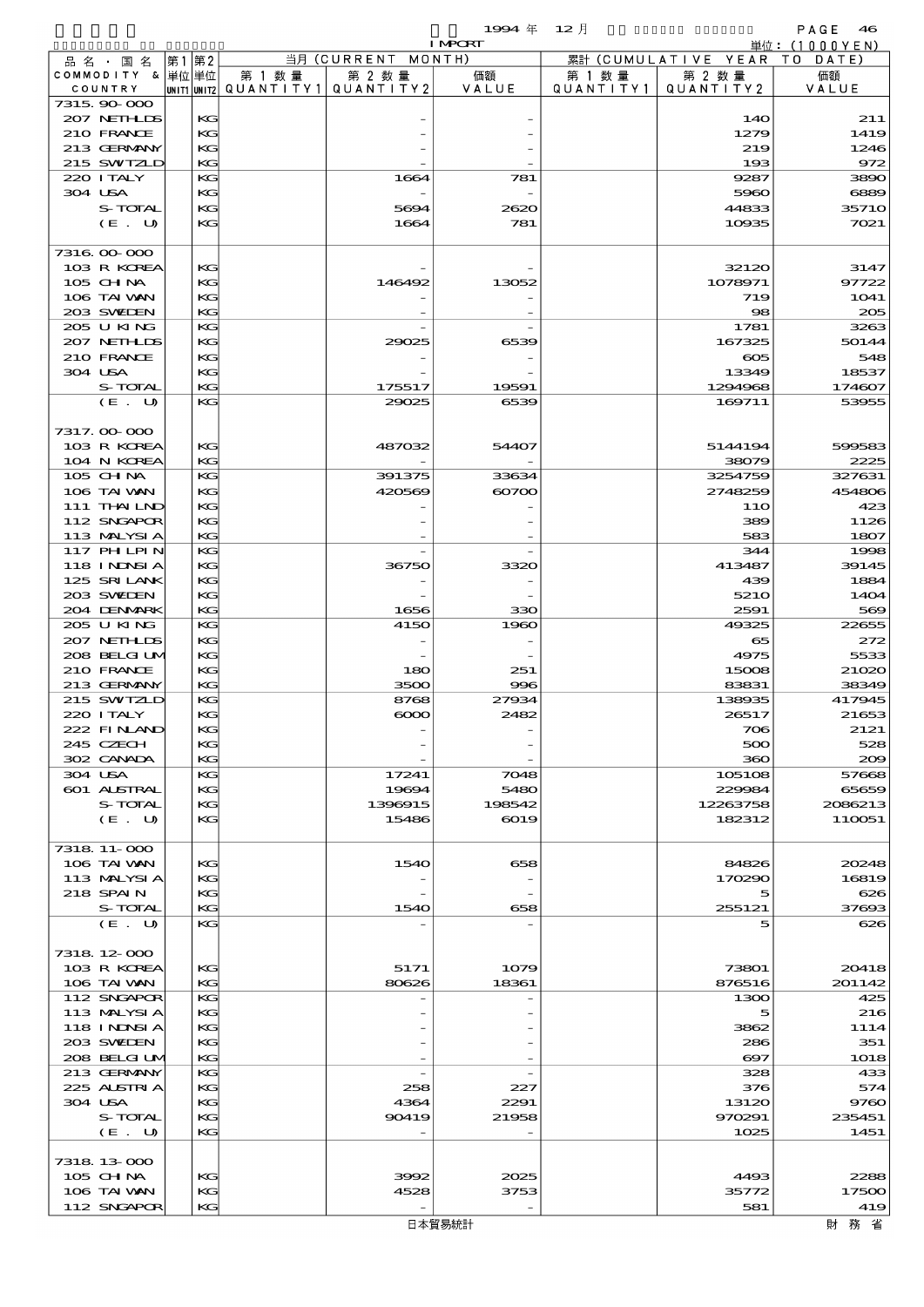$1994 \# 12$   $\sharp$ 

|                              |       |          |                                       |                    | <b>I MPORT</b> |           |                              | .<br>単位: (1000 Y E N ) |
|------------------------------|-------|----------|---------------------------------------|--------------------|----------------|-----------|------------------------------|------------------------|
| 品 名 ・ 国 名                    | 第1 第2 |          |                                       | 当月 (CURRENT MONTH) |                |           | 累計 (CUMULATIVE YEAR          | TO DATE)               |
| COMMODITY & 単位単位             |       |          | 第 1 数量                                | 第 2 数量             | 価額             | 第 1 数 量   | 第 2 数量                       | 価額                     |
| COUNTRY                      |       |          | unit1 unit2  QUANT   TY1  QUANT   TY2 |                    | VALUE          | QUANTITY1 | QUANTITY 2                   | VALUE                  |
| 7318 13 000<br>213 GERMANY   |       | KG       |                                       |                    |                |           | 10                           | 297                    |
| 215 SWIZLD                   |       | KG       |                                       |                    |                |           | 937                          | 642                    |
| S-TOTAL                      |       | KG       |                                       | 8520               | 5778           |           | 41793                        | 21146                  |
| (E. U)                       |       | KG       |                                       |                    |                |           | 10                           | 297                    |
|                              |       |          |                                       |                    |                |           |                              |                        |
| 7318 14 000                  |       |          |                                       |                    |                |           |                              |                        |
| 103 R KOREA                  |       | KG       |                                       |                    |                |           | 31342                        | 13462                  |
| 105 CHNA                     |       | KG       |                                       | 1080               | 637            |           | 1080                         | 637                    |
| 106 TAI VAN                  |       | KG       |                                       | 73601              | 15585          |           | 409209                       | 128564                 |
| 111 THAILND<br>112 SNGAPOR   |       | KG<br>KG |                                       | 1050               | 746            |           | 105781<br>3146               | 33493<br>2812          |
| 118 I NDSI A                 |       | KG       |                                       | 10987              | 3156           |           | 93315                        | 26958                  |
| 203 SWIEN                    |       | KG       |                                       |                    |                |           | 15501                        | 3051                   |
| 213 GERMANY                  |       | KG       |                                       |                    |                |           | 5154                         | 21450                  |
| 215 SWIZLD                   |       | KG       |                                       |                    |                |           | 4509                         | 7657                   |
| 304 USA                      |       | KG       |                                       |                    |                |           | 5234                         | 3566                   |
| S-TOTAL                      |       | KG       |                                       | 86718              | 20124          |           | 674271                       | 241650                 |
| (E. U)                       |       | KG       |                                       |                    |                |           | 5154                         | 21450                  |
| 7318 15 010                  |       |          |                                       |                    |                |           |                              |                        |
| 103 R KOREA                  |       | KG       |                                       | 233292             | 54535          |           | 2950940                      | 635777                 |
| $105$ CHNA                   |       | KG       |                                       | 829601             | 68846          |           | 8663404                      | 794508                 |
| 106 TAI VAN                  |       | KG       |                                       | 1153950            | 141544         |           | 12607127                     | 1623106                |
| 108 HG KONG                  |       | KG       |                                       |                    |                |           | 1531                         | 1035                   |
| 111 THAILND                  |       | KG       |                                       | 4056               | 1820           |           | 369897                       | 150850                 |
| 112 SNGAPOR                  |       | KG       |                                       |                    |                |           | 13486                        | 3115                   |
| 113 MALYSIA                  |       | KG       |                                       | 76214              | 21463          |           | 215624                       | 49132                  |
| 118 INNSI A                  |       | KG       |                                       | 2769               | 2934           |           | $\Theta$ $\Omega$ $\Theta$ 7 | 57990                  |
| $123$ $1$ NIA<br>125 SRILANK |       | KG<br>KG |                                       | 431                | 262            |           | <b>5810</b><br>1250          | 1787<br>$\infty$       |
| 202 NORWAY                   |       | KG       |                                       | 2175               | 1201           |           | 2545                         | 1418                   |
| 203 SVELEN                   |       | KG       |                                       | 2746               | 17079          |           | 44031                        | 101587                 |
| 204 DENMARK                  |       | KG       |                                       |                    |                |           | 2853                         | 3493                   |
| 205 U KING                   |       | KG       |                                       | 8011               | 14887          |           | 103229                       | 304112                 |
| 207 NETHLIS                  |       | KG       |                                       |                    |                |           | 2218                         | 2950                   |
| 208 BELGI UM                 |       | KG       |                                       |                    |                |           | 370                          | 855                    |
| 210 FRANCE                   |       | KG       |                                       | 2598               | 6913           |           | 25027                        | 59650                  |
| 213 GERMANY<br>215 SWIZLD    |       | KG<br>KG |                                       | 4511<br>1944       | 12317<br>1693  |           | 89540<br>9016                | 178927<br>16481        |
| 218 SPAIN                    |       | KG       |                                       |                    |                |           | 45                           | 422                    |
| 220 ITALY                    |       | KG       |                                       | 848                | 1431           |           | 53159                        | 28817                  |
| 222 FINAND                   |       | KG       |                                       | 15                 | 425            |           | 836                          | 1367                   |
| 225 ALSTRIA                  |       | KG       |                                       | 1818               | 2541           |           | 18106                        | 32843                  |
| 302 CANADA                   |       | KG       |                                       |                    |                |           | 3684                         | 2082                   |
| 304 USA                      |       | KG       |                                       | 37605              | 131614         |           | 513873                       | 2083085                |
| 601 ALSTRAL                  |       | KG       |                                       | 12795              | 1801<br>483306 |           | 134389<br>25901087           | 25356                  |
| S-TOTAL<br>(E. U)            |       | KG<br>KG |                                       | 2375379<br>15968   | 35548          |           | 276441                       | 6161443<br>579226      |
|                              |       |          |                                       |                    |                |           |                              |                        |
| 7318 15 090                  |       |          |                                       |                    |                |           |                              |                        |
| 103 R KOREA                  |       | KG       |                                       | 14701              | 7871           |           | 336887                       | 91013                  |
| 105 CHNA                     |       | KG       |                                       | 14570              | 5539           |           | 91975                        | 39758                  |
| 106 TAI VAN                  |       | KC       |                                       | 80170              | 18973          |           | 593094                       | 162940                 |
| 108 HG KONG                  |       | KG       |                                       | 469                | 251            |           | 10792                        | 8816                   |
| 111 THAILND<br>112 SNGAPOR   |       | KG<br>KG |                                       | 1<br>89            | 296<br>250     |           | 286108<br>7934               | 121788<br>17866        |
| 113 MALYSIA                  |       | KG       |                                       |                    |                |           | 208103                       | 32667                  |
| 117 PHLPIN                   |       | KG       |                                       |                    |                |           | 156                          | 1048                   |
| 118 I NDSI A                 |       | KG       |                                       |                    |                |           | 61456                        | 16446                  |
| 123 INIA                     |       | KG       |                                       |                    |                |           | 35266                        | 16576                  |
| 143 ISRAEL                   |       | KG       |                                       |                    |                |           | 10                           | 341                    |
| 202 NRWAY                    |       | KG       |                                       |                    |                |           | $\infty$                     | 723                    |
| 203 SWIDEN                   |       | KG       |                                       |                    |                |           | 3236                         | 5067                   |
| 204 DENMARK                  |       | KG<br>KG |                                       | 960                | 1275           |           | 3673                         | 4748                   |
| 205 U KING<br>206 IRELAND    |       | KG       |                                       | 1570<br>2813       | 2385<br>1994   |           | 12314<br>22171               | 26178<br>24011         |
| 207 NETHLIS                  |       | KG       |                                       | 1085               | 2406           |           | 8525                         | 13425                  |
| 208 BELGI UM                 |       | KG       |                                       |                    |                |           | 745                          | 871                    |
| 200 LUNABRG                  |       | KG       |                                       |                    |                |           | $\mathbf o$                  | 253                    |
| 210 FRANCE                   |       | KG       |                                       | 906                | 2252           |           | 7502                         | 18569                  |
| 213 GERMANY                  |       | KG       |                                       | 12140              | 15424          |           | 43875                        | 130859                 |
| 215 SWIZLD                   |       | KG       |                                       | 987                | 6725           |           | 33990                        | 115317                 |
| 218 SPAIN                    |       | KG       |                                       |                    |                |           | 13                           | 1730                   |

220 ITALY  $\begin{array}{|c|c|c|c|c|c|}\n\hline\n & \text{KG} & \text{SO} & \text{882} \\
\hline\n\end{array}$  8718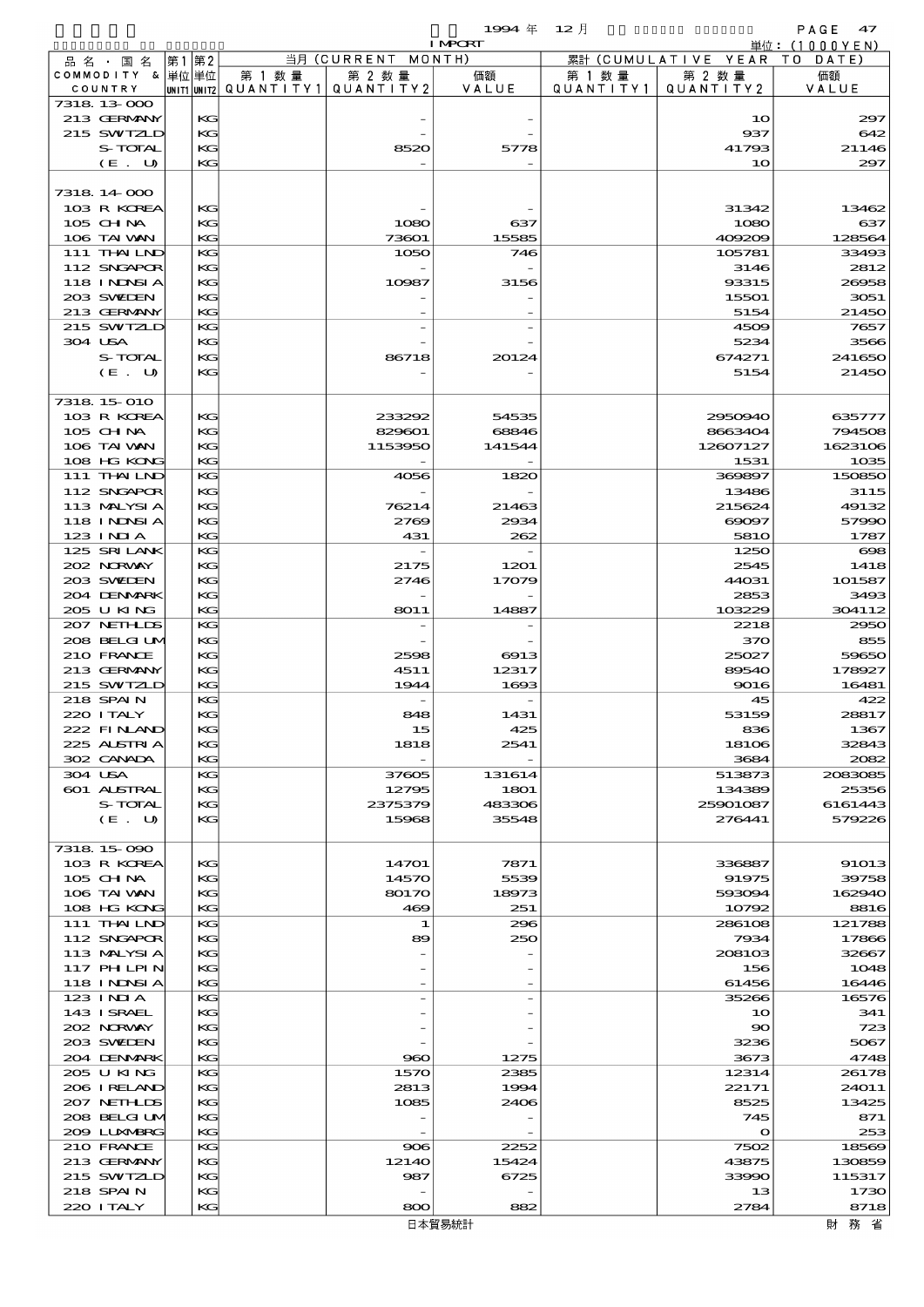$1994 \; \text{#} \quad 12 \; \text{\AA}$ 

|                   |      |                                       |                          | <b>I MPCRT</b> |           |                              | 単位: (1000YEN) |
|-------------------|------|---------------------------------------|--------------------------|----------------|-----------|------------------------------|---------------|
| 品名・国名             | 第1第2 |                                       | 当月 (CURRENT MONTH)       |                |           | 累計 (CUMULATIVE YEAR TO DATE) |               |
| COMMODITY & 単位単位  |      | 第 1 数量                                | 第 2 数量                   | 価額             | 第 1 数量    | 第 2 数量                       | 価額            |
| COUNTRY           |      | UNIT1 UNIT2  QUANT   TY1  QUANT   TY2 |                          | VALUE          | QUANTITY1 | QUANTITY 2                   | VALUE         |
| 7318 15 090       |      |                                       |                          |                |           |                              |               |
| 222 FINAND        | KG   |                                       |                          |                |           | 403                          | 3093          |
| 225 ALSTRIA       | KG   |                                       | 194                      | 764            |           | 10539                        | 4806          |
| 302 CANADA        | KG   |                                       | $\mathbf o$              | 565            |           | 10                           | 2584          |
| 304 USA           | KG   |                                       | $\cos 5$                 | 52320          |           | 157134                       | 720317        |
| 305 MEXICO        | KG   |                                       |                          |                |           | 170                          | 271           |
| 601 ALSTRAL       | KG   |                                       | 222                      | 248            |           | 867                          | 1363          |
| S-TOTAL           | KG   |                                       | 137712                   | 120420         |           | 1939822                      | 1592162       |
| (E. U)            | KG   |                                       | 20274                    | 26618          |           | 101602                       | 229362        |
|                   |      |                                       |                          |                |           |                              |               |
| 7318 16 000       |      |                                       |                          |                |           |                              |               |
| 103 R KOREA       | KG   |                                       | 55166                    | 8108           |           | 1084007                      | 140580        |
| 104 N KOREA       | KG   |                                       |                          |                |           | 423                          | 514           |
| 105 CH NA         | KG   |                                       | 254723                   | 49191          |           | 1688546                      | 334996        |
| 106 TAI VAN       | KG   |                                       | 440373                   | 90215          |           | 4750206                      | 1112585       |
| 108 HG KONG       | KG   |                                       | 720                      | 474            |           | 1189                         | 1241          |
| 111 THAILND       | KG   |                                       | 89                       | 332            |           | 60816                        | 9425          |
| 112 SNGAPOR       | KG   |                                       |                          |                |           | 79478                        | 33033         |
| 113 MALYSIA       | KG   |                                       | 106778                   | 25236          |           | 1737815                      | 465441        |
| 118 I NDSI A      | KG   |                                       | 490                      | 213            |           | $\alpha$ cosses              | 17210         |
| 143 I SRAEL       | KG   |                                       |                          |                |           | 35                           | 244           |
| 203 SWIEN         | KG   |                                       | 1415                     | 7297           |           | 24971                        | 86006         |
| 204 DENMARK       | KG   |                                       |                          |                |           | 201                          | 1649          |
| 205 U KING        | KG   |                                       | 75309                    | 52670          |           | 923162                       | 704635        |
| 207 NETHLIS       | KG   |                                       |                          |                |           | 369                          | 1084          |
| 208 BELGI UM      | KG   |                                       |                          |                |           | 26                           | 622           |
| 210 FRANCE        | KG   |                                       | 721                      | 2720           |           | 7752                         | 24736         |
| 213 GERMANY       | KG   |                                       | 1008                     | 6719           |           | 23461                        | 70239         |
| 215 SWIZLD        | KG   |                                       | 26                       | 499            |           | 610                          | 18743         |
| 217 PORTUGL       | KG   |                                       |                          |                |           | 297                          | 1259          |
| 218 SPAIN         | KG   |                                       |                          |                |           | 51                           | 483           |
| 220 I TALY        | KG   |                                       | 570                      | ഓ              |           | 37095                        | 14841         |
| 222 FINAND        | KG   |                                       |                          |                |           | 874                          | 3549          |
| 225 ALSTRIA       | KG   |                                       |                          |                |           | 40                           | 212           |
| 302 CANADA        | KG   |                                       | $\mathbf o$              | 615            |           | 33332                        | 8068          |
| 304 USA           | KG   |                                       | 39838                    | 93930          |           | 273285                       | 1409749       |
| S-TOTAL           | KG   |                                       | 977226                   | 338849         |           | 10788427                     | 4461144       |
| (E. U)            | KG   |                                       | 77608                    | 62739          |           | 992414                       | 819548        |
|                   |      |                                       |                          |                |           |                              |               |
| 7318 19000        |      |                                       |                          |                |           |                              |               |
| 103 R KOREA       | KG   |                                       | 1840                     | 1250           |           | 440300                       | 117994        |
| 105 CH NA         | KG   |                                       | 17354                    | 2388           |           | 56456                        | 7864          |
| 106 TAI VAN       | KG   |                                       | 26187                    | 7920           |           | 194845                       | 56484         |
| 111 THAILND       | KG   |                                       | 35148                    | 9690           |           | 523680                       | 147464        |
| 113 MALYSIA       | KG   |                                       |                          |                |           | 159802                       | 10823         |
| <b>118 INNSIA</b> | KG   |                                       |                          |                |           | 424                          | 2189          |
| 204 DENMARK       | KG   |                                       | 1566                     | 496            |           | 3113                         | 969           |
| 205 U KING        | KG   |                                       | 1238                     | 5318           |           | 25316                        | 29255         |
| 206 IRELAND       | KG   |                                       | 50                       | 713            |           | 700                          | 5523          |
| 207 NETHLIS       | KG   |                                       |                          |                |           | 511                          | 780           |
| 210 FRANCE        | KG   |                                       |                          |                |           | 24                           | 465           |
| 213 GERMANY       | KG   |                                       | 1831                     | 15829          |           | 6827                         | 36742         |
| 215 SWIZLD        | KG   |                                       |                          |                |           | 219                          | 2488          |
| 302 CANADA        | KG   |                                       |                          |                |           | 34                           | 237           |
| 304 USA           | KG   |                                       | 1214                     | 8455           |           | 12342                        | 153785        |
| 606 NEWELD        | KG   |                                       |                          |                |           | 1069                         | 230           |
| S-TOTAL           | KG   |                                       | 86428                    | 52059          |           | 1425662                      | 573292        |
| (E. U)            | KG   |                                       | 4685                     | 22356          |           | 36491                        | 73734         |
|                   |      |                                       |                          |                |           |                              |               |
| 7318 21-000       |      |                                       |                          |                |           |                              |               |
| 105 CH NA         | KG   |                                       | 104017                   | 11062          |           | 243976                       | 22987         |
| 106 TAI VAN       | KG   |                                       | 40                       | 263            |           | 9749                         | 4742          |
| 111 THAILND       | KC   |                                       |                          |                |           | 54000                        | 4952          |
| 112 SNGAPOR       | KG   |                                       | 1O1                      | 248            |           | 241                          | 835           |
| 113 MALYSIA       | KG   |                                       | $\overline{\phantom{a}}$ |                |           | 5                            | 221           |
| 203 SWILEN        | KG   |                                       | 5                        | 1311           |           | 2552                         | $\infty$      |
| 205 U KING        | KG   |                                       | 202                      | 649            |           | 1454                         | 6044          |
| 208 BELGI UM      | KC   |                                       |                          |                |           | 159                          | 581           |
| 210 FRANCE        | KG   |                                       |                          |                |           | $\mathbf o$                  | 461           |
| 213 GERMANY       | KG   |                                       | 152                      | 863            |           | 1684                         | 6163          |
| 220 I TALY        | KG   |                                       |                          |                |           | 2043                         | 737           |
| 225 ALSTRIA       | KG   |                                       |                          |                |           | 42                           | 217           |
| 304 USA           | KC   |                                       | 3752                     | 9077           |           | 7694                         | 69673         |
| S-TOTAL           | KC   |                                       | 108269                   | 23473          |           | 323599                       | 124605        |
|                   |      |                                       |                          |                |           |                              |               |
| (E. U)            | KG   |                                       | 354                      | 1512           |           | 5340                         | 13986         |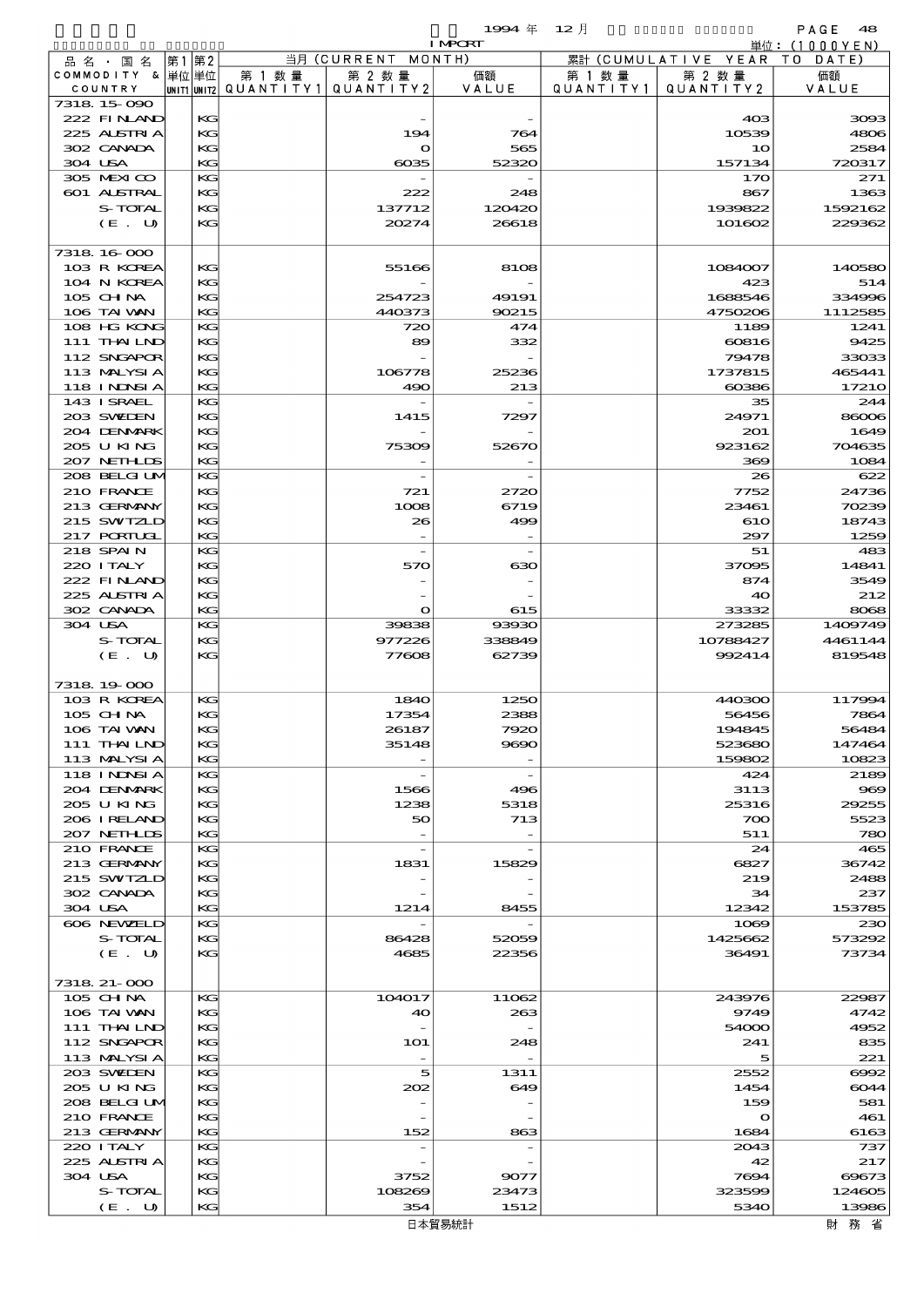|                            |    |              |           |                    | 1994年          | $12$ 月    |                      | PAGE<br>49      |
|----------------------------|----|--------------|-----------|--------------------|----------------|-----------|----------------------|-----------------|
|                            |    |              |           |                    | <b>I MPORT</b> |           |                      | 単位: (1000YEN)   |
| 品 名 ・ 国 名                  | 第1 | 第2           |           | 当月 (CURRENT MONTH) |                |           | 累計 (CUMULATIVE YEAR) | DATE<br>T O     |
| COMMODITY & 単位単位           |    |              | 第 1 数量    | 第 2 数量             | 価額             | 第 1 数 量   | 第 2 数量               | 価額              |
| COUNTRY<br>7318 22 000     |    | UNIT1  UNIT2 | QUANTITY1 | QUANTITY 2         | VALUE          | QUANTITY1 | QUANTITY 2           | VALUE           |
| 103 R KOREA                |    | KG           |           | 1859               | 2371           |           | 131917               | 28721           |
| 105 CH NA                  |    | KG           |           | 100834             | 9411           |           | 1289431              | 117687          |
| 106 TAI VAN                |    | KG           |           | 72480              | 18585          |           | 412875               | 142236          |
| 108 HG KONG                |    | KG           |           |                    |                |           | 630                  | 2264            |
| 111 THAILND                |    | KG           |           | 38272              | 4729           |           | 547874               | 60283           |
| 112 SNGAPOR                |    | KG           |           | $\infty$           | 535            |           | 1134                 | 4614            |
| 113 MALYSIA                |    | KG           |           |                    |                |           | 81                   | 1218            |
| <b>117 PHLPIN</b>          |    | KG           |           |                    |                |           | 87                   | 377             |
| 127 BANCLA                 |    | KG           |           |                    |                |           | 39                   | 442             |
| 203 SWIEN                  |    | KG           |           | 15                 | 470            |           | 3390                 | 4830            |
| 205 U KING                 |    | KG           |           | <b>1O1</b>         | 4936           |           | 788                  | 65544           |
| 207 NETHLIS                |    | KG           |           |                    |                |           | $\mathbf o$          | 226             |
| 208 BELGI UM<br>210 FRANCE |    | KG<br>KG     |           | 458                |                |           | 179<br>735           | 2415<br>9089    |
| 213 GERMANY                |    | KG           |           | 271                | 772<br>926     |           | 6279                 | 30261           |
| 215 SWIZLD                 |    | KG           |           |                    |                |           | 164                  | 8516            |
| 220 I TALY                 |    | KG           |           | 3993               | 2593           |           | 22067                | 19293           |
| 222 FINAND                 |    | KG           |           |                    |                |           | $30^{\circ}$         | 769             |
| 225 ALSTRIA                |    | KG           |           |                    |                |           | 2303                 | 6795            |
| 302 CANADA                 |    | KG           |           |                    |                |           | $\mathbf o$          | 407             |
| 304 USA                    |    | KG           |           | 8041               | 28219          |           | 133252               | 452689          |
| S-TOTAL                    |    | KG           |           | 226414             | 73547          |           | 2553255              | 958676          |
| (E. U)                     |    | KG           |           | 4823               | 9227           |           | 30048                | 126828          |
|                            |    |              |           |                    |                |           |                      |                 |
| 7318 23 000                |    |              |           |                    |                |           |                      |                 |
| 103 R KOREA                |    | KG           |           | 21390              | 3454           |           | 189853               | 30509           |
| 105 CH NA                  |    | KG           |           |                    |                |           | 1399                 | 1657            |
| 106 TAI WAN                |    | KG           |           | 4345               | 969            |           | 18925                | 5222            |
| 108 HG KONG                |    | KG           |           |                    |                |           | 3340                 | 1611            |
| 111 THAILND                |    | KG           |           | 1203               | 245            |           | 16456                | 4003            |
| 112 SNGAPOR                |    | KG<br>KG     |           |                    |                |           | 582                  | 1760            |
| 203 SWIEN<br>205 U KING    |    | KG           |           | 415                | 1792           |           | 35<br>3913           | 503<br>15640    |
| 207 NETHLIS                |    | KG           |           | 25                 | 688            |           | 25                   | 688             |
| 210 FRANCE                 |    | KG           |           |                    |                |           | 5                    | 570             |
| 213 GERMANY                |    | KG           |           |                    |                |           | 705                  | 4416            |
| 225 ALSTRIA                |    | KG           |           |                    |                |           | 150                  | 563             |
| 302 CANADA                 |    | KG           |           |                    |                |           | 106                  | <b>31O</b>      |
| 304 USA                    |    | KG           |           | 2501               | 29859          |           | 11358                | 228754          |
| S-TOTAL                    |    | KG           |           | 29879              | 37007          |           | 246852               | 296206          |
| (E. U)                     |    | KG           |           | 440                | <b>2480</b>    |           | 4648                 | 21314           |
|                            |    |              |           |                    |                |           |                      |                 |
| 7318 24 000                |    |              |           |                    |                |           |                      |                 |
| 103 R KOREA                |    | KG           |           | 2600               | 591            |           | 7259                 | 2264            |
| $105$ CHNA                 |    | KG           |           | 77                 | 2322           |           | 6515                 | 26145           |
| 106 TAI VAN                |    | KG           |           | 35                 | 216            |           | 248                  | 1063            |
| 108 HG KONG                |    | KG           |           |                    |                |           | $\infty$             | 217             |
| $111$ THAILND              |    | KG           |           |                    |                |           | 25                   | 268             |
| 203 SWIEN<br>204 DENMARK   |    | KG<br>KG     |           |                    |                |           | 155<br>461O          | 647<br>1222     |
| 205 U KING                 |    | KG           |           | 181                | 2930           |           | 5401                 | 43987           |
| 210 FRANCE                 |    | KG           |           |                    |                |           | 8                    | 1155            |
| 213 GERMANY                |    | KG           |           | 612                | 2975           |           | 9376                 | 16678           |
| 215 SWIZLD                 |    | KG           |           | 5                  | 704            |           | 52                   | 2446            |
| 220 I TALY                 |    | KG           |           | 8                  | 731            |           | 256                  | 2953            |
| 222 FINAND                 |    | KG           |           |                    |                |           | 271                  | 982             |
| 225 ALSTRIA                |    | KG           |           |                    |                |           | 746                  | 4674            |
| 304 USA                    |    | KG           |           | 917                | 4748           |           | 3824                 | 58360           |
| S-TOTAL                    |    | KG           |           | 4435               | 15217          |           | 38776                | 163061          |
| (E. U)                     |    | KG           |           | 801                | 6636           |           | 19651                | 65995           |
|                            |    |              |           |                    |                |           |                      |                 |
| 7318 29 000                |    |              |           |                    |                |           |                      |                 |
| 103 R KOREA                |    | KG           |           |                    |                |           | 36575                | 11457           |
| 105 CH NA<br>106 TAI VAN   |    | KG<br>KG     |           | 29581<br>8348      | 11373<br>5262  |           | 359350<br>95552      | 105769<br>75000 |
| 108 HG KONG                |    | KG           |           |                    |                |           | 732                  | 1210            |
| 111 THAILND                |    | KG           |           | 182921             | 48806          |           | 942329               | 281160          |
| 112 SNGAPOR                |    | KG           |           |                    |                |           | 180                  | 265             |
| 113 MALYSIA                |    | KG           |           |                    |                |           | 80                   | 207             |
| 125 SRILANK                |    | KG           |           |                    |                |           | 3373                 | 114O            |
| 127 BANCLA                 |    | KG           |           |                    |                |           | 8543                 | 2833            |
| 203 SWIDEN                 |    | KG           |           | 86                 | 1631           |           | 3857                 | 5373            |
| 204 DENMARK                |    | KG           |           | 4                  | 214            |           | 840                  | 1752            |
| 205 U KING                 |    | KG           |           | 348                | 6267           |           | 4641                 | 37917           |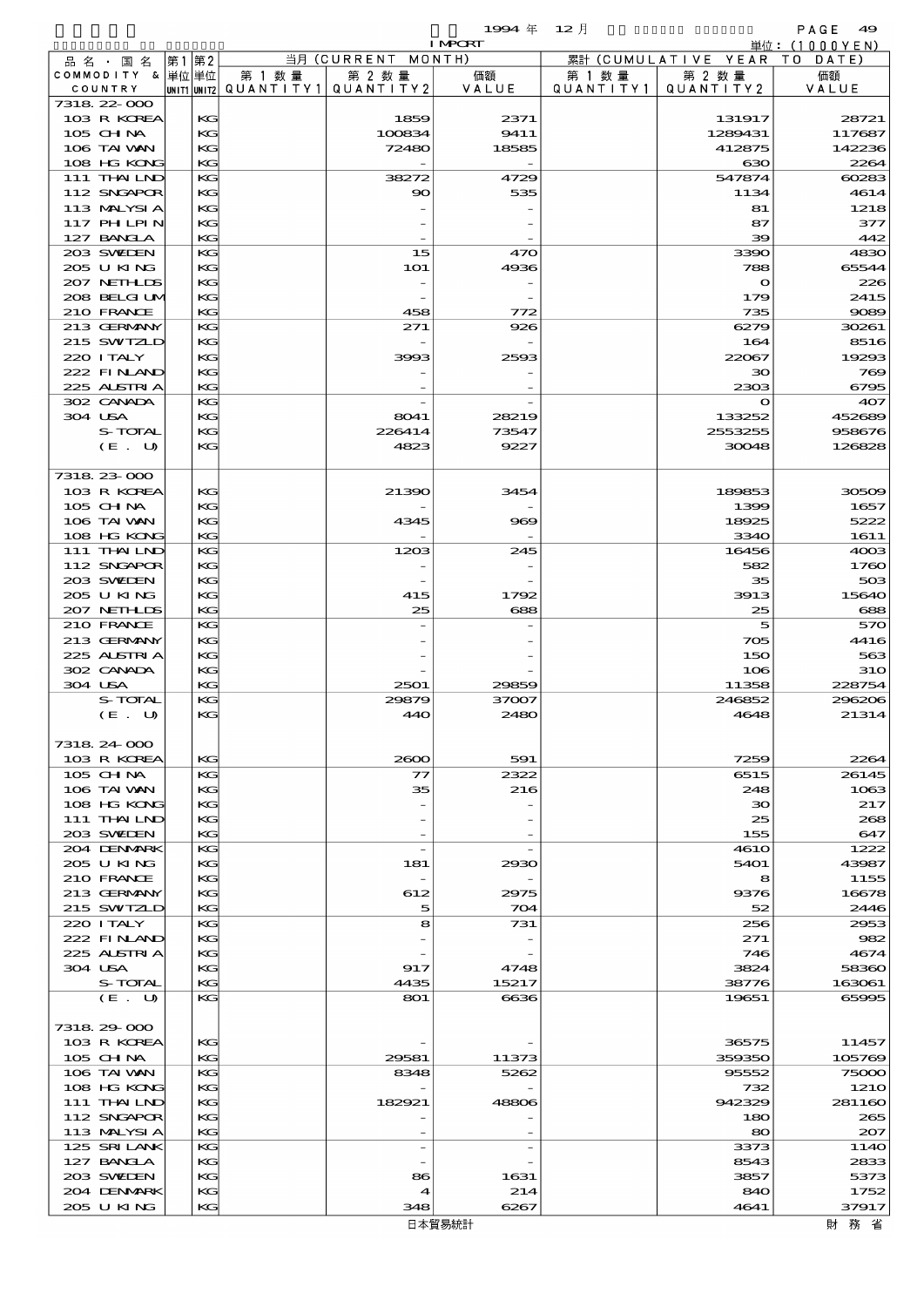|                               |          |                                                    |                    | 1994 $#$                 | $12$ 月    |                              | PAGE 50       |
|-------------------------------|----------|----------------------------------------------------|--------------------|--------------------------|-----------|------------------------------|---------------|
|                               | 第1第2     |                                                    | 当月 (CURRENT MONTH) | <b>I MPORT</b>           |           | 累計 (CUMULATIVE YEAR TO DATE) | 単位:(1000YEN)  |
| 品 名 ・ 国 名<br>COMMODITY & 単位単位 |          | 第 1 数 量                                            | 第 2 数量             | 価額                       | 第 1 数 量   | 第 2 数 量                      | 価額            |
| COUNTRY                       |          | $ $ UNIT1 $ $ UNIT2 $ $ Q $\cup$ A N T I T Y 1 $ $ | QUANTITY 2         | VALUE                    | QUANTITY1 | QUANTITY2                    | VALUE         |
| 7318 29 000                   |          |                                                    |                    |                          |           |                              |               |
| 206 IRELAND                   | KG       |                                                    |                    |                          |           | 7                            | 663           |
| 207 NETHLIS                   | KG       |                                                    |                    |                          |           | 573                          | 1073          |
| 208 BELGI UM                  | KG       |                                                    |                    |                          |           | 244                          | 487           |
| 210 FRANCE                    | KG       |                                                    | 4                  | 318                      |           | 471                          | 24579         |
| 213 GERMANY<br>215 SWIZLD     | KG<br>KG |                                                    | 853<br>зо          | 1625<br>868              |           | 7846<br>$\infty$             | 25598<br>2430 |
| 220 I TALY                    | KG       |                                                    | 58                 | 658                      |           | 512                          | 5648          |
| 222 FINAND                    | KG       |                                                    | 26                 | 235                      |           | 156                          | 884           |
| 225 ALSTRIA                   | KG       |                                                    |                    | $\overline{\phantom{a}}$ |           | 40                           | 443           |
| 302 CANADA                    | KG       |                                                    |                    |                          |           | 7                            | 4376          |
| 304 USA                       | KG       |                                                    | 2090               | 38698                    |           | 54421                        | 509108        |
| <b>601 ALSTRAL</b>            | KG       |                                                    | 215                | 1089                     |           | 13006                        | 9180          |
| S-TOTAL                       | KG       |                                                    | 224564             | 117044                   |           | 1533401                      | 1108552       |
| (E. U)                        | KG       |                                                    | 1267               | 9082                     |           | 15134                        | 97717         |
| 7319. 10-000                  |          |                                                    |                    |                          |           |                              |               |
| 103 R KOREA                   | KG       |                                                    |                    |                          |           | 34                           | 446           |
| 105 CH NA                     | KG       |                                                    | 4665               | 5261                     |           | 49381                        | 56388         |
| 106 TAI VAN                   | KG       |                                                    |                    |                          |           | 85                           | 346           |
| $123$ INIA                    | KG       |                                                    | 159                | 1055                     |           | 318                          | 2117          |
| 205 U KING                    | KG       |                                                    |                    |                          |           | 576                          | 3134          |
| 213 GERMANY                   | KG       |                                                    | 150                | 349                      |           | 797                          | 1892          |
| 304 USA                       | KG       |                                                    | 200                | 1097                     |           | 1884                         | 5329          |
| S-TOTAL<br>(E. U)             | KG<br>KG |                                                    | 5183<br>150        | 7762<br>349              |           | 53075<br>1373                | 69652<br>5026 |
|                               |          |                                                    |                    |                          |           |                              |               |
| 7319. 20-000                  |          |                                                    |                    |                          |           |                              |               |
| 103 R KOREA                   | KG       |                                                    | 2253               | <b>1510</b>              |           | 24284                        | 17003         |
| $105$ CHNA                    | KG       |                                                    |                    |                          |           | 11625                        | 5306          |
| 106 TAI VAN                   | KG       |                                                    |                    | $\overline{\phantom{a}}$ |           | 1000                         | 1850          |
| 113 MALYSIA                   | KG       |                                                    | 1189               | 1218                     |           | 8937                         | 7966          |
| 210 FRANCE                    | KG       |                                                    |                    | $\overline{\phantom{a}}$ |           | з                            | 322           |
| 213 GERMANY<br>304 USA        | KG<br>KG |                                                    |                    |                          |           | 351<br>$\boldsymbol{\infty}$ | 689<br>141O   |
| S-TOTAL                       | KG       |                                                    | 22<br>3464         | 370<br>3098              |           | 46260                        | 34546         |
| (E. U)                        | KG       |                                                    |                    |                          |           | 354                          | <b>1O11</b>   |
|                               |          |                                                    |                    |                          |           |                              |               |
| 7319. 30-000                  |          |                                                    |                    |                          |           |                              |               |
| 103 R KOREA                   | KС       |                                                    | 2500               | 755                      |           | 76010                        | 15890         |
| $105$ CHNA                    | KG       |                                                    | 1268               | 1238                     |           | 16340                        | 14062         |
| 106 TAI VAN                   | KG<br>KG |                                                    | 421                | 1092                     |           | 4246<br>62                   | 9703          |
| 108 HG KONG<br>111 THAILND    | KG       |                                                    |                    |                          |           | $_{\infty}$                  | 653<br>$\cos$ |
| 112 SNGAPOR                   | KG       |                                                    |                    |                          |           | 15                           | 914           |
| 113 MALYSIA                   | KG       |                                                    |                    | $\overline{\phantom{a}}$ |           | 13724                        | 8885          |
| 117 PH LPIN                   | KG       |                                                    |                    |                          |           | 105                          | 472           |
| 205 U KING                    | KG       |                                                    | 72                 | 671                      |           | 72                           | 671           |
| 207 NETHLIS                   | KG       |                                                    |                    |                          |           | 3727                         | 829           |
| 208 BELGI UM                  | KG       |                                                    |                    |                          |           | 11                           | 568           |
| 210 FRANCE                    | KG       |                                                    |                    |                          |           | $\Omega$                     | 901           |
| 213 GERMANY<br>215 SWIZLD     | KG<br>KG |                                                    |                    |                          |           | 7590<br>12                   | 23555<br>399  |
| 220 I TALY                    | KG       |                                                    |                    |                          |           | 85                           | 1748          |
| 304 USA                       | KG       |                                                    | 41                 | 452                      |           | 6955                         | 36291         |
| <b>601 ALSTRAL</b>            | KG       |                                                    |                    |                          |           | 1 <sub>O</sub>               | 220           |
| S-TOTAL                       | KG       |                                                    | 4302               | 4208                     |           | 128984                       | 116369        |
| (E. U)                        | KG       |                                                    | 72                 | 671                      |           | 11485                        | 28272         |
|                               |          |                                                    |                    |                          |           |                              |               |
| 7319.90-000                   |          |                                                    |                    |                          |           |                              |               |
| 103 R KOREA                   | KG       |                                                    |                    |                          |           | 67                           | 300           |
| 106 TAI VAN<br>113 MALYSIA    | KG<br>KG |                                                    |                    |                          |           | 4911<br>$\mathbf o$          | 2723<br>300   |
| 208 BELGI UM                  | KG       |                                                    |                    |                          |           | 8                            | 318           |
| 213 GERMANY                   | KG       |                                                    |                    |                          |           | 52                           | 432           |
| 304 USA                       | KG       |                                                    | 4                  | 673                      |           | $\tau\tau$                   | 9974          |
| S-TOTAL                       | KG       |                                                    | 4                  | 673                      |           | 5115                         | 14065         |
| (E. U)                        | KG       |                                                    |                    |                          |           | $\infty$                     | 750           |
|                               |          |                                                    |                    |                          |           |                              |               |
| 7320. 10-010                  |          |                                                    |                    |                          |           |                              |               |
| 106 TAI VAN                   | KG       |                                                    | 96183              | 16455                    |           | 433837                       | 74178         |

 111 THAILND KG - - 43327 6295 113 MALYSIA KG 18890 2884 221143 39711 118 INDNSIA KG 167492 16821 2526064 263646 203 SWEDEN KG -  $\begin{vmatrix} 1 & 0 & 0 \\ 0 & -1 & 0 \\ 0 & 0 & 0 \end{vmatrix}$  217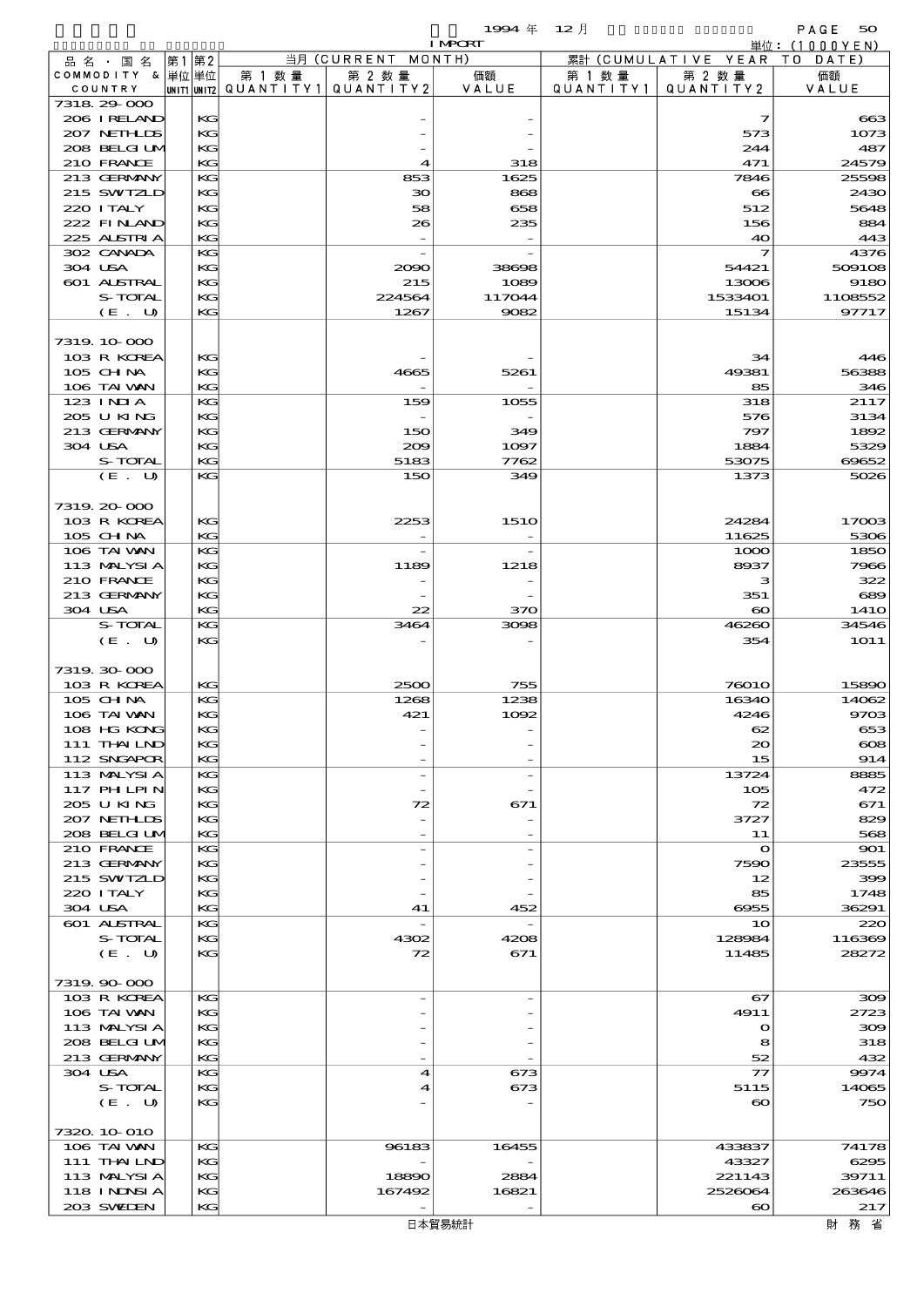|                                 |      |          |                                         |                    | 1994年          | $12$ 月    |                         | PAGE 51                   |
|---------------------------------|------|----------|-----------------------------------------|--------------------|----------------|-----------|-------------------------|---------------------------|
|                                 |      |          |                                         | 当月 (CURRENT MONTH) | <b>I MPORT</b> |           | 累計 (CUMULATIVE YEAR     | 単位: (1000YEN)<br>TO DATE) |
| 品名・国名<br>COMMODITY & 単位単位       | 第1第2 |          | 第 1 数量                                  | 第 2 数量             | 価額             | 第 1 数 量   | 第 2 数量                  | 価額                        |
| COUNTRY                         |      |          | UNIT1 UNIT2   QUANT   TY1   QUANT   TY2 |                    | VALUE          | QUANTITY1 | QUANTITY 2              | VALUE                     |
| 7320 10 010                     |      |          |                                         |                    |                |           |                         |                           |
| 205 U KING                      |      | KG       |                                         | 25                 | 204            |           | 25                      | 204                       |
| 208 BELGI UM<br>213 GERMANY     |      | KG<br>KG |                                         |                    |                |           | 1560                    | 14O1<br>2026              |
| 218 SPAIN                       |      | KG       |                                         |                    |                |           | 1099<br>13612           | 3722                      |
| 304 USA                         |      | KG       |                                         |                    |                |           | 5226                    | $\cos$                    |
| 601 ALSTRAL                     |      | KС       |                                         |                    |                |           | 1600                    | 432                       |
| S-TOTAL                         |      | KG       |                                         | 282590             | 36364          |           | 3247553                 | 397835                    |
| (E. U)                          |      | KС       |                                         | 25                 | 204            |           | 16296                   | 7353                      |
|                                 |      |          |                                         |                    |                |           |                         |                           |
| 7320 10 090                     |      |          |                                         |                    |                |           |                         |                           |
| 103 R KOREA                     |      | KG<br>KG |                                         | 903                | 654            |           | 5643                    | 5931                      |
| $105$ CHNA<br>106 TAI WAN       |      | KG       |                                         |                    |                |           | 4371<br>$_{\rm \alpha}$ | 6062<br>253               |
| 108 HG KONG                     |      | KG       |                                         |                    |                |           | 395                     | 714                       |
| 111 THAILND                     |      | KG       |                                         |                    |                |           | $\boldsymbol{\infty}$   | 383                       |
| 112 SNGAPOR                     |      | KC       |                                         |                    |                |           | 397                     | 2141                      |
| 118 INNSI A                     |      | KG       |                                         |                    |                |           | 23                      | 672                       |
| 202 NORWAY                      |      | KС       |                                         |                    |                |           | 3335                    | 2299                      |
| 207 NETHLIS                     |      | KG       |                                         | $\bullet$          | 417            |           | $\boldsymbol{\infty}$   | 1626                      |
| 210 FRANCE                      |      | KG       |                                         |                    |                |           | 10                      | 491                       |
| 213 GERMANY<br>215 SWIZLD       |      | KC<br>KG |                                         | 592                | 794            |           | 1800<br>131             | 4538<br>737               |
| 225 ALSTRIA                     |      | KG       |                                         | 12                 | 430            |           | 1765                    | 15840                     |
| 304 USA                         |      | KG       |                                         | 2                  | 508            |           | 43498                   | 43186                     |
| <b>601 ALSTRAL</b>              |      | KG       |                                         |                    |                |           | 460                     | $\boldsymbol{\Theta}$ 7   |
| S-TOTAL                         |      | KС       |                                         | 1509               | 2803           |           | 62020                   | 86490                     |
| (E. U)                          |      | KG       |                                         | 592                | 1211           |           | 1870                    | 6655                      |
|                                 |      |          |                                         |                    |                |           |                         |                           |
| 7320.20-010                     |      |          |                                         |                    |                |           |                         |                           |
| 106 TAI VAN                     |      | КG       |                                         | 15662              | 4173           |           | 238275                  | 65774                     |
| 111 THAILND                     |      | KС       |                                         |                    |                |           | 542                     | 917                       |
| <b>118 INNSIA</b><br>203 SWIDEN |      | KG<br>KC |                                         | 27850              | 4330           |           | 417480<br>438           | 54877<br>1343             |
| 205 U KING                      |      | KG       |                                         | $\infty$           | 243            |           | 1393                    | 1530                      |
| 207 NETHLIS                     |      | КG       |                                         | 1330               | 3015           |           | 8991                    | 20801                     |
| 208 BELGI UM                    |      | KG       |                                         |                    |                |           | 100                     | 215                       |
| 213 GERMANY                     |      | KG       |                                         | 1849               | 3527           |           | 34730                   | 50760                     |
| 218 SPAIN                       |      | KC       |                                         | 33338              | 7394           |           | 154974                  | 38631                     |
| 220 I TALY                      |      | KG       |                                         |                    |                |           | 531                     | 1809                      |
| 302 CANADA                      |      | КG       |                                         |                    |                |           | 10                      | 323                       |
| 304 USA<br>601 ALSTRAL          |      | KG       |                                         | 1004               | 1743           |           | 47801                   | 65007                     |
| S-TOTAL                         |      | KG<br>KC |                                         | 370<br>82003       | 544<br>24969   |           | 1111<br>906376          | 1504<br>303491            |
| (E. U)                          |      | KС       |                                         | 37117              | 14179          |           | 200719                  | 113746                    |
|                                 |      |          |                                         |                    |                |           |                         |                           |
| 7320.20-090                     |      |          |                                         |                    |                |           |                         |                           |
| 103 R KOREA                     |      | KG       |                                         | 6132               | 4097           |           | 33872                   | 31133                     |
| 105 CH NA                       |      | KC       |                                         | 2885               | 2172           |           | 73369                   | 29989                     |
| 106 TAI VAN                     |      | KC       |                                         | 1723               | 3692           |           | 49961                   | 39255                     |
| 108 HG KONG                     |      | KC       |                                         |                    |                |           | 1604                    | 3159                      |
| 111 THAILND<br>112 SNGAPOR      |      | KC<br>KС |                                         |                    |                |           | 1054<br>5695            | 3973<br>17861             |
| 113 MALYSIA                     |      | KG       |                                         | 558                | 1237           |           | 4197                    | 19505                     |
| <b>118 INNSI A</b>              |      | KС       |                                         |                    |                |           | 35                      | 517                       |
| 125 SRILANK                     |      | KG       |                                         | 7090               | 2811           |           | 55026                   | 21063                     |
| 203 SWIDEN                      |      | KC       |                                         |                    |                |           | 896                     | 2824                      |
| 204 DENMARK                     |      | KС       |                                         |                    |                |           | 4531                    | 8014                      |
| 205 U KING                      |      | KC       |                                         | $\mathbf{68}$      | <b>3110</b>    |           | 4947                    | 14585                     |
| 207 NETHLIS                     |      | KС       |                                         | $\mathbf{1}$       | 249            |           | 986                     | 4132                      |
| 208 BELGI UM                    |      | KG       |                                         | 828                | 2754           |           | 13453                   | 23622                     |
| 210 FRANCE<br>213 GERMANY       |      | KC<br>KG |                                         | 187<br>313         | 830<br>1441    |           | 2577<br>17475           | 15744<br>37859            |
| 215 SWIZLD                      |      | KC       |                                         | 19                 | 2638           |           | 176                     | 5499                      |
| 220 I TALY                      |      | KC       |                                         | 20                 | 280            |           | 416                     | 1420                      |
| 222 FINAND                      |      | KG       |                                         |                    |                |           | 966                     | 2131                      |
| 225 ALSTRIA                     |      | KC       |                                         |                    |                |           | 506                     | 1634                      |
| 302 CANADA                      |      | KG       |                                         |                    |                |           | 17                      | $\boldsymbol{\alpha}$     |
| 304 USA                         |      | KG       |                                         | 10596              | 19050          |           | 168189                  | 248870                    |
| 305 MEXICO                      |      | KС       |                                         |                    |                |           | 54                      | 201                       |
| 551 S AFRCA                     |      | KG       |                                         |                    |                |           | 15                      | 331                       |
| 601 ALSTRAL<br>606 NEWELD       |      | KC<br>KG |                                         |                    |                |           | 1049                    | 5936<br>800               |
| S-TOTAL                         |      | KC       |                                         | 30420              | 44361          |           | 894<br>441960           | 540750                    |
| (E. U)                          |      | KC       |                                         | 1417               | 8664           |           | 44385                   | 105376                    |
|                                 |      |          |                                         |                    |                |           |                         |                           |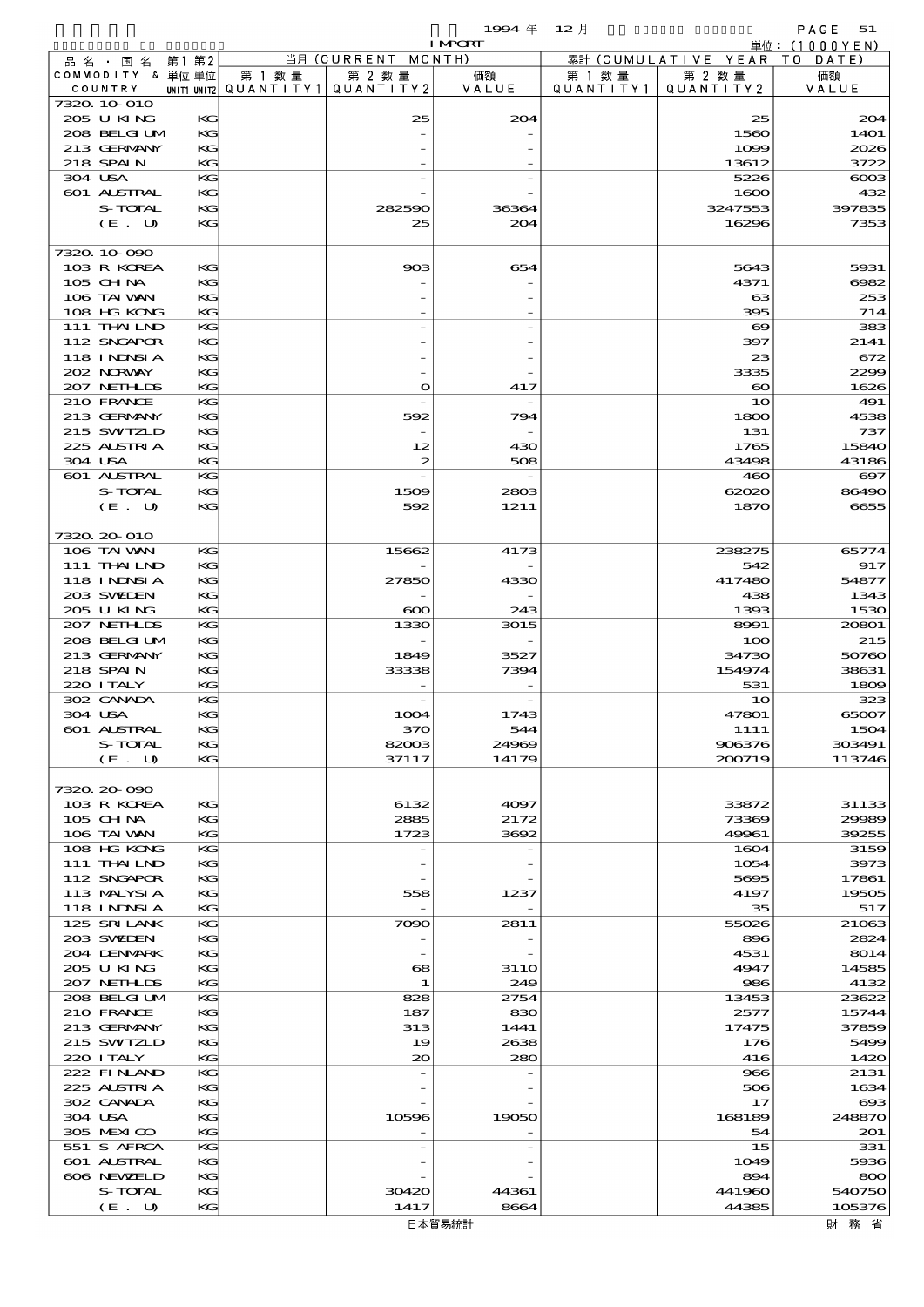$1994 \nleftrightarrow 12 \nparallel$  PAGE 52

|                            |          |        |                                       | <b>I MPORT</b> |           |                              | 単位: (1000YEN)              |
|----------------------------|----------|--------|---------------------------------------|----------------|-----------|------------------------------|----------------------------|
| 品名・国名                      | 第1 第2    |        | 当月 (CURRENT MONTH)                    |                |           | 累計 (CUMULATIVE YEAR TO DATE) |                            |
| COMMODITY & 単位単位           |          | 第 1 数量 | 第 2 数量                                | 価額             | 第 1 数量    | 第 2 数量                       | 価額                         |
| COUNTRY<br>7320.90-010     |          |        | UNIT1 UNIT2  QUANT   TY1  QUANT   TY2 | VALUE          | QUANTITY1 | QUANTITY 2                   | VALUE                      |
| 205 U KING                 | КG       |        |                                       |                |           | 285                          | 1486                       |
| 207 NETHLIS                | KG       |        |                                       |                |           | 2287                         | 1930                       |
| 213 GERMANY                | KG       |        | 24                                    | 209            |           | 5451                         | 7861                       |
| 302 CANADA                 | KG       |        | 24                                    | 20B            |           | 24                           | 203                        |
| 304 USA                    | KG       |        |                                       |                |           | 1096                         | 2620                       |
| S-TOTAL                    | KG       |        | 48                                    | 412            |           | 9143                         | 141 <sub>0</sub>           |
| (E. U)                     | KG       |        | 24                                    | 200            |           | 8023                         | 11277                      |
|                            |          |        |                                       |                |           |                              |                            |
| 7320.90-090                |          |        |                                       |                |           |                              | 15439                      |
| 103 R KOREA<br>105 CHNA    | KG<br>KG |        | 564<br>2885                           | 2893<br>3589   |           | 10198<br>34721               | 46440                      |
| 106 TAI VAN                | KG       |        | 3725                                  | 181O           |           | 41870                        | 20716                      |
| 108 HG KONG                | KG       |        |                                       |                |           | 4521                         | 12530                      |
| 111 THAILND                | KG       |        |                                       |                |           | 648                          | 4249                       |
| 112 SNGAPOR                | KG       |        | 126                                   | 292            |           | 173                          | 877                        |
| 113 MALYSIA                | KG       |        |                                       |                |           | 200                          | 819                        |
| 117 PHLPIN                 | KG       |        |                                       |                |           | 12                           | 238                        |
| <b>118 INNSIA</b>          | KG       |        |                                       |                |           | $\infty$                     | 448                        |
| 202 NORWAY                 | KG       |        |                                       |                |           | $\overline{\mathbf{z}}$      | 248                        |
| 203 SWIEN                  | KG       |        |                                       |                |           | 50                           | 513                        |
| 205 U KING<br>207 NETHLIS  | KG<br>KG |        | 2607                                  | 3216           |           | 3044<br>50                   | 8377<br>312                |
| 210 FRANCE                 | KG       |        |                                       |                |           | 306                          | 3754                       |
| 213 GERMANY                | KG       |        | 3352                                  | 5798           |           | 25796                        | 51207                      |
| 215 SWIZLD                 | KG       |        | 15                                    | 482            |           | 579                          | 6114                       |
| 218 SPAIN                  | KG       |        |                                       |                |           | 17                           | 494                        |
| 220 I TALY                 | KG       |        | 19                                    | 733            |           | 27                           | 1248                       |
| 222 FINAND                 | KG       |        |                                       |                |           | 25                           | 1 <sub>0</sub> 37          |
| 302 CANADA                 | KG       |        |                                       |                |           | 92                           | 1362                       |
| 304 USA                    | KG       |        | 1494                                  | 15139          |           | 33180                        | 183591                     |
| 601 ALSTRAL                | KG       |        |                                       |                |           | 450                          | 302                        |
| S-TOTAL                    | KG       |        | 14787                                 | 33952          |           | 155995                       | 360315                     |
| (E. U)                     | KG       |        | 5978                                  | 9747           |           | 29240                        | 65392                      |
| 7321. 11-000               |          |        |                                       |                |           |                              |                            |
| 103 R KOREA                | NO       |        | 1027                                  | 1195           |           | 34517                        | 24438                      |
| 105 CHNA                   | NO       |        | 16680                                 | 23111          |           | 43046                        | 61018                      |
| 106 TAI VAN                | NO       |        | 11                                    | 205            |           | 3861                         | $\Theta$ $\Theta$ $\sigma$ |
| 108 HG KONG                | NO       |        |                                       |                |           | 10                           | 670                        |
| $123$ INIA                 | NC       |        | $\overline{\phantom{a}}$              |                |           | 8                            | 667                        |
| 203 SWIEN                  | NO       |        | 100                                   | 226            |           | 125215                       | 288217                     |
| 205 U KING                 | NO       |        |                                       |                |           | 68055                        | 190683                     |
| 210 FRANCE                 | NO       |        |                                       |                |           | 82845                        | 126436                     |
| 213 GERMANY                | NO       |        | 176                                   | 1242           |           | 859                          | 9458                       |
| 220 I TALY<br>302 CANADA   | NO<br>NO |        |                                       |                |           | 200<br>1                     | 1327<br>203                |
| 304 USA                    | NO       |        | з                                     | 225            |           | 11931                        | 93064                      |
| 410 BRAZIL                 | NO       |        | 2                                     | 314            |           | 33                           | 1248                       |
| 601 ALSTRAL                | NO       |        |                                       |                |           | 28                           | 805                        |
| S-TOTAL                    | NO       |        | 17999                                 | 26518          |           | 370609                       | 805201                     |
| (E. U)                     | NO       |        | 176                                   | 1242           |           | 151959                       | 327904                     |
|                            |          |        |                                       |                |           |                              |                            |
| 7321.12.000                |          |        |                                       |                |           |                              |                            |
| 106 TAI VAN                | NO       |        |                                       |                |           | 71616                        | 27252                      |
| 203 SWIEN                  | NO       |        |                                       |                |           | 1599                         | 4507                       |
| 205 U KING<br>210 FRANCE   | NO<br>NO |        |                                       |                |           | 7504<br>200                  | 20560<br>275               |
| 215 SWIZLD                 | NO       |        |                                       |                |           | 5000                         | 22501                      |
| 304 USA                    | NO       |        | 4403                                  | 26161          |           | 274174                       | 1556056                    |
| S-TOTAL                    | NO       |        | 4403                                  | 26161          |           | 360093                       | 1631151                    |
| (E. U)                     | NO       |        |                                       |                |           | 7704                         | 20835                      |
|                            |          |        |                                       |                |           |                              |                            |
| 7321.13-000                |          |        |                                       |                |           |                              |                            |
| 103 R KOREA                | NO       |        | 1015                                  | 2203           |           | 23156                        | 29099                      |
| 105 CH NA                  | NO       |        |                                       |                |           | 246134                       | 179808                     |
| 106 TAI VAN                | NO       |        | 3112                                  | 4469           |           | 536233                       | 851169                     |
| 112 SNGAPOR<br>113 MALYSIA | NO<br>NO |        |                                       |                |           | 15<br><u>ത</u> ോ             | 252<br>16701               |
| 118 INNSI A                | NO       |        |                                       |                |           | 25740                        | 11437                      |
| 123 INIA                   | NC       |        |                                       |                |           | 1250                         | 3899                       |
| 203 SWELEN                 | NO       |        |                                       |                |           | 150                          | 364                        |
| 204 DENMARK                | NO       |        |                                       |                |           | 41                           | 3093                       |
| 206 I RELAND               | NO       |        |                                       |                |           | 48                           | 4493                       |
| 208 BELGI UM               | NO       |        |                                       |                |           | 50                           | 2934                       |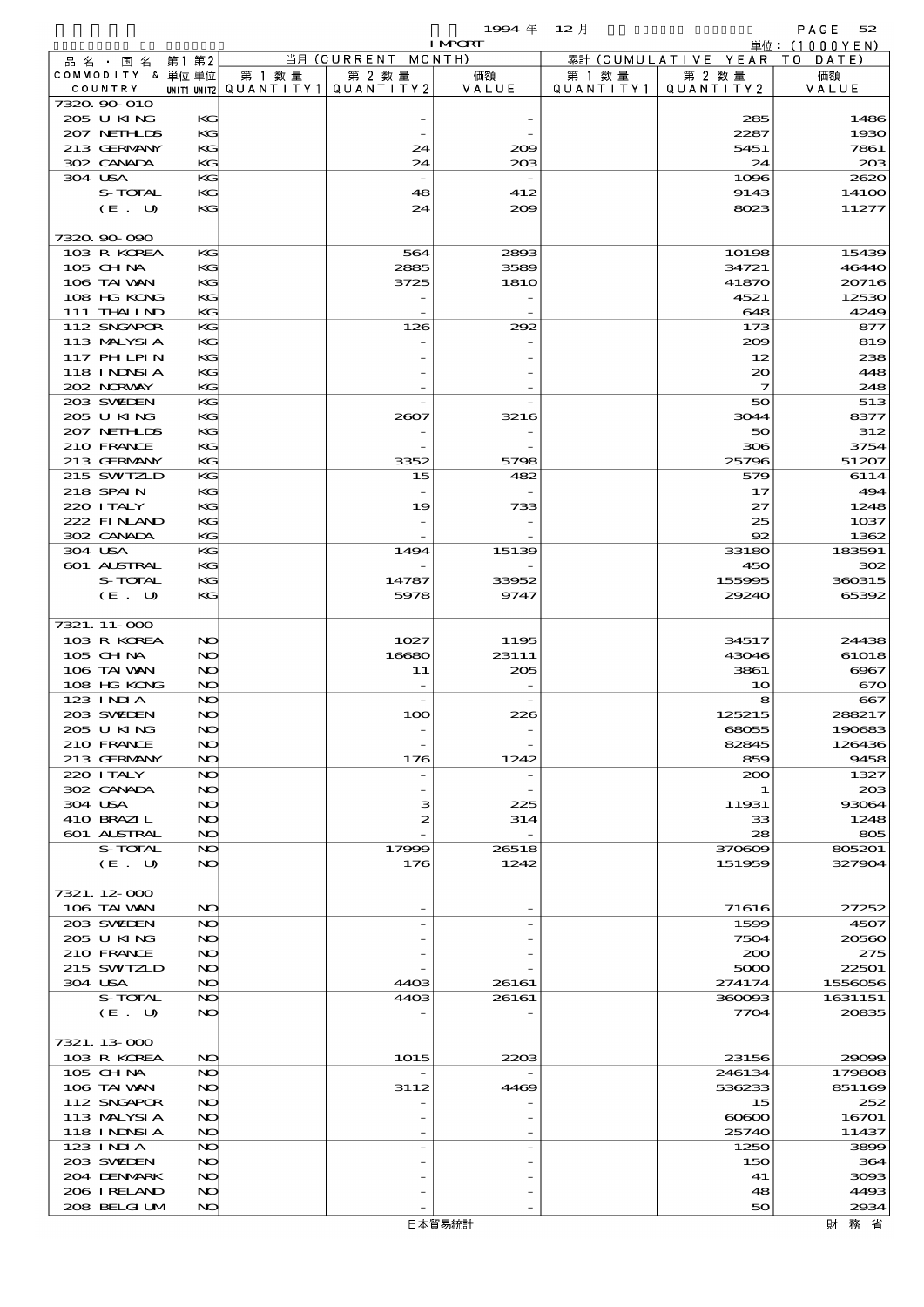|                                 |       |              |           |                          | 1994 $#$         | $12$ 月    |                                | PAGE<br>53        |
|---------------------------------|-------|--------------|-----------|--------------------------|------------------|-----------|--------------------------------|-------------------|
|                                 |       |              |           |                          | <b>I MPCRT</b>   |           |                                | 単位:(1000YEN)      |
| 品 名 ・ 国 名<br>COMMODITY & 単位単位   | 第1 第2 |              | 第 1 数 量   | 当月(CURRENT<br>第 2 数量     | MONTH)<br>価額     | 第 1 数 量   | 累計 (CUMULATIVE YEAR)<br>第 2 数量 | T O<br>DATE<br>価額 |
| COUNTRY                         |       | UNIT1 UNIT2  | QUANTITY1 | QUANTITY2                | VALUE            | QUANTITY1 | QUANTITY2                      | VALUE             |
| 7321.13-000                     |       |              |           |                          |                  |           |                                |                   |
| 213 GERMANY                     |       | NO           |           | 100                      | 239              |           | 5940                           | 2304              |
| 220 I TALY<br>222 FINAND        |       | NO<br>NO     |           |                          |                  |           | 4275<br>1                      | 7384<br>380       |
| 302 CANADA                      |       | NO           |           |                          |                  |           | 361                            | 4032              |
| 304 USA                         |       | NO           |           | 2009                     | 7152             |           | 16288                          | 56180             |
| 551 S AFRCA                     |       | NO           |           |                          |                  |           | 240                            | 995               |
| S-TOTAL                         |       | NO           |           | 6326                     | 14063            |           | 920522                         | 1174524           |
| (E. U)                          |       | NO           |           | 100                      | 239              |           | 10354                          | 20208             |
| 7321. 81-000                    |       |              |           |                          |                  |           |                                |                   |
| 103 R KOREA                     |       | NO           |           |                          |                  |           | 4106                           | 2166              |
| $105$ CHNA                      |       | NO           |           | 564                      | 2630             |           | 564                            | 2630              |
| 106 TAI VAN                     |       | NO           |           |                          |                  |           | 6                              | 219               |
| 203 SWIDEN<br>205 U KING        |       | NO<br>NO     |           | 11<br>1000               | 1195<br>3102     |           | 648<br><b>3410</b>             | 2814<br>11426     |
| 207 NETHLIS                     |       | NO           |           |                          |                  |           | 75                             | 353               |
| 210 FRANCE                      |       | NO           |           | $\qquad \qquad -$        |                  |           | $\mathbf 1$                    | 848               |
| 213 GERMANY                     |       | NO           |           | 30                       | 11O <sub>8</sub> |           | 45                             | 2544              |
| 302 CANADA                      |       | NO           |           |                          |                  |           | 1                              | 246               |
| 304 USA<br>S-TOTAL              |       | NO<br>NO     |           | 34<br>1639               | 831<br>8866      |           | 1116<br>9972                   | 18414<br>41660    |
| (E. U)                          |       | NO           |           | 1030                     | <b>4210</b>      |           | 3531                           | 15171             |
|                                 |       |              |           |                          |                  |           |                                |                   |
| 7321.82-000                     |       |              |           |                          |                  |           |                                |                   |
| 202 NORWAY                      |       | NO           |           |                          |                  |           | з                              | 520               |
| 203 SWIDEN                      |       | NO           |           | 4                        | 427              |           | 970                            | 5649              |
| 208 BELGI UM<br>220 I TALY      |       | NO<br>NO     |           |                          |                  |           | 44<br>1                        | 394<br>234        |
| 222 FINAND                      |       | NO           |           |                          |                  |           | 5                              | 304               |
| 225 ALSTRIA                     |       | NO           |           | $\overline{\phantom{a}}$ |                  |           | $\blacktriangleleft$           | 622               |
| 302 CANADA                      |       | NO           |           | 10                       | 259              |           | 13                             | 870               |
| 304 USA                         |       | NO           |           | 1                        | 303              |           | 7584                           | 67204             |
| S-TOTAL<br>(E. U)               |       | NO<br>NO     |           | 15                       | 989              |           | 8624<br>45                     | 75797<br>628      |
|                                 |       |              |           |                          |                  |           |                                |                   |
| 7321.83000                      |       |              |           |                          |                  |           |                                |                   |
| 105 CHNA                        |       | NO           |           |                          |                  |           | 3362                           | 22490             |
| 106 TAI VAN                     |       | NO           |           | 558                      | 3877             |           | 9288                           | 38449             |
| <b>118 INNSIA</b><br>202 NORWAY |       | NO<br>NO     |           |                          |                  |           | 3280<br>472                    | 1602<br>23523     |
| 203 SVELEN                      |       | $\mathbf{N}$ |           | 18                       | 1846             |           | 229                            | 22739             |
| 204 DENMARK                     |       | NO           |           | 22                       | 2699             |           | 841                            | 49603             |
| 205 U KING                      |       | NO           |           | 6                        | 225              |           | 40                             | 6323              |
| 206 IRELAND                     |       | NO           |           |                          |                  |           | 85                             | 4312              |
| 207 NETHLIS<br>208 BELGI UM     |       | NO<br>NO     |           | 41                       | 1957             |           | 175<br>279                     | 9535<br>18279     |
| 210 FRANCE                      |       | NO           |           | $\qquad \qquad -$        |                  |           | 34                             | 9479              |
| 213 GERMANY                     |       | NO           |           | 50                       | 2983             |           | 104                            | 8397              |
| 220 I TALY                      |       | NO           |           | 6                        | 1195             |           | 17                             | 3695              |
| 222 FINAND                      |       | NO           |           | $\overline{\phantom{a}}$ |                  |           | 31                             | 3554              |
| 225 ALSTRIA<br>302 CANADA       |       | NO<br>NO     |           | 30<br>24                 | 5621<br>1716     |           | 31<br>187                      | 5951<br>16545     |
| 304 USA                         |       | NO           |           | 342                      | 21975            |           | 2449                           | 154345            |
| 410 BRAZIL                      |       | NO           |           | $\overline{\phantom{a}}$ |                  |           | 1                              | 307               |
| 601 ALSTRAL                     |       | NO           |           | $\infty$                 | 2043             |           | $_{\rm ss}$                    | 9331              |
| 606 NEWELD                      |       | NO           |           |                          |                  |           | 71                             | 2149              |
| S-TOTAL<br>(E. U)               |       | NO<br>NO     |           | 1117<br>125              | 46137<br>9059    |           | 21069<br>1575                  | 410608<br>109623  |
|                                 |       |              |           |                          |                  |           |                                |                   |
| 7321.90 000                     |       |              |           |                          |                  |           |                                |                   |
| 103 R KOREA                     |       | KG           |           | 1450                     | 1350             |           | 31734                          | 13368             |
| 105 CH NA                       |       | KC           |           | 91928                    | 9318             |           | 1249360                        | 112434            |
| 106 TAI VAN<br>108 HG KONG      |       | KC<br>KG     |           | 59478                    | 17323            |           | 813242<br>212                  | 191755<br>5157    |
| 110 VIEINAM                     |       | KG           |           | 17068                    | 1128             |           | 103997                         | 7169              |
| 111 THAILND                     |       | KC           |           | $\infty$ 910             | 5653             |           | 1195531                        | 120120            |
| <b>117 PHLPIN</b>               |       | KG           |           | 1116                     | $\bf{696}$       |           | 3052                           | 2191              |
| 118 I NDSI A                    |       | KC           |           | 818                      | 204              |           | 7966                           | 1933              |
| 202 NORWAY                      |       | KG           |           | 1623                     | 838              |           | 10147                          | 5552              |
| 203 SWIEN<br>204 DENMARK        |       | KG<br>KC     |           | 388                      | 208              |           | 2956<br>16788                  | 10178<br>16938    |
| 205 U KING                      |       | KG           |           | 625                      | 1026             |           | 1159                           | 2480              |
| 206 IRELAND                     |       | KC           |           |                          |                  |           | 4264                           | 1856              |
| 207 NETHLIS                     |       | KC           |           | 290                      | 266              |           | 6688                           | 6267              |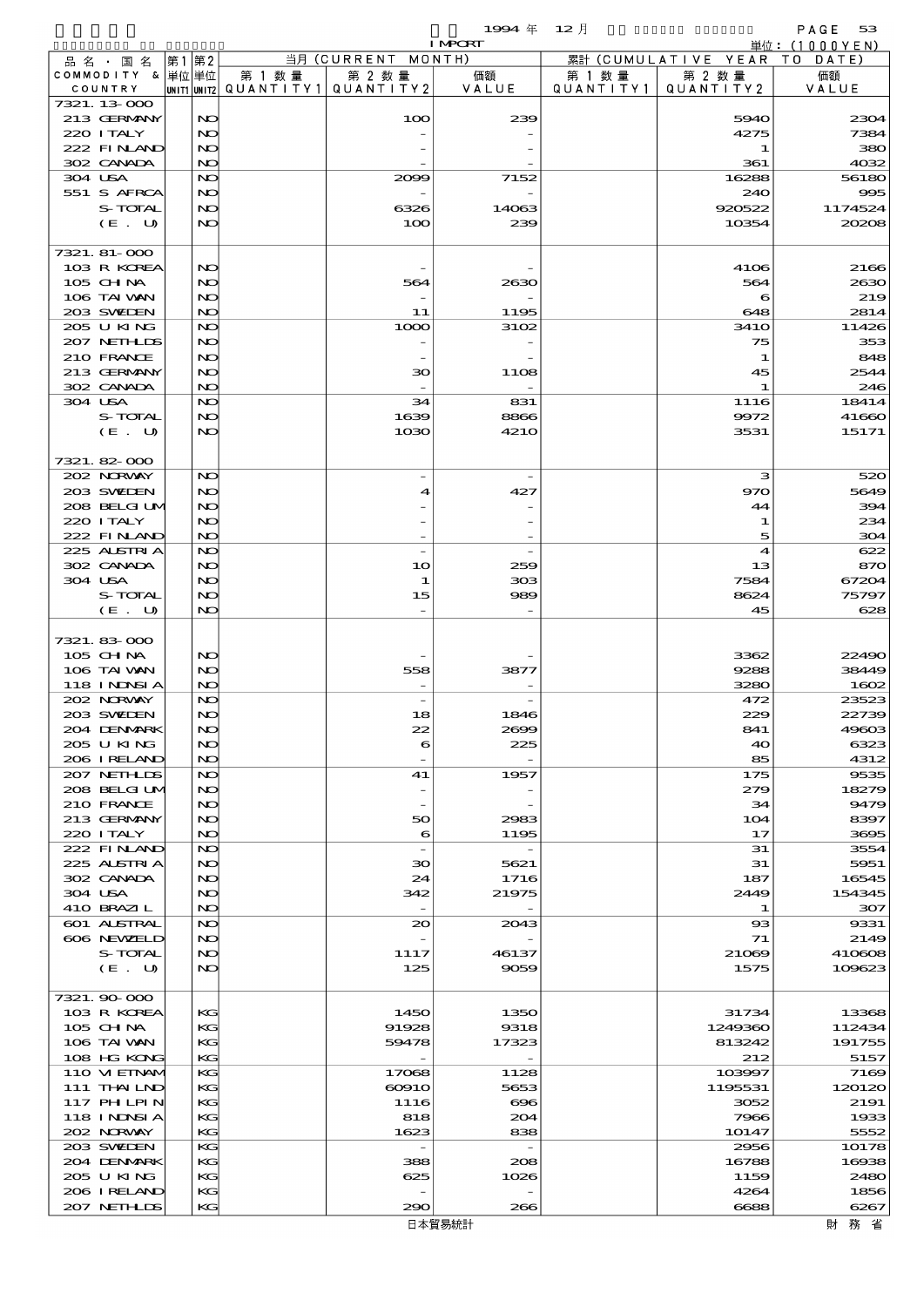$1994 \# 12 \nparallel$  PAGE 54

|                             |          |        |                                       | <b>I MPORT</b> |           |                              | 単位: $(1000YEN)$    |
|-----------------------------|----------|--------|---------------------------------------|----------------|-----------|------------------------------|--------------------|
| 品名・国名                       | 第1 第2    |        | 当月 (CURRENT MONTH)                    |                |           | 累計 (CUMULATIVE YEAR TO DATE) |                    |
| COMMODITY & 単位単位            |          | 第 1 数量 | 第 2 数量                                | 価額             | 第 1 数 量   | 第 2 数量                       | 価額                 |
| COUNTRY                     |          |        | UNIT1 UNIT2  QUANT   TY1  QUANT   TY2 | VALUE          | QUANTITY1 | QUANTITY 2                   | VALUE              |
| 7321.90 000<br>208 BELGI UM | KG       |        |                                       |                |           | 71216                        | 12002              |
| 210 FRANCE                  | KG       |        | 200                                   | 256            |           | 1596                         | 5083               |
| 213 GERMANY                 | KG       |        | 40                                    | 206            |           | 832                          | 3646               |
| 215 SWIZLD                  | KG       |        |                                       |                |           | 59                           | 612                |
| 220 I TALY                  | KG       |        |                                       |                |           | 1759                         | 1022               |
| 302 CANADA                  | KG       |        | 972                                   | 364            |           | 15268                        | 9294               |
| 304 USA                     | KG       |        | 7211                                  | 3802           |           | 50859                        | 47875              |
| 410 BRAZIL<br>601 ALSTRAL   | KG       |        |                                       |                |           | 155                          | 718                |
| S-TOTAL                     | KG<br>KG |        | 244117                                | 42638          |           | 751<br>3589591               | $\infty$<br>578345 |
| (E. U)                      | KG       |        | 1543                                  | 1962           |           | 104302                       | 49294              |
|                             |          |        |                                       |                |           |                              |                    |
| 7322.11-000                 |          |        |                                       |                |           |                              |                    |
| 103 R KOREA                 | KG       |        |                                       |                |           | 76118                        | 11639              |
| 203 SWIEN                   | KG       |        |                                       |                |           | 3736                         | 2595               |
| 215 SWIZLD                  | KG       |        | 2605                                  | 1721           |           | 14254                        | 8806               |
| 220 I TALY<br>304 USA       | KG<br>KG |        | 3632                                  | 3973           |           | 102103<br>4076               | 16535<br>4962      |
| S-TOTAL                     | KG       |        | 6237                                  | 5694           |           | 200287                       | 44537              |
| (E. U)                      | KG       |        |                                       |                |           | 102103                       | 16535              |
|                             |          |        |                                       |                |           |                              |                    |
| 7322, 19 000                |          |        |                                       |                |           |                              |                    |
| 103 R KOREA                 | KG       |        |                                       |                |           | 10348                        | 9306               |
| $105$ CHNA                  | KG       |        |                                       |                |           | 12800                        | 6580               |
| 117 PH LPIN                 | KG       |        |                                       |                |           | 872                          | 354                |
| 202 NRWAY                   | KG       |        |                                       |                |           | 4108                         | 3125               |
| 203 SWIEN<br>204 DENMRK     | KG<br>KG |        | 24957                                 | 14159          |           | 810516<br>1204               | 365441<br>760      |
| 205 U KING                  | KG       |        |                                       |                |           | <b>1940</b>                  | 549                |
| 208 BELGI UM                | KG       |        | 11736                                 | 13106          |           | 38489                        | 46966              |
| 210 FRANCE                  | KG       |        |                                       |                |           | 104                          | 619                |
| 213 GERMANY                 | KG       |        | 33285                                 | 17062          |           | 246906                       | 121707             |
| 215 SWIZLD                  | KG       |        | 390                                   | 467            |           | 25206                        | 19981              |
| 222 FINAND                  | KG       |        | 658                                   | 4829           |           | 1978                         | 5211               |
| 304 USA                     | KG       |        |                                       |                |           | 8749                         | 13733              |
| S-TOTAL<br>(E. U)           | KG<br>KG |        | 71026<br>45021                        | 49623<br>30168 |           | 1163220<br>288643            | 594332<br>170601   |
|                             |          |        |                                       |                |           |                              |                    |
| 7322.90.000                 |          |        |                                       |                |           |                              |                    |
| 103 R KOREA                 | KG       |        |                                       |                |           | 98                           | 224                |
| 106 TAI VAN                 | KG       |        |                                       |                |           | 22624                        | 9714               |
| 202 NORWAY                  | KG       |        | 112                                   | $\sim$         |           | 112                          | 866                |
| 203 SWIDEN                  | KG       |        | 14500                                 | 10467          |           | <b>14610</b>                 | 11683              |
| 205 U KING<br>207 NETHLIS   | KG       |        | 3180                                  | 2808           |           | 3183                         | 3294               |
| 210 FRANCE                  | KG<br>KG |        | 876<br>7030                           | 1157<br>9357   |           | 1041<br>51500                | 1667<br>38139      |
| 213 GERMANY                 | KG       |        | 85                                    | 956            |           | 1931                         | 6736               |
| 220 I TALY                  | KG       |        |                                       |                |           | 11325                        | 7238               |
| 302 CANADA                  | KG       |        |                                       |                |           | 500                          | 575                |
| 304 USA                     | KG       |        | 594                                   | 1135           |           | 24623                        | 22935              |
| 601 ALSTRAL                 | KG       |        |                                       |                |           | 80                           | 631                |
| S-TOTAL                     | KG       |        | 26377                                 | 26746          |           | 131627                       | 103702             |
| (E. U)                      | KG       |        | 11171                                 | 14278          |           | 68980                        | 57074              |
| 7323 10 000                 |          |        |                                       |                |           |                              |                    |
| 103 R KOREA                 | KG       |        | 38678                                 | 29987          |           | 415942                       | 315748             |
| 104 N KOREA                 | KG       |        |                                       |                |           | 8132                         | 9922               |
| 105 CH NA                   | KG       |        | 12204                                 | 6767           |           | 70091                        | 35481              |
| 106 TAI VAN                 | KG       |        | 9119                                  | 7212           |           | 62116                        | 47723              |
| 125 SRILANK                 | KG       |        |                                       |                |           | 8132                         | 1614               |
| 202 NORWAY                  | KG       |        |                                       |                |           | 1200                         | 394                |
| 208 BELGI UM<br>210 FRANCE  | KG<br>KG |        |                                       |                |           | 48<br>$\bf{8}$               | 762<br>2644        |
| 213 GERMANY                 | KG       |        | 19783                                 | 17156          |           | 215392                       | 183861             |
| 220 I TALY                  | KG       |        |                                       |                |           | 4261                         | 3164               |
| 304 USA                     | KG       |        |                                       |                |           | 50112                        | 36689              |
| S-TOTAL                     | KG       |        | 79784                                 | 61122          |           | 835522                       | 638002             |
| (E. U)                      | KG       |        | 19783                                 | 17156          |           | 219797                       | 190431             |
|                             |          |        |                                       |                |           |                              |                    |
| 7323 91-000                 |          |        |                                       |                |           |                              |                    |
| 103 R KOREA<br>$105$ CHNA   | KG<br>KG |        | 220<br>39807                          | 216<br>5269    |           | 67296<br>1719860             | 28454<br>192205    |
| 106 TAI VAN                 | KG       |        | 57210                                 | 8551           |           | 732830                       | 140779             |
| 108 HG KONG                 | KG       |        |                                       |                |           | 6924                         | 1097               |
|                             |          |        |                                       |                |           |                              |                    |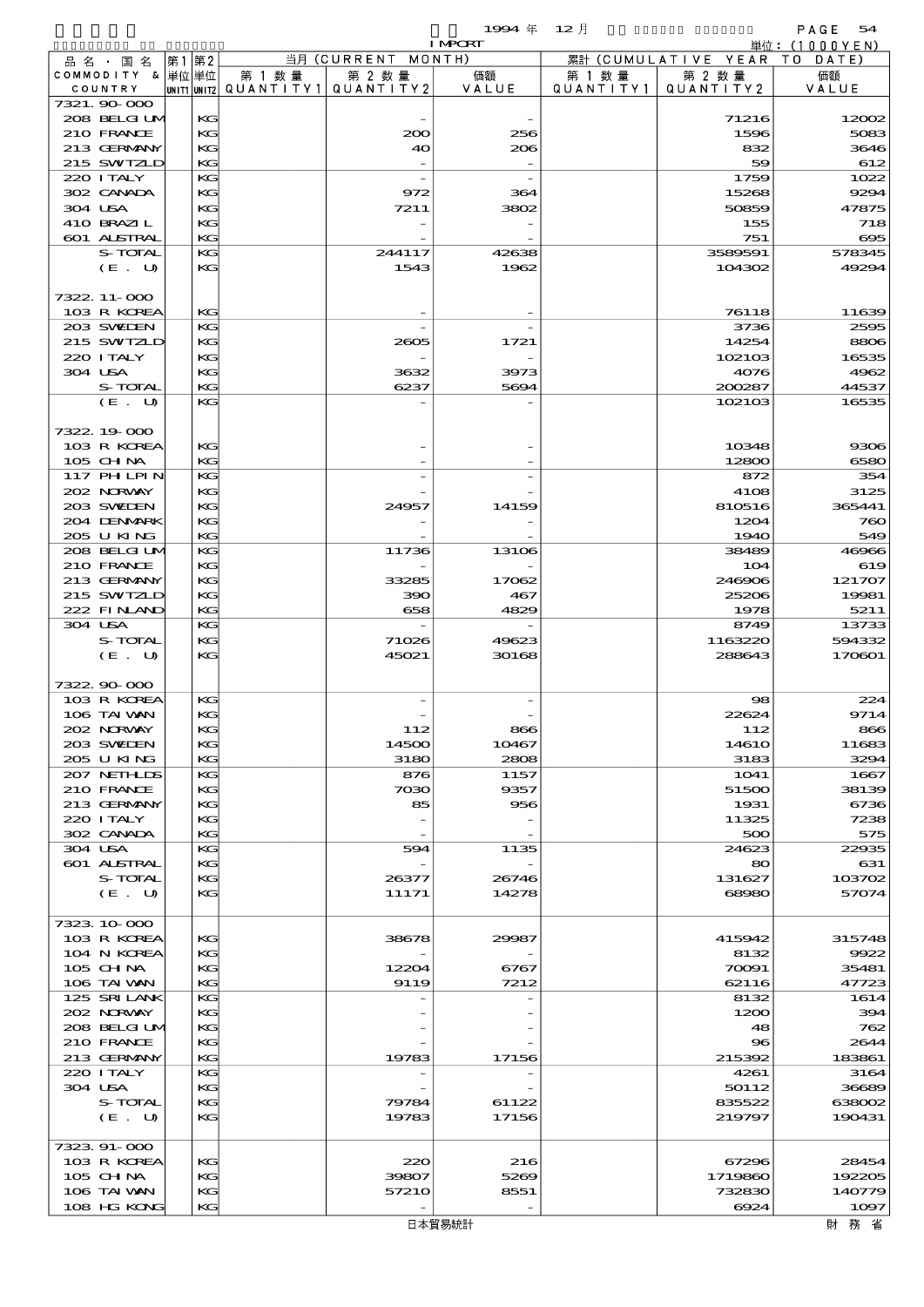$1994 \quad \oplus \quad 12 \quad \uparrow$  PAGE 55

|                            |    |          |                                       |                    | <b>I MPORT</b> |                   |                              | 単位:(1000YEN)    |
|----------------------------|----|----------|---------------------------------------|--------------------|----------------|-------------------|------------------------------|-----------------|
| 品 名 ・ 国 名                  | 第1 | 第2       |                                       | 当月 (CURRENT MONTH) |                |                   | 累計 (CUMULATIVE YEAR TO DATE) |                 |
| COMMODITY & 単位 単位          |    |          | 第 1 数量                                | 第 2 数量             | 価額             | 第 1 数量            | 第 2 数量                       | 価額              |
| COUNTRY                    |    |          | UNIT1 UNIT2  QUANT I TY1  QUANT I TY2 |                    | VALUE          | Q U A N T I T Y 1 | QUANTITY 2                   | VALUE           |
| 7323 91-000<br>111 THAILND |    | КG       |                                       | 2643               | 668            |                   | 2643                         |                 |
| 117 PHLPIN                 |    | KG       |                                       |                    |                |                   | 853                          | 668<br>927      |
| 118 I NDSI A               |    | KG       |                                       |                    |                |                   | 12880                        | 5059            |
| 204 DENMARK                |    | KG       |                                       |                    |                |                   | 1512                         | 992             |
| 205 U KING                 |    | KG       |                                       | 830                | 715            |                   | 2700                         | 2144            |
| 210 FRANCE                 |    | КG       |                                       | 99                 | 234            |                   | 180                          | 485             |
| 215 SWIZLD                 |    | KG       |                                       |                    |                |                   | 175                          | 40 <sup>3</sup> |
| 302 CANADA                 |    | КG       |                                       |                    |                |                   | 234                          | 261             |
| 304 USA                    |    | KG       |                                       | 367                | 241            |                   | 4829                         | 2433            |
| S-TOTAL                    |    | KG       |                                       | 101176             | 15894          |                   | 2552916                      | 375907          |
| (E. U)                     |    | КG       |                                       | 929                | 949            |                   | 4392                         | 3621            |
|                            |    |          |                                       |                    |                |                   |                              |                 |
| 7323.92-000                |    |          |                                       |                    |                |                   |                              |                 |
| 103 R KOREA                |    | KG       |                                       |                    |                |                   | 33252                        | 15128           |
| 105 CH NA                  |    | KG       |                                       | 9468               | 2018           |                   | 142986                       | 42672           |
| 106 TAI VAN                |    | KG       |                                       | 2160               | 2796           |                   | 347377                       | 54627           |
| 108 HG KONG<br>111 THAILND |    | KG<br>КG |                                       |                    |                |                   | 216<br>5682                  | 582<br>2344     |
| 113 MALYSIA                |    | KG       |                                       |                    |                |                   | 1265                         | 1068            |
| <b>118 INNSIA</b>          |    | KG       |                                       | 45317              | 10514          |                   | 181730                       | 57583           |
| 204 DENMARK                |    | КG       |                                       |                    |                |                   | 478                          | 294             |
| 2005 U KING                |    | KG       |                                       |                    |                |                   | 502                          | 536             |
| 210 FRANCE                 |    | KG       |                                       | 2999               | 2836           |                   | 34590                        | 27947           |
| 213 GERMANY                |    | KG       |                                       | 720                | 1271           |                   | 8761                         | 11945           |
| 218 SPAIN                  |    | KG       |                                       |                    |                |                   | 560                          | 295             |
| 220 I TALY                 |    | KG       |                                       |                    |                |                   | <b>3510</b>                  | 3213            |
| 223 POLAND                 |    | KG       |                                       |                    |                |                   | 1912                         | 1803            |
| 225 ALSTRIA                |    | КG       |                                       |                    |                |                   | 1272                         | 1541            |
| 302 CANADA                 |    | KG       |                                       |                    |                |                   | 1523                         | 656             |
| 304 USA                    |    | KG       |                                       |                    |                |                   | 674                          | 1816            |
| 305 MEXICO                 |    | KG       |                                       |                    |                |                   | 10399                        | 5645            |
| S-TOTAL<br>(E. U)          |    | KG<br>KG |                                       | 60664<br>3719      | 19435<br>4107  |                   | 776689<br><b>48401</b>       | 229695<br>44230 |
|                            |    |          |                                       |                    |                |                   |                              |                 |
| 7323.93-000                |    |          |                                       |                    |                |                   |                              |                 |
| 103 R KOREA                |    | KG       |                                       | 131157             | 109755         |                   | 1525825                      | 1359998         |
| 105 CH NA                  |    | KG       |                                       | 317175             | 166033         |                   | 2252653                      | 1304602         |
| 106 TAI VAN                |    | KG       |                                       | 107659             | 74818          |                   | 1008574                      | 618803          |
| 108 HG KONG                |    | KG       |                                       | 4356               | 3130           |                   | 84915                        | 76567           |
| 111 THAILND                |    | KG       |                                       | 100647             | 75738          |                   | 1006884                      | 811651          |
| 112 SNGAPOR                |    | KG       |                                       | ങ                  | 231            |                   | 208                          | 686             |
| 113 MALYSIA                |    | KG       |                                       | 21432              | 32416          |                   | 15707C                       | 228225          |
| 117 PH LPIN                |    | КG       |                                       |                    |                |                   | 52250                        | 24197           |
| 118 I NDSI A               |    | KG       |                                       | 22087              | 15639          |                   | 113723                       | 80778           |
| $123$ INIA                 |    | KG       |                                       | 25354              | 9201           |                   | 347273                       | 143519          |
| 124 PAKISTN<br>202 NORVAY  |    | KG<br>KG |                                       |                    |                |                   | 75<br>425                    | 214<br>820      |
| 203 SWIDEN                 |    | КG       |                                       |                    |                |                   | 1492                         | 4871            |
| 204 DENMARK                |    | KG       |                                       | 343                | 1030           |                   | 1816                         | 6135            |
| 2005 U KING                |    | KG       |                                       | 486                | 1396           |                   | 2008                         | 9746            |
| 207 NETH LIS               |    | KG       |                                       | 204                | 1604           |                   | 1122                         | 4559            |
| 208 BELGI UM               |    | KG       |                                       |                    |                |                   | 20341                        | 30364           |
| 210 FRANCE                 |    | КG       |                                       | 2486               | 7267           |                   | 128143                       | 234947          |
| 213 GERMANY                |    | KG       |                                       | 21308              | 37045          |                   | 194469                       | 370899          |
| 215 SWIZLD                 |    | KG       |                                       | 20                 | 384            |                   | 43124                        | 123531          |
| 217 PORTUGL                |    | KG       |                                       |                    |                |                   | 268                          | 510             |
| 218 SPAIN                  |    | KG       |                                       | 13298              | $\infty$       |                   | 16732                        | 10979           |
| 220 I TALY                 |    | KС       |                                       | 11114              | 21157          |                   | 87702                        | 213227          |
| 234 TURKEY                 |    | KG       |                                       | 5017               | 2892           |                   | 5017                         | 2892            |
| 302 CANADA                 |    | KG       |                                       |                    |                |                   | 1014                         | 1474            |
| 304 USA<br>305 MEXICO      |    | KG<br>KG |                                       | 202133             | 424107         |                   | 2588050                      | 5814139         |
| 410 BRAZI L                |    | KС       |                                       |                    |                |                   | 4658<br>207                  | 3987<br>825     |
| 506 EGYPT                  |    | KG       |                                       |                    |                |                   | 4705                         | 2769            |
| 601 ALSTRAL                |    | KG       |                                       |                    |                |                   | 1419                         | 1554            |
| 606 NEWELD                 |    | KG       |                                       |                    |                |                   | 169                          | 500             |
| 618 NEWZALD                |    | KG       |                                       |                    |                |                   | 6264                         | 2376            |
| S-TOTAL                    |    | KС       |                                       | 986339             | 989941         |                   | 9658680                      | 11490344        |
| $(E_U U)$                  |    | KG       |                                       | 49239              | 75597          |                   | 452691                       | 881366          |
|                            |    |          |                                       |                    |                |                   |                              |                 |
| 7323.94.000                |    |          |                                       |                    |                |                   |                              |                 |

103 R KOREA KG 6030 3101 252608 137751<br>105 CH NA KG 9918 3072 290465 95204  $105 \text{ GHM}$   $\begin{array}{|l|l|} \hline \text{IG} & \text{IG} & \text{100} \\ \hline \text{IG} & \text{101} \end{array}$  95204  $106$  TAI WAN KG 6936 4760 281419 199910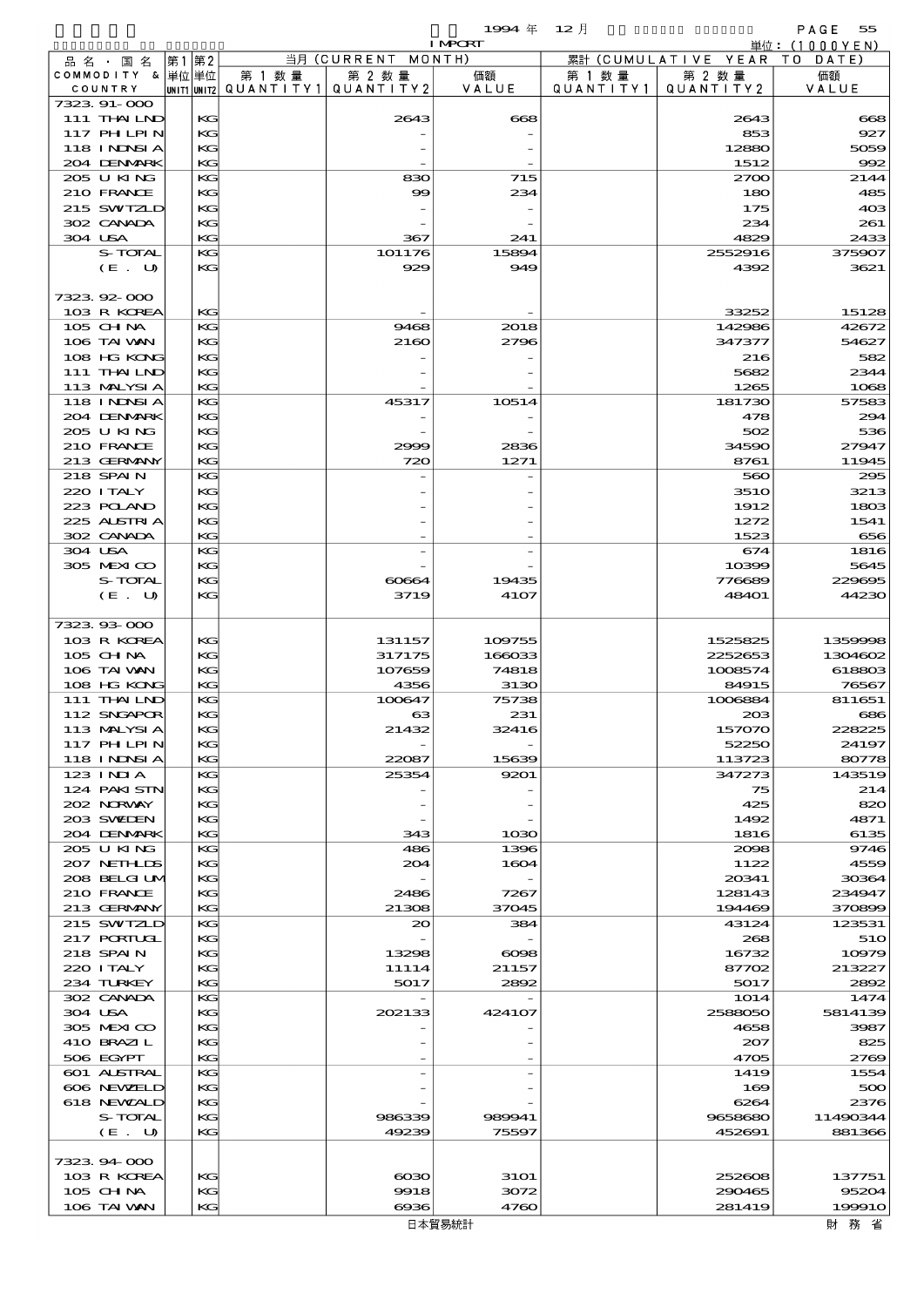$1994 \pm 12 \pm 12$ 

|                            |    |    |                          |             | <b>I MPORT</b> |                   |                              | 単位: (1000YEN) |
|----------------------------|----|----|--------------------------|-------------|----------------|-------------------|------------------------------|---------------|
| 品名・国名                      | 第1 | 第2 |                          | 当月(CURRENT  | MONTH)         |                   | 累計 (CUMULATIVE YEAR TO DATE) |               |
| COMMODITY & 単位単位           |    |    | 第 1 数量                   | 第 2 数量      | 価額             | 第 1 数 量           | 第 2 数量                       | 価額            |
| COUNTRY                    |    |    | unit1 unit2  Q∪ANT   TY1 | QUANTITY 2  | VALUE          | Q U A N T I T Y 1 | QUANTITY 2                   | VALUE         |
| 7323.94.000                |    |    |                          |             |                |                   |                              |               |
| 111 THAILND                |    | KG |                          | 16449       | $\alpha$       |                   | 726986                       | 333668        |
| 113 MALYSIA                |    | KG |                          | 1265        | 409            |                   | 9256                         | 3241          |
| 117 PHLPIN                 |    | KG |                          |             |                |                   | 1417                         | 1495          |
| 118 I NJNSI A              |    | KG |                          | 60836       | 19618          |                   | 609921                       | 210080        |
| 204 DENMARK                |    | KG |                          |             |                |                   | 711                          | 715           |
| 205 U KING                 |    | KG |                          |             |                |                   | 1120                         | 1879          |
| 210 FRANCE                 |    | KG |                          | 144O        | 1949           |                   | 1860                         | 2760          |
| 213 GERMANY                |    | KG |                          |             |                |                   | 12830                        | 16153         |
| 218 SPAIN                  |    | KG |                          | 8273        | 2441           |                   | 8273                         | 2441          |
| 220 I TALY                 |    | KG |                          |             |                |                   | 3083                         | 2387          |
| 223 POLAND                 |    | KG |                          |             |                |                   | 4693                         | 2477          |
| 225 ALSTRIA                |    | KG |                          | 365         | 461            |                   | 4065                         | 4816          |
| 302 CANADA                 |    | KG |                          | <b>9110</b> | 4332           |                   | <b>9110</b>                  | 4332          |
| 304 USA                    |    | KG |                          |             |                |                   | 10298                        | 10475         |
| 305 MEXICO<br>516 I VCOAST |    | KG |                          | 3286        | 1659           |                   | 19073                        | 10863         |
|                            |    | KG |                          |             |                |                   | 5809                         | 3948          |
| S-TOTAL                    |    | KG |                          | 123908      | 48741          |                   | 2252997                      | 1044595       |
| (E. U)                     |    | KG |                          | 9713        | 4390           |                   | 27877                        | 26335         |
|                            |    |    |                          |             |                |                   |                              |               |
| 7323.99-000                |    |    |                          |             |                |                   |                              |               |
| 103 R KOREA                |    | KG |                          | 29289       | 17501          |                   | 321789                       | 155374        |
| 105 CH NA                  |    | KG |                          | 164656      | 42047          |                   | 1870220                      | 577551        |
| 106 TAI WAN                |    | KG |                          | 313336      | 106490         |                   | 3719343                      | 1055074       |
| 108 HG KONG                |    | KG |                          |             |                |                   | 24021                        | 12758         |
| 110 VIEINAM                |    | KG |                          | 1470        | 1281           |                   | 1470                         | 1281          |
| 111 THAILND                |    | KG |                          | 128675      | 38745          |                   | 1196401                      | 360744        |
| 117 PHLPIN                 |    | KG |                          | 7866        | 5259           |                   | 58721                        | 51133         |
| <b>118 INNSIA</b>          |    | KG |                          |             |                |                   | 111695                       | 73959         |
| 123 INIA                   |    | KG |                          | 745         | 755            |                   | 2685                         | 4274          |
| 133 I RAN                  |    | KG |                          | 208         | 490            |                   | 208                          | 490           |
| 203 SWIEN                  |    | KG |                          |             |                |                   | 2245                         | 2609          |
| 205 U KING                 |    | KG |                          | 1503        | 3356           |                   | 17608                        | 27961         |
| 207 NETHLIS                |    | KG |                          |             |                |                   | 943                          | 723           |
| 208 BELGI UM               |    | KG |                          |             |                |                   | 585                          | 1223          |
| 210 FRANCE                 |    | KG |                          | 3041        | 4317           |                   | 22168                        | 65575         |
| 213 GERMANY                |    | KG |                          | 37040       | 23840          |                   | 302787                       | 213833        |
| 215 SWIZLD                 |    | KG |                          |             |                |                   | 647                          | 2276          |
| 218 SPAIN                  |    | KG |                          | 539         | 529            |                   | 24219                        | 8293          |
| 220 I TALY                 |    | KG |                          | 12895       | 2797           |                   | 76118                        | 37249         |
| 223 POLAND                 |    | KG |                          |             |                |                   | 6077                         | 3516          |
| 230 GREECE                 |    | KG |                          |             |                |                   | 220                          | 275           |
| 302 CANADA                 |    | KG |                          |             |                |                   | 885                          | 439           |
| 304 USA                    |    | KG |                          | 4606        | 6272           |                   | 54972                        | 62063         |
| 305 MEXICO                 |    | KG |                          |             |                |                   | 805                          | 876           |
| 601 ALSTRAL                |    | KG |                          | 172         | 266            |                   | 2252                         | 2681          |
| S-TOTAL                    |    | KG |                          | 706041      | 253945         |                   | 7819084                      | 2722230       |
| (E. U)                     |    | KG |                          | 55018       | 34839          |                   | 444648                       | 355132        |
|                            |    |    |                          |             |                |                   |                              |               |
| 7324 10 000                |    |    |                          |             |                |                   |                              |               |
| 105 CH NA                  |    | KG |                          |             |                |                   | 1998                         | 926           |
| 106 TAI VAN                |    | KG |                          | 3464        | 2607           |                   | 48959                        | 36999         |
| 117 PHLPIN                 |    | KG |                          |             |                |                   | 374                          | 349           |
| 202 NORVAY                 |    | KG |                          |             |                |                   | 160                          | 387           |
| 203 SWIDEN                 |    | KG |                          |             |                |                   | 500                          | 1230          |
| 213 GERMANY                |    | KG |                          | 82          | 229            |                   | 3529                         | 7386          |
| 220 I TALY                 |    | KG |                          |             |                |                   | 1739                         | 3945          |
| 302 CANADA                 |    | KG |                          | 570         | 780            |                   | 16477                        | 8574          |
| 304 USA                    |    | КC |                          | 172         | 311            |                   | 14755                        | 17826         |
| S-TOTAL                    |    | KG |                          | 4288        | 3927           |                   | 88491                        | 77622         |
| (E. U)                     |    | KG |                          | 82          | 229            |                   | 5268                         | 11331         |
|                            |    |    |                          |             |                |                   |                              |               |
| 7324. 21-000               |    |    |                          |             |                |                   |                              |               |
| 203 SWIDEN                 |    | KG |                          |             |                |                   | 1904                         | 254           |
| 205 U KING                 |    | KG |                          |             |                |                   | 556                          | 1093          |
| 207 NETHLIS                |    | KG |                          | 9000        | 3301           |                   | 9000                         | 3301          |
| 210 FRANCE                 |    | KG |                          |             |                |                   | $\bf{8}$                     | 389           |
| 213 GERMANY                |    | KG |                          |             |                |                   | 63894                        | 27483         |
| 218 SPAIN                  |    | KG |                          | 10200       |                |                   | 140200                       | 35156         |
|                            |    | KG |                          |             | 2416           |                   |                              |               |
| 304 USA<br>S-TOTAL         |    | KG |                          | 7157        | 3031           |                   | 45723                        | 25275         |
|                            |    |    |                          | 26357       | 8748           |                   | 261343                       | 92951         |
| (E. U)                     |    | KG |                          | 19200       | 5717           |                   | 213716                       | 67422         |
|                            |    |    |                          |             |                |                   |                              |               |
| 7324.29-000                |    |    |                          |             |                |                   |                              |               |
| 203 SWIEN                  |    | KG |                          |             |                |                   | 4394                         | 2554          |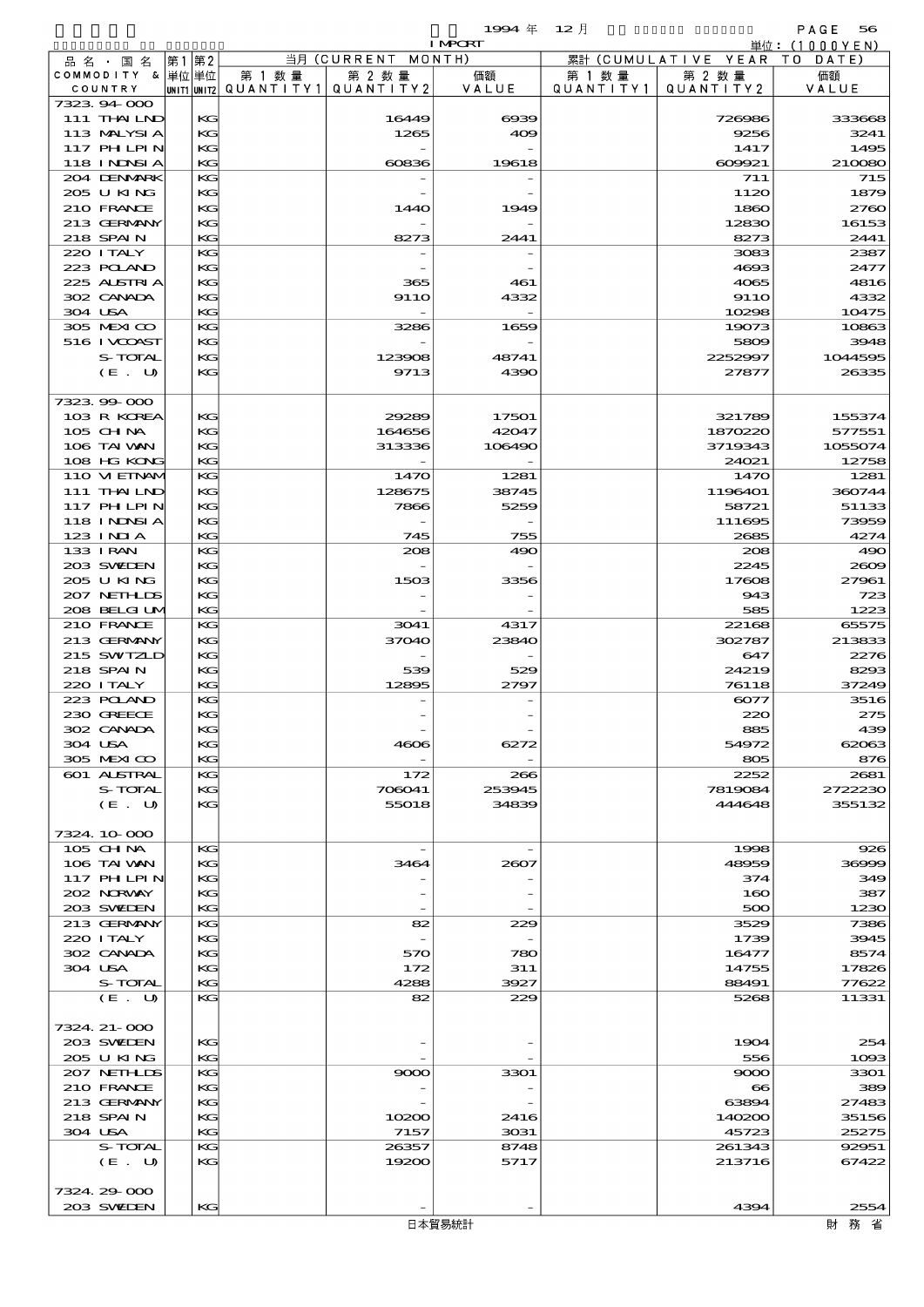品別国別表 輸 入 1994 12 確定 (Fixed Annual) 57

|                               |      |              |                                                  |                            | <b>I MPORT</b>           |                      |                              | 単位: (1000YEN)     |
|-------------------------------|------|--------------|--------------------------------------------------|----------------------------|--------------------------|----------------------|------------------------------|-------------------|
| 品名・国名                         | 第1第2 |              |                                                  | 当月 (CURRENT MONTH)         |                          |                      | 累計 (CUMULATIVE YEAR TO DATE) |                   |
| COMMODITY & 単位単位<br>COUNTRY   |      |              | 第 1 数量<br> UNIT1 UNIT2  QUANT I TY1  QUANT I TY2 | 第 2 数量                     | 価額<br>VALUE              | 第 1 数 量<br>QUANTITY1 | 第 2 数量<br>QUANTITY2          | 価額<br>VALUE       |
| 7324.29-000                   |      |              |                                                  |                            |                          |                      |                              |                   |
| 207 NETHLIS                   |      | KG           |                                                  |                            |                          |                      | 650                          | 1627              |
| 213 GERMANY                   |      | KG           |                                                  |                            |                          |                      | 277                          | 385               |
| 304 USA                       |      | KG           |                                                  |                            |                          |                      | 6499                         | 5222              |
| 606 NEWELD                    |      | KG           |                                                  |                            |                          |                      | 2700                         | 5616              |
| S-TOTAL<br>(E. U)             |      | KG<br>KG     |                                                  |                            |                          |                      | 14520<br>927                 | 15404<br>2012     |
|                               |      |              |                                                  |                            |                          |                      |                              |                   |
| 7324.90-000                   |      |              |                                                  |                            |                          |                      |                              |                   |
| 103 R KOREA                   |      | KG           |                                                  |                            |                          |                      | 21735                        | 10409             |
| 105 CH NA                     |      | KG           |                                                  | 2473                       | 1348                     |                      | 34907                        | 2381O             |
| 106 TAI VAN                   |      | КG           |                                                  | 1544                       | 2186                     |                      | 23925                        | 31022             |
| 108 HG KONG                   |      | KG           |                                                  |                            |                          |                      | 3673                         | 4119              |
| 111 THAILND<br>112 SNGAPOR    |      | KG<br>KG     |                                                  | 12941                      | 7369                     |                      | 22355<br>1206                | 21994<br>666      |
| <b>117 PHLPIN</b>             |      | KG           |                                                  |                            | $\overline{a}$           |                      | 5967                         | 1782              |
| 202 NORWAY                    |      | KG           |                                                  |                            |                          |                      | 290                          | 286               |
| 203 SWIEN                     |      | KG           |                                                  | 314                        | 486                      |                      | 13033                        | 82743             |
| 205 U KING                    |      | KС           |                                                  |                            |                          |                      | 628                          | 1807              |
| 210 FRANCE                    |      | KG           |                                                  |                            |                          |                      | 448                          | 997               |
| 213 GERMANY                   |      | KG           |                                                  | 1178                       | 4065                     |                      | 5347                         | 21226             |
| 215 SWIZLD<br>218 SPAIN       |      | КG<br>KG     |                                                  | 186                        | 253                      |                      | 150<br>186                   | 296<br>253        |
| 220 I TALY                    |      | КG           |                                                  |                            |                          |                      | 24758                        | 20725             |
| 225 ALSTRIA                   |      | KG           |                                                  |                            |                          |                      | 3240                         | 5578              |
| 302 CANADA                    |      | KG           |                                                  |                            |                          |                      | 1701                         | 2047              |
| 304 USA                       |      | KG           |                                                  | 3893                       | $\cos$                   |                      | 28666                        | 46239             |
| S-TOTAL                       |      | KG           |                                                  | 22529                      | 22315                    |                      | 192215                       | 275999            |
| (E. U)                        |      | KG           |                                                  | 1364                       | 4318                     |                      | 31367                        | 45008             |
| 7325, 10-000                  |      |              |                                                  |                            |                          |                      |                              |                   |
| 103 R KOREA                   |      | M            |                                                  | 151                        | 25599                    |                      | 1848                         | 328345            |
| 105 CH NA                     |      | M            |                                                  | 4263                       | 240604                   |                      | 48419                        | 2794601           |
| 106 TAI VAN                   |      | M            |                                                  | 182                        | 24808                    |                      | 2144                         | 314995            |
| 111 THAILND                   |      | M            |                                                  | 32                         | 2872                     |                      | 298                          | 24261             |
| 113 MALYSIA                   |      | M            |                                                  | 128                        | 21646                    |                      | 1764                         | 280267            |
| <b>117 PHLPIN</b>             |      | M            |                                                  |                            |                          |                      | $\blacktriangleleft$         | 463               |
| 118 I NDSI A                  |      | M            |                                                  |                            |                          |                      | 61                           | 8478              |
| 122 MYANMAR<br>205 U KING     |      | M<br>M       |                                                  | $\infty$                   | 4912                     |                      | 216<br>$\boldsymbol{z}$      | 15263<br>1236     |
| 210 FRANCE                    |      | M            |                                                  | $\mathbf o$                | 528                      |                      | $\boldsymbol{z}$             | 141O              |
| 213 GERMANY                   |      | M            |                                                  |                            |                          |                      | 17                           | 2005              |
| 227 H.NGARY                   |      | $\mathbf{M}$ |                                                  |                            |                          |                      |                              | 1489              |
| 245 CZECH                     |      | M            |                                                  |                            |                          |                      | $\mathbf o$                  | 229               |
| 302 CANADA                    |      | M            |                                                  |                            |                          |                      | $\mathbf{o}$                 | 640               |
| 304 USA                       |      | M            |                                                  |                            | $\overline{\phantom{a}}$ |                      | 31                           | 14087             |
| <b>601 ALSTRAL</b><br>S-TOTAL |      | M<br>M       |                                                  | 4826                       | 320969                   |                      | 104<br>54911                 | 6247<br>3794016   |
| (E. U)                        |      | M            |                                                  | $\mathbf o$                | 528                      |                      | 21                           | 4651              |
|                               |      |              |                                                  |                            |                          |                      |                              |                   |
| 7325.91-000                   |      |              |                                                  |                            |                          |                      |                              |                   |
| 103 R KOREA                   |      | M            |                                                  | 80                         | 9225                     |                      | 321                          | 38492             |
| 105 CH NA                     |      | M            |                                                  |                            |                          |                      | 10                           | 737               |
| 111 THAILND<br>123 INIA       |      | M<br>M       |                                                  |                            |                          |                      | 25<br>$\mathbf{97}$          | 2289<br>8833      |
| 208 BELGI UM                  |      | M            |                                                  | $\boldsymbol{\infty}$<br>8 | 5364<br>1333             |                      | 573                          | 91087             |
| S-TOTAL                       |      | M            |                                                  | 148                        | 15922                    |                      | 1026                         | 141438            |
| (E. U)                        |      | M            |                                                  | 8                          | 1333                     |                      | 573                          | 91087             |
|                               |      |              |                                                  |                            |                          |                      |                              |                   |
| 7325.99-000                   |      |              |                                                  |                            |                          |                      |                              |                   |
| 103 R KOREA                   |      | M            |                                                  | 322                        | 55879                    |                      | 3726                         | 700567            |
| $105$ CHNA<br>106 TAI VAN     |      | M<br>M       |                                                  | 1599<br>56                 | 97070<br>22363           |                      | 16474<br>1012                | 1027433<br>254651 |
| 108 HG KONG                   |      | M            |                                                  |                            |                          |                      | 11                           | 2797              |
| 110 VIEINAM                   |      | M            |                                                  |                            |                          |                      | 80                           | 2196              |
| 111 THAILND                   |      | M            |                                                  | 85                         | 23831                    |                      | 611                          | 183944            |
| 112 SNGAPOR                   |      | M            |                                                  | 1                          | 247                      |                      | 19                           | 5047              |
| 113 MALYSIA                   |      | M            |                                                  |                            |                          |                      | 258                          | 39019             |
| 117 PH LPIN                   |      | M            |                                                  |                            |                          |                      | $\boldsymbol{z}$             | 959               |
| 118 I NDSI A<br>122 NYANAR    |      | M<br>M       |                                                  | $\overline{\phantom{a}}$   |                          |                      | 24<br>23                     | 5357<br>1594      |
| 123 INIA                      |      | M            |                                                  |                            |                          |                      | $30^{\circ}$                 | 3517              |
| 127 BANCLA                    |      | M            |                                                  | 19                         | 1980                     |                      | 92                           | 16307             |
| 143 ISRAEL                    |      | M            |                                                  |                            |                          |                      | 49                           | 11585             |
| 205 U KING                    |      | M            |                                                  |                            |                          |                      | $\mathbf{o}$                 | 2168              |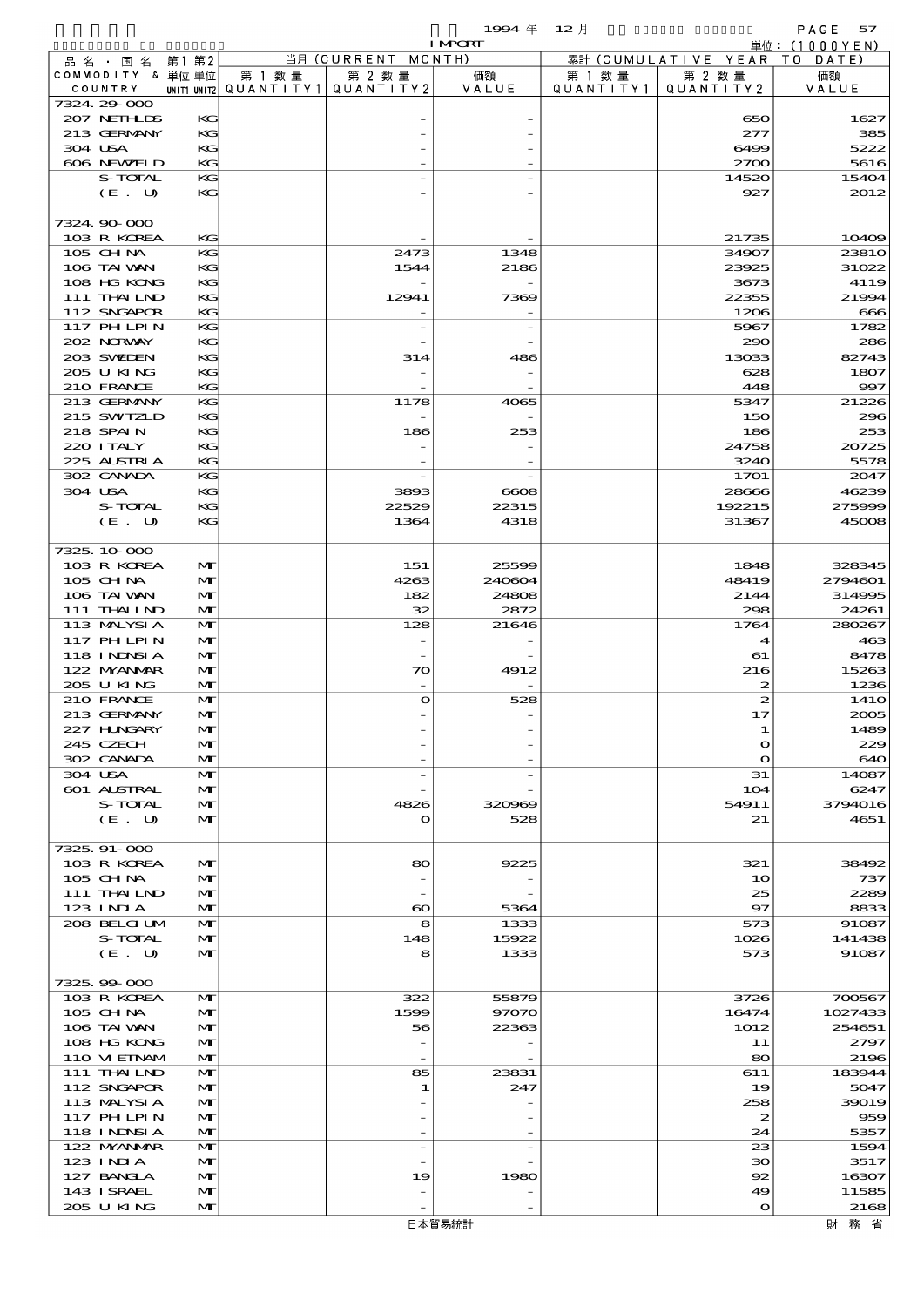$\begin{array}{lll} \textbf{1994} & \textbf{4} & \textbf{12} & \textbf{58} \\ \textbf{1993} & \textbf{128} & \textbf{128} \\ \textbf{189} & \textbf{128} & \textbf{128} \\ \textbf{199} & \textbf{128} & \textbf{128} \\ \textbf{199} & \textbf{128} & \textbf{128} \\ \textbf{199} & \textbf{128} & \textbf{128} \\ \textbf{199} & \textbf{128} & \textbf{128} \\ \textbf{199} & \textbf{12$ I MPORT

| 品名・国名             | 第1 第2 |              |                          | 当月 (CURRENT MONTH) |          |           | 累計 (CUMULATIVE YEAR TO DATE) | .       |
|-------------------|-------|--------------|--------------------------|--------------------|----------|-----------|------------------------------|---------|
| COMMODITY & 単位単位  |       |              | 第 1 数 量                  | 第 2 数量             | 価額       | 第 1 数 量   | 第 2 数量                       | 価額      |
| COUNTRY           |       |              | UNIT1 UNIT2  Q∪ANT   TY1 | QUANTITY 2         | VALUE    | QUANTITY1 | QUANTITY 2                   | VALUE   |
| 7325,99000        |       |              |                          |                    |          |           |                              |         |
| 213 GERMANY       |       | M            |                          | 9                  | 4554     |           | 105                          | 55450   |
| 220 I TALY        |       | M            |                          |                    |          |           | $\mathbf o$                  | 766     |
| 302 CANADA        |       | M            |                          | $\mathbf{o}$       | 1545     |           | $\bullet$                    | 8360    |
| 304 USA           |       | $\mathbf{M}$ |                          | $\mathbf{o}$       | 780      |           | 21                           | 15958   |
| 410 BRAZIL        |       | M            |                          | 17                 | 4573     |           | 275                          | 73440   |
| 601 ALSTRAL       |       | M            |                          |                    |          |           | $\mathbf o$                  | 254     |
| S-TOTAL           |       | M            |                          | 2108               | 212822   |           | 22812                        | 2411369 |
| (E. U)            |       | M            |                          | 9                  | 4554     |           | 105                          | 58384   |
|                   |       |              |                          |                    |          |           |                              |         |
| 7326 11-000       |       |              |                          |                    |          |           |                              |         |
| 103 R KOREA       |       | M            |                          |                    |          |           | 51                           | 20653   |
| 105 CHNA          |       | M            |                          |                    |          |           | 11                           | 2915    |
| 106 TAI VAN       |       | M            |                          | 95                 | 30960    |           | 1025                         | 382242  |
| $123$ $1$ NIA     |       | M            |                          | 5                  | 469      |           | 32                           | 2958    |
| 304 USA           |       | M            |                          |                    |          |           | $\mathbf o$                  | 996     |
| S-TOTAL           |       | $\mathbf{M}$ |                          | 100                | 31429    |           | 1119                         | 409764  |
|                   |       |              |                          |                    |          |           |                              |         |
| 7326 19 000       |       |              |                          |                    |          |           |                              |         |
| 103 R KOREA       |       | M            |                          | $\mathbf{\Omega}$  | 550      |           | $\tau\tau$                   | 19462   |
| 105 CH NA         |       | M            |                          | 1                  | 1524     |           | 180                          | 29141   |
| 106 TAI VAN       |       | M            |                          | 16                 | 3067     |           | 744                          | 189821  |
| 108 HG KONG       |       | M            |                          | 5                  | 1272     |           | 5                            | 1272    |
| 111 THAILND       |       | M            |                          |                    |          |           | 1                            | 430     |
| 112 SNGAPOR       |       | M            |                          |                    |          |           | $\mathbf o$                  | 611     |
| 117 PHLPIN        |       | M            |                          |                    |          |           | 2                            | 260     |
| 205 U KING        |       | M            |                          |                    |          |           | 2                            | 3243    |
| 210 FRANCE        |       | M            |                          | 14                 | 31 1 O   |           | 133                          | 34164   |
| 213 GERMANY       |       | M            |                          | 49                 | 50528    |           | 259                          | 193036  |
| 220 I TALY        |       | M            |                          |                    |          |           | 14                           | 2235    |
| 223 POLAND        |       | M            |                          |                    |          |           | 24                           | 5782    |
| 238 UKRAINE       |       | M            |                          |                    |          |           | 18                           | 781     |
| 304 USA           |       | M            |                          | 1                  | 1021     |           | 6                            | 13667   |
| 606 NEWELD        |       | M            |                          |                    |          |           | $\mathbf{o}$                 | 460     |
| S-TOTAL           |       | M            |                          | 86                 | 61072    |           | 1465                         | 494365  |
| (E. U)            |       | M            |                          | 63                 | 53638    |           | 408                          | 232678  |
|                   |       |              |                          |                    |          |           |                              |         |
| 7326.20-000       |       |              |                          |                    |          |           |                              |         |
| 103 R KOREA       |       | M            |                          | 17                 | 5864     |           | 149                          | 71422   |
| 105 CHNA          |       | M            |                          | 97                 | 20308    |           | 1216                         | 280505  |
| 106 TAI VAN       |       | M            |                          | 129                | 44001    |           | 1338                         | 526529  |
| 108 HG KONG       |       | M            |                          |                    |          |           | $\mathbf o$                  | 244     |
| 111 THAILND       |       | M            |                          | 6                  | $\cos$   |           | 733                          | 238431  |
| 113 MALYSIA       |       | $\mathbf{M}$ |                          | R.                 | 443      |           | $\infty$                     | 19170   |
| 117 PHLPIN        |       | M            |                          | 4                  | 3619     |           | 29                           | 37267   |
| <b>118 INNSIA</b> |       | M            |                          |                    |          |           | 24                           | 4106    |
| 123 INIA          |       | M            |                          | $\bullet$          | 285      |           | $\mathbf o$                  | 285     |
| 127 BANCLA        |       | M            |                          | 4                  | 870      |           | 7                            | 1623    |
| 203 SWIDEN        |       | M            |                          |                    |          |           | 21                           | 9320    |
| 204 DENMARK       |       | $\mathbf{M}$ |                          |                    |          |           | $\mathbf{o}$                 | 1125    |
| 205 U KING        |       | M            |                          | 31                 | 11205    |           | 534                          | 183633  |
| 208 BELGI UM      |       | M            |                          |                    |          |           | $\mathbf o$                  | 787     |
| 210 FRANCE        |       | M            |                          | $\mathbf{o}$       | 649      |           | 4                            | 7079    |
| 213 GERMANY       |       | M            |                          | $\bullet$          | 651      |           | 7                            | 20165   |
| 215 SWIZLD        |       | M            |                          | $\mathbf{o}$       | 584      |           | $\mathbf{o}$                 | 12172   |
| 220 I TALY        |       | M            |                          | $\boldsymbol{z}$   | 1231     |           | з                            | 3177    |
| 302 CANADA        |       | M            |                          |                    |          |           | 1                            | 701     |
| 304 USA           |       | M            |                          | 24                 | $\infty$ |           | 162                          | 112045  |
| 305 MEXICO        |       | M            |                          | $\bullet$          | 251      |           | 1                            | 5176    |
| 601 ALSTRAL       |       | M            |                          |                    |          |           | $\mathbf o$                  | 244     |
| 606 NEWELD        |       | $\mathbf{M}$ |                          |                    |          |           | 2                            | 586     |
| S-TOTAL           |       | M            |                          | 316                | 102988   |           | 4326                         | 1535792 |
| (E. U)            |       | $\mathbf{M}$ |                          | 33                 | 13736    |           | 548                          | 215966  |
|                   |       |              |                          |                    |          |           |                              |         |
| 7326.90-010       |       |              |                          |                    |          |           |                              |         |
| 103 R KOREA       |       | KG           |                          |                    |          |           | 5800                         | 2400    |
| 105 CH NA         |       | KG           |                          | 528                | 276      |           | 528                          | 276     |
| 106 TAI VAN       |       | KG           |                          |                    |          |           | 2300                         | 2736    |
| 203 SWIDEN        |       | KG           |                          | 750                | 1223     |           | 4037                         | 16729   |
| 207 NETHLIS       |       | КC           |                          | 1222               | 1973     |           | 1685                         | 6154    |
| 210 FRANCE        |       | KG           |                          |                    |          |           | 1769                         | 2276    |
| 213 GERMANY       |       | KG           |                          |                    |          |           | 517                          | 5713    |
| 215 SWIZLD        |       | KG           |                          |                    |          |           | $\infty$                     | 5152    |
| 220 I TALY        |       | KG           |                          |                    |          |           | 150                          | 538     |
| 225 ALSTRIA       |       | KG           |                          |                    |          |           | 7402                         | 90093   |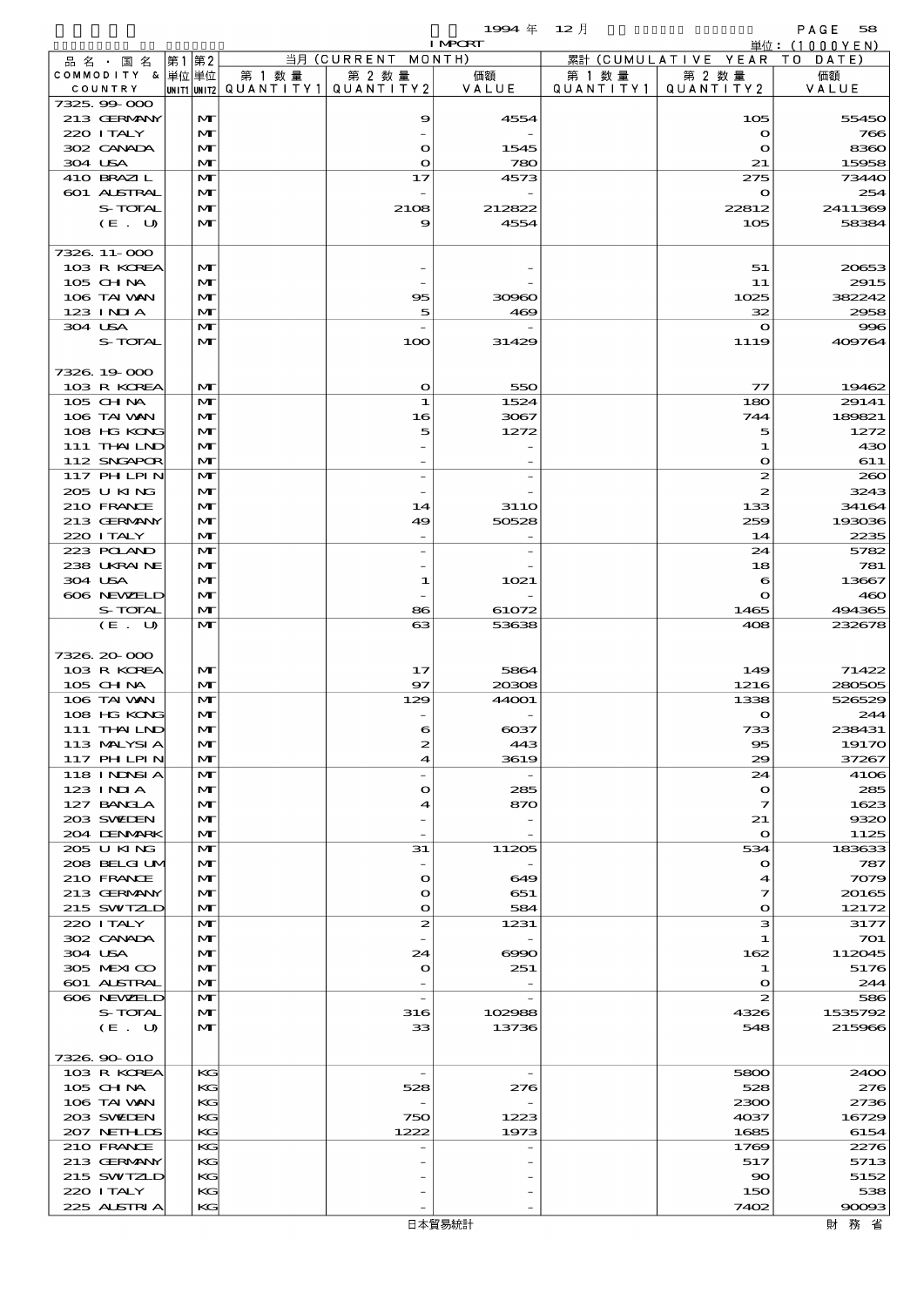$1994 \nleftrightarrow 12 \nparallel$  PAGE 59

|                             |              |                                       |                    | <b>I MPORT</b>    |           |                              | 単位: (1000YEN) |
|-----------------------------|--------------|---------------------------------------|--------------------|-------------------|-----------|------------------------------|---------------|
| 品名・国名                       | 第1 第2        |                                       | 当月 (CURRENT MONTH) |                   |           | 累計 (CUMULATIVE YEAR TO DATE) |               |
| COMMODITY & 単位単位            |              | 第 1 数量                                | 第 2 数量             | 価額                | 第 1 数量    | 第 2 数量                       | 価額            |
| COUNTRY                     |              | UNIT1 UNIT2  QUANT I TY1  QUANT I TY2 |                    | VALUE             | QUANTITY1 | QUANTITY 2                   | VALUE         |
| 7326.90-010<br>302 CANADA   | KG           |                                       |                    |                   |           | <b>710</b>                   | 718           |
| 304 USA                     | KG           |                                       | 6899               | 7014              |           | 175323                       | 210348        |
| S-TOTAL                     | KG           |                                       | 9399               | 10486             |           | 200311                       | 343133        |
| (E. U)                      | KG           |                                       | 1222               | 1973              |           | 4121                         | 14681         |
|                             |              |                                       |                    |                   |           |                              |               |
| 7326.90-020                 |              |                                       |                    |                   |           |                              |               |
| 103 R KOREA                 | KG           |                                       | 1858477            | 435244            |           | 18051008                     | 4039496       |
| 104 N KOREA                 | KG           |                                       |                    |                   |           | 2520                         | 214           |
| 105 CH NA                   | KG           |                                       | 2265525            | 525435            |           | 20456402                     | 5531418       |
| 106 TAI VAN                 | КG           |                                       | 765435             | 274553            |           | 8002771                      | 3390266       |
| 108 HG KONG                 | КG           |                                       | 52090              | 37039             |           | 835185                       | 500553        |
| 110 VIEINAM                 | KG           |                                       |                    |                   |           | 5868                         | 9155          |
| 111 THAILND                 | KG           |                                       | 155909             | 49390             |           | 3171315                      | 848758        |
| 112 SNGAPOR                 | KG           |                                       | $\infty$ 916       | 20878             |           | 1402410                      | 281046        |
| 113 MALYSIA                 | KG           |                                       | 79895              | 18160             |           | 1636836                      | 297090        |
| 117 PHLPIN                  | КG           |                                       | 558977             | 72463             |           | 6357080                      | 910760        |
| 118 I NDSI A                | KC           |                                       | 82929              | 30555             |           | 863041                       | 271657        |
| 122 NYANAR                  | KG           |                                       |                    |                   |           | 26950                        | 2066          |
| $123$ INIA                  | KG           |                                       | 15086              | 2486              |           | 454015                       | 122953        |
| 124 PAKI STN<br>125 SRILANK | KG<br>КG     |                                       |                    |                   |           | 2670<br>2788                 | 2069<br>2786  |
| 137 SU ARAB                 | KG           |                                       |                    |                   |           | 100                          | 326           |
| 143 I SRAEL                 | KG           |                                       | 8                  | 237               |           | 684                          | 1789          |
| 147 U ARB E                 | KG           |                                       |                    |                   |           | 80                           | 278           |
| 202 NORWAY                  | KG           |                                       | 1496               | 8036              |           | 17276                        | 38085         |
| 203 SWIEN                   | KG           |                                       | 68545              | 94186             |           | 859257                       | 849916        |
| 204 DENMARK                 | KG           |                                       | 1024               | 1767              |           | 67637                        | 78014         |
| 205 U KING                  | KG           |                                       | 91844              | 108417            |           | 771400                       | 911362        |
| 206 I RELAND                | KG           |                                       |                    |                   |           | 3500                         | 22435         |
| 207 NETHLIS                 | KG           |                                       | 115787             | 45111             |           | 611341                       | 299329        |
| 208 BELGI UM                | KG           |                                       | 3385               | 9289              |           | 46008                        | 63427         |
| 210 FRANCE                  | KC           |                                       | 18489              | 38638             |           | 321858                       | 492699        |
| 213 GERMANY                 | KC           |                                       | 101903             | 120399            |           | 1863665                      | 1426898       |
| 215 SWIZLD                  | KG           |                                       | 766                | 10944             |           | 25240                        | 268739        |
| 218 SPAIN                   | KG           |                                       | 1937               | 4970              |           | 109560                       | 68515         |
| 220 I TALY                  | KG           |                                       | 7637               | 20552             |           | 130273                       | 250604        |
| 222 FINAND                  | KC           |                                       | 2104               | 8175              |           | 13156                        | 24670         |
| 224 RUSSI AN                | KC           |                                       |                    |                   |           | $\boldsymbol{\infty}$        | 568           |
| 225 ALSTRIA                 | KG           |                                       | 810                | 4103              |           | 23257                        | 38726         |
| 227 HNGARY<br>234 TURKEY    | KG           |                                       | 351                | 779               |           | 351                          | 779           |
| 235 ESTON A                 | KG<br>KG     |                                       | 4560               | 712               |           | 6730<br>362                  | 2276<br>408   |
| 238 UKRAINE                 | КG           |                                       |                    |                   |           | 4500                         | 3856          |
| 242 SLOVEN                  | KG           |                                       | 720                | 1179              |           | 720                          | 1179          |
| 245 CZECH                   | KG           |                                       | 100                | 395               |           | 535                          | 1327          |
| 302 CANADA                  | KG           |                                       | 8745               | 4398              |           | 173698                       | 115505        |
| 304 USA                     | KC           |                                       | 509289             | 463433            |           | 7028896                      | 6404616       |
| 305 MEXICO                  | КG           |                                       |                    |                   |           | 34145                        | 12212         |
| 327 F WIND                  | KG           |                                       |                    |                   |           | 31                           | 488           |
| 330 ST LLCI                 | KG           |                                       |                    |                   |           | 1834                         | 6508          |
| 401 COLMBIA                 | KG           |                                       |                    |                   |           | 100                          | 266           |
| 407 PERU                    | KC           |                                       |                    |                   |           | 318                          | 683           |
| 410 BRAZIL                  | КG           |                                       |                    |                   |           | 35                           | 274           |
| 501 MARCOCCO                | KG           |                                       |                    |                   |           | 15                           | 392           |
| 524 N GERIA                 | КG           |                                       |                    |                   |           | 8800                         | 582           |
| 551 S AFRCA                 | KG           |                                       | 136399             | 31991             |           | 1310950                      | 298703        |
| <b>601 ALSTRAL</b>          | KC           |                                       | 3465               | 3353              |           | 506910                       | 120592        |
| 606 NEWELD                  | КG           |                                       | 15                 | 218               |           | 24349                        | 16372         |
| S-TOTAL<br>(E. U)           | KG<br>КG     |                                       | 6974618<br>342006  | 2447485<br>349143 |           | 75238490<br>3925242          | 28033685      |
|                             |              |                                       |                    |                   |           |                              | 3613283       |
| 7401. 10 000                |              |                                       |                    |                   |           |                              |               |
| 106 TAI VAN                 | M            |                                       |                    |                   |           | 28                           | 2049          |
| 210 FRANCE                  | $\mathbf{M}$ |                                       |                    |                   |           | 1488                         | 151433        |
| S-TOTAL                     | $\mathbf{M}$ |                                       |                    |                   |           | 1516                         | 153482        |
| (E. U)                      | M            |                                       |                    |                   |           | 1488                         | 151433        |
|                             |              |                                       |                    |                   |           |                              |               |
| 7401. 20-000                |              |                                       |                    |                   |           |                              |               |
| 106 TAI VAN                 | $\mathbf{M}$ |                                       |                    |                   |           | 100                          | 11806         |
| 108 HG KONG                 | M            |                                       |                    |                   |           | 226                          | 23682         |
| <b>118 INNSIA</b>           | M            |                                       |                    |                   |           | 85                           | 7816          |
| 304 USA                     | M            |                                       |                    |                   |           | 18                           | 970           |
| S-TOTAL                     | $\mathbf{M}$ |                                       |                    |                   |           | 429                          | 44274         |
|                             |              |                                       |                    |                   |           |                              |               |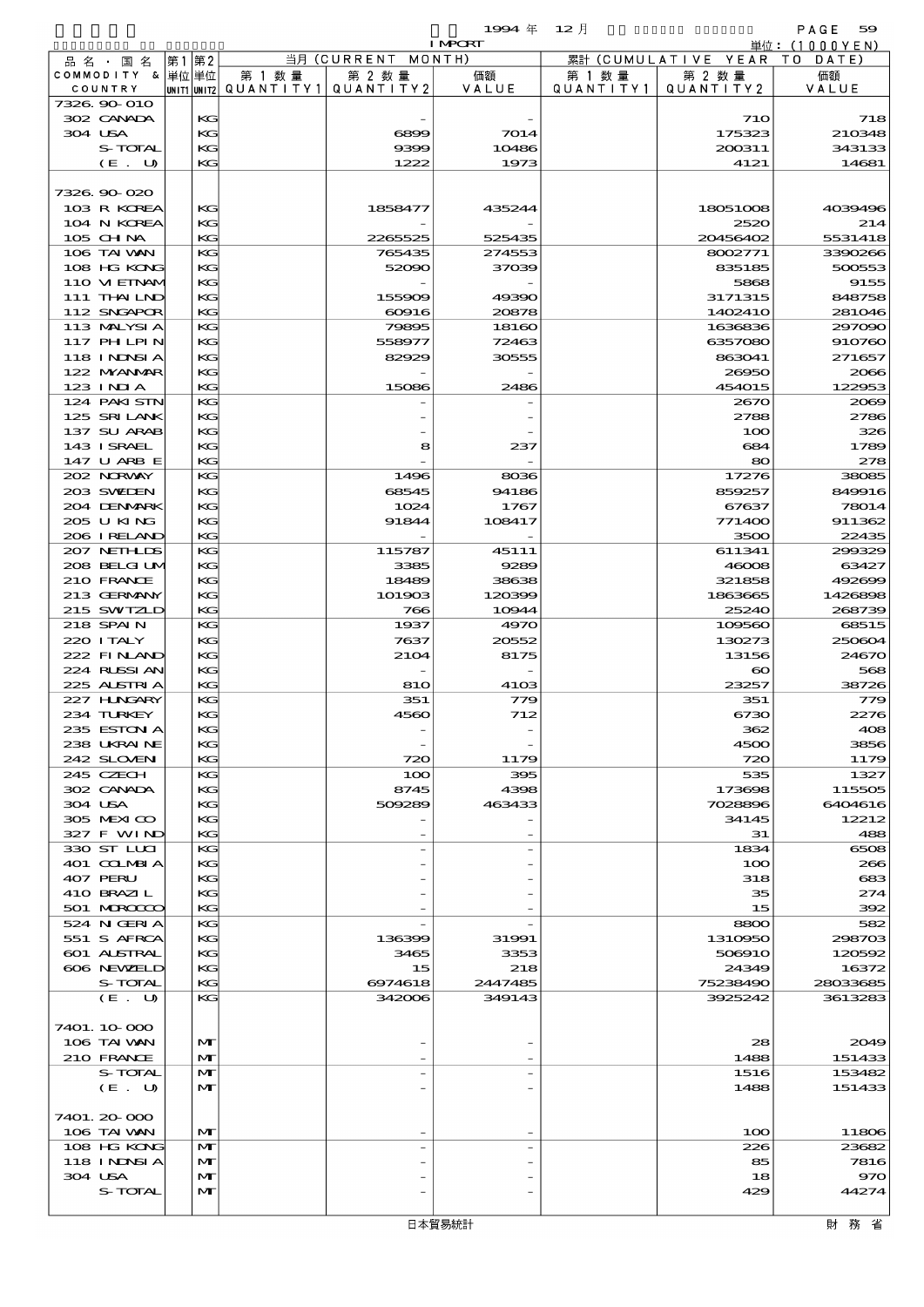$\begin{array}{lll} \textbf{1994} & \textbf{60} & \textbf{12} & \textbf{12} & \textbf{13} & \textbf{12} & \textbf{13} & \textbf{14} & \textbf{15} & \textbf{16} & \textbf{17} & \textbf{18} & \textbf{18} & \textbf{18} & \textbf{19} & \textbf{19} & \textbf{18} & \textbf{19} & \textbf{19} & \textbf{18} & \textbf{19} & \textbf{19} & \textbf{18} & \textbf{19} & \textbf{18} & \textbf{19} & \$ 

|                    |      |              |        |                                       | <b>I MPORT</b> |           |                        | 単位:(1000YEN) |
|--------------------|------|--------------|--------|---------------------------------------|----------------|-----------|------------------------|--------------|
| 品 名 ・ 国 名          | 第1第2 |              |        | 当月 (CURRENT                           | MONTH)         |           | 累計 (CUMULATIVE YEAR TO | DATE)        |
| COMMODITY & 単位単位   |      |              | 第 1 数量 | 第 2 数量                                | 価額             | 第 1 数 量   | 第 2 数量                 | 価額           |
| COUNTRY            |      |              |        | unit1 unit2  QUANT   TY1  QUANT   TY2 | VALUE          | QUANTITY1 | QUANTITY2              | VALUE        |
| 7402 00 010        |      |              |        |                                       |                |           |                        |              |
| 305 MEXICO         |      | $\mathbf{M}$ |        | 534                                   | 227095         |           | 534                    | 227095       |
| 407 PERU           |      | $\mathbf{M}$ |        | 1443                                  | 344994         |           | 27074                  | 5828212      |
| 409 CHLE           |      | M            |        | 981                                   | 295901         |           | 20231                  | 4892949      |
| <b>S-TOTAL</b>     |      | $\mathbf{M}$ |        | 2958                                  | 867990         |           | 47839                  | 10948256     |
|                    |      |              |        |                                       |                |           |                        |              |
| 7402 00 030        |      |              |        |                                       |                |           |                        |              |
| 304 USA            |      | $\mathbf{M}$ |        |                                       |                |           | 16                     | 63297        |
| S-TOTAL            |      | $\mathbf{M}$ |        |                                       |                |           | 16                     | 63297        |
|                    |      |              |        |                                       |                |           |                        |              |
| 7403 11-010        |      |              |        |                                       |                |           |                        |              |
| 105 CHNA           |      | $\mathbf{M}$ |        |                                       |                |           | 1806                   | 394880       |
| 117 PHLPIN         |      | M            |        | 2003                                  | 545529         |           | 44143                  | 9558093      |
| 133 I RAN          |      | $\mathbf{M}$ |        | 906                                   | 275060         |           | 906                    | 275060       |
| 141 OMN            |      | $\mathbf{M}$ |        |                                       |                |           | 2573                   | 506141       |
| 153 KAZAKI S       |      | M            |        |                                       |                |           | 97                     | 17471        |
| 207 NETHLIS        |      | $\mathbf{M}$ |        |                                       |                |           | 398                    | 77315        |
| 213 GERMANY        |      | M            |        |                                       |                |           | 2502                   | 617029       |
| 224 RUSSI AN       |      | $\mathbf{M}$ |        | 104                                   | 26169          |           | 293                    | 62547        |
| 302 CANADA         |      | $\mathbf{M}$ |        | 198                                   | 49406          |           | 2139                   | 459069       |
| 304 USA            |      | $\mathbf{M}$ |        | 3875                                  | 981314         |           | 43187                  | 9150482      |
| 407 PERU           |      | $\mathbf{M}$ |        | 1299                                  | 324059         |           | 24683                  | 5145717      |
| 409 CHLE           |      | $\mathbf{M}$ |        | 11059                                 | 2857018        |           | 126664                 | 27200004     |
| 533 ZAIRE          |      | $\mathbf{M}$ |        | 349                                   | 79363          |           | 1050                   | 216994       |
| 549 ZNBABVE        |      | $\mathbf{M}$ |        |                                       |                |           | 24                     | 4899         |
| 551 S AFRCA        |      | $\mathbf{M}$ |        | 1483                                  | 367031         |           | 13017                  | 2770302      |
| 554 ZAMBIA         |      | M            |        | 2041                                  | 509020         |           | 56708                  | 11455121     |
| 601 ALSTRAL        |      | $\mathbf{M}$ |        | 1265                                  | 317460         |           | 30491                  | 6600551      |
| S-TOTAL            |      | $\mathbf{M}$ |        | 24672                                 | 6331429        |           | 350681                 | 74511675     |
| (E. U)             |      | $\mathbf{M}$ |        |                                       |                |           | 2900                   | 694344       |
|                    |      |              |        |                                       |                |           |                        |              |
| 7403 13 010        |      |              |        |                                       |                |           |                        |              |
| 304 USA            |      | $\mathbf{M}$ |        |                                       |                |           | 17                     | 6715         |
|                    |      |              |        |                                       |                |           |                        |              |
| S-TOTAL            |      | $\mathbf{M}$ |        |                                       |                |           | 17                     | 6715         |
|                    |      |              |        |                                       |                |           |                        |              |
| 7403 19 019        |      |              |        |                                       |                |           |                        |              |
| 409 CHLE           |      | $\mathbf{M}$ |        | 348                                   | 84912          |           | 4170                   | 882244       |
| S-TOTAL            |      | $\mathbf{M}$ |        | 348                                   | 84912          |           | 4170                   | 882244       |
|                    |      |              |        |                                       |                |           |                        |              |
| 7403 21-000        |      |              |        |                                       |                |           |                        |              |
| 103 R KOREA        |      | M            |        |                                       |                |           | 1                      | 300          |
| 105 CHNA           |      | $\mathbf{M}$ |        |                                       |                |           | 97                     | 18567        |
| 147 U ARB E        |      | $\mathbf{M}$ |        |                                       |                |           | $\bf{S}$               | 16536        |
| 220 I TALY         |      | $\mathbf{M}$ |        | 85                                    | 18402          |           | 257                    | 53884        |
| 223 POLAND         |      | $\mathbf{M}$ |        |                                       |                |           | 310                    | 47929        |
| 224 RUSSIAN        |      | M            |        | 181                                   | 25007          |           | 1487                   | 181787       |
| 230 GREECE         |      | $\mathbf{M}$ |        |                                       |                |           | 19                     | 2847         |
| 232 BULGAR         |      | $\mathbf{M}$ |        |                                       |                |           | 791                    | 117977       |
| 304 USA            |      | $\mathbf{M}$ |        |                                       |                |           | 1                      | 705          |
| 601 ALSTRAL        |      | $\mathbf{M}$ |        |                                       |                |           | 2                      | 653          |
| S-TOTAL            |      | M            |        | 266                                   | 43409          |           | 3061                   | 441194       |
| (E. U)             |      | $\mathbf{M}$ |        | 85                                    | 18402          |           | 276                    | 56731        |
|                    |      |              |        |                                       |                |           |                        |              |
| 7403 22 010        |      |              |        |                                       |                |           |                        |              |
| 105 CH NA          |      | $\mathbf{M}$ |        | 228                                   | 50002          |           | 2412                   | 474672       |
| 231 ROMANIA        |      | M            |        |                                       |                |           | 76                     | 11123        |
| 232 BULGAR         |      | $\mathbf{M}$ |        |                                       |                |           | 32                     | 4629         |
| <b>601 ALSTRAL</b> |      | $\mathbf{M}$ |        |                                       |                |           | 651                    | 129240       |
| S-TOTAL            |      | $\mathbf{M}$ |        | 228                                   | 50002          |           | 3171                   | 619664       |
|                    |      |              |        |                                       |                |           |                        |              |
| 7403 23 010        |      |              |        |                                       |                |           |                        |              |
| 106 TAI VAN        |      | $\mathbf{M}$ |        |                                       |                |           | 305                    | 67211        |
| S-TOTAL            |      | $\mathbf{M}$ |        |                                       |                |           | 305                    | 67211        |
|                    |      |              |        |                                       |                |           |                        |              |
| 7403 23 030        |      |              |        |                                       |                |           |                        |              |
| 210 FRANCE         |      | $\mathbf{M}$ |        | $\bullet$                             | 877            |           | $\mathbf o$            | 2630         |
| S-TOTAL            |      | $\mathbf{M}$ |        | $\mathbf o$                           | 877            |           | $\mathbf o$            | 2630         |
| (E. U)             |      | $\mathbf{M}$ |        | $\mathbf O$                           | 877            |           | $\mathbf o$            | 2630         |
|                    |      |              |        |                                       |                |           |                        |              |
| 7403 29 010        |      |              |        |                                       |                |           |                        |              |
| 103 R KOREA        |      | $\mathbf{M}$ |        | $\boldsymbol{\Theta}$                 | 3559           |           | 10                     | 3901         |
| $105$ CHNA         |      | $\mathbf{M}$ |        | 142                                   | 35480          |           | 1660                   | 394628       |
| 205 U KING         |      | $\mathbf{M}$ |        |                                       |                |           | 1                      | 323          |
| 304 USA            |      | $\mathbf{M}$ |        | 27                                    | 12379          |           | 180                    | 76195        |
| S-TOTAL            |      | $\mathbf{M}$ |        | 178                                   | 51418          |           | 1851                   | 475047       |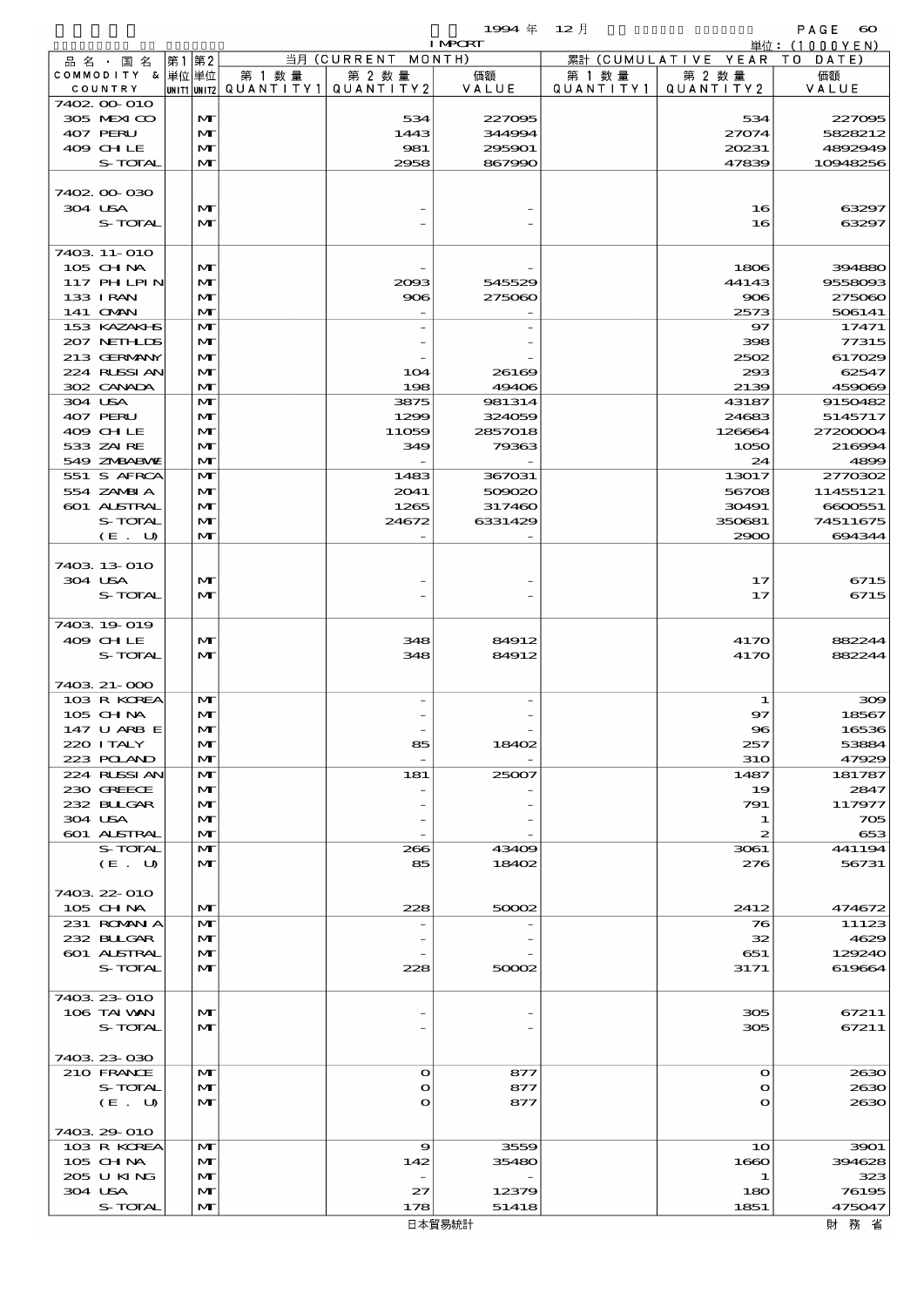$1994 \text{ } \# \quad 12 \text{ } \frac{1}{2}$  PAGE 61

|                   |      |              |                                       |                    | <b>I MPORT</b> |        |                              | 単位: (1000YEN)   |
|-------------------|------|--------------|---------------------------------------|--------------------|----------------|--------|------------------------------|-----------------|
| 品名・国名             | 第1第2 |              |                                       | 当月 (CURRENT MONTH) |                |        | 累計 (CUMULATIVE YEAR TO DATE) |                 |
| COMMODITY & 単位単位  |      |              | 第 1 数量                                | 第 2 数量             | 価額             | 第 1 数量 | 第 2 数量                       | 価額              |
| COUNTRY           |      |              | UNIT1 UNIT2  QUANT I TY1  QUANT I TY2 |                    | VALUE          |        | QUANTITY1   QUANTITY2        | VALUE           |
| 7403 29 010       |      |              |                                       |                    |                |        |                              |                 |
| (E. U)            |      | M            |                                       |                    |                |        | 1                            | 323             |
|                   |      |              |                                       |                    |                |        |                              |                 |
| 7403 29 030       |      |              |                                       |                    |                |        |                              |                 |
| 105 CHNA          |      | $\mathbf{M}$ |                                       |                    |                |        | $\mathbf{\Omega}$            | 40 <sup>3</sup> |
| 112 SNGAPOR       |      | M            |                                       |                    |                |        | 64                           | 56654           |
| 220 I TALY        |      | M            |                                       |                    |                |        | $\mathbf{\Omega}$            | 343             |
| 304 USA           |      | $\mathbf{M}$ |                                       | з                  | 5836           |        | 527                          | 843166          |
| S-TOTAL           |      | M            |                                       | з                  | 5836           |        | 591                          | 900566          |
| (E. U)            |      | $\mathbf{M}$ |                                       |                    |                |        | $\circ$                      | 343             |
| 7404 00 010       |      |              |                                       |                    |                |        |                              |                 |
| 103 R KOREA       |      | $\mathbf{M}$ |                                       | 139                | 33991          |        | 2122                         | 440996          |
| 105 CH NA         |      | $\mathbf{M}$ |                                       | 22                 | 5529           |        | 820                          | 143330          |
| 106 TAI VAN       |      | $\mathbf{M}$ |                                       | 1418               | 375546         |        | 15069                        | 3426169         |
| 108 HG KONG       |      | $\mathbf{M}$ |                                       | 121                | 28891          |        | 1740                         | 401377          |
| 110 VI EINAM      |      | $\mathbf{M}$ |                                       | 21                 | 3815           |        | 35                           | 5227            |
| 111 THAILND       |      | $\mathbf{M}$ |                                       | 275                | 67258          |        | 1420                         | 300811          |
| 112 SNGAPOR       |      | $\mathbf{M}$ |                                       | 1019               | 266714         |        | 12368                        | 2739122         |
| 113 MALYSIA       |      | $\mathbf{M}$ |                                       | 1164               | 287717         |        | 8587                         | 1918251         |
| <b>116 BRUNEI</b> |      | $\mathbf{M}$ |                                       |                    |                |        | $_{\infty}$                  | 4957            |
| 117 PHLPIN        |      | M            |                                       | 596                | 145753         |        | 5693                         | 1169242         |
| <b>118 INNSIA</b> |      | $\mathbf{M}$ |                                       | 14O                | 33812          |        | 501                          | 112031          |
| 135 BAHRAIN       |      | M            |                                       | $\infty$           | 5133           |        | 121                          | 24593           |
| 137 SU ARAB       |      | $\mathbf{M}$ |                                       | 528                | 141126         |        | 9317                         | 2087001         |
| 138 KUWAIT        |      | $\mathbf{M}$ |                                       | 166                | 40236          |        | 1240                         | 271917          |
| 143 ISRAEL        |      | $\mathbf{M}$ |                                       | 39                 | 10298          |        | 351                          | 75525           |
| 144 JORDAN        |      | $\mathbf{M}$ |                                       | 18                 | 4433           |        | 108                          | 24155           |
| 146 LEBANON       |      | $\mathbf{M}$ |                                       |                    |                |        | 169                          | 36637           |
| 147 U ARB E       |      | $\mathbf{M}$ |                                       | 461                | 121872         |        | 1554                         | 371381          |
| 149 YEMEN         |      | $\mathbf{M}$ |                                       |                    |                |        | 45                           | 8805            |
| 204 DENMARK       |      | $\mathbf{M}$ |                                       |                    |                |        | 40                           | 7458            |
| 205 U KING        |      | $\mathbf{M}$ |                                       | 30                 | 8008           |        | 2002                         | 413288          |
| 207 NETHLIS       |      | M            |                                       | $\infty$           | 4519           |        | 135                          | 26566           |
| 213 GERMANY       |      | $\mathbf{M}$ |                                       |                    |                |        | 111                          | 21784           |
| 215 SWIZLD        |      | $\mathbf{M}$ |                                       |                    |                |        | 104                          | 21417           |
| 218 SPAIN         |      | $\mathbf{M}$ |                                       |                    |                |        | 82                           | 15871           |
| 225 ALSTRIA       |      | $\mathbf{M}$ |                                       |                    |                |        | 20                           | 4911            |
| 227 H.NGARY       |      | $\mathbf{M}$ |                                       |                    |                |        | 130                          | 22440           |
| 230 GREECE        |      | $\mathbf{M}$ |                                       |                    |                |        | 111                          | 27048           |
| 238 UKRAINE       |      | M            |                                       |                    |                |        | 326                          | 61006           |
| 302 CANADA        |      | $\mathbf{M}$ |                                       | 90                 | 23331          |        | 473                          | 110315          |
| 304 USA           |      | M            |                                       | 2387               | 629274         |        | 23115                        | 5209253         |
| 409 CHLE          |      | M            |                                       |                    |                |        | 51                           | 10389           |
| 501 MRODOC        |      | $\mathbf{M}$ |                                       |                    |                |        | 100                          | 22122           |
| 506 EGYPT         |      | M            |                                       |                    |                |        | 59                           | 12640           |
| 541 KENYA         |      | $\mathbf{M}$ |                                       |                    |                |        | 11                           | 2183            |
| 551 S AFRCA       |      | $\mathbf{M}$ |                                       | 58                 | 14540          |        | 223                          | 47538           |
| 601 ALSTRAL       |      | $\mathbf{M}$ |                                       | 216                | 54118          |        | 4213                         | 897561          |
| 618 NEWALD        |      | $\mathbf{M}$ |                                       |                    |                |        | 40                           | 7732            |
| 620 GLAM          |      | $\mathbf{M}$ |                                       | 40                 | 10040          |        | 437                          | 82875           |
| 627 MARIANA       |      | $\mathbf{M}$ |                                       |                    |                |        | 19                           | 3170            |
| S-TOTAL           |      | $\mathbf{M}$ |                                       | 8988               | 2315957        |        | 93082                        | 20589094        |
| (E. U)            |      | $\mathbf{M}$ |                                       | 50                 | 12527          |        | 2481                         | 512015          |
|                   |      |              |                                       |                    |                |        |                              |                 |
| 7404.00.091       |      |              |                                       |                    |                |        |                              |                 |
| 103 R KOREA       |      | M            |                                       | 59                 | 8825           |        | 435                          | 67075           |
| $105$ CHNA        |      | $\mathbf{M}$ |                                       | 192                | 40764          |        | 1408                         | 257068          |
| 106 TAI VAN       |      | $\mathbf{M}$ |                                       | 337                | 57240          |        | 3158                         | 563837          |
| 108 HG KONG       |      | $\mathbf{M}$ |                                       | 1778               | 307552         |        | 21862                        | 3258878         |
| 110 VI EINAM      |      | $\mathbf{M}$ |                                       |                    |                |        | 48                           | 4483            |
| 111 THAILND       |      | $\mathbf{M}$ |                                       |                    |                |        | $\infty$                     | 8533            |
| 112 SNGAPOR       |      | $\mathbf{M}$ |                                       | 270                | 55478          |        | 2883                         | 444259          |
| 113 MALYSIA       |      | $\mathbf{M}$ |                                       | 233                | 39051          |        | 3256                         | 487621          |
| 117 PHLPIN        |      | $\mathbf{M}$ |                                       | 94                 | 14324          |        | 1439                         | 221680          |
| 118 I NDSI A      |      | $\mathbf{M}$ |                                       | $30^{\circ}$       | 5949           |        | 30                           | 5949            |
| 124 PAKISTN       |      | $\mathbf{M}$ |                                       |                    |                |        | 164                          | 31655           |
| 137 SU ARAB       |      | $\mathbf{M}$ |                                       | 61                 | 7694           |        | 545                          | 66789           |
| 138 KUWAIT        |      | $\mathbf{M}$ |                                       |                    |                |        | 100                          | 11724           |
| 143 ISRAEL        |      | $\mathbf{M}$ |                                       |                    |                |        | 31                           | 4934            |
| 144 JORDAN        |      | M            |                                       |                    |                |        | 23                           | 2968            |
| 146 LEBANON       |      | $\mathbf{M}$ |                                       |                    |                |        | 159                          | 18432           |
| 147 U ARB E       |      | $\mathbf{M}$ |                                       |                    |                |        | 385                          | 43095           |
| 205 U KING        |      | $\mathbf{M}$ |                                       |                    |                |        | $\tau\tau$ 4                 | 92979           |
| 207 NETHLIS       |      | $\mathbf{M}$ |                                       |                    |                |        | 80                           | 11639           |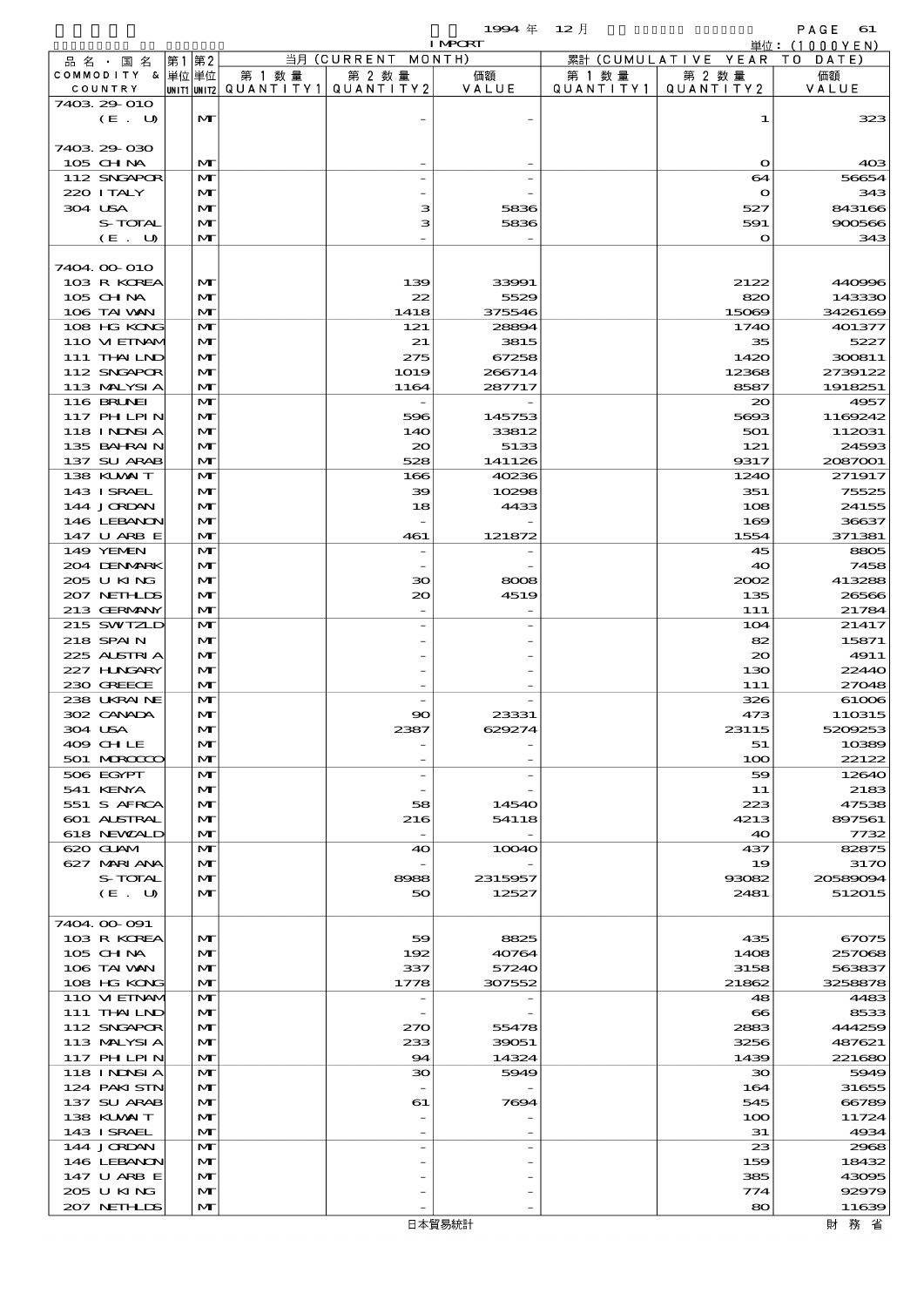$1994 \quad \# \quad 12 \quad \dagger$  PAGE 62

|                            |                              |        |                                       | <b>I MPORT</b> |           |                              | 単位: (1000YEN)    |
|----------------------------|------------------------------|--------|---------------------------------------|----------------|-----------|------------------------------|------------------|
| 品名・国名                      | 第1 第2                        |        | 当月 (CURRENT MONTH)                    |                |           | 累計 (CUMULATIVE YEAR TO DATE) |                  |
| COMMODITY & 単位単位           |                              | 第 1 数量 | 第 2 数量                                | 価額             | 第 1 数量    | 第 2 数量                       | 価額               |
| COUNTRY<br>7404.00-091     |                              |        | UNIT1 UNIT2  QUANT   TY1  QUANT   TY2 | VALUE          | QUANTITY1 | QUANTITY2                    | VALUE            |
| 213 GERMANY                | $\mathbf{M}$                 |        |                                       |                |           | 21                           | 2346             |
| 218 SPAIN                  | $\mathbf{M}$                 |        |                                       |                |           | 125                          | 15140            |
| 220 I TALY                 | $\mathbf{M}$                 |        |                                       |                |           | 17                           | 3208             |
| 230 GREECE                 | $\mathbf{M}$                 |        |                                       |                |           | 33                           | 3700             |
| 232 BULGAR                 | $\mathbf{M}$                 |        |                                       |                |           | $\infty$                     | 2295             |
| 233 CYPRUS                 | M                            |        |                                       |                |           | 38                           | 4433             |
| 302 CANADA                 | $\mathbf{M}$                 |        | 25                                    | 3179           |           | 336                          | 43697            |
| 304 USA<br>601 ALSTRAL     | $\mathbf{M}$<br>$\mathbf{M}$ |        | 528<br>263                            | 85564          |           | 6247<br>2664                 | 922930<br>364051 |
| 620 GLAM                   | $\mathbf{M}$                 |        |                                       | 37092          |           | 82                           | 11539            |
| S-TOTAL                    | M                            |        | 3870                                  | 662712         |           | 46429                        | 6976937          |
| (E. U)                     | $\mathbf{M}$                 |        |                                       |                |           | 1050                         | 129012           |
|                            |                              |        |                                       |                |           |                              |                  |
| 7404.00-099                |                              |        |                                       |                |           |                              |                  |
| 103 R KOREA                | M                            |        | 33                                    | 7034           |           | 652                          | 118006           |
| 105 CH NA                  | $\mathbf{M}$                 |        | 181                                   | 18999          |           | 570                          | 61623            |
| 106 TAI VAN                | $\mathbf{M}$                 |        | 387                                   | 67138          |           | 3957                         | 632495           |
| 108 HG KONG<br>110 VIEINAM | $\mathbf{M}$<br>$\mathbf{M}$ |        | 14                                    | 3228           |           | 785<br>39                    | 117467<br>5672   |
| 111 THAILND                | $\mathbf{M}$                 |        | 37                                    | 5732           |           | 272                          | 45217            |
| 112 SNGAPOR                | $\mathbf{M}$                 |        | 453                                   | 84307          |           | 4706                         | 837304           |
| 113 MALYSIA                | $\mathbf{M}$                 |        | $\infty$                              | 19787          |           | 1663                         | 343056           |
| 117 PH LPIN                | $\mathbf{M}$                 |        |                                       |                |           | 84                           | 18158            |
| 118 I NDSI A               | $\mathbf{M}$                 |        | 31                                    | 6528           |           | 477                          | 84151            |
| 124 PAKI STN               | $\mathbf{M}$                 |        | 21                                    | 4113           |           | 83                           | 16212            |
| 137 SU ARAB                | $\mathbf{M}$                 |        |                                       |                |           | 316                          | 61172            |
| 138 KUWAIT                 | $\mathbf{M}$                 |        |                                       |                |           | 159                          | 37872            |
| 144 JORDAN                 | $\mathbf{M}$                 |        |                                       |                |           | 136                          | 30878            |
| 147 U ARB E<br>205 U KING  | $\mathbf{M}$<br>$\mathbf{M}$ |        |                                       |                |           | $\boldsymbol{\infty}$<br>21  | 11364<br>5829    |
| 207 NETHLIS                | $\mathbf{M}$                 |        |                                       |                |           | $\infty$                     | 3062             |
| 210 FRANCE                 | $\mathbf{M}$                 |        |                                       |                |           | 51                           | 17798            |
| 230 GREECE                 | $\mathbf{M}$                 |        |                                       |                |           | 45                           | 7602             |
| 302 CANADA                 | $\mathbf{M}$                 |        |                                       |                |           | 18                           | 5336             |
| 304 USA                    | $\mathbf{M}$                 |        | 178                                   | 40295          |           | 2398                         | 553175           |
| 305 MEXICO                 | $\mathbf{M}$                 |        |                                       |                |           | 126                          | 3856             |
| 402 VENEZLA                | $\mathbf{M}$                 |        |                                       |                |           | 36                           | 9856             |
| 506 EGYPT                  | $\mathbf{M}$                 |        |                                       |                |           | 22                           | 4765             |
| 551 S AFRCA<br>601 ALSTRAL | $\mathbf{M}$<br>M            |        |                                       |                |           | 32<br>59                     | 7665<br>9528     |
| 606 NEWELD                 | $\mathbf{M}$                 |        | $\infty$                              | 2035           |           | $\boldsymbol{\infty}$        | 6988             |
| S-TOTAL                    | $\mathbf{M}$                 |        | 1445                                  | 259196         |           | 16856                        | 3056107          |
| (E. U)                     | $\mathbf{M}$                 |        |                                       |                |           | 137                          | 34291            |
|                            |                              |        |                                       |                |           |                              |                  |
| 7405,000,000               |                              |        |                                       |                |           |                              |                  |
| 105 CH NA                  | $\mathbf{M}$                 |        | 1 <sub>O</sub>                        | 8895           |           | 48                           | 48376            |
| 205 U KING                 | $\mathbf{M}$                 |        | 40                                    | 12107          |           | 484                          | 140943           |
| 208 BELGI UM               | M                            |        |                                       |                |           | 18                           | 10142            |
| 232 BULGAR<br>304 USA      | $\mathbf{M}$<br>$\mathbf{M}$ |        | $\overline{\phantom{a}}$<br>35        | 15357          |           | $\infty$<br>113              | 5415<br>64366    |
| S-TOTAL                    | $\mathbf{M}$                 |        | 85                                    | 36359          |           | 683                          | 269242           |
| (E. U)                     | $\mathbf{M}$                 |        | 40                                    | 12107          |           | 502                          | 151085           |
|                            |                              |        |                                       |                |           |                              |                  |
| 7406 10 000                |                              |        |                                       |                |           |                              |                  |
| $105$ CHNA                 | KG                           |        | 120                                   | 216            |           | 120                          | 216              |
| 112 SNGAPOR                | KG                           |        |                                       |                |           | 440                          | 534              |
| 205 U KING                 | KG                           |        | 10400                                 | 7698           |           | 167817                       | 99579            |
| 210 FRANCE<br>213 GERMANY  | KG<br>KG                     |        | 800                                   | 784            |           | 840                          | 1286             |
| 218 SPAIN                  | KG                           |        | 5400                                  | 6947           |           | 121250<br>16000              | 106710<br>5617   |
| 220 I TALY                 | KG                           |        |                                       |                |           | 5                            | 529              |
| 304 USA                    | KG                           |        | 19997                                 | 11035          |           | 173696                       | 122338           |
| 324 PRIRICO                | KG                           |        |                                       |                |           | 2167                         | 21669            |
| 410 BRAZIL                 | KG                           |        |                                       |                |           | 3000                         | 2567             |
| 601 ALSTRAL                | KG                           |        | 7000                                  | 2665           |           | 82200                        | 28608            |
| S-TOTAL                    | KG                           |        | 43717                                 | 29345          |           | 567535                       | 389653           |
| (E. U)                     | KG                           |        | 16600                                 | 15429          |           | 305912                       | 213721           |
| 7406.20-000                |                              |        |                                       |                |           |                              |                  |
| 113 MALYSIA                | KG                           |        |                                       |                |           | 20000                        | 4787             |
| 213 GERMANY                | KG                           |        |                                       |                |           | 35000                        | 40744            |
| 220 I TALY                 | KG                           |        |                                       |                |           | 1                            | 643              |
| 304 USA                    | KG                           |        |                                       |                |           | 41979                        | 35835            |
| S-TOTAL                    | KG                           |        |                                       |                |           | 96980                        | 82009            |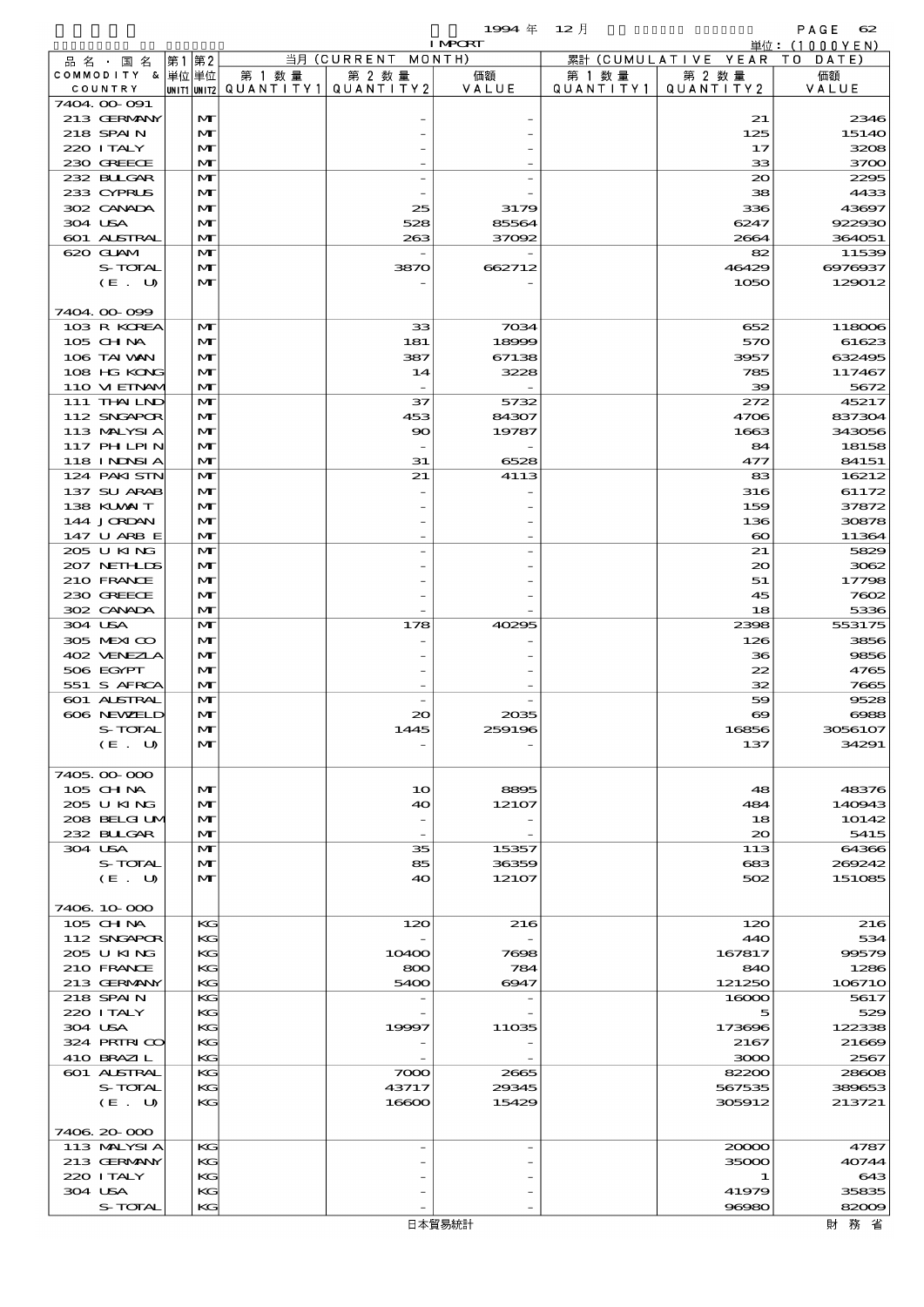|                            |    |          |                          |                              | 1994 $#$       | $12$ 月               |                                        | PAGE<br>$_{\rm 63}$ |
|----------------------------|----|----------|--------------------------|------------------------------|----------------|----------------------|----------------------------------------|---------------------|
|                            |    |          |                          |                              | <b>I MPCRT</b> |                      |                                        | 単位: (1000YEN)       |
| 品名・国名<br>COMMODITY & 単位単位  | 第1 | 第2       | 第 1 数量                   | 当月 (CURRENT MONTH)<br>第 2 数量 |                |                      | 累計 (CUMULATIVE YEAR TO DATE)<br>第 2 数量 | 価額                  |
| COUNTRY                    |    |          | unit1 unit2  Q∪ANT   TY1 | QUANTITY 2                   | 価額<br>VALUE    | 第 1 数 量<br>QUANTITY1 | QUANTITY 2                             | VALUE               |
| 7406 20 000                |    |          |                          |                              |                |                      |                                        |                     |
| (E. U)                     |    | KG       |                          |                              |                |                      | 35001                                  | 41387               |
|                            |    |          |                          |                              |                |                      |                                        |                     |
| 7407.10-000                |    |          |                          |                              |                |                      |                                        |                     |
| 103 R KOREA<br>$105$ CHNA  |    | KG<br>KG |                          |                              |                |                      | 5000                                   | 4591<br>243         |
| 113 MALYSIA                |    | KG       |                          |                              |                |                      | 967<br>612                             | 1235                |
| 118 I NJNSI A              |    | KG       |                          |                              |                |                      | 4092                                   | 1090                |
| 205 U KING                 |    | KG       |                          |                              |                |                      | 19926                                  | 6792                |
| 210 FRANCE                 |    | KG       |                          | 75283                        | 27267          |                      | 1015389                                | 349264              |
| 213 GERMANY                |    | KG       |                          |                              |                |                      | 175                                    | 205                 |
| 222 FINAND                 |    | KG       |                          |                              |                |                      | 3766                                   | 1596                |
| 304 USA                    |    | KG       |                          |                              |                |                      | 11283                                  | 12942               |
| 601 ALSTRAL<br>S-TOTAL     |    | KG<br>KG |                          | 75283                        | 27267          |                      | 14432<br>1075642                       | 4153<br>382111      |
| (E. U)                     |    | KG       |                          | 75283                        | 27267          |                      | 1035490                                | 356261              |
|                            |    |          |                          |                              |                |                      |                                        |                     |
| 7407. 21-000               |    |          |                          |                              |                |                      |                                        |                     |
| 103 R KOREA                |    | KG       |                          | 582                          | 213            |                      | 582                                    | 213                 |
| 105 CHNA                   |    | KG       |                          | $\overline{\phantom{a}}$     |                |                      | 946                                    | 232                 |
| 106 TAI VAN                |    | KG       |                          |                              |                |                      | 34931                                  | 40707               |
| 113 MALYSIA<br>213 GERMANY |    | KG<br>KG |                          | 300                          | 572            |                      | 9007<br>150                            | 10593<br>311        |
| 223 POLAND                 |    | KG       |                          | 23248                        | 4146           |                      | 111307                                 | 20141               |
| 304 USA                    |    | KG       |                          |                              |                |                      | 8504                                   | 5854                |
| 606 NEWELD                 |    | KG       |                          | 3717                         | 1208           |                      | 23717                                  | 7428                |
| S-TOTAL                    |    | KG       |                          | 27847                        | 6139           |                      | 189144                                 | 85479               |
| (E. U)                     |    | KG       |                          |                              |                |                      | 150                                    | 311                 |
|                            |    |          |                          |                              |                |                      |                                        |                     |
| 7407.22-000                |    |          |                          |                              |                |                      |                                        |                     |
| 113 MALYSIA<br>215 SWIZLD  |    | KG<br>KG |                          | 808                          | 1428           |                      | 300<br>808                             | 620<br>1428         |
| 304 USA                    |    | KG       |                          |                              |                |                      | 18988                                  | 19752               |
| 601 ALSTRAL                |    | KG       |                          |                              |                |                      | 8712                                   | 4051                |
| S-TOTAL                    |    | KG       |                          | 808                          | 1428           |                      | 28808                                  | 25851               |
|                            |    |          |                          |                              |                |                      |                                        |                     |
| 7407.29-010                |    |          |                          |                              |                |                      |                                        |                     |
| 103 R KOREA                |    | KG       |                          | 1400                         | 1276           |                      | 6100                                   | 5534                |
| 304 USA                    |    | KG       |                          |                              |                |                      | 2842                                   | 5708                |
| 601 ALSTRAL<br>S-TOTAL     |    | KG<br>KG |                          | 796<br>2196                  | 217<br>1493    |                      | 37606<br>46548                         | 9937<br>21179       |
|                            |    |          |                          |                              |                |                      |                                        |                     |
| 7407.29-090                |    |          |                          |                              |                |                      |                                        |                     |
| 103 R KOREA                |    | KG       |                          | 17800                        | 13432          |                      | 216750                                 | 182673              |
| 205 U KING                 |    | KG       |                          | 35                           | 292            |                      | 312                                    | 809                 |
| 213 GERMANY                |    | KG       |                          |                              |                |                      | 2295                                   | 2552                |
| 222 FINAND                 |    | KG       |                          |                              |                |                      | 2637                                   | 1847                |
| 304 USA<br>601 ALSTRAL     |    | KG<br>KG |                          | 10079                        | 23599          |                      | 132385<br>525                          | 278166<br>225       |
| S-TOTAL                    |    | KG       |                          | 27914                        | 37323          |                      | 354904                                 | 466272              |
| (E. U)                     |    | KG       |                          | 35                           | 292            |                      | 2607                                   | 3361                |
|                            |    |          |                          |                              |                |                      |                                        |                     |
| 7408 11-000                |    |          |                          |                              |                |                      |                                        |                     |
| 103 R KOREA                |    | KG       |                          |                              |                |                      | 3017997                                | 803963              |
| 105 CH NA<br>106 TAI VAN   |    | KG<br>KG |                          | 977<br>216000                | 332<br>55630   |                      | 977                                    | 332<br>1656600      |
| 112 SNGAPOR                |    | KC       |                          |                              |                |                      | 7664000<br>3359                        | 774                 |
| 113 MALYSIA                |    | KG       |                          | 3224                         | 918            |                      | 3224                                   | 918                 |
| <b>118 INDSIA</b>          |    | KG       |                          | 17361                        | 5486           |                      | 28104                                  | 8070                |
| 210 FRANCE                 |    | KG       |                          |                              |                |                      | 73353                                  | 25736               |
| 304 USA                    |    | KG       |                          | 195751                       | 58357          |                      | 2346873                                | 565730              |
| 407 PERU                   |    | KC       |                          |                              |                |                      | 10692                                  | 3736                |
| 601 ALSTRAL<br>S-TOTAL     |    | KG       |                          |                              |                |                      | 217785                                 | 50411               |
| (E. U)                     |    | KG<br>KG |                          | 433313                       | 120723         |                      | 13366364<br>73353                      | 3116270<br>25736    |
|                            |    |          |                          |                              |                |                      |                                        |                     |
| 7408 19 000                |    |          |                          |                              |                |                      |                                        |                     |
| 103 R KOREA                |    | КG       |                          | 2000                         | 803            |                      | 36060                                  | 13955               |
| $105$ CHNA                 |    | KG       |                          | 17933                        | 4750           |                      | 54726                                  | 14984               |
| 106 TAI VAN                |    | KG       |                          | 20100                        | 8725           |                      | 250644                                 | 95860               |
| 108 HG KONG                |    | KG       |                          |                              |                |                      | 400                                    | 982                 |
| 111 THAILND                |    | KG       |                          |                              |                |                      | 3001                                   | 1565                |
| 112 SNGAPOR<br>113 MALYSIA |    | KG<br>KG |                          | 9<br>3471                    | 2041<br>3555   |                      | 72<br>23845                            | 8076<br>14692       |
| 208 BELGI UM               |    | KG       |                          |                              |                |                      | 2538                                   | 1075                |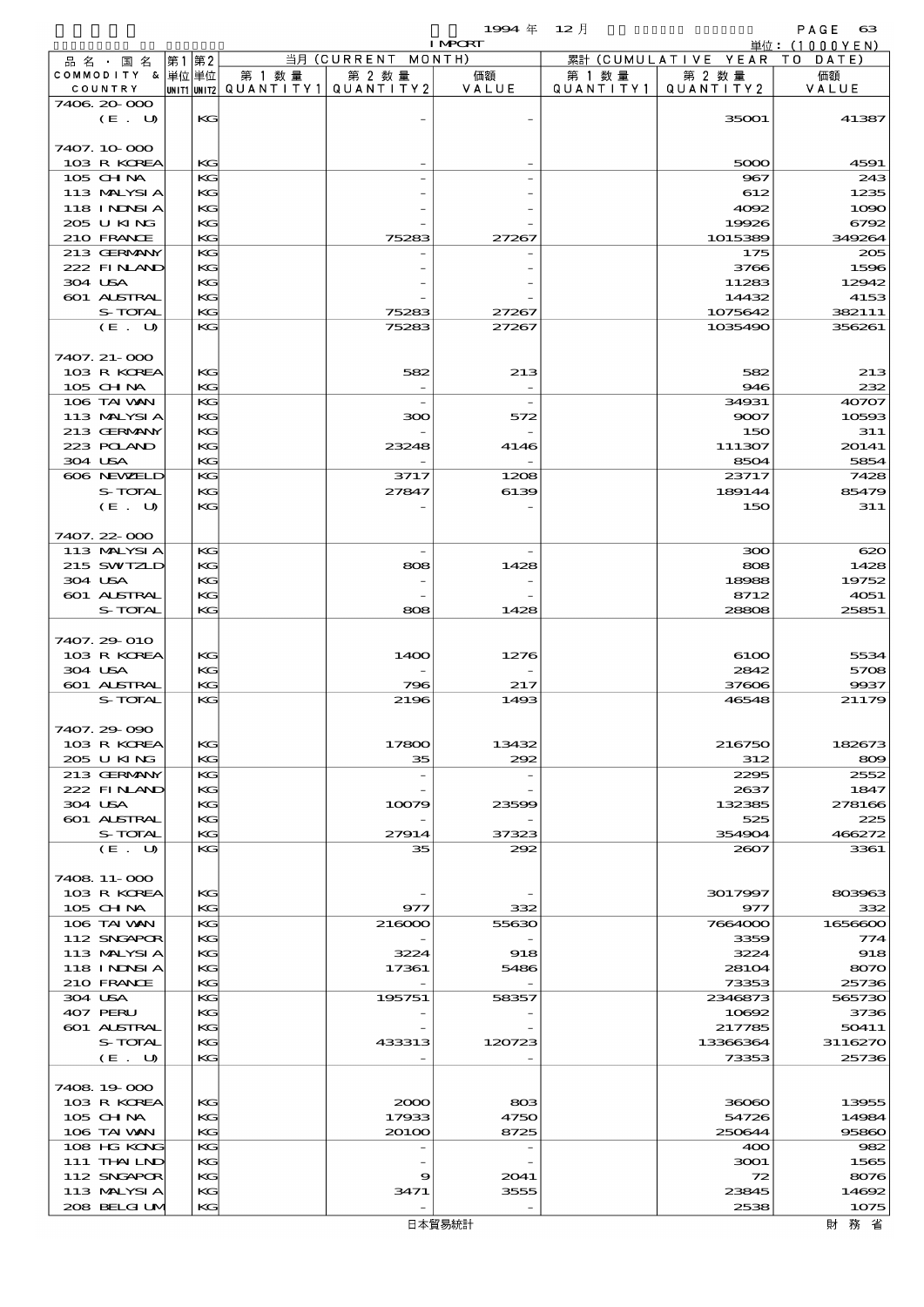$\begin{array}{cc}\n\text{PAGE} & \text{64} \\
\text{H}\ddot{\sigma} & (1000 \text{VEN})\n\end{array}$ 

 $1994 \text{ } \# \text{ } 12 \text{ } \frac{1}{2}$  INPORT

|         |                  |    |    |                                |                    | I MPORT     |           |                              | 単位: (1000YEN) |
|---------|------------------|----|----|--------------------------------|--------------------|-------------|-----------|------------------------------|---------------|
|         | 品名・国名            | 第1 | 第2 |                                | 当月 (CURRENT MONTH) |             |           | 累計 (CUMULATIVE YEAR TO DATE) |               |
|         | COMMODITY & 単位単位 |    |    | 第 1 数量                         | 第 2 数量             | 価額          | 第 1 数 量   | 第 2 数量                       | 価額            |
|         | COUNTRY          |    |    | UNITIUNIT2 QUANTITY1 QUANTITY2 |                    | VALUE       | QUANTITY1 | QUANTITY 2                   | VALUE         |
|         |                  |    |    |                                |                    |             |           |                              |               |
|         | 7408 19 000      |    |    |                                |                    |             |           |                              |               |
|         | 210 FRANCE       |    | KG |                                |                    |             |           | 2379                         | 5575          |
|         |                  |    |    |                                |                    |             |           |                              | 47344         |
|         | 213 GERMANY      |    | KG |                                | 922                | <b>1710</b> |           | 18422                        |               |
|         | 220 I TALY       |    | KG |                                | 16000              | 4878        |           | 36584                        | 11817         |
| 304 USA |                  |    | KG |                                |                    |             |           | 2042                         | 8484          |
|         |                  |    |    |                                |                    |             |           |                              |               |
|         | S-TOTAL          |    | KG |                                | 60435              | 26462       |           | 430713                       | 224409        |
|         | (E. U)           |    | KG |                                | 16922              | 6588        |           | 59923                        | 65811         |
|         |                  |    |    |                                |                    |             |           |                              |               |
|         |                  |    |    |                                |                    |             |           |                              |               |
|         | 7408 21-000      |    |    |                                |                    |             |           |                              |               |
|         | 103 R KOREA      |    | KG |                                | 7686               | 3612        |           | 112935                       | 54555         |
|         |                  |    |    |                                |                    |             |           |                              |               |
|         | 105 CH NA        |    | KG |                                |                    |             |           | 52334                        | 12887         |
|         | 106 TAI VAN      |    | KG |                                |                    |             |           | 15439                        | 12295         |
|         |                  |    |    |                                |                    |             |           |                              |               |
|         | 204 DENMARK      |    | KG |                                |                    |             |           | 8                            | 309           |
|         | 208 BELGI UM     |    | KG |                                |                    |             |           | 384                          | 559           |
|         | 213 GERMANY      |    | KG |                                | 2050               | 3803        |           | 50270                        | 73089         |
|         |                  |    |    |                                |                    |             |           |                              |               |
|         | 215 SWIZLD       |    | KG |                                |                    |             |           | 391                          | 927           |
|         | 220 I TALY       |    | KG |                                |                    |             |           | 1303                         | 770           |
|         |                  |    |    |                                |                    |             |           |                              |               |
| 304 USA |                  |    | KG |                                |                    |             |           | 2745                         | 771           |
|         | 606 NEWELD       |    | KG |                                |                    |             |           | 28232                        | 9644          |
|         | S-TOTAL          |    | KG |                                |                    |             |           |                              |               |
|         |                  |    |    |                                | 9736               | 7415        |           | 264041                       | 165806        |
|         | (E. U)           |    | KG |                                | 2050               | 3803        |           | 51965                        | 74727         |
|         |                  |    |    |                                |                    |             |           |                              |               |
|         |                  |    |    |                                |                    |             |           |                              |               |
|         | 7408 22 000      |    |    |                                |                    |             |           |                              |               |
|         | 103 R KOREA      |    | KG |                                |                    |             |           | 44146                        | 24006         |
|         |                  |    |    |                                |                    |             |           |                              |               |
|         | 205 U KING       |    | KG |                                |                    |             |           | 4932                         | 3679          |
|         | 213 GERMANY      |    | KG |                                |                    |             |           | 5503                         | 7437          |
|         |                  |    |    |                                |                    |             |           |                              |               |
|         | 220 I TALY       |    | KG |                                | 380                | 421         |           | 15445                        | 18221         |
| 304 USA |                  |    | KG |                                | 1167               | 1184        |           | 42057                        | 44435         |
|         | 601 ALSTRAL      |    | KG |                                | 112                | 312         |           | 112                          | 312           |
|         |                  |    |    |                                |                    |             |           |                              |               |
|         | S-TOTAL          |    | KG |                                | 1659               | 1917        |           | 112195                       | 98090         |
|         | (E. U)           |    | KG |                                | 380                | 421         |           | 25880                        | 29337         |
|         |                  |    |    |                                |                    |             |           |                              |               |
|         |                  |    |    |                                |                    |             |           |                              |               |
|         | 7408 29 010      |    |    |                                |                    |             |           |                              |               |
|         | 205 U KING       |    |    |                                |                    |             |           |                              |               |
|         |                  |    | KG |                                |                    |             |           | 6012                         | 6288          |
|         | 213 GERMANY      |    | KG |                                | $\infty$           | 1239        |           | 2882                         | 7005          |
| 304 USA |                  |    | KG |                                | 1004               | 1022        |           | 6358                         | 4536          |
|         |                  |    |    |                                |                    |             |           |                              |               |
|         | S-TOTAL          |    | KG |                                | 1074               | 2261        |           | 15252                        | 17829         |
|         | (E. U)           |    | KG |                                | $\infty$           | 1239        |           | 8894                         | 13293         |
|         |                  |    |    |                                |                    |             |           |                              |               |
|         |                  |    |    |                                |                    |             |           |                              |               |
|         | 7408 29 090      |    |    |                                |                    |             |           |                              |               |
|         |                  |    | KG |                                | 3000               | 2136        |           | 26500                        | 18800         |
|         | 103 R KOREA      |    |    |                                |                    |             |           |                              |               |
|         | 105 CHNA         |    | KG |                                | 4000               | 1924        |           | 10066                        | 5048          |
|         | 106 TAI VAN      |    | KG |                                |                    |             |           | 20970                        | 6751          |
|         |                  |    |    |                                |                    |             |           |                              |               |
|         | 108 HG KONG      |    | KG |                                | 304                | 670         |           | 304                          | 670           |
|         | 112 SNGAPOR      |    | КG |                                | 9998               | 4418        |           | 22994                        | 9725          |
|         |                  |    |    |                                |                    |             |           |                              |               |
|         | 113 MALYSIA      |    | KG |                                |                    |             |           | 5432                         | 3820          |
|         | 205 U KING       |    | KG |                                | $\infty$           | 615         |           | 7203                         | 7889          |
|         | 213 GERMANY      |    | KG |                                |                    |             |           | 12042                        | 18069         |
|         |                  |    |    |                                |                    |             |           |                              |               |
|         | 222 FINAND       |    | KG |                                |                    |             |           | 731                          | 3200          |
|         | 224 RUSSIAN      |    | KG |                                |                    |             |           | 250                          | 807           |
|         |                  |    |    |                                |                    |             |           |                              |               |
| 304 USA |                  |    | KG |                                | 62362              | 47330       |           | 232804                       | 243372        |
|         | S-TOTAL          |    | KG |                                | 80270              | 57093       |           | 339296                       | 318151        |
|         | (E. U)           |    | KG |                                | $\infty$           | 615         |           | 19245                        | 25958         |
|         |                  |    |    |                                |                    |             |           |                              |               |
|         |                  |    |    |                                |                    |             |           |                              |               |
|         | 7409. 11-000     |    |    |                                |                    |             |           |                              |               |
|         | 103 R KOREA      |    | KG |                                |                    |             |           | 169279                       | 51362         |
|         |                  |    |    |                                |                    |             |           |                              |               |
|         | 105 CH NA        |    | KG |                                |                    |             |           | 35465                        | 17443         |
|         | 111 THAILND      |    | KG |                                |                    |             |           | ങ                            | 313           |
|         |                  |    |    |                                |                    |             |           |                              |               |
|         | 112 SNGAPOR      |    | KG |                                |                    |             |           | 4390                         | 4062          |
|         | 205 U KING       |    | KG |                                |                    |             |           | 1083                         | 993           |
|         | 210 FRANCE       |    | KG |                                | 28316              | 11193       |           | 98989                        | 36144         |
|         |                  |    |    |                                |                    |             |           |                              |               |
|         | 213 GERMANY      |    | KG |                                |                    |             |           | 3015                         | 1950          |
|         | 220 I TALY       |    | KG |                                |                    |             |           | 9149                         | 4215          |
|         |                  |    |    |                                |                    |             |           |                              |               |
|         | 222 FINAND       |    | KG |                                |                    |             |           | 30036                        | 15480         |
|         | 302 CANADA       |    | KG |                                |                    |             |           | 35                           | 270           |
|         |                  |    |    |                                |                    |             |           |                              |               |
| 304 USA |                  |    | KG |                                | 19759              | 10172       |           | 276806                       | 127330        |
|         | 407 PERU         |    | KG |                                |                    |             |           | 5173                         | 1807          |
|         | S-TOTAL          |    | KG |                                |                    | 21365       |           | 633483                       | 261369        |
|         |                  |    |    |                                | 48075              |             |           |                              |               |
|         | (E. U)           |    | KG |                                | 28316              | 11193       |           | 112236                       | 43302         |
|         |                  |    |    |                                |                    |             |           |                              |               |
|         |                  |    |    |                                |                    |             |           |                              |               |
|         | 7409.19000       |    |    |                                |                    |             |           |                              |               |
|         | 103 R KOREA      |    | KG |                                | 9916               | 7764        |           | 541333                       | 267358        |
|         |                  |    |    |                                |                    |             |           |                              |               |
|         | 106 TAI VAN      |    | KG |                                | 4264               | 1594        |           | 17032                        | 8132          |
|         | 205 U KING       |    | KG |                                | 37                 | 498         |           | 637                          | 1340          |
|         | 200 LUNABRG      |    | KG |                                | 2266               | 3053        |           | 3662                         | 4834          |
|         |                  |    |    |                                |                    |             |           |                              |               |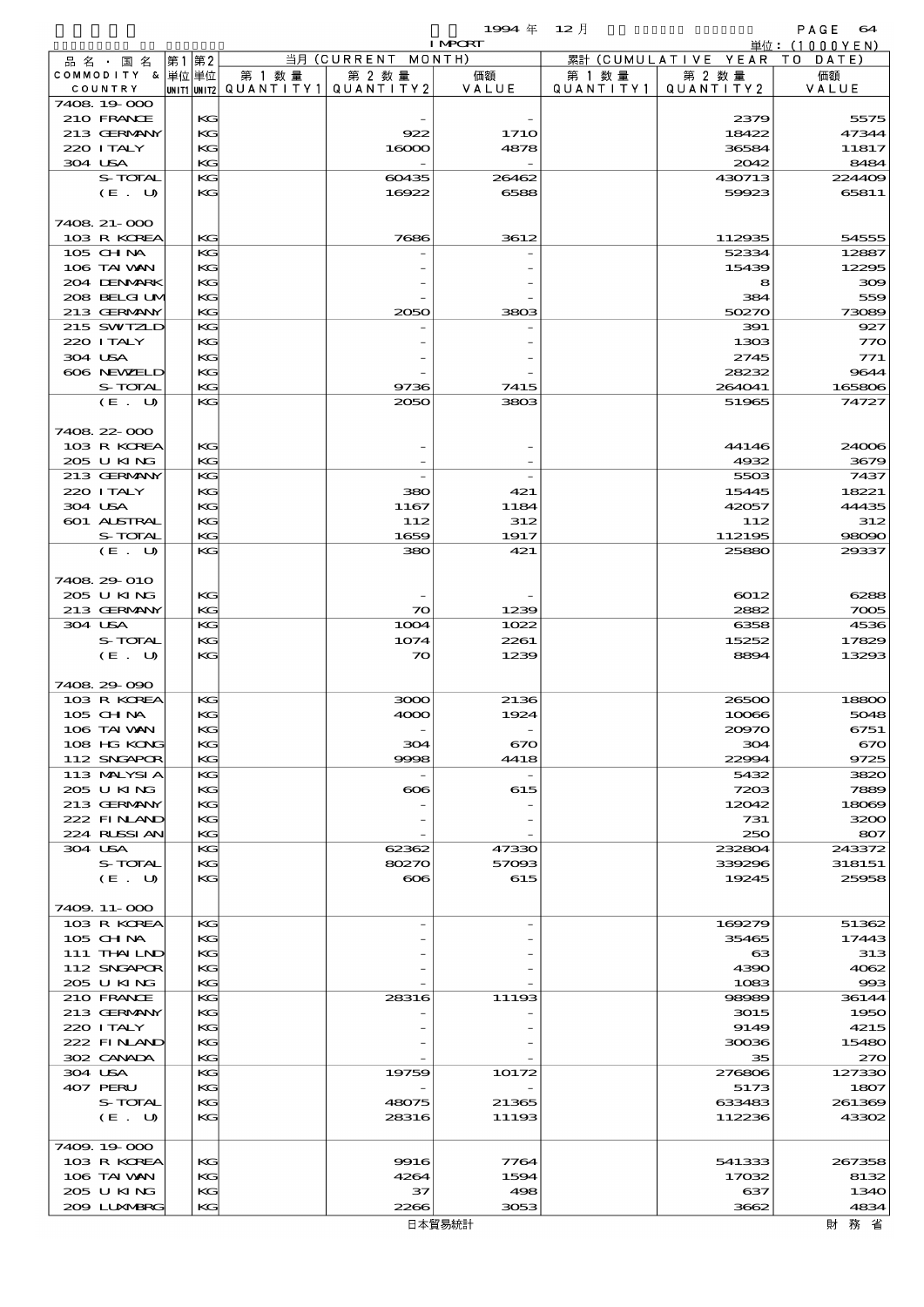品別国別表 輸 入 1994 12 確定 (Fixed Annual) 65 I MPORT

|         | 品名・国名                       | 第1 | 第2           |                                                  | 当月 (CURRENT MONTH) |                 |                     | 累計 (CUMULATIVE YEAR TO DATE) |                  |
|---------|-----------------------------|----|--------------|--------------------------------------------------|--------------------|-----------------|---------------------|------------------------------|------------------|
|         | COMMODITY & 単位単位<br>COUNTRY |    |              | 第 1 数量<br> unit1 unit2  Q∪ANT   TY1  Q∪ANT   TY2 | 第 2 数量             | 価額<br>VALUE     | 第 1 数量<br>QUANTITY1 | 第 2 数量<br>QUANTITY 2         | 価額<br>VALUE      |
|         | 7409.19-000                 |    |              |                                                  |                    |                 |                     |                              |                  |
|         | 210 FRANCE                  |    | KG           |                                                  | 22617              | 8037            |                     | 104530                       | 35506            |
|         | 213 GERMANY                 |    | KG           |                                                  | 7272               | 6862            |                     | 47963                        | 39470            |
| 304 USA | 222 FINAND                  |    | KG<br>KG     |                                                  |                    |                 |                     | 1746<br>9091                 | 1203<br>10551    |
|         | 407 PERU                    |    | KG           |                                                  |                    |                 |                     | 50005                        | 9297             |
|         | 551 S AFRCA                 |    | KG           |                                                  |                    |                 |                     | 12566                        | 4238             |
|         | S-TOTAL                     |    | KG           |                                                  | 46372              | 27808           |                     | 788565                       | 381929           |
|         | (E. U)                      |    | KG           |                                                  | 32192              | 18450           |                     | 156792                       | 81150            |
|         | 7409 21-000                 |    |              |                                                  |                    |                 |                     |                              |                  |
|         | 103 R KOREA                 |    | KG           |                                                  | 351931             | 90916           |                     | 3935304                      | 972273           |
|         | 105 CH NA                   |    | KG           |                                                  |                    |                 |                     | 42200                        | 10052            |
|         | 106 TAI VAN                 |    | KG           |                                                  |                    |                 |                     | 89863                        | 23174            |
|         | 108 HG KONG<br>112 SNGAPOR  |    | KG<br>KG     |                                                  |                    |                 |                     | 16016<br>144                 | 4173<br>499      |
|         | 207 NETHLIS                 |    | KG           |                                                  |                    |                 |                     | 3571O                        | 7770             |
|         | 213 GERMANY                 |    | KG           |                                                  | 200721             | 47484           |                     | 534474                       | 127291           |
| 304 USA |                             |    | KG           |                                                  |                    |                 |                     | 6582                         | 4285             |
|         | S-TOTAL                     |    | KG           |                                                  | 552652             | 138400          |                     | 4660293                      | 1149517          |
|         | (E. U)                      |    | KG           |                                                  | 200721             | 47484           |                     | 570184                       | 135061           |
|         | 7409.29-000                 |    |              |                                                  |                    |                 |                     |                              |                  |
|         | 210 FRANCE                  |    | KG           |                                                  |                    |                 |                     | 1037                         | 544              |
|         | 213 GERMANY                 |    | KG           |                                                  |                    |                 |                     | 904                          | 4585             |
| 304 USA |                             |    | KG           |                                                  |                    |                 |                     | 2558                         | 1898             |
|         | 410 BRAZIL                  |    | KG           |                                                  |                    |                 |                     | 651                          | 668              |
|         | S-TOTAL                     |    | KG           |                                                  |                    |                 |                     | 5150                         | 7695             |
|         | (E. U)                      |    | KG           |                                                  |                    |                 |                     | 1941                         | 5129             |
|         | 7409. 31-000                |    |              |                                                  |                    |                 |                     |                              |                  |
|         | 103 R KOREA                 |    | KG           |                                                  | 154746             | 62496           |                     | 1567192                      | 640616           |
|         | 106 TAI VAN                 |    | KG           |                                                  |                    |                 |                     | 3825                         | 733              |
|         | 111 THAILND                 |    | KG           |                                                  |                    |                 |                     | 264                          | 1305             |
|         | 112 SNGAPOR<br>113 MALYSIA  |    | KG<br>KG     |                                                  |                    |                 |                     | 114<br>1615                  | 407<br>$\cos 7$  |
|         | 213 GERMANY                 |    | KG           |                                                  | 187                | 209             |                     | 2128                         | 727              |
| 304 USA |                             |    | KG           |                                                  |                    |                 |                     | 4469                         | 3828             |
|         | S-TOTAL                     |    | KG           |                                                  | 154933             | 62705           |                     | 1579607                      | 654603           |
|         | (E. U)                      |    | KG           |                                                  | 187                | 200             |                     | 2128                         | 727              |
|         | 7409.39-000                 |    |              |                                                  |                    |                 |                     |                              |                  |
|         | 302 CANADA                  |    | KG           |                                                  |                    |                 |                     | 16                           | 308              |
| 304 USA |                             |    | $\mathbf{K}$ |                                                  |                    |                 |                     | 21183                        | 10496            |
|         | S-TOTAL                     |    | KG           |                                                  |                    |                 |                     | 21199                        | 10799            |
|         |                             |    |              |                                                  |                    |                 |                     |                              |                  |
|         | 7409.40-000<br>103 R KOREA  |    | KG           |                                                  | 37085              | 33161           |                     | 484235                       | 280248           |
|         | 210 FRANCE                  |    | KG           |                                                  |                    |                 |                     | 81                           | 504              |
|         | 213 GERMANY                 |    | KG           |                                                  | 22452              | 15152           |                     | 234367                       | 141954           |
| 304 USA |                             |    | KG           |                                                  | 158682             | 83235           |                     | 1068199                      | 517272           |
|         | S-TOTAL                     |    | KG           |                                                  | 218219             | 131548          |                     | 1786882                      | 939978           |
|         | (E. U)                      |    | KG           |                                                  | 22452              | 15152           |                     | 234448                       | 142458           |
|         | 7409.90-000                 |    |              |                                                  |                    |                 |                     |                              |                  |
|         | 103 R KOREA                 |    | KG           |                                                  |                    |                 |                     | 6366                         | 3335             |
|         | 106 TAI VAN                 |    | KG           |                                                  |                    |                 |                     | 1411                         | 1291             |
|         | 108 HG KONG                 |    | KС           |                                                  |                    |                 |                     | 3514                         | 2327             |
|         | 112 SNGAPOR<br>113 MALYSIA  |    | KG<br>KG     |                                                  | 666                | 579             |                     | 9500<br>$\bf{666}$           | 6807<br>579      |
|         | 203 SWIDEN                  |    | KG           |                                                  |                    |                 |                     | 14                           | 712              |
|         | 205 U KING                  |    | KG           |                                                  |                    |                 |                     | <b>3010</b>                  | 873              |
|         | 207 NETHLIS                 |    | КG           |                                                  |                    |                 |                     | 19488                        | 6240             |
|         | 210 FRANCE                  |    | KG           |                                                  |                    |                 |                     | 160                          | 565              |
| 304 USA | 213 GERMANY                 |    | KG<br>KG     |                                                  | 40005<br>87417     | 13831<br>102759 |                     | 58882<br>704131              | 25544<br>913341  |
|         | S-TOTAL                     |    | KG           |                                                  | 128088             | 117169          |                     | 807142                       | 961614           |
|         | (E. U)                      |    | KG           |                                                  | 40005              | 13831           |                     | 81540                        | 33222            |
|         |                             |    |              |                                                  |                    |                 |                     |                              |                  |
|         | 7410 11-000                 |    |              |                                                  |                    |                 |                     |                              |                  |
|         | 103 R KOREA<br>106 TAI VAN  |    | KG<br>KG     |                                                  | 45567<br>62437     | 26691<br>49863  |                     | 452200<br>414268             | 371786<br>310678 |
|         | 108 HG KONG                 |    | KG           |                                                  | 16727              | 13733           |                     | 80059                        | 66006            |
|         | 113 MALYSIA                 |    | KG           |                                                  |                    |                 |                     | 362                          | 280              |
|         | 203 SWIEN                   |    | KG           |                                                  | 109710             | 51391           |                     | 1770675                      | 672545           |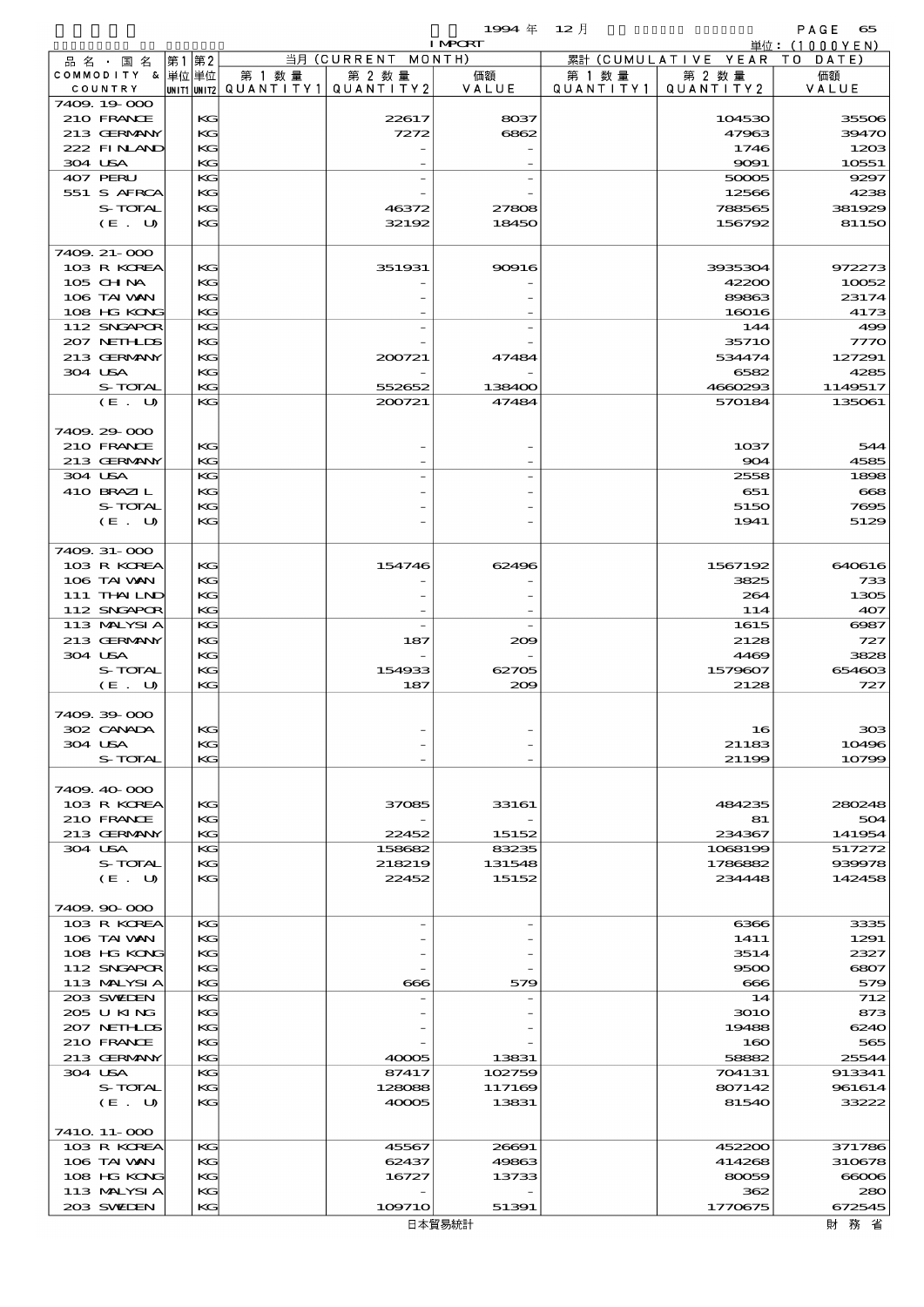$1994 \nleftrightarrow 12 \nparallel$  PAGE 66

|                             |          |        |                                       | <b>I MPORT</b>  |                   |                              | 単位: (1000 Y E N) |
|-----------------------------|----------|--------|---------------------------------------|-----------------|-------------------|------------------------------|------------------|
| 品名・国名                       | 第1 第2    |        | 当月 (CURRENT MONTH)                    |                 |                   | 累計 (CUMULATIVE YEAR TO DATE) |                  |
| COMMODITY & 単位単位            |          | 第 1 数量 | 第 2 数量                                | 価額              | 第 1 数 量           | 第 2 数量                       | 価額               |
| COUNTRY                     |          |        | unit1 unit2  QUANT   TY1  QUANT   TY2 | VALUE           | Q U A N T I T Y 1 | QUANTITY 2                   | VALUE            |
| 7410 11-000<br>2009 LUNABRG | КG       |        | 939                                   | 1002            |                   | 43969                        | 80328            |
| 213 GERMANY                 | KG       |        |                                       |                 |                   | 52481                        | 21544            |
| 218 SPAIN                   | KG       |        |                                       |                 |                   | 2067                         | 777              |
| 304 USA                     | KG       |        | 9638                                  | 15333           |                   | 94455                        | 154666           |
| S-TOTAL                     | KG       |        | 245018                                | 158013          |                   | 2910536                      | 1678610          |
| (E. U)                      | KG       |        | 939                                   | 1002            |                   | 98517                        | 102649           |
|                             |          |        |                                       |                 |                   |                              |                  |
| 7410 12 000                 |          |        |                                       |                 |                   |                              |                  |
| 103 R KOREA                 | KG       |        | 34393                                 | 14981           |                   | 186942                       | 83460            |
| 106 TAI VAN<br>203 SWIDEN   | KG<br>KG |        | 589<br>17917                          | 5164<br>6462    |                   | 4969                         | 27401<br>48534   |
| 205 U KING                  | KG       |        |                                       |                 |                   | 134465<br>832                | 694              |
| 207 NETHLIS                 | KG       |        |                                       |                 |                   | 4197                         | 1252             |
| 213 GERMANY                 | KG       |        | 876                                   | 2235            |                   | 1727                         | 4265             |
| 218 SPAIN                   | KG       |        |                                       |                 |                   | 1969                         | 679              |
| 302 CANADA                  | KG       |        |                                       |                 |                   | 44                           | 858              |
| 304 USA                     | KG       |        | 14171                                 | 36205           |                   | 94995                        | 239850           |
| S-TOTAL                     | KG       |        | 67946                                 | 65047           |                   | 430140                       | 406993           |
| (E. U)                      | KG       |        | 876                                   | 2235            |                   | 8725                         | 6890             |
|                             |          |        |                                       |                 |                   |                              |                  |
| 7410 21-000                 |          |        |                                       |                 |                   |                              |                  |
| 103 R KOREA                 | KG       |        | 246400                                | 120796          |                   | 1513377                      | 761955           |
| $105$ CHNA<br>106 TAI VAN   | KG<br>KG |        | 16000<br>610934                       | 10690<br>346621 |                   | 87675<br>10631996            | 36920<br>6068259 |
| 108 HG KONG                 | KG       |        | 598                                   | 917             |                   | 2653                         | 2434             |
| 111 THAILND                 | KG       |        |                                       |                 |                   | 316                          | 245              |
| 112 SNGAPOR                 | KG       |        |                                       |                 |                   | 5698                         | 6104             |
| 113 MALYSIA                 | KG       |        | 30414                                 | 23781           |                   | 1080364                      | 811097           |
| 208 BELGI UM                | KG       |        |                                       |                 |                   | 540                          | 299              |
| 213 GERMANY                 | KG       |        | 3600                                  | 3406            |                   | 13700                        | 14537            |
| 304 USA                     | KG       |        | 8741                                  | 15828           |                   | 64066                        | 259496           |
| S-TOTAL                     | KG       |        | 916687                                | 522039          |                   | 13400385                     | 7961346          |
| (E. U)                      | KG       |        | 3600                                  | 3406            |                   | 14240                        | 14836            |
|                             |          |        |                                       |                 |                   |                              |                  |
| 7410 22 000<br>103 R KOREA  | KG       |        | 8000                                  | 6352            |                   | 11190                        | 10485            |
| 106 TAI VAN                 | KG       |        |                                       |                 |                   | 25561                        | 14251            |
| 108 HG KONG                 | KG       |        | 9600                                  | 3957            |                   | 9600                         | 3957             |
| 220 I TALY                  | KG       |        |                                       |                 |                   | 33700                        | 5461             |
| 304 USA                     | KG       |        | 51                                    | 226             |                   | 1562                         | 3402             |
| S-TOTAL                     | KG       |        | 17651                                 | 10535           |                   | 81613                        | 37556            |
| (E. U)                      | KG       |        |                                       |                 |                   | 33700                        | 5461             |
|                             |          |        |                                       |                 |                   |                              |                  |
| 7411.10.000                 |          |        |                                       |                 |                   |                              |                  |
| 103 R KOREA                 | KG       |        | 90282                                 | 44384           |                   | 843494                       | 358935           |
| $105$ CHNA<br>106 TAI VAN   | KG<br>KG |        | 3040                                  | 1925            |                   | 31684<br>22780               | 12972<br>13887   |
| 111 THAILND                 | KG       |        | 18150                                 | 9438            |                   | 220934                       | 109931           |
| 113 MALYSIA                 | KG       |        | 18164                                 | 8338            |                   | 46588                        | 22632            |
| 205 U KING                  | KG       |        | $\overline{\phantom{a}}$              |                 |                   | 13                           | 760              |
| 210 FRANCE                  | KG       |        |                                       |                 |                   | 94638                        | 36932            |
| 213 GERMANY                 | KG       |        | 427                                   | 418             |                   | 918                          | 4368             |
| 220 I TALY                  | KG       |        | 1690                                  | 1398            |                   | 8066                         | 6582             |
| 222 FINAND                  | KG       |        | 46817                                 | 23879           |                   | 563931                       | 239993           |
| 230 GREECE                  | KG       |        |                                       |                 |                   | 1944                         | 612              |
| 304 USA                     | KG       |        | $\blacktriangleleft$                  | 201             |                   | 60430                        | 80090            |
| 305 MEXICO<br>601 ALSTRAL   | KG<br>KG |        | 16                                    | 329             |                   | 29583<br>18511               | 9796<br>6775     |
| 606 NEWELD                  | KG       |        |                                       |                 |                   | 3972                         | 1157             |
| S-TOTAL                     | KG       |        | 178590                                | 90310           |                   | 1947486                      | 905422           |
| (E. U)                      | KG       |        | 2117                                  | 1816            |                   | 105579                       | 49254            |
|                             |          |        |                                       |                 |                   |                              |                  |
| 7411. 21- 000               |          |        |                                       |                 |                   |                              |                  |
| 103 R KOREA                 | KG       |        |                                       |                 |                   | 3529                         | 5398             |
| 106 TAI VAN                 | КG       |        | 3981                                  | 2558            |                   | 42466                        | 28005            |
| 205 U KING                  | KG       |        | 111326                                | 51000           |                   | 111326                       | 51000            |
| 207 NETHLIS                 | KG       |        |                                       |                 |                   | 204                          | 1337             |
| 210 FRANCE                  | KG       |        |                                       |                 |                   | 252                          | 245              |
| 213 GERMANY<br>215 SWIZLD   | KG<br>KG |        | 8                                     | 425             |                   | 4352<br>1                    | 5001<br>212      |
| 304 USA                     | KG       |        | 776                                   | 2870            |                   | 4641                         | $\infty$ 004     |
| S-TOTAL                     | KG       |        | 116091                                | 56853           |                   | 166771                       | 98202            |
| (E. U)                      | KG       |        | 111334                                | 51425           |                   | 116134                       | 57583            |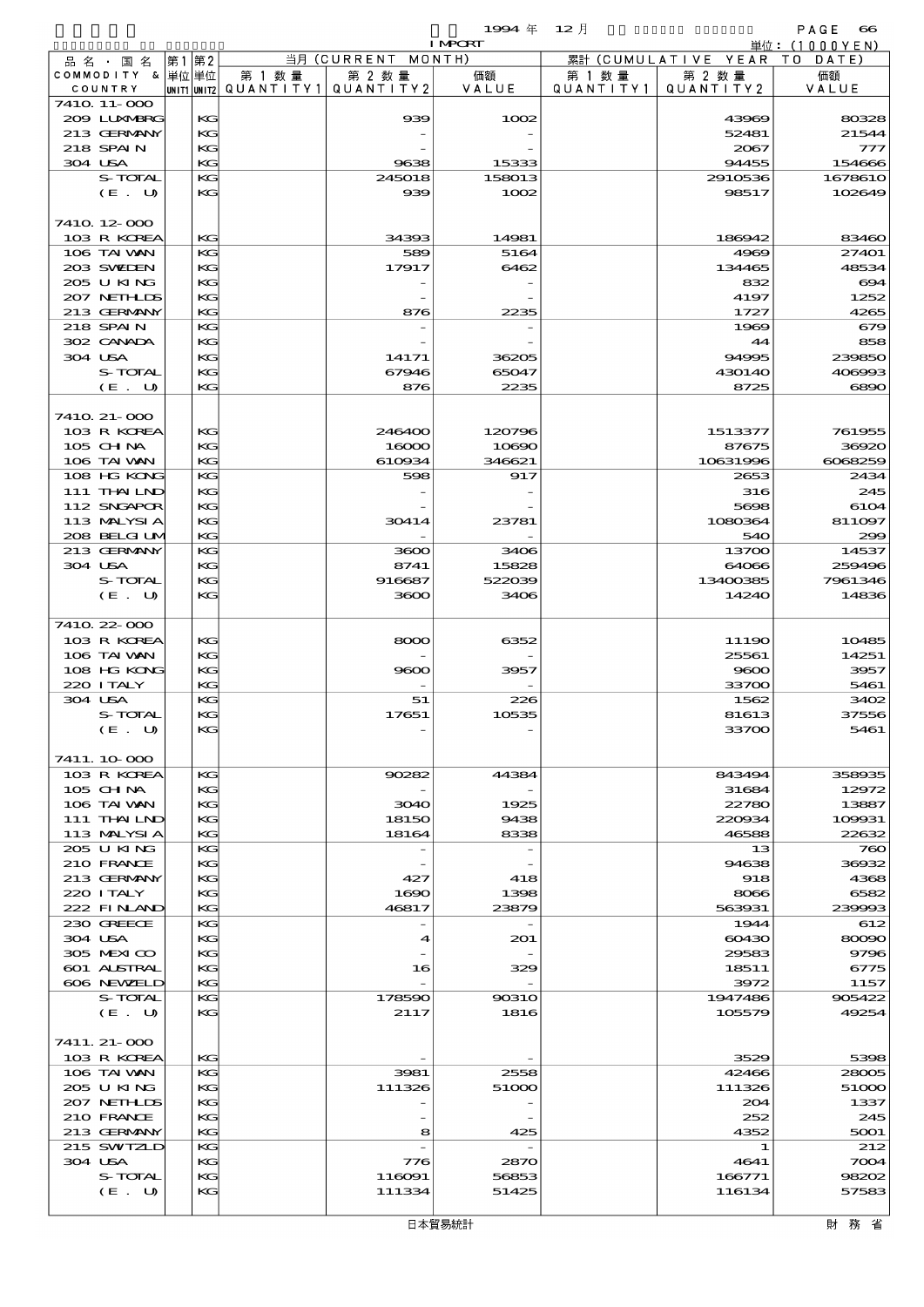|             | 1994年 12月                |           |                     | PAGE<br>-67     |
|-------------|--------------------------|-----------|---------------------|-----------------|
|             | <b>LARCRE</b>            |           |                     | 単位: $(1000YEN)$ |
| ENT MONTH)  |                          | 累計        | (CUMULATIVE YEAR TO | DATE)           |
| 2 数量        | 価額                       | 数量<br>第 1 | 第 2 数量              | 価額              |
| N T I T Y 2 | VALUE                    | QUANTITY1 | QUANTITY 2          | VALUE           |
|             |                          |           |                     |                 |
|             | $\overline{\phantom{a}}$ |           | 1772298             | 828749          |

|  | 品名・国名                       | 第1 第2 |          |         | 当月 (CURRENT MONTH)                    | TMCKT            |           | 累計 (CUMULATIVE YEAR TO DATE) | 単位:(IUUUYEN)      |
|--|-----------------------------|-------|----------|---------|---------------------------------------|------------------|-----------|------------------------------|-------------------|
|  | COMMODITY & 単位単位            |       |          | 第 1 数 量 | 第 2 数量                                | 価額               | 第 1 数 量   | 第 2 数量                       | 価額                |
|  | COUNTRY                     |       |          |         | UNIT1 UNIT2  QUANT   TY1  QUANT   TY2 | VALUE            | QUANTITY1 | QUANTITY 2                   | VALUE             |
|  | 7411.22-000<br>103 R KOREA  |       | KG       |         |                                       |                  |           | 1772298                      | 828749            |
|  | 205 U KING                  |       | KG       |         | 278                                   | 259              |           | 22757                        | 13638             |
|  | 213 GERMANY                 |       | KG       |         |                                       |                  |           | 1105                         | 2852              |
|  | 220 I TALY                  |       | KG       |         | 429034                                | 303030           |           | 851826                       | 614272            |
|  | 304 USA<br>S-TOTAL          |       | KG       |         | 3175                                  | 2822             |           | 10153                        | 8822              |
|  | (E. U)                      |       | KG<br>KG |         | 432487<br>429312                      | 306111<br>303289 |           | 2658139<br>875688            | 1468333<br>630762 |
|  |                             |       |          |         |                                       |                  |           |                              |                   |
|  | 7411.29-010                 |       |          |         |                                       |                  |           |                              |                   |
|  | 601 ALSTRAL                 |       | KG       |         | 39559                                 | 10753            |           | 159336                       | 43680             |
|  | 606 NEWELD<br>S-TOTAL       |       | KG<br>KG |         | 19114<br>58673                        | 5568<br>16321    |           | 19114<br>178450              | 5568<br>49248     |
|  |                             |       |          |         |                                       |                  |           |                              |                   |
|  | 7411.29-090                 |       |          |         |                                       |                  |           |                              |                   |
|  | 203 SWIEN                   |       | KG       |         |                                       |                  |           | 44                           | 487               |
|  | 205 U KING<br>210 FRANCE    |       | KG       |         |                                       |                  |           | 160                          | 5539              |
|  | 304 USA                     |       | KG<br>KG |         | 95                                    | 266              |           | 172<br>12088                 | 217<br>35036      |
|  | S-TOTAL                     |       | KG       |         | 95                                    | 266              |           | 12464                        | 41279             |
|  | (E. U)                      |       | KG       |         |                                       |                  |           | 332                          | 5756              |
|  |                             |       |          |         |                                       |                  |           |                              |                   |
|  | 7412 10 000<br>103 R KOREA  |       | KG       |         | 851                                   | 2386             |           | 12226                        | 21991             |
|  | 104 N KOREA                 |       | KG       |         |                                       |                  |           | 382                          | 121O              |
|  | 106 TAI VAN                 |       | KG       |         | <b>2010</b>                           | 2914             |           | 18246                        | 26293             |
|  | 111 THAILND                 |       | KG       |         | 125                                   | 219              |           | 8506                         | 10694             |
|  | 204 DENMARK                 |       | KG       |         |                                       |                  |           | 1445                         | 1389              |
|  | 213 GERMANY<br>304 USA      |       | KG<br>KG |         | 46050                                 | 38246            |           | 218<br>572794                | 802<br>461926     |
|  | S-TOTAL                     |       | KG       |         | 49036                                 | 43765            |           | 613817                       | 524305            |
|  | (E. U)                      |       | KG       |         |                                       |                  |           | 1663                         | 2191              |
|  |                             |       |          |         |                                       |                  |           |                              |                   |
|  | 7412.20-000                 |       |          |         |                                       |                  |           | 71338                        |                   |
|  | 103 R KOREA<br>104 N KOREA  |       | KG<br>KG |         | 2921                                  | 6077             |           | 1860                         | 101774<br>852     |
|  | 105 CH NA                   |       | KG       |         | 6712                                  | 2807             |           | 91267                        | 371O1             |
|  | 106 TAI VAN                 |       | KG       |         | 11715                                 | 9023             |           | 193498                       | 147783            |
|  | 111 THAILND                 |       | KG       |         | 11OO                                  | 4411             |           | 86127                        | 70259             |
|  | 112 SNGAPOR<br>113 MALYSIA  |       | KG<br>KG |         | 10456                                 | 45535            |           | 117053<br>830                | 478367<br>959     |
|  | 203 SWIDEN                  |       | KG       |         | 830                                   | 545              |           | 9553                         | 10008             |
|  | 204 DENMARK                 |       | KG       |         |                                       |                  |           | 1003                         | 2848              |
|  | 205 U KING                  |       | KG       |         | 1658                                  | $\cos$           |           | 5825                         | 23541             |
|  | 210 FRANCE<br>213 GERMANY   |       | KG<br>KG |         | 226<br>546                            | 646<br>2626      |           | 2623                         | 8901<br>39286     |
|  | 215 SWIZLD                  |       | KG       |         | 250                                   | 1750             |           | 11694<br>1584                | 5399              |
|  | 220 I TALY                  |       | KG       |         | 400                                   | 537              |           | 3902                         | 4516              |
|  | 227 H.NGARY                 |       | KG       |         |                                       |                  |           | 50                           | 275               |
|  | 302 CANADA                  |       | KG       |         |                                       |                  |           | 7                            | 543               |
|  | 304 USA<br>410 BRAZIL       |       | KG<br>KG |         | 12613                                 | 21420            |           | 153286<br>532                | 320983<br>2509    |
|  | S-TOTAL                     |       | KG       |         | 49427                                 | 102315           |           | 752032                       | 1255904           |
|  | (E. U)                      |       | KG       |         | 2830                                  | 10747            |           | 25047                        | 79092             |
|  |                             |       |          |         |                                       |                  |           |                              |                   |
|  | 741300000<br>103 R KOREA    |       | KG       |         |                                       |                  |           | 52642                        | 16369             |
|  | 106 TAI VAN                 |       | KG       |         |                                       |                  |           | 182987                       | 53815             |
|  | 108 HG KONG                 |       | KG       |         |                                       |                  |           | 487                          | 853               |
|  | 112 SNGAPOR                 |       | KG       |         | 765                                   | 441              |           | 1125                         | 646               |
|  | 204 DENMARK<br>207 NETH LIS |       | KG<br>KG |         |                                       |                  |           | 30<br>2988                   | 256<br>1444       |
|  | 210 FRANCE                  |       | КG       |         |                                       |                  |           | 21228                        | 8335              |
|  | 213 GERMANY                 |       | KG       |         | 754                                   | 957              |           | 5516                         | 13080             |
|  | <b>217 PORTUGL</b>          |       | KG       |         |                                       |                  |           | 7                            | 210               |
|  | 222 FINAND                  |       | KG       |         |                                       |                  |           | 3218                         | 46277             |
|  | 304 USA<br>S-TOTAL          |       | KG<br>КG |         | 8950<br>10469                         | 7799<br>9197     |           | 79814<br>350042              | 117532<br>258817  |
|  | (E. U)                      |       | KG       |         | 754                                   | 957              |           | 29769                        | 23325             |
|  |                             |       |          |         |                                       |                  |           |                              |                   |
|  | 7414.90-000                 |       |          |         |                                       |                  |           |                              |                   |
|  | 105 CH NA<br>210 FRANCE     |       | KG<br>КG |         |                                       |                  |           | 4086<br>162                  | 2756<br>2167      |
|  | 213 GERMANY                 |       | KG       |         | 95                                    | 443              |           | 43440                        | 132585            |
|  | 304 USA                     |       | KG       |         | 243                                   | 967              |           | 5374                         | 11914             |
|  |                             |       |          |         |                                       | 日本留見統計           |           |                              | け   な   少         |

財 務 省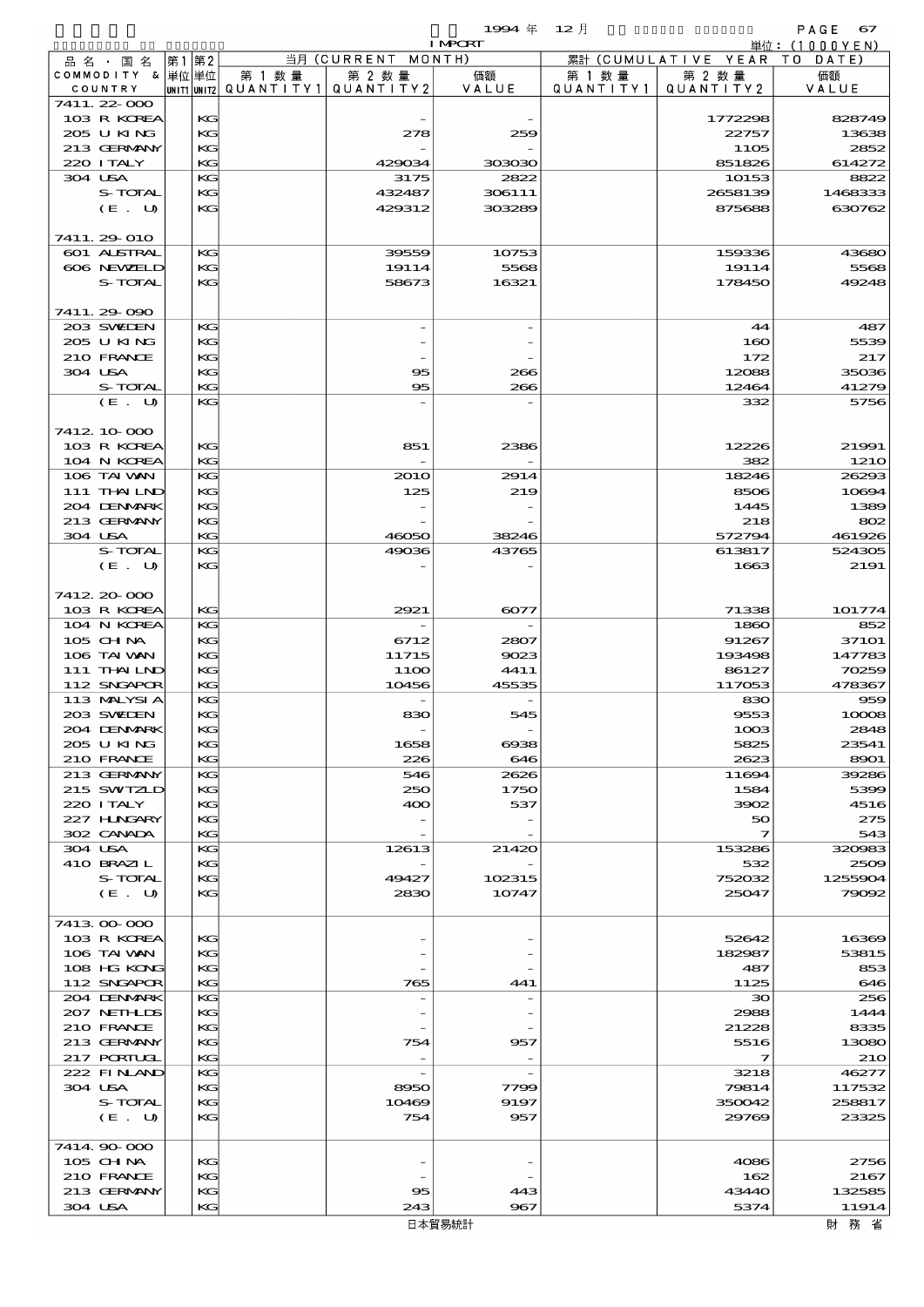|                                 |      |           |                                         |                                   | 1994 $#$                 | $12$ 月    |                                      | PAGE<br>$\mathbf{68}$ |
|---------------------------------|------|-----------|-----------------------------------------|-----------------------------------|--------------------------|-----------|--------------------------------------|-----------------------|
|                                 |      |           |                                         | 当月 (CURRENT                       | <b>I MPCRT</b><br>MONTH) |           |                                      | 単位:(1000YEN)          |
| 品名・国名<br>COMMODITY & 単位単位       | 第1第2 |           | 第 1 数 量                                 | 第 2 数量                            | 価額                       | 第 1 数 量   | 累計 (CUMULATIVE YEAR)<br>第 2 数量       | TO DATE)<br>価額        |
| COUNTRY                         |      |           | UNIT1 UNIT2   QUANT   TY1   QUANT   TY2 |                                   | VALUE                    | QUANTITY1 | QUANTITY2                            | VALUE                 |
| 7414.90-000                     |      |           |                                         |                                   |                          |           |                                      |                       |
| S-TOTAL<br>(E. U)               |      | KG<br>KG  |                                         | 338<br>95                         | 141O<br>443              |           | 53062<br>43602                       | 149422<br>134752      |
|                                 |      |           |                                         |                                   |                          |           |                                      |                       |
| 7415, 10,000                    |      |           |                                         |                                   |                          |           |                                      |                       |
| 105 CHNA                        |      | KG        |                                         |                                   |                          |           | $30^{\circ}$                         | 358                   |
| 106 TAI VAN<br>108 HG KONG      |      | KG<br>KG  |                                         |                                   |                          |           | 7040<br>656                          | 24341<br>2005         |
| 213 GERMANY                     |      | KG        |                                         |                                   |                          |           | 2773                                 | 5629                  |
| 220 I TALY                      |      | KG        |                                         | 31                                | 438                      |           | 91                                   | 1288                  |
| 304 USA<br>S-TOTAL              |      | KG<br>KG  |                                         | 31                                |                          |           | 53                                   | 545                   |
| (E. U)                          |      | KG        |                                         | 31                                | 438<br>438               |           | 10643<br>2864                        | 34166<br>6917         |
|                                 |      |           |                                         |                                   |                          |           |                                      |                       |
| 7415, 21-000                    |      |           |                                         |                                   |                          |           |                                      |                       |
| 127 BANCLA<br>304 USA           |      | KG<br>KG  |                                         |                                   |                          |           | 1618<br>10021                        | 959<br>44032          |
| S-TOTAL                         |      | KG        |                                         |                                   |                          |           | 11639                                | 44991                 |
|                                 |      |           |                                         |                                   |                          |           |                                      |                       |
| 7415.29.000                     |      |           |                                         |                                   |                          |           |                                      |                       |
| 106 TAI WAN<br>113 MALYSIA      |      | KG<br>KG  |                                         |                                   |                          |           | 5272<br>545                          | 7216<br>441           |
| 213 GERMANY                     |      | KG        |                                         |                                   |                          |           | 204                                  | 686                   |
| 215 SWIZLD                      |      | KG        |                                         |                                   |                          |           | 16                                   | 249                   |
| 304 USA                         |      | KG        |                                         |                                   |                          |           | 283                                  | 2936                  |
| S-TOTAL<br>(E. U)               |      | KG<br>KG  |                                         |                                   | ۰                        |           | 6320<br>204                          | 11528<br>686          |
|                                 |      |           |                                         |                                   |                          |           |                                      |                       |
| 7415.32-000                     |      |           |                                         |                                   |                          |           |                                      |                       |
| 103 R KOREA                     |      | КG        |                                         | 12240                             | 8097                     |           | 48149                                | 43659                 |
| 105 CHNA<br>106 TAI WAN         |      | KG<br>KG  |                                         | 6964<br>3191                      | 3724<br>7544             |           | 29245<br>26982                       | 16999<br>86641        |
| 108 HG KONG                     |      | KG        |                                         | $\overline{\phantom{0}}$          |                          |           | 254                                  | 1006                  |
| 111 THAILND                     |      | KG        |                                         | 405                               | 1790                     |           | 2513                                 | 13315                 |
| 112 SNGAPOR                     |      | KG        |                                         |                                   |                          |           | 240                                  | 796                   |
| <b>118 INNSIA</b><br>203 SWIDEN |      | KG<br>KG  |                                         | 420                               | 2006                     |           | 5390<br>150                          | 25763<br>369          |
| 204 DENMARK                     |      | KG        |                                         | 61                                | 340                      |           | 2053                                 | 641O                  |
| 205 U KING                      |      | KG        |                                         | 12                                | 709                      |           | 16449                                | 74383                 |
| 206 I RELAND                    |      | KG        |                                         | 16                                | 763                      |           | 16                                   | 763                   |
| 210 FRANCE<br>213 GERMANY       |      | KG<br>KG. |                                         | 357                               | 1241                     |           | 1678<br>2715                         | 7626<br>8653          |
| 215 SWIZLD                      |      | KG        |                                         | 150                               | 556                      |           | 261                                  | 1016                  |
| 304 USA                         |      | KG        |                                         | 708                               | 2186                     |           | 19001                                | 50315                 |
| 410 BRAZIL                      |      | KG        |                                         |                                   |                          |           | 45                                   | 444                   |
| 601 ALSTRAL<br>S-TOTAL          |      | KG<br>KG  |                                         | $\overline{\phantom{a}}$<br>24524 | 28956                    |           | $\boldsymbol{\mathcal{A}}$<br>155145 | 219<br>338377         |
| (E. U)                          |      | KG        |                                         | 446                               | 3053                     |           | 22911                                | 97835                 |
|                                 |      |           |                                         |                                   |                          |           |                                      |                       |
| 7415.39-000                     |      |           |                                         |                                   |                          |           |                                      |                       |
| 105 CHNA<br>106 TAI VAN         |      | KG<br>KG  |                                         | 1020<br>3261                      | 1500<br>2890             |           | 4321<br>37458                        | 6540<br>35984         |
| 205 U KING                      |      | KG        |                                         |                                   |                          |           | $\infty$                             | 20437                 |
| 213 GERMANY                     |      | KG        |                                         | 154                               | 763                      |           | 2962                                 | 8354                  |
| 220 I TALY<br>304 USA           |      | KG<br>KG  |                                         | $\overline{\phantom{a}}$          | $\overline{\phantom{a}}$ |           | 25<br>43                             | 200<br>540            |
| S-TOTAL                         |      | KC        |                                         | 4435                              | 5153                     |           | 50868                                | 72064                 |
| (E. U)                          |      | KG        |                                         | 154                               | 763                      |           | 9046                                 | 29000                 |
|                                 |      |           |                                         |                                   |                          |           |                                      |                       |
| 7416.000.000<br>105 CHNA        |      | KG        |                                         | $\overline{\phantom{a}}$          | $\overline{\phantom{a}}$ |           | 4388                                 | 19882                 |
| 108 HG KONG                     |      | KG        |                                         |                                   |                          |           | 43                                   | 1049                  |
| 113 MALYSIA                     |      | KG        |                                         | 189                               | 306                      |           | 221                                  | 1767                  |
| 117 PH LPIN                     |      | KG        |                                         | 40                                | 1076                     |           | 178                                  | 4438                  |
| 213 GERMANY<br>304 USA          |      | KG<br>KG  |                                         | $\overline{\phantom{a}}$          |                          |           | 65<br>10                             | 2721<br>477           |
| S-TOTAL                         |      | KG        |                                         | 229                               | 1382                     |           | 4905                                 | 30334                 |
| (E. U)                          |      | KG        |                                         |                                   |                          |           | 65                                   | 2721                  |
|                                 |      |           |                                         |                                   |                          |           |                                      |                       |
| 7417.000000<br>103 R KOREA      |      | KG        |                                         |                                   | $\overline{\phantom{a}}$ |           | 1750                                 | 1285                  |
| 105 CHNA                        |      | KG        |                                         |                                   |                          |           | 160                                  | 4244                  |
| 220 I TALY                      |      | KC        |                                         |                                   |                          |           | 50                                   | 1165                  |
| S-TOTAL                         |      | KG        |                                         |                                   |                          |           | 1960                                 | 6694                  |
| (E. U)                          |      | KG        |                                         |                                   |                          |           | 50                                   | 1165                  |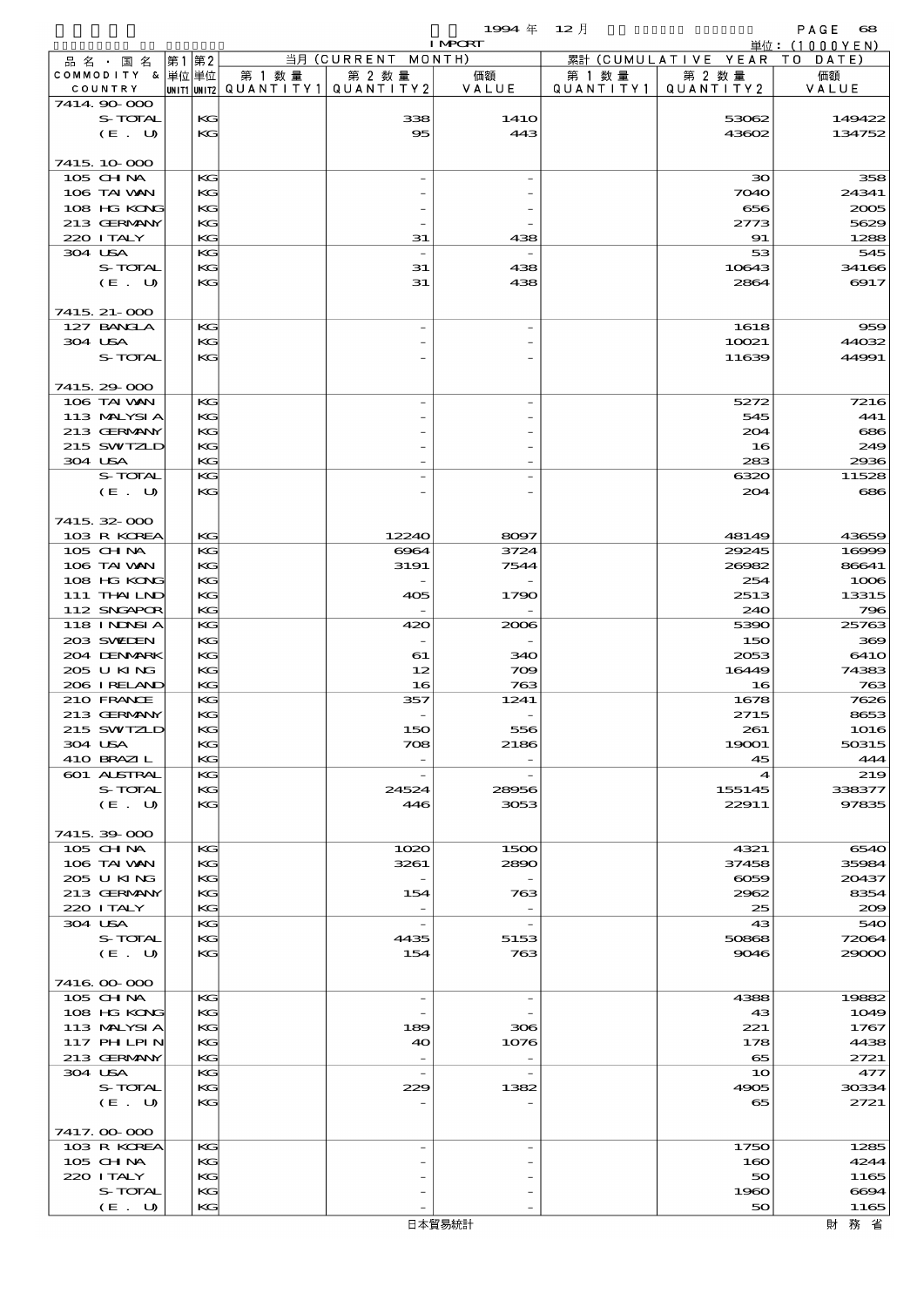|                            |          |                          |                                  | 1994年                    | - 12 月    |                              | PAGE<br>$\boldsymbol{\infty}$ |
|----------------------------|----------|--------------------------|----------------------------------|--------------------------|-----------|------------------------------|-------------------------------|
| 品 名 ・ 国 名                  | 第1第2     |                          | 当月 (CURRENT MONTH)               | <b>I MPORT</b>           |           | 累計 (CUMULATIVE YEAR TO DATE) | 単位:(1000YEN)                  |
| COMMODITY & 単位単位           |          | 第 1 数量                   | 第 2 数量                           | 価額                       | 第 1 数 量   | 第 2 数量                       | 価額                            |
| COUNTRY                    |          | unit1 unit2  Q∪ANT   TY1 | QUANTITY2                        | VALUE                    | QUANTITY1 | QUANTITY 2                   | VALUE                         |
| 7418 10 000<br>103 R KOREA | KG       |                          | 9247                             | 8798                     |           | 57048                        | 53007                         |
| 105 CH NA                  | KG       |                          | 3349                             | 3891                     |           | 59611                        | 39445                         |
| 106 TAI VAN                | KG       |                          | 1432                             | 1594                     |           | 21012                        | 33378                         |
| 108 HG KONG                | KG       |                          | $\overline{\phantom{a}}$         |                          |           | 17011                        | 38528                         |
| 111 THAILND<br>117 PHLPIN  | KG<br>KG |                          | 179                              | 261                      |           | 1797<br>1515                 | 2120<br>1921                  |
| 118 INNSI A                | KG       |                          |                                  |                          |           | 1486                         | 1798                          |
| $123$ INIA                 | KG       |                          | 1183                             | 1420                     |           | 18267                        | 18633                         |
| 124 PAKISTN                | KG       |                          |                                  |                          |           | 329                          | 702                           |
| 125 SRILANK                | KG       |                          |                                  |                          |           | 61                           | 424                           |
| 133 I RAN<br>137 SU ARAB   | KG<br>KG |                          |                                  |                          |           | 243<br>$30^{\circ}$          | 660<br>385                    |
| 205 U KING                 | KG       |                          | 179                              | 3434                     |           | 5480                         | 53077                         |
| 207 NETHLIS                | KG       |                          | $\overline{\phantom{a}}$         | $\overline{\phantom{0}}$ |           | 56                           | 368                           |
| 208 BELGI UM               | KG       |                          |                                  |                          |           | 589                          | 435                           |
| 210 FRANCE<br>213 GERMANY  | KG<br>KG |                          | 720<br>8                         | 6853<br>322              |           | 5867<br>2872                 | 29182<br>21326                |
| 215 SWIZLD                 | KG       |                          | 144                              | 242                      |           | 594                          | 1988                          |
| 217 PORTUGL                | KG       |                          |                                  |                          |           | 954                          | 2305                          |
| 218 SPAIN                  | KG       |                          | 847                              | 3383                     |           | 3304                         | 10229                         |
| 220 I TALY                 | KG       |                          | 4881                             | 27384                    |           | 13306                        | 42593                         |
| 225 ALSTRIA<br>230 GREECE  | KG<br>KG |                          | 48                               | 459                      |           | 18<br>3754                   | 618<br>28955                  |
| 302 CANADA                 | KG       |                          | 208                              | 694                      |           | 900                          | 2917                          |
| 304 USA                    | KG       |                          | 3547                             | 930                      |           | 11585                        | 12763                         |
| 410 BRAZIL                 | KG       |                          |                                  |                          |           | 105                          | 751                           |
| 517 GHNA<br>S-TOTAL        | KG<br>KG |                          | $\boldsymbol{\infty}$<br>26032   | 315<br>59980             |           | 10 <sub>3</sub><br>227897    | 570<br>399078                 |
| (E. U)                     | KG       |                          | 6683                             | 41835                    |           | 36182                        | 188470                        |
|                            |          |                          |                                  |                          |           |                              |                               |
| 7418 20 000                |          |                          |                                  |                          |           |                              |                               |
| 103 R KOREA                | KG       |                          | 740                              | 1251                     |           | 4790                         | 6662                          |
| 106 TAI VAN<br>111 THAILND | KG<br>KG |                          | 162<br>7082                      | 320<br>7754              |           | 19587<br>162363              | 24386<br>207306               |
| <b>118 INNSIA</b>          | KG       |                          | 12516                            | 18075                    |           | 243446                       | 358522                        |
| 204 DENMARK                | KG       |                          |                                  |                          |           | 120                          | 345                           |
| 205 U KING                 | KG       |                          | $\infty$                         | 344                      |           | 511                          | 977                           |
| 210 FRANCE<br>213 GERMANY  | KG<br>KG |                          | 35<br>5754                       | 749<br>21094             |           | 171<br>39729                 | 3014<br>142256                |
| 218 SPAIN                  | KG       |                          |                                  |                          |           | 21475                        | 7519                          |
| 220 I TALY                 | KG       |                          | 1563                             | 1998                     |           | 4219                         | 12224                         |
| 304 USA                    | KG       |                          | 1890                             | 2402                     |           | 7404                         | 14323                         |
| S-TOTAL<br>(E. U)          | KG<br>KG |                          | 29762<br>7372                    | 53987<br>24185           |           | 503815<br>66225              | 777534<br>166335              |
|                            |          |                          |                                  |                          |           |                              |                               |
| 7419 10 000                |          |                          |                                  |                          |           |                              |                               |
| 103 R KOREA                | KG       |                          | 4854                             | 11098                    |           | 72370                        | 140151                        |
| $105$ CHNA                 | KG       |                          | 1009                             | 1502                     |           | 10660                        | 26334                         |
| 106 TAI VAN<br>108 HG KONG | KG<br>KG |                          | 233<br>675                       | 756<br>1390              |           | 3649<br>2253                 | 17509<br>5692                 |
| 125 SRILANK                | KG       |                          | 33                               | 1759                     |           | 1376                         | 15765                         |
| 213 GERMANY                | KG       |                          | 487                              | 1737                     |           | 2803                         | 7633                          |
| 220 I TALY                 | KG       |                          | 133                              | 873                      |           | 754                          | 3973                          |
| 304 USA<br>S-TOTAL         | KG<br>KG |                          | $\overline{\phantom{a}}$<br>7424 | 19115                    |           | 3833<br>97698                | 18464<br>235521               |
| (E. U)                     | KG       |                          | 620                              | 261O                     |           | 3557                         | 11606                         |
|                            |          |                          |                                  |                          |           |                              |                               |
| 7419. 91-000               |          |                          |                                  |                          |           |                              |                               |
| 103 R KOREA<br>106 TAI VAN | KG<br>KG |                          | $\overline{a}$                   |                          |           | 6570<br>1715                 | 4832<br>1633                  |
| 111 THAILND                | KG       |                          |                                  |                          |           | 1860                         | 1143                          |
| 205 U KING                 | KG       |                          |                                  |                          |           | $\mathbf o$                  | 1295                          |
| 213 GERMANY                | KG       |                          |                                  |                          |           | 66754                        | 34006                         |
| 304 USA<br>S-TOTAL         | KG<br>KG |                          | 45<br>45                         | 701<br>701               |           | 516<br>77415                 | 2170<br>45079                 |
| (E. U)                     | KG       |                          |                                  |                          |           | 66754                        | 35301                         |
|                            |          |                          |                                  |                          |           |                              |                               |
| 7419.99-010                |          |                          |                                  |                          |           |                              |                               |
| 103 R KOREA                | KG       |                          | 111O                             | 5913                     |           | 7474                         | 40377                         |
| 105 CH NA<br>106 TAI VAN   | KG<br>KG |                          | 647<br>853                       | 3963<br>3279             |           | 29307<br>6084                | 71174<br>24057                |
| 108 HG KONG                | KG       |                          |                                  |                          |           | 295                          | 1405                          |
| 111 THAILND                | KG       |                          |                                  |                          |           | 664                          | 2301                          |
| 112 SNGAPOR                | KG       |                          |                                  |                          |           | 120                          | 590                           |
|                            |          |                          |                                  | 日本貿易統計                   |           |                              | 財 務 省                         |